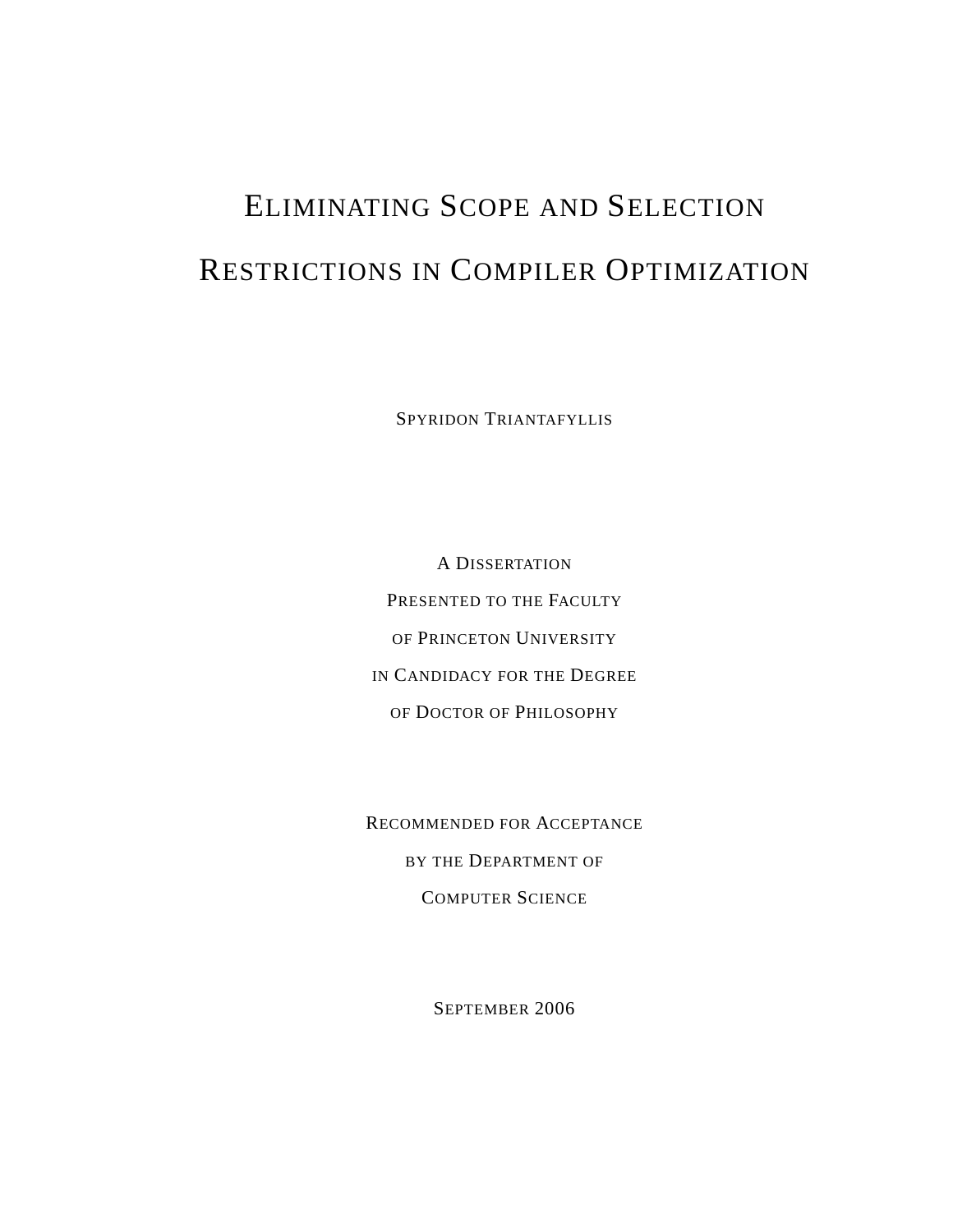c Copyright by Spyridon Triantafyllis, 2006.

All Rights Reserved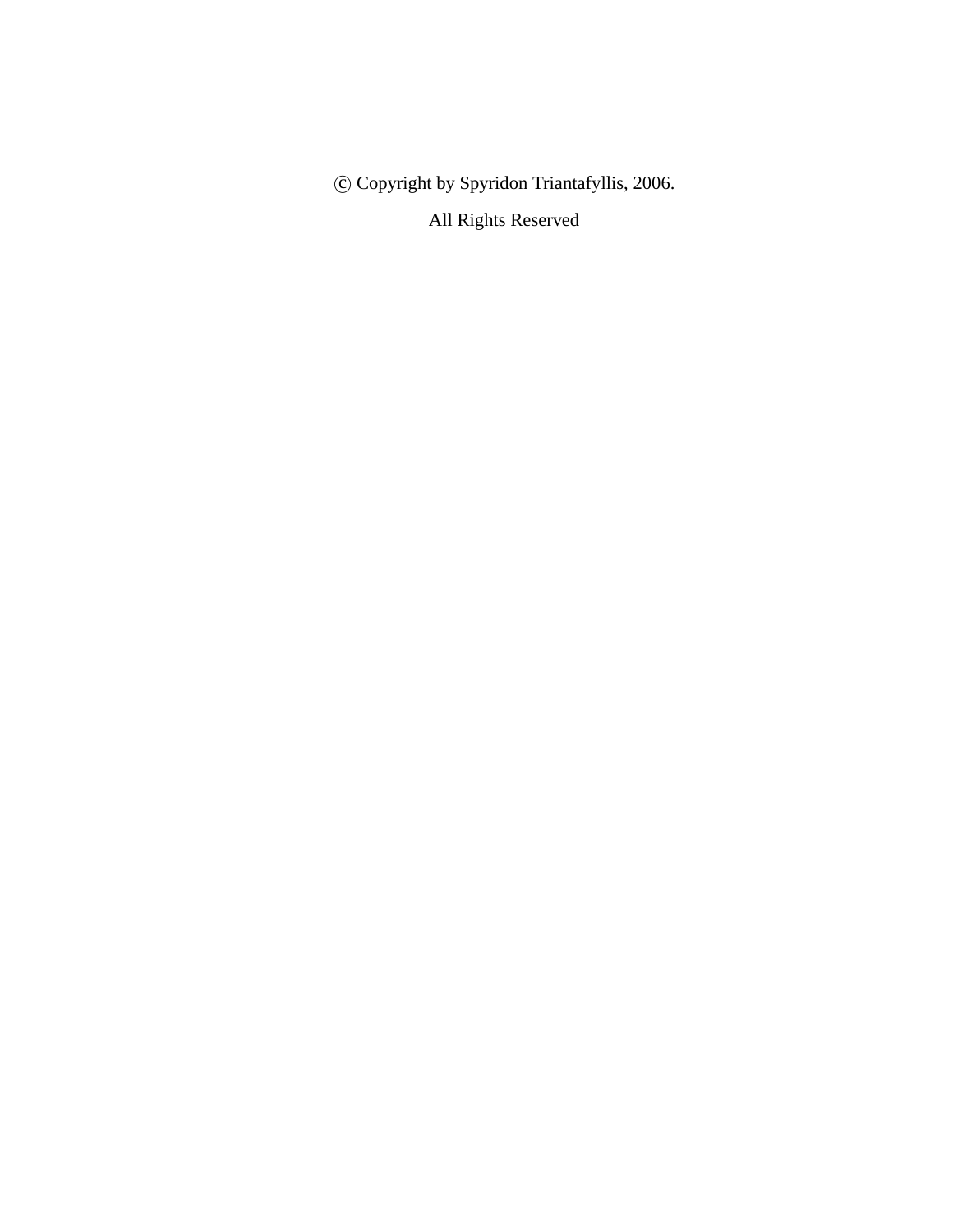#### **Abstract**

To meet the challenges presented by the performance requirements of modern architectures, compilers have been augmented with a rich set of aggressive optimizing transformations. However, the overall compilation model within which these transformations operate has remained fundamentally unchanged. This model imposes restrictions on these transformations' application, limiting their effectiveness.

First, procedure-based compilation limits code transformations within a single procedure's boundaries, which may not present an ideal optimization scope. Although aggressive inlining and interprocedural optimization can alleviate this problem, code growth and compile time considerations limit their applicability.

Second, by applying a uniform optimization process on all codes, compilers cannot meet the particular optimization needs of each code segment. Although the optimization process is tailored by heuristics that attempt to *a priori* judge the effect of each transformation on final code quality, the unpredictability of modern optimization routines and the complexity of the target architectures severely limit the accuracy of such predictions.

This thesis focuses on removing these restrictions through two novel compilation framework modifications, Procedure Boundary Elimination (PBE) and Optimization-Space Exploration (OSE).

PBE forms compilation units independent of the original procedures. This is achieved by unifying the entire application into a whole-program control-flow graph, allowing the compiler to repartition this graph into free-form regions, making analysis and optimization routines able to operate on these generalized compilation units. Targeted code duplication techniques can then recover the performance benefits of inlining while limiting code growth. Thus PBE offers a superset of the benefits of inlining and interprocedural optimization, while avoiding both excessive code growth and overly long compile times.

OSE, on the other hand, explores many optimization options for each code segment and selects the best one *a posteriori*. OSE trims the space of options explored through limited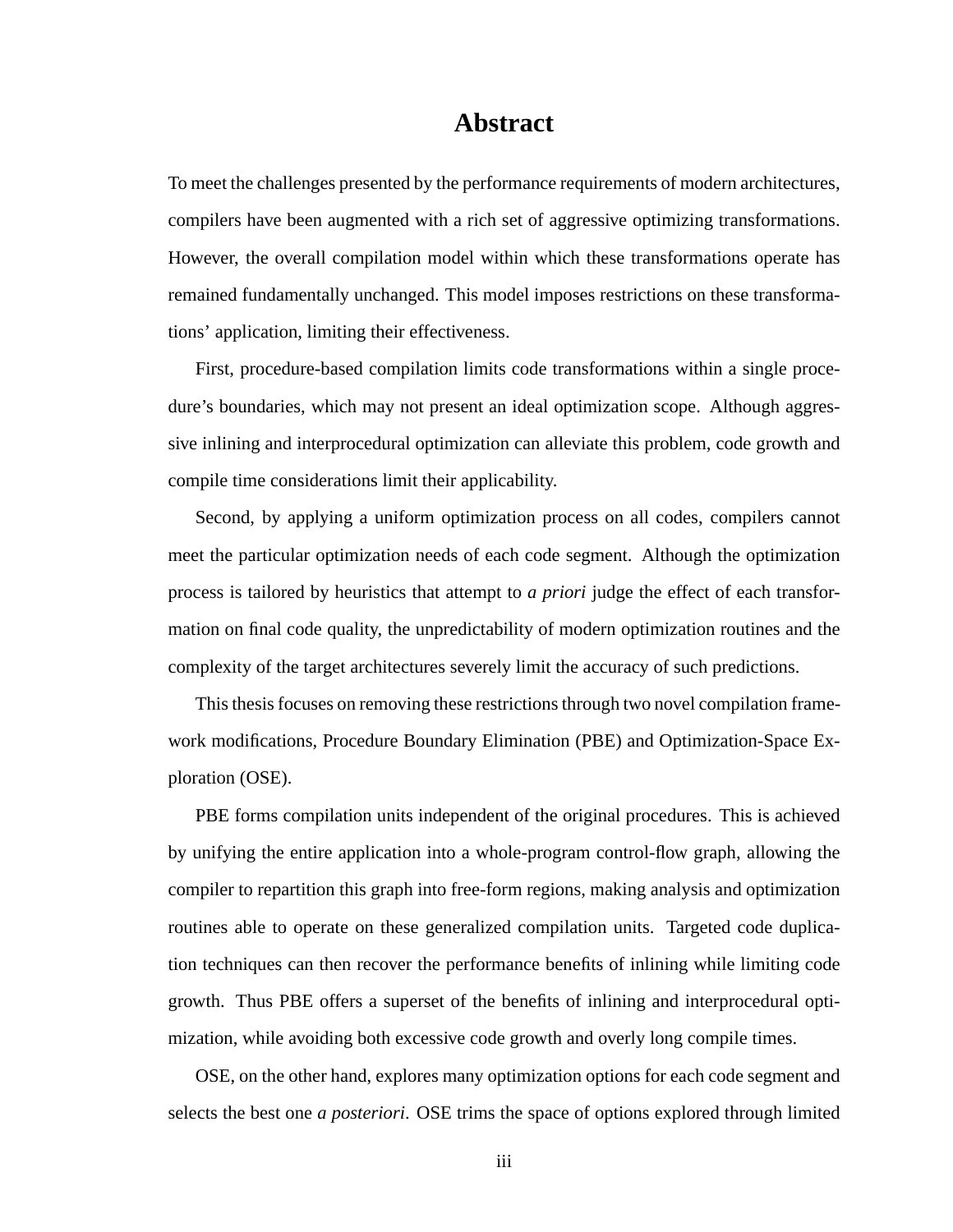use of heuristics, further limits the search space during compiler tuning, and exploits feedback to prune the remaining optimization configurations at compile time. The resulting optimization outcomes are compared through a fast and effective static performance estimator. As a result, OSE is the first iterative compilation technique fast enough and general enough for general-purpose compilation.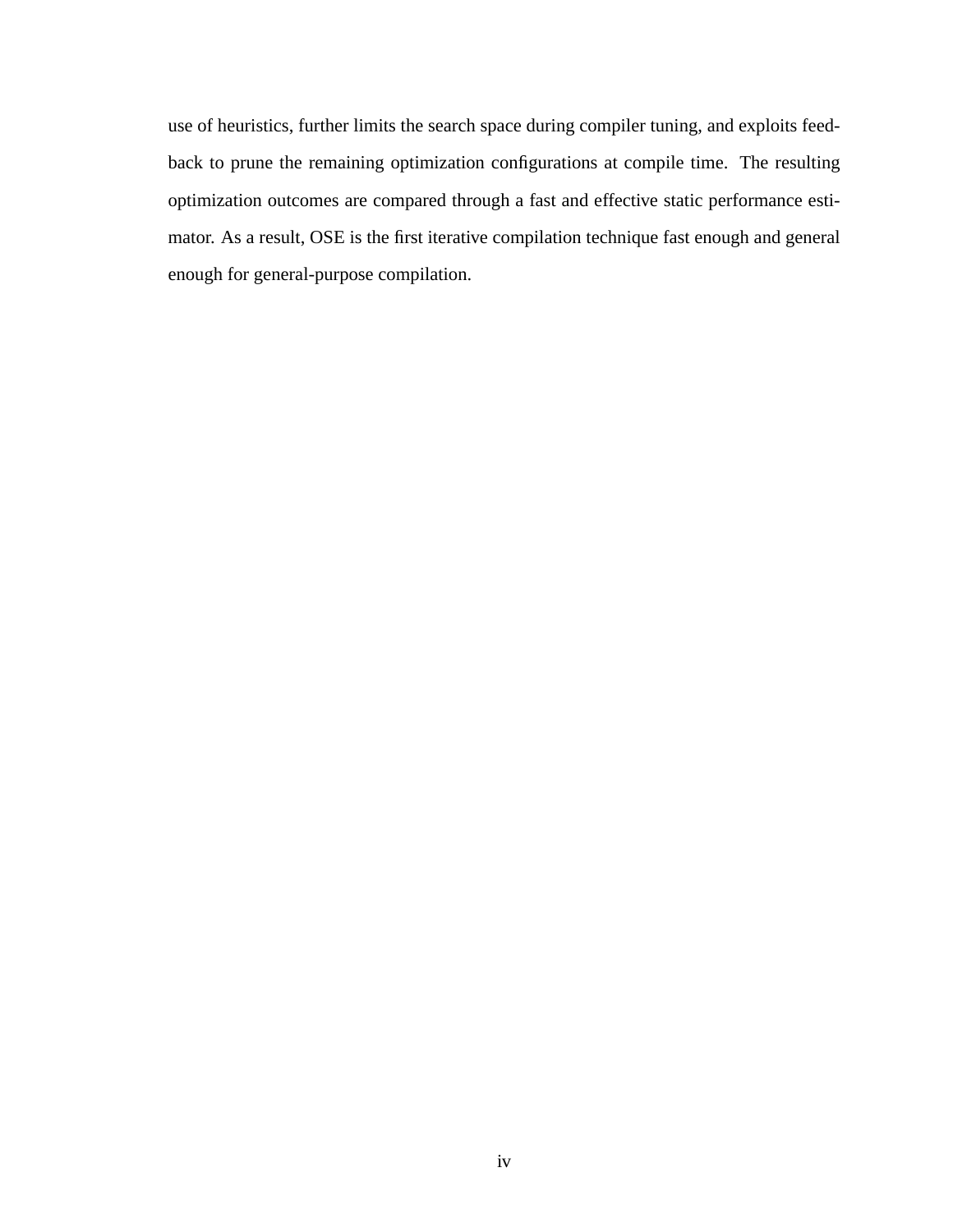#### **Acknowledgements**

My graduate research work was supported by National Science Foundation grant CCR-0082630; a grant from the DARPA/MARCO Gigascale Silicon Research Center; several donations from the Intel Corporation; and an Intel Graduate Fellowship. Opinions, findings, conclusions, and recommendations expressed throughout his work are not necessarily the views of the National Science Foundation, DARPA/MARCO, or the Intel Corporation.

I would like to thank my advisor, David August, for his advice and support during my tenure at Princeton. In addition to financial support and day-to-day guidance, David provided the initial ideas that eventually developed into the techniques presented in this thesis. Perhaps more importantly, David gave me the opportunity to work within the Liberty Research Group, a team of like-minded and highly motivated fellow students. In addition to active support in all aspects of my research work, both the high-minded and the tedious, this group offered me an invaluable education in working in a team environment. This experience has already proven priceless in my post-graduate school life.

Many thanks go to Manish and Neil Vachharajani, Ram Rangan, David Penry, Bolei Guo, Guilherme Ottoni, and the rest of my former labmates. By sharing my workload, discussing research and implementation ideas, and offering feedback and guidance on all aspects of my work, they have made this dissertation possible. I would especially like to thank Matthew Bridges and Easwaran Raman for their help in all stages of PBE's development and for sharing with me the enormous task of creating a working research compiler from the ground up. Without their tireless efforts, very little of my dissertation work would have ever come to fruition.

I would also like to thank the Intel Corporation, and especially Neil Glew, Michal Cierniak, Robert Cox, Daniel Lavery, and Carole Dulong for funding my thesis work through an Intel Graduate Fellowship during the 2004-05 academic year, for honing my "real-world" work skills during an internship in the summer of 2003, for offering feedback on various parts of my research, and for providing me access to their proprietary compilation software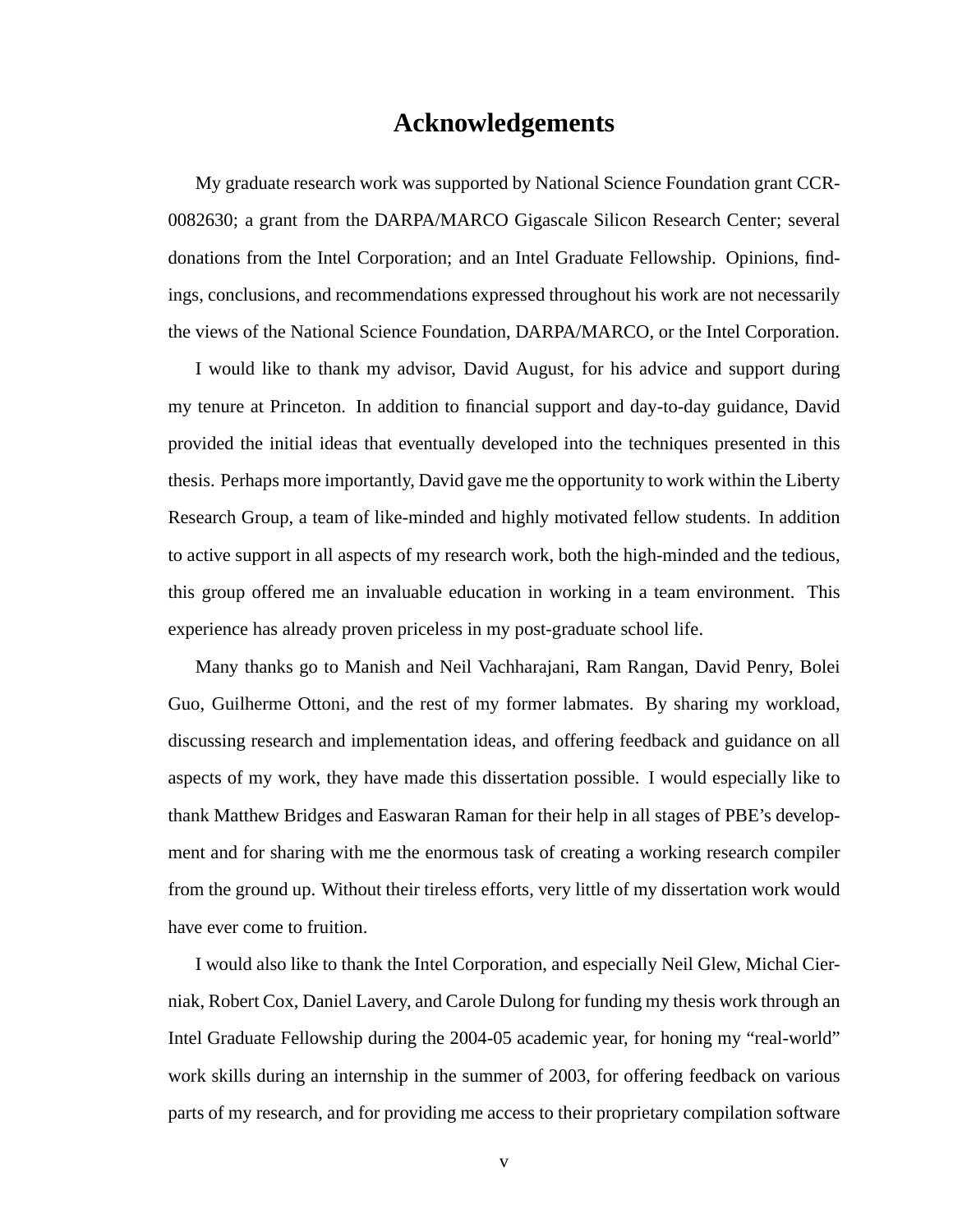and support for its use.

On a more personal note, I owe great gratitude to the friends, both old and new, that provided me with their company and their support throughout my graduate career. Tasos Viglas, George Karakostas and the rest of Greek "old guard" took me under their wing early on, when I was struggling to adjust to a new country and a new work environment. Thanasis Laliotis, Dimitris Dentsoras, Giorgos Skretas, Ioannis Avarmopoulos, Bob Min, Hrijoy Bhattacharjee and many others showed me that hard play can go hand in hand with hard work, and that a graduate student's life need not be devoid of fun and enjoyment.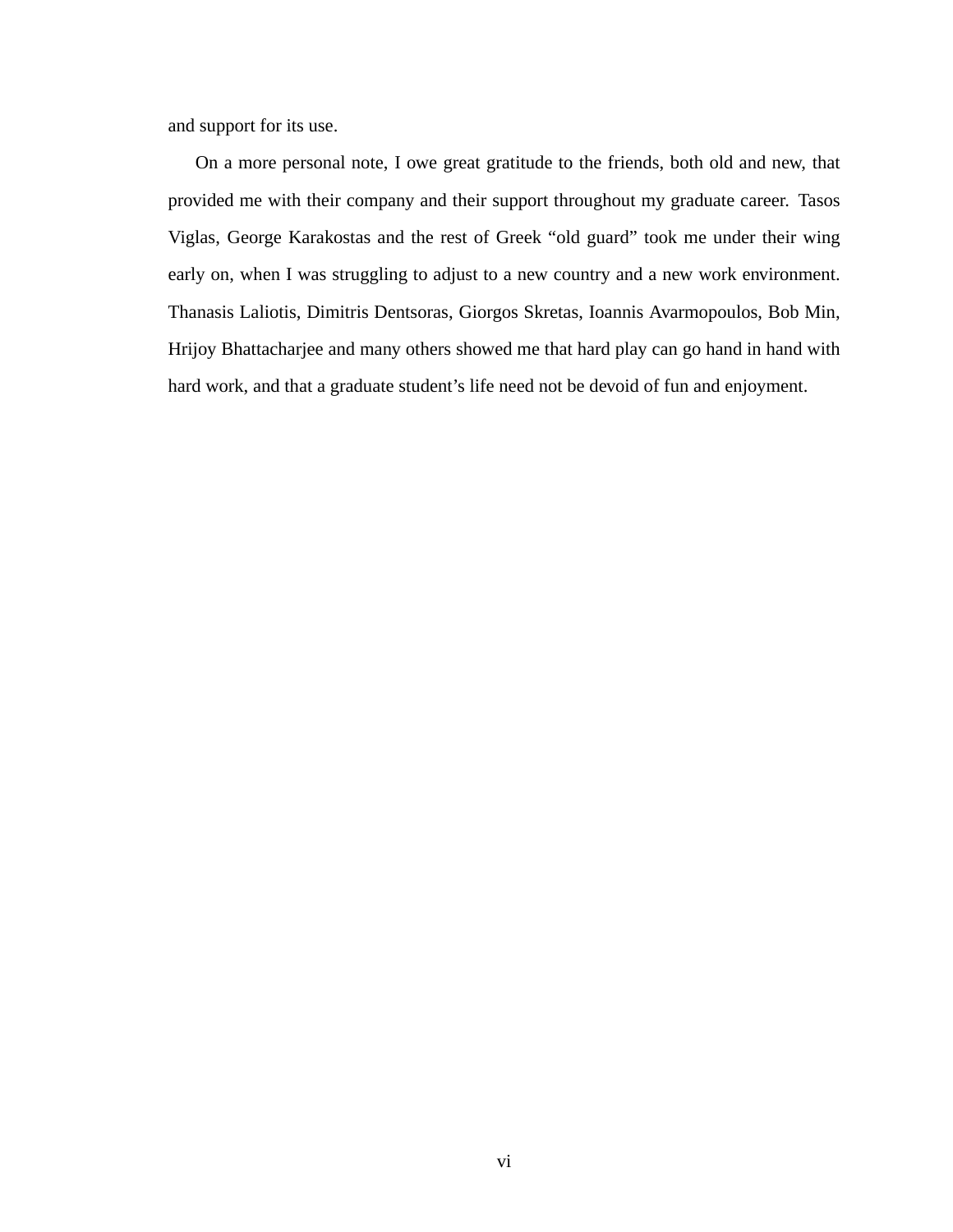## **Contents**

|                |     | iii                                                           |  |
|----------------|-----|---------------------------------------------------------------|--|
|                |     | $\mathbf{V}$                                                  |  |
| $\mathbf{1}$   |     | <b>Introduction</b><br>$\mathbf{1}$                           |  |
|                | 1.1 | $\overline{2}$                                                |  |
|                | 1.2 | $\overline{3}$                                                |  |
|                | 1.3 | $\overline{4}$                                                |  |
| $\overline{2}$ |     | <b>The Optimization Scope Problem</b><br>6                    |  |
|                | 2.1 | $\overline{7}$                                                |  |
|                | 2.2 | 9                                                             |  |
|                | 2.3 | 10                                                            |  |
|                | 2.4 | 11                                                            |  |
| 3              |     | A Framework for Unrestricted Whole-Program Optimization<br>13 |  |
|                | 3.1 |                                                               |  |
|                | 3.2 |                                                               |  |
|                | 3.3 |                                                               |  |
|                | 3.4 | 21                                                            |  |
|                |     | 3.4.1                                                         |  |
|                |     | 3.4.2<br>23                                                   |  |
|                |     | 3.4.3<br>24                                                   |  |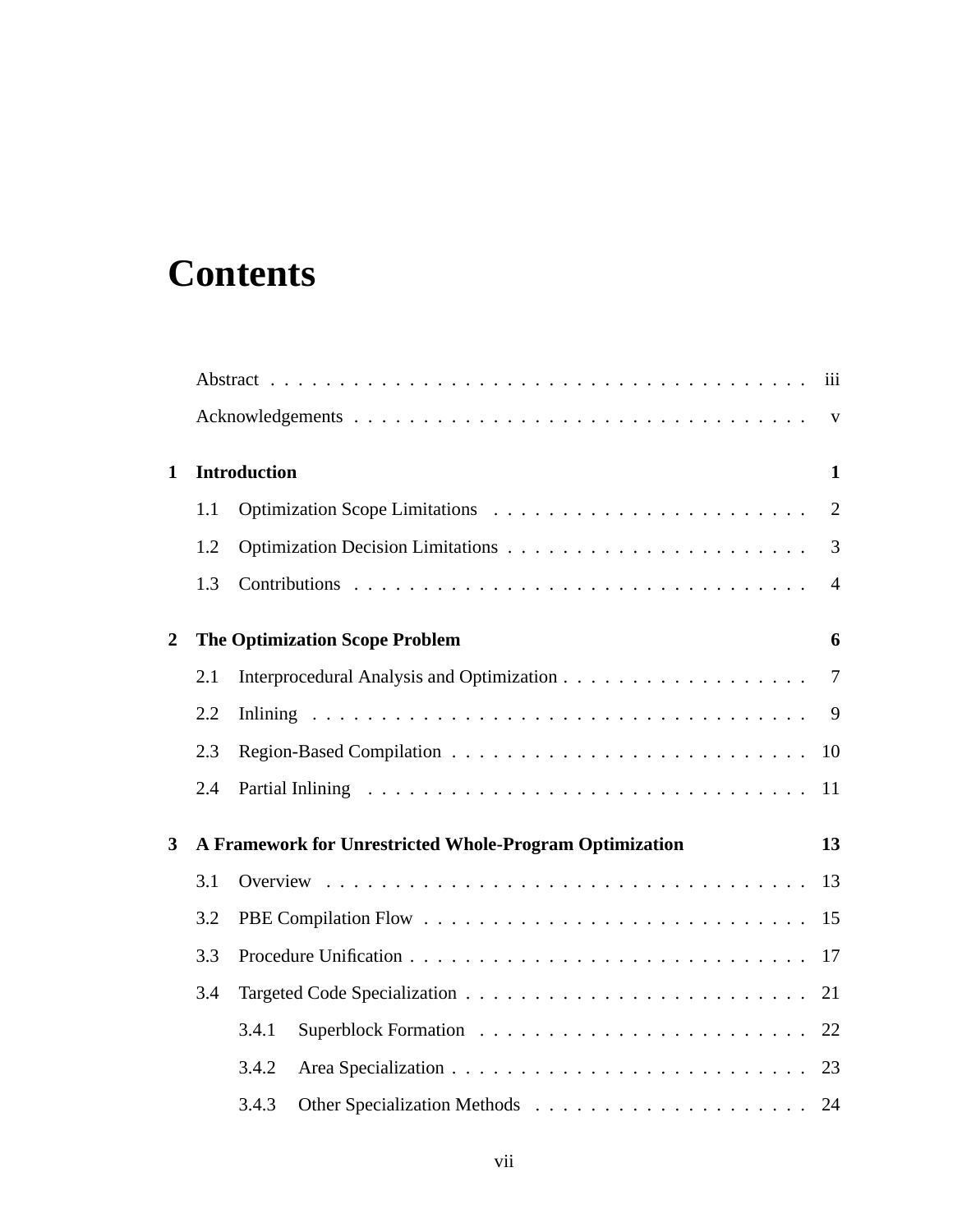| $\overline{\mathbf{4}}$ | <b>PBE</b> Analysis     |                                                               |                                                     | 25 |  |  |  |
|-------------------------|-------------------------|---------------------------------------------------------------|-----------------------------------------------------|----|--|--|--|
|                         |                         |                                                               |                                                     |    |  |  |  |
|                         | 4.2                     | Interprocedural Dataflow Analysis: The Functional Approach 28 |                                                     |    |  |  |  |
|                         | 4.3                     |                                                               |                                                     |    |  |  |  |
|                         |                         | 4.3.1                                                         |                                                     |    |  |  |  |
|                         |                         | 4.3.2                                                         |                                                     |    |  |  |  |
|                         | 4.4                     |                                                               |                                                     |    |  |  |  |
| 5                       | <b>Region-Based PBE</b> | 37                                                            |                                                     |    |  |  |  |
|                         | 5.1                     |                                                               |                                                     |    |  |  |  |
|                         | 5.2                     |                                                               |                                                     |    |  |  |  |
| 6                       |                         | 43<br><b>PBE Experimental Evaluation</b>                      |                                                     |    |  |  |  |
|                         | 6.1                     |                                                               |                                                     |    |  |  |  |
|                         | 6.2                     |                                                               |                                                     |    |  |  |  |
|                         | 6.3                     |                                                               |                                                     |    |  |  |  |
| 7                       |                         | 51<br><b>The Optimization Decision Problem</b>                |                                                     |    |  |  |  |
|                         | 7.1                     |                                                               |                                                     |    |  |  |  |
|                         |                         | 7.1.1                                                         | Predictive Heuristics in Traditional Compilation 54 |    |  |  |  |
|                         |                         |                                                               |                                                     |    |  |  |  |
|                         |                         | 7.1.3                                                         |                                                     | 59 |  |  |  |
|                         |                         | 7.1.4                                                         |                                                     |    |  |  |  |
|                         | 7.2                     |                                                               |                                                     |    |  |  |  |
|                         |                         | 7.2.1                                                         |                                                     |    |  |  |  |
|                         |                         | 7.2.2                                                         | Iterative Embedded Loop Kernel Optimization 63      |    |  |  |  |
|                         |                         | 7.2.3                                                         | Iterative Predictive Heuristic Methods 63           |    |  |  |  |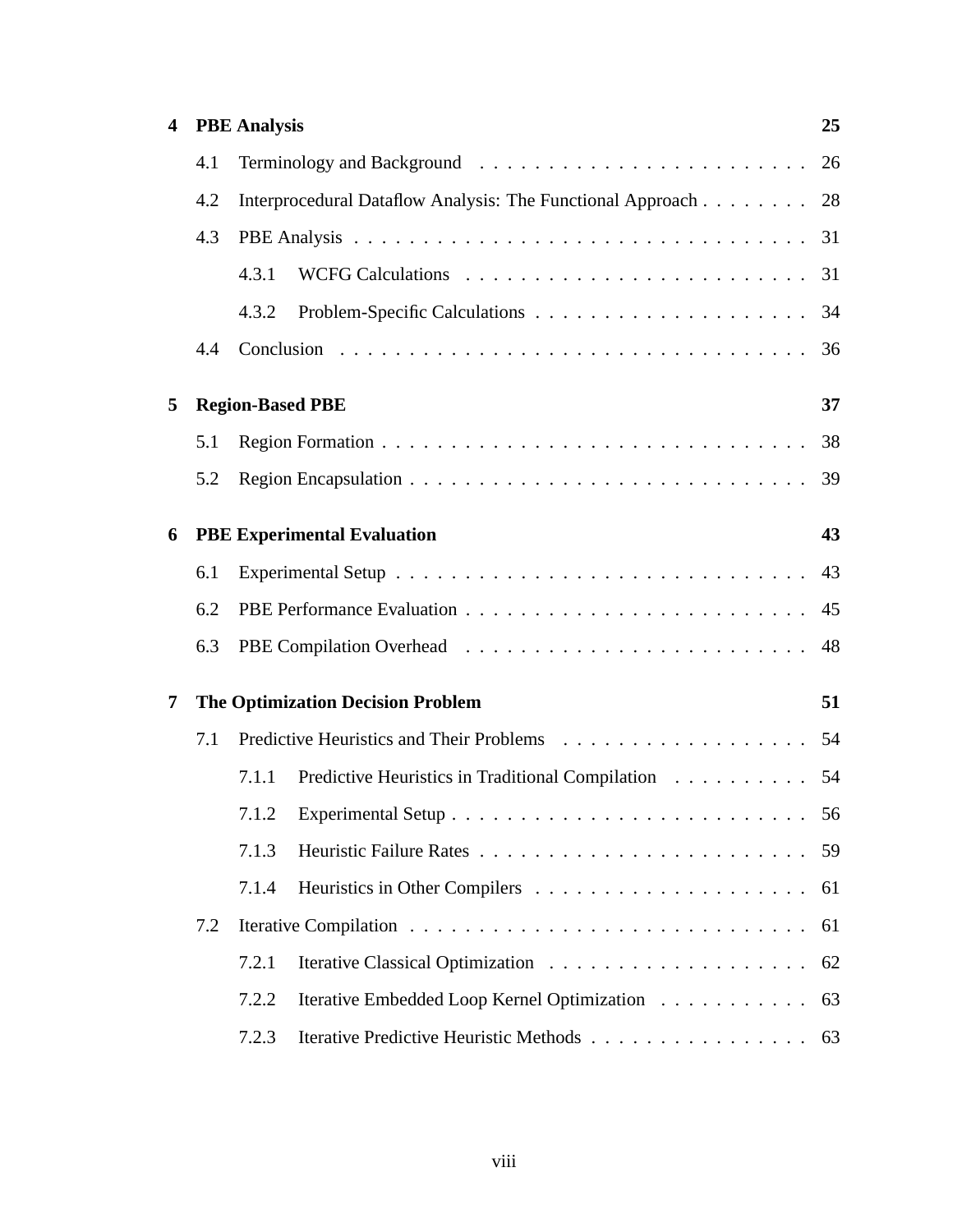| 8                |     | <b>Optimization-Space Exploration</b>                         | 65 |  |  |  |
|------------------|-----|---------------------------------------------------------------|----|--|--|--|
|                  | 8.1 | Limiting the Configuration Pool through Predictive Heuristics | 66 |  |  |  |
|                  | 8.2 |                                                               | 67 |  |  |  |
|                  | 8.3 |                                                               | 69 |  |  |  |
|                  | 8.4 |                                                               | 71 |  |  |  |
|                  | 8.5 |                                                               | 72 |  |  |  |
| $\boldsymbol{9}$ |     | <b>OSE Experimental Evaluation</b>                            | 74 |  |  |  |
|                  | 9.1 |                                                               | 74 |  |  |  |
|                  |     | 9.1.1                                                         | 75 |  |  |  |
|                  |     | 9.1.2                                                         | 76 |  |  |  |
|                  |     | 9.1.3                                                         | 79 |  |  |  |
|                  | 9.2 |                                                               | 79 |  |  |  |
|                  | 9.3 | 83                                                            |    |  |  |  |
|                  | 9.4 |                                                               | 84 |  |  |  |
|                  |     | 9.4.1<br>SPECint95 benchmark 132. i jpeg                      | 84 |  |  |  |
|                  |     | 9.4.2<br>$SPECint$ 2000 Benchmark 256.bzip2                   | 85 |  |  |  |
|                  |     | 9.4.3<br>MediaBench Benchmark adpomenc                        | 86 |  |  |  |
|                  | 9.5 | Evaluating Configuration Selection Decisions                  | 87 |  |  |  |
|                  |     | <b>10 Conclusion and Future Directions</b>                    | 89 |  |  |  |
|                  |     |                                                               | 89 |  |  |  |
|                  |     |                                                               |    |  |  |  |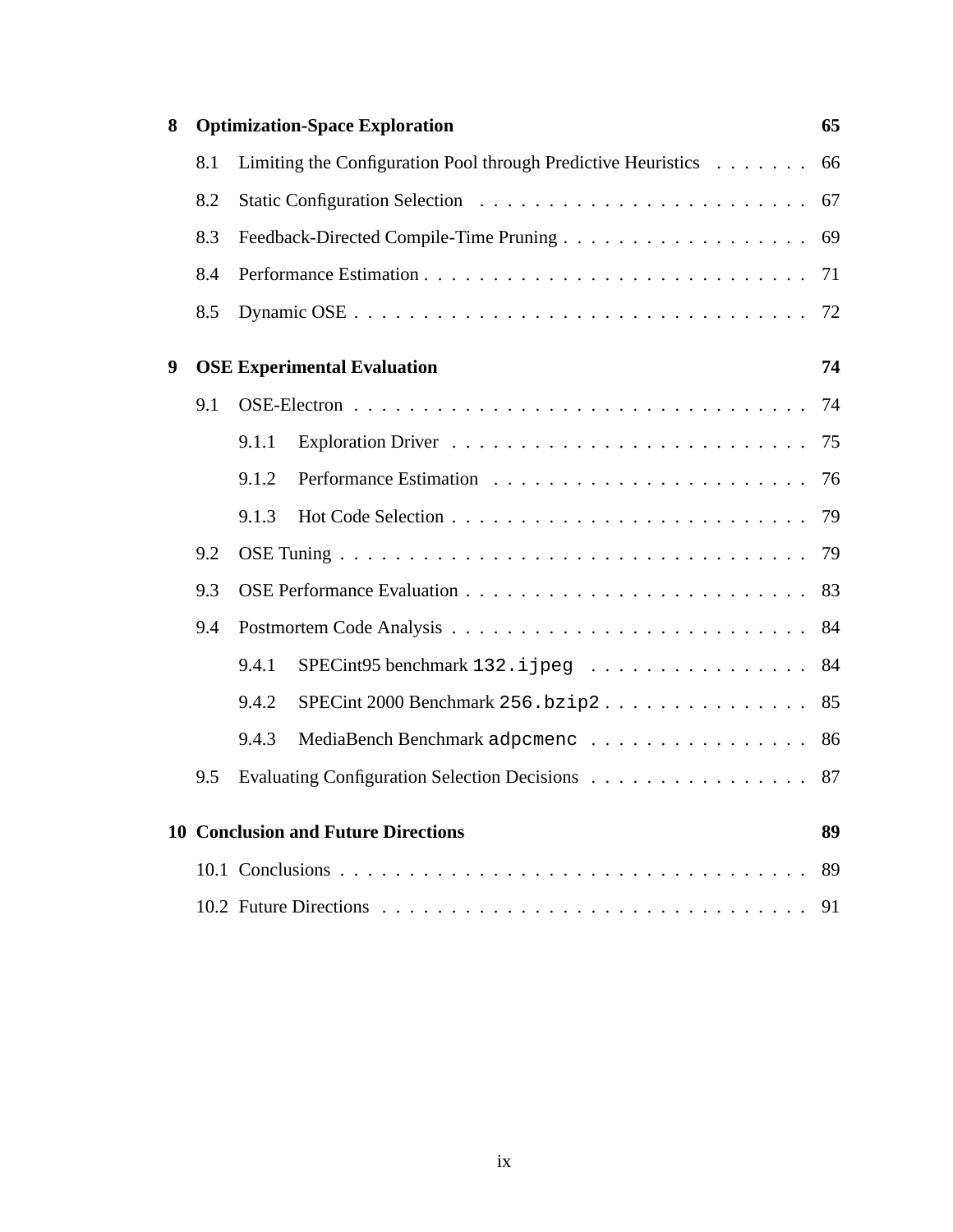## **Chapter 1**

## **Introduction**

The performance of modern computing systems increasingly depends on the effectiveness of aggressively optimizing compilation. At one end, even mass-market processors increasingly incorporate a multitude of advanced performance features, such as multitiered memory hierarchies, explicitly parallel ISAs, and even multiple on-chip cores. Such features cannot be fully exploited unless an optimizing compiler aggressively targets them. At the other end, object-oriented, strictly typed languages such as C# and Java are fast replacing lower-level programming facilities, while quasifunctional and application-specific languages are gaining in popularity.

Both these trends increase the demands placed on optimizing compilation. In addition to the traditional tasks of simplifying computations and eliminating redundancies, a modern aggressively optimizing compiler must work around inconvenient language features, such as programs' fragmentation into small procedures, while effectively exploiting complex computational resources, exposing instruction-level parallelism (ILP) and/or thread-level parallelism (TLP), and avoiding performance pitfalls such as memory stalls and branch misprediction penalties. As a result, over the last decade, compilers have been enhanced with a multitude of new optimization routines. However, the overall compilation framework in which these routines are applied has changed relatively little. This discrepancy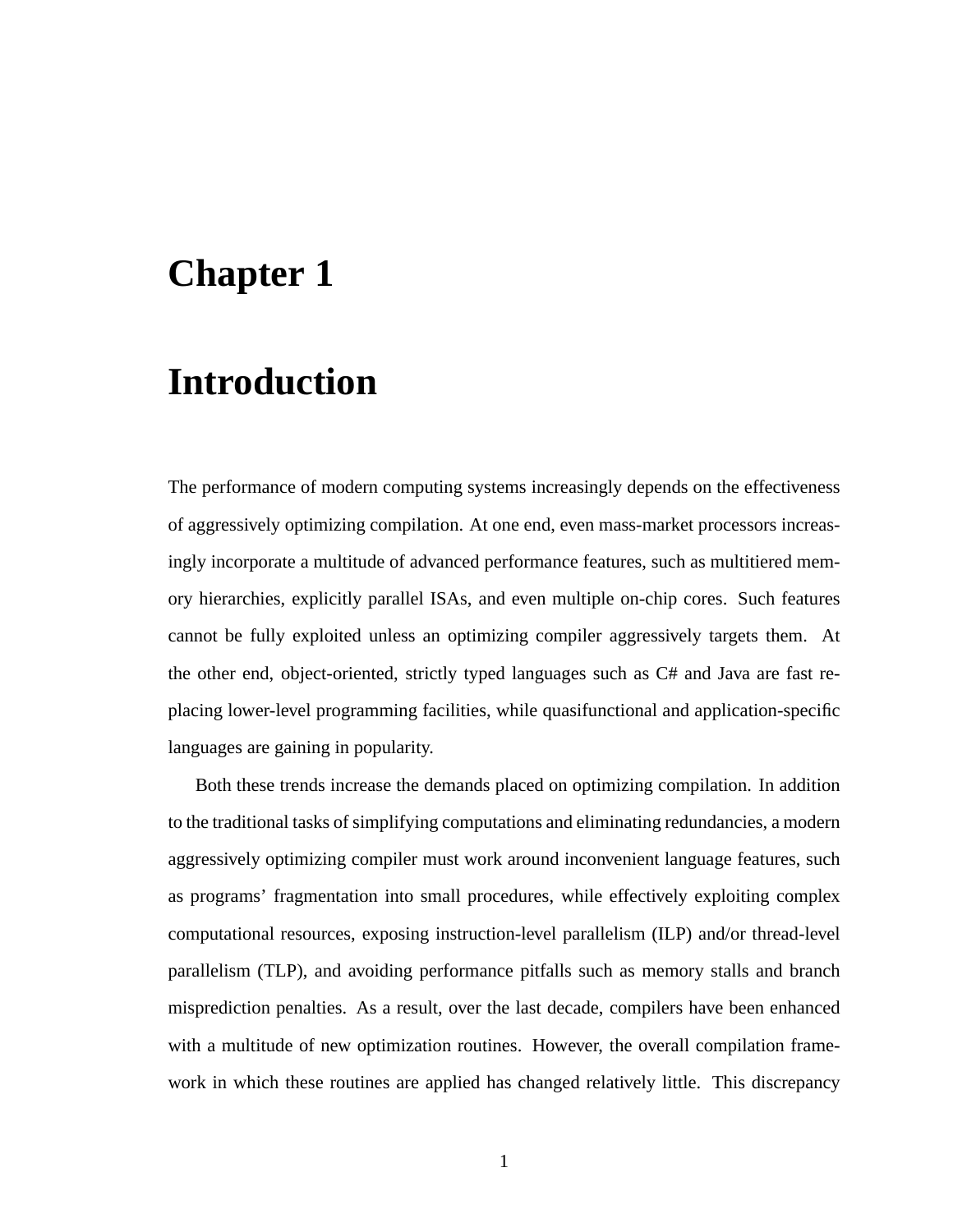decreases optimization effectiveness, thus hampering a compiler's ability to influence a system's performance. The central focus of this dissertation lies in identifying the ways in which the traditional compilation framework limits optimization efficiency and in proposing ways to remove these limitations.

#### **1.1 Optimization Scope Limitations**

Traditionally, most of the analysis and optimization routines incorporated in an optimizing compiler operate within the scope of individual procedures. This scope limitation greatly hampers the ability of these routines to produce efficient code. The original breakup of a program into procedures serves software engineering rather than optimization goals, often making procedures less than ideal optimization units. This problem is only exacerbated by modern software engineering techniques, such as object-oriented programming, which typically encourage small procedures (methods) and frequent procedure calls.

To alleviate the inconvenient optimization scope of individual procedures, most modern compilers employ interprocedural optimization and/or aggressive inlining. Interprocedural analysis and optimization [9, 20, 30, 37, 44, 45, 46, 47] vastly increase the amount and accuracy of information available to the optimizer, exposing many previously unavailable optimization opportunities. However, the compile-time cost of these methods, both in terms of memory usage and time, increases dramatically with program size. As a result, interprocedural optimization is either sparingly applied or omitted entirely from commercial compilers.

Inlining, originally proposed to limit call overhead, copies the bodies of selected procedures into their call sites [3, 6, 10, 18, 24, 49, 53, 54]. This not only exposes more code to analysis and optimization routines, it also allows the optimizer to specialize the callee's code for each particular call site. Unfortunately, the benefits of aggressive inlining come at the cost of extensive code growth. Since the adverse effects of code growth quickly become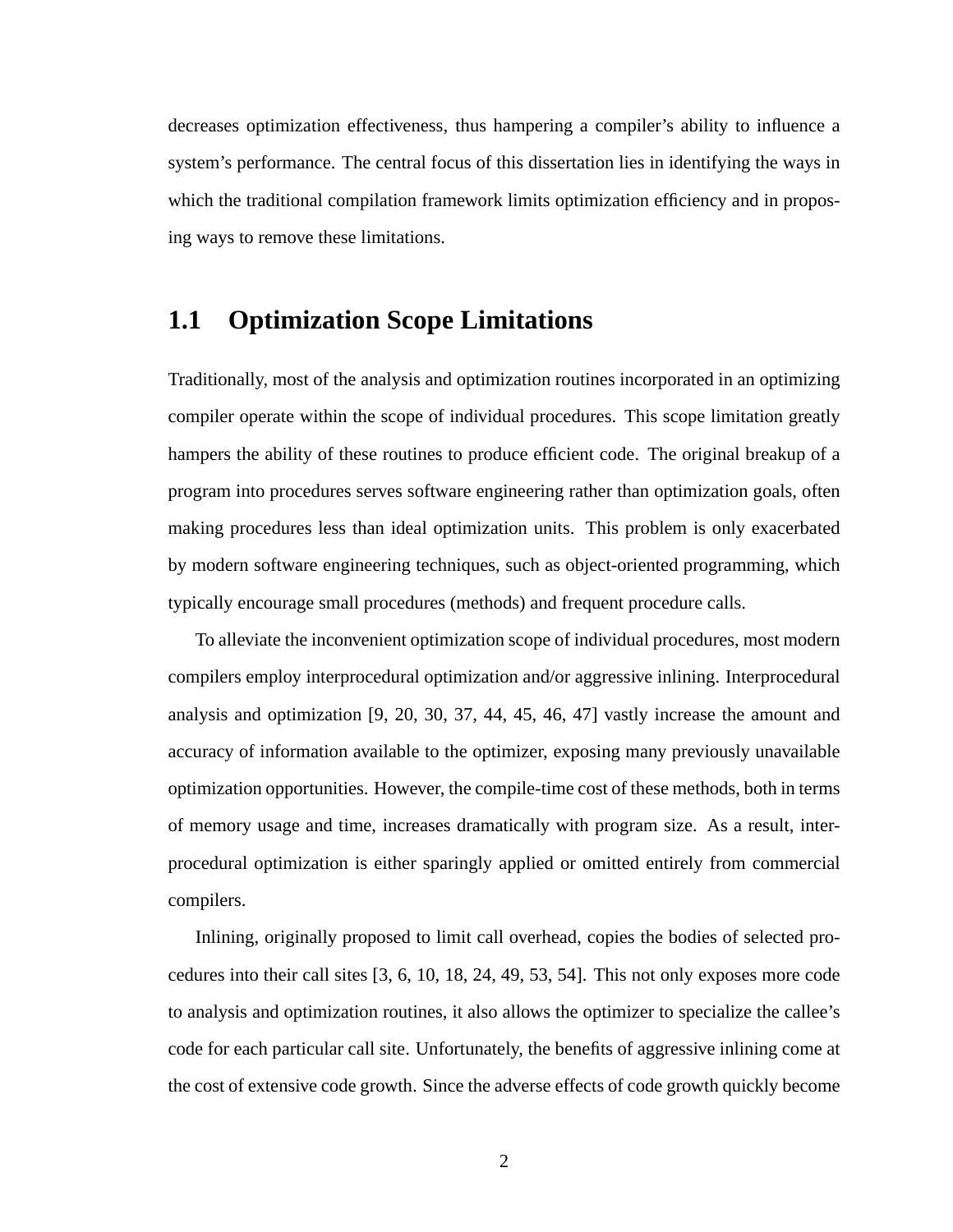prohibitive, many limitations are placed on the inlining routine. In particular, inlining is usually limited to frequently executed call sites with small callees.

The optimization scope problem, along with the benefits and shortcomings of existing approaches to it, is discussed in Chapter 2.

#### **1.2 Optimization Decision Limitations**

Unfortunately, the limited scope of procedure-based compilation is not the only way in which a traditional compilation framework limits optimization effectiveness. A second limitation stems from the the compiler's difficulty in reaching the correct optimization decisions. Due to the complexity of modern processors, judging the impact of a code transformation on final code quality cannot be achieved by simple metrics such as instruction count or code size. Instead, an optimizing compiler has to carefully balance a set of performance factors, such as dependence height, register pressure, and resource utilization, as well as anticipate dynamic effects, such as cache misses and branch mispredictions.

This task is complicated by the fact that most modern optimization routines usually constitute tradeoffs, improving some performance factors while worsening others. As a result, a successful optimizing compiler must correctly determine where and when to apply each code transformation. In today's compilers, this is usually achieved through the use of *predictive heuristics*, which try to *a priori* judge the impact of an optimization routine on a code segment's final performance. However, a heuristic's task is complicated not only by the complexity of the target platform, but also by the complexity of interactions between optimization routines. As a result, these heuristics lead to wrong optimization decisions in many cases.

To address these limitations, *iterative compilation* [1, 13, 16, 29, 32, 40, 56, 57] has been proposed. Instead of relying on *a priori* predictions, an iterative compiler applies many different optimization configurations on each code segment and decides which one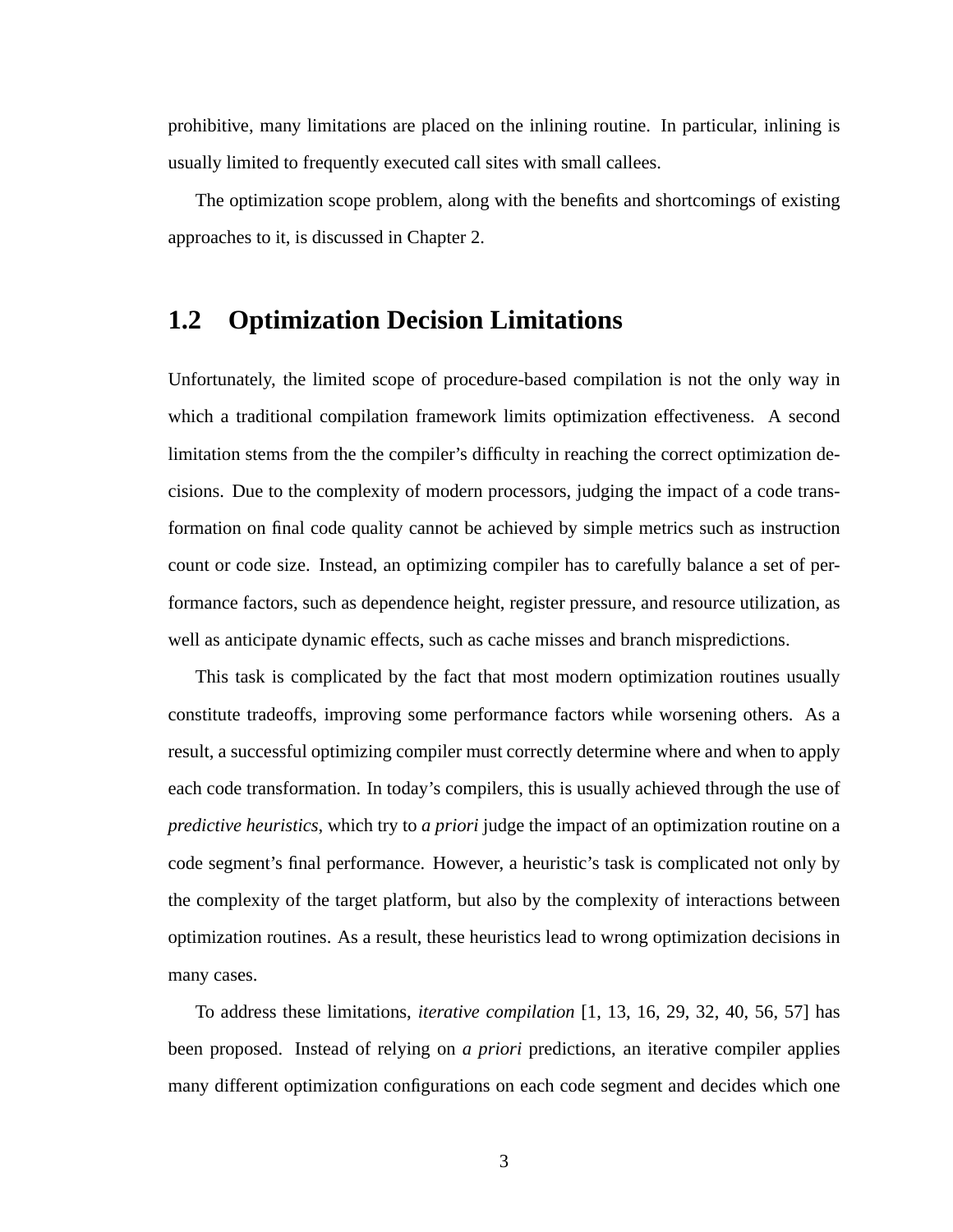is best *a posteriori*. Previous research indicates that iterative compilation can provide significant performance benefits. However, current iterative compilation techniques incur prohibitive compile-time costs, essentially placing iterative compilation's benefits out of the reach of general-purpose compilers. Chapter 7 deals with the optimization decision problem and with current iterative compilation approaches.

#### **1.3 Contributions**

In order to overcome the above restrictions, this dissertation introduces two novel modifications to the traditional compilation framework: Procedure Boundary Elimination (PBE) and Optimization-Space Exploration (OSE).

PBE expands the scope of optimization by unifying an entire application's code into an optimizable program-wide representation, called the *whole-program control-flow graph* (WCFG). By employing an expanded version of *region formation* [22], the compiler can then divide the WCFG into more manageable compilation units. These new compilation units are chosen according to the needs of optimization, regardless of the original procedure boundaries. Since code duplication, such as that caused by inlining, can often increase optimization opportunities, PBE also employs a *targeted code specialization* phase, which causes code growth only where it is likely to produce actual benefits. Of course, the central challenge that this scheme faces is that subsequent optimization and analysis routines must be able to operate on arbitrary portions of the WCFG. This problem was solved by extending and generalizing interprocedural analysis algorithms [47], and by properly encapsulating regions. As a result, PBE offers a superset of the benefits of inlining and interprocedural optimization, while avoiding both excessive code growth and overly long compile times.

PBE is presented in Chapters 3 to 6 of this dissertation. Chapter 3 focuses on the overall PBE compilation framework. Chapter 4 presents the dataflow analysis algorithm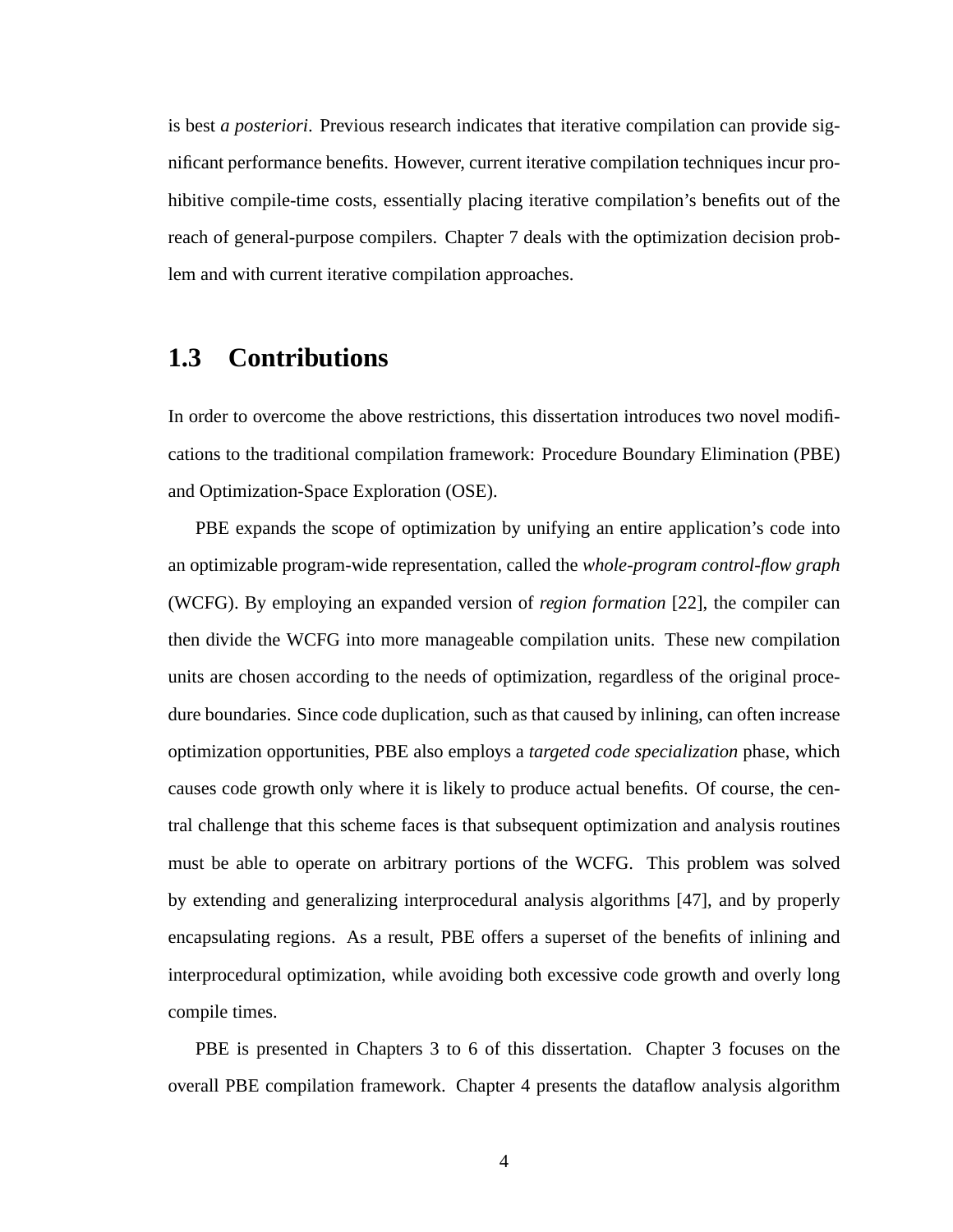that makes PBE compilation possible. This algorithm is based on existing interprocedural analysis approaches, but includes significant modifications that allow it to deal with the nontraditional flowgraphs that PBE produces. Chapter 5 describes how PBE keeps compile time in check through region-based compilation. Finally, Chapter 6 offers an experimental evaluation of PBE. PBE has been previously published in the proceedings of the 2006 Conference on Programming Language Design and Implementation [50].

While PBE deals with the problems of limited optimization scope, OSE is a novel iterative compilation technique that deals with improving optimization decisions. Unlike previous iterative compilation attempts, which suffer from unrealistic compile times and focus on limited portions of the optimization process, OSE is the first iterative compilation technique fast enough and general enough for widespread use in general-purpose compilation. To achieve this, OSE narrows down the space of optimization options explored through judicious use of heuristics. A reasonably sized subarea of this reduced search space is then selected for exploration during a compiler tuning phase. At compile time, OSE exploits feedback from optimization sequences already tried in order to further prune the search on a per-code-segment basis. Finally, rather than measuring actual runtimes, OSE compares optimization outcomes using a fast but effective static performance estimator. The OSE framework is presented in Chapter 8. Chapter 9 provides details of a proof-of-concept implementation of OSE using a commercial compiler and provides detailed experimental results. OSE has been previously published in the proceedings of the 2003 International Symposium on Code Generation and Optimization [52] and in the Journal of Instruction-Level Parallelism [51].

Finally, Chapter 10 summarizes the contributions of this thesis, draws conclusions, and discusses avenues for future research.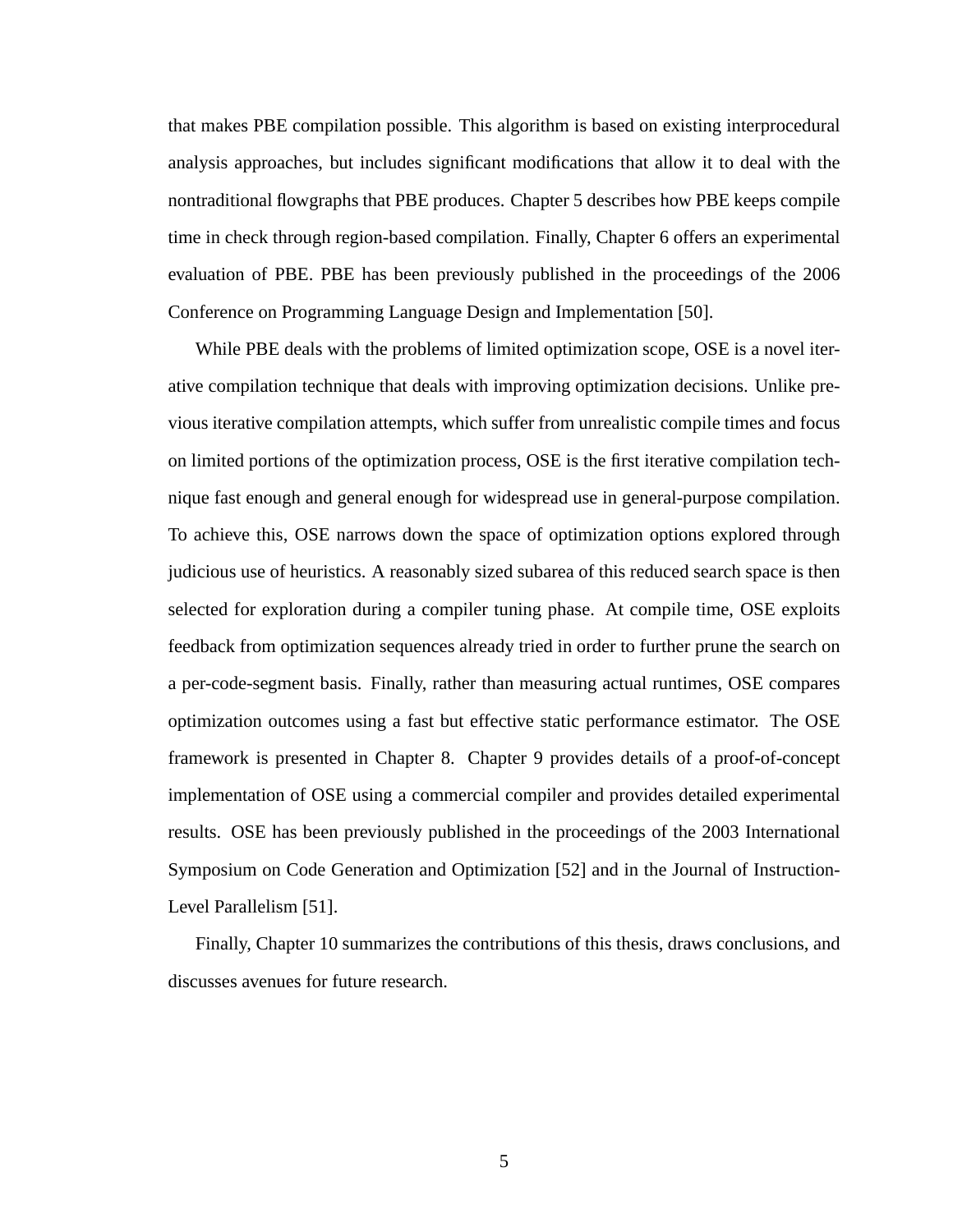## **Chapter 2**

## **The Optimization Scope Problem**

Forcing optimization and analysis routines to operate within individual procedures obviously limits their ability to improve performance. Since procedures are chosen based on criteria unrelated to optimization, their boundaries may conceal significant optimization opportunities. For example, procedure calls within loops can conceal cyclic code from the compiler, hindering both traditional loop optimizations and loop parallelization transformations. Additionally, breaking up a computational task into many small procedures may prevent a scheduling routine from constructing traces long enough to provide sufficient ILP opportunities.

In order to recover optimization opportunities concealed by procedure boundaries, most modern optimizing compilers apply aggressive inlining and, to a far more limited extent, interprocedural optimization. Section 2.1 discusses interprocedural optimization and analysis. Section 2.2 presents existing work on inlining and surveys its benefits and shortcomings. Section 2.3 presents region-based compilation, often used to limit the excessive compile time resulting from over-aggressive inlining. Finally, Section 2.4 presents variants of inlining that can selectively duplicate parts of a procedure.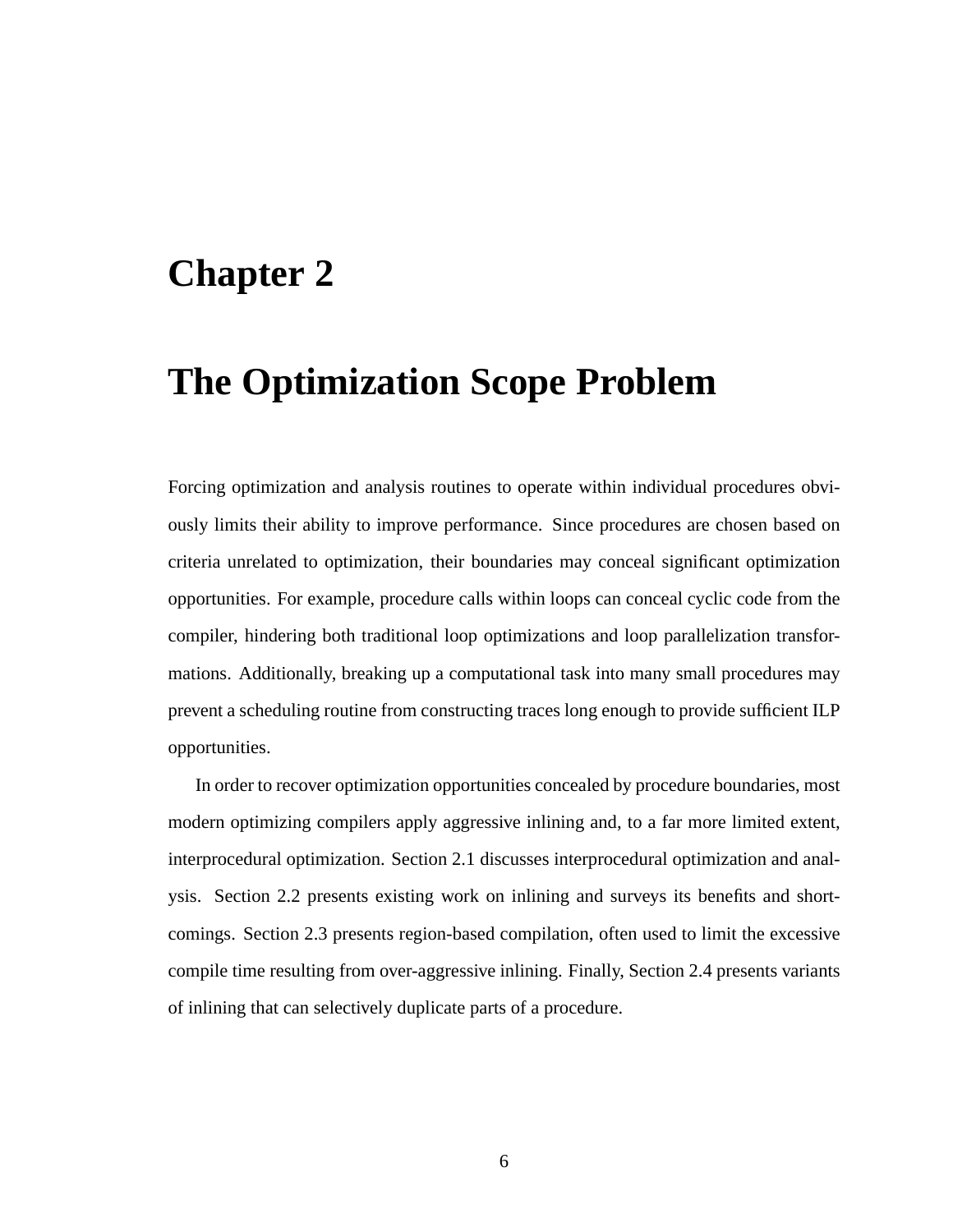#### **2.1 Interprocedural Analysis and Optimization**

When operating within a single procedure, a dataflow analysis routine generally computes a "meet-over-all-paths" solution to a set of dataflow equations. In contrast to this, a *precise* (or *context-sensitive*) interprocedural analysis routine has to compute a "meet-over-all*realizable*-paths" solution. A path on an interprocedural control-flow graph is considered realizable if its call and return transitions are in accordance with procedure call semantics. More precisely, on a realizable path a return edge cannot occur without a matching call edge, and call and return edges have to be properly nested.

Sharir and Pnueli [47] are credited with the first systematic approach to interprocedural dataflow analysis. They present the *functional* approach to dataflow analysis, which, with several variations, forms the base of almost all modern interprocedural analysis methods. Because the PBE analysis algorithm is also a derivative of the functional approach, Sharir and Pnueli's algorithm will be outlined in Chapter 4. A second approach proposed in the same article, called the *call-strings* approach, is easier to understand but leads to much less efficient analyses for most common problems. It is generally used only in approximative interprocedural analysis systems. Sharir and Pnueli [47] also prove that both these approaches converge to a maximal fixed point (MFP) solution for all monotone dataflow analysis problems on bounded semilattices. In the case where the dataflow analysis problem is also distributive, Knoop and Steffen [30] have proven that the MFP solution is also accurate, in the sense that it coincides with the meet-over-all-realizable-paths solution.

The interprocedural dataflow analysis problem is exponential in the general case. However, for the more limited class of analyses typically used in a general-purpose optimizer, including the one presented in this paper, efficient algorithms are available. For locally separable ("bit-vector") problems, the asymptotic complexity of interprocedural analysis is no greater than that of intraprocedural analysis [31]. By reducing the interprocedural dataflow analysis problem to graph reachability on a properly expanded version of the control-flow graph, Reps et al. [44] were able to provide an efficient interprocedural analysis algorithm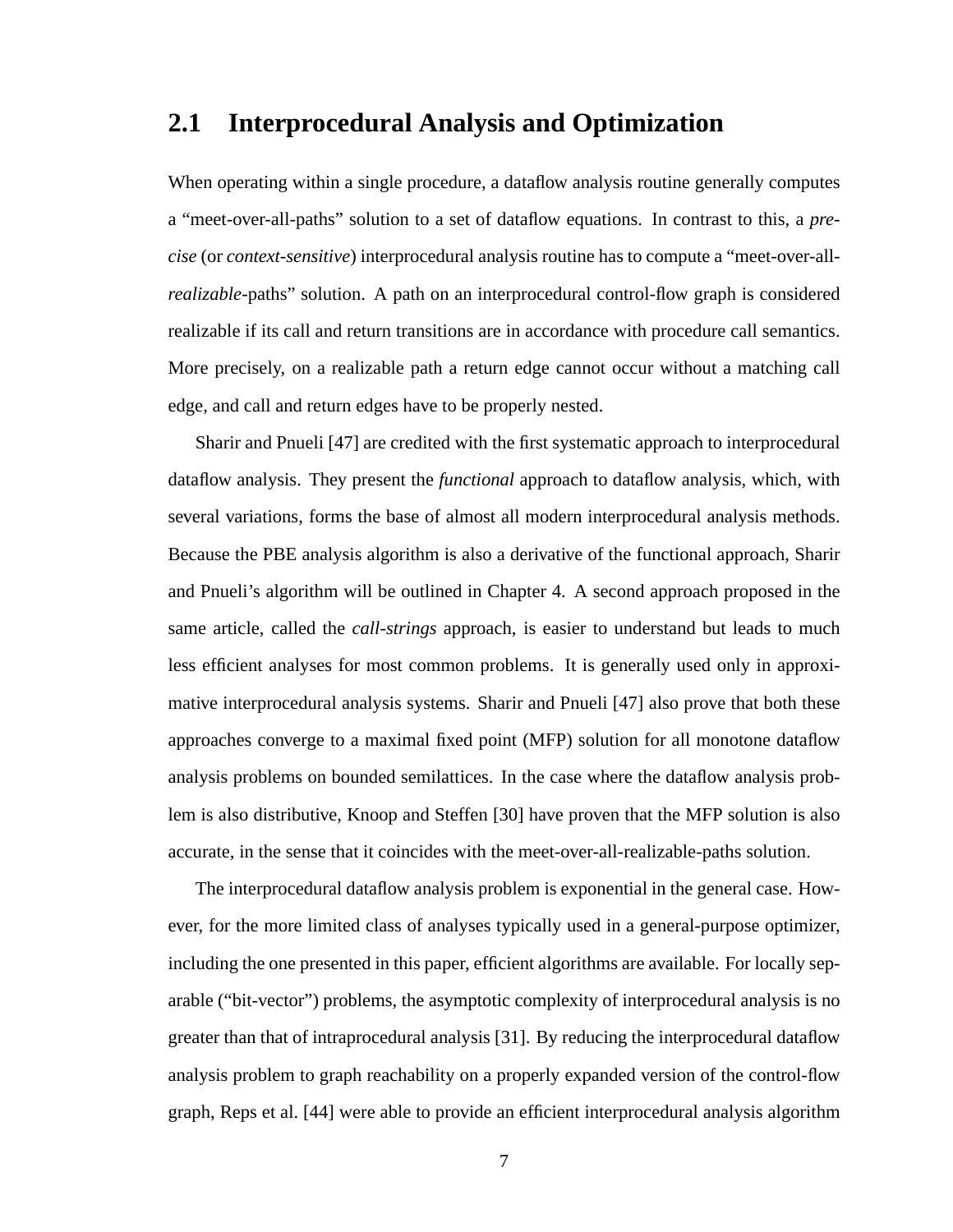for all finite distributive subset dataflow problems.

A discussion of interprocedural analysis would be incomplete without mentioning memory analysis. Indeed, all nontrivial points-to or alias analyses are interprocedural; see [11, 12, 21] among many others. Also, Myers [39] studies classical interprocedural dataflow analysis in conjunction with alias analysis, showing that even bit-vector interprocedural dataflow analysis problems become NP-hard if the source language supports reference parameters. However, a discussion of memory analysis lies outside the scope of this thesis. This is because memory analysis and PBE are orthogonal to each other. Memory analysis is equally necessary and useful in a traditional optimizing compiler as in a PBE compiler. Also, PBE neither helps nor hinders memory analysis.

Using the results of interprocedural analysis, some classical optimization routines can be performed interprocedurally. Morel and Renvoise [37] propose an interprocedural version of partial redundancy elimination. Interprocedural constant propagation, which is relatively fast and effective, has been extensively studied; see for example [9, 20, 45]. Finally, some interprocedural optimizations, such as the link-time register allocation algorithm proposed by Santhanam and Odnert [46], work by propagating problem-specific summary information along the call graph, without having to apply interprocedural dataflow analysis algorithms.

Obviously, interprocedural optimization routines are able to exploit many more optimization opportunities than their intraprocedural counterparts. However, compilers normally apply interprocedural optimization to a very limited extent, and often not at all. This is because of the superlinear complexity of interprocedural analysis and optimization routines, which makes it difficult to apply them repeatedly to entire real-world programs without prohibitive increases in compile time and memory utilization. An additional problem ensues for interprocedural optimizations that may extend variables' live ranges, since data exchange between procedures is normally possible only through parameter-passing or global variables. Adding new parameters or transforming local variables to global both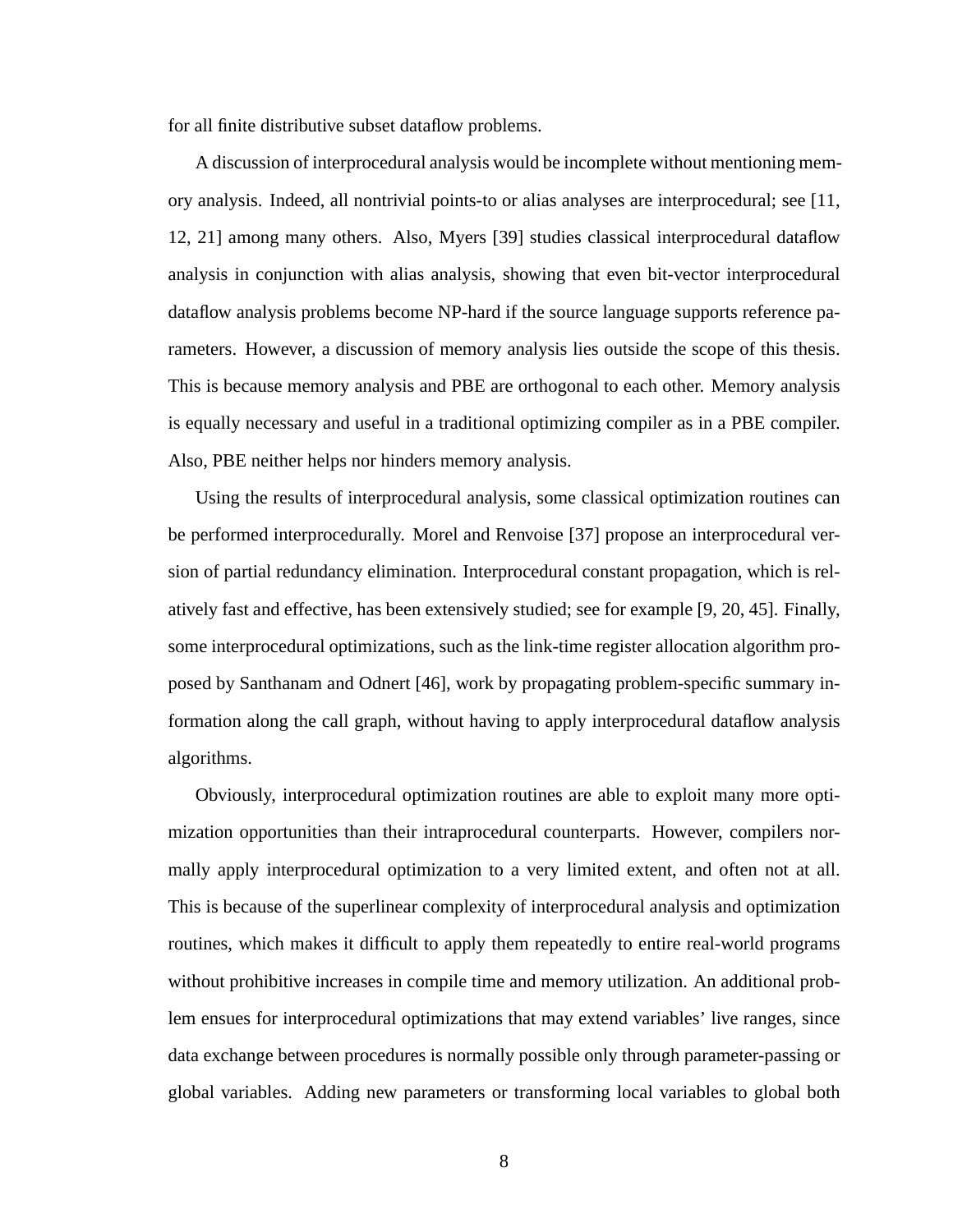carry costs, which limit the value of such transformations. For this reason, optimizations such as partial redundancy elimination or loop-invariant code motion are rarely applied interprocedurally. PBE overcomes this problem by eliminating special assumptions about procedure boundaries and addresses the problem of excessive compile-time costs through region-based compilation (Chapter 3).

#### **2.2 Inlining**

Inline procedure expansion, or simply inlining, eliminates procedure calls by replacing selected call sites with copies of their callees. Originally used to eliminate call overhead, inlining is aggressively applied by many modern compilers in order to expose additional optimization opportunities. Inlining, its performance impact, and the heuristics that drive it have been extensively studied. For example, the high-performance compiler implemented by Allen and Johnson [3] conservatively applied inlining on small static C functions in order to increase vectorization opportunities. A much more aggressive inlining methodology, studied by Hwu and Chang [10, 24], aimed to remove around 60% of a program's dynamic call sites by using a variety of heuristic criteria, some of them profile-driven. Ayers et al. [6] studied a compiler that combined profile-driven inlining with the closely related technique of procedure cloning for greater effect.

The benefits of inlining come from increasing the size of procedures, thus expanding optimization scope, and from allowing code specialization by enabling the compiler to optimize the body of a callee according to a particular call site. This provides significant performance benefits. For example, inlining-induced speedups reported in [10] are 11% on average, reaching up to 46% for some benchmarks. Even greater speedups are reported on SPECint95 benchmarks in [6], with an average of 32% and a maximum of 80%.

Unfortunately, inlining's benefits often come at the cost of excessive code growth. Since traditional inlining can only copy entire procedure bodies, it must duplicate both "hot" and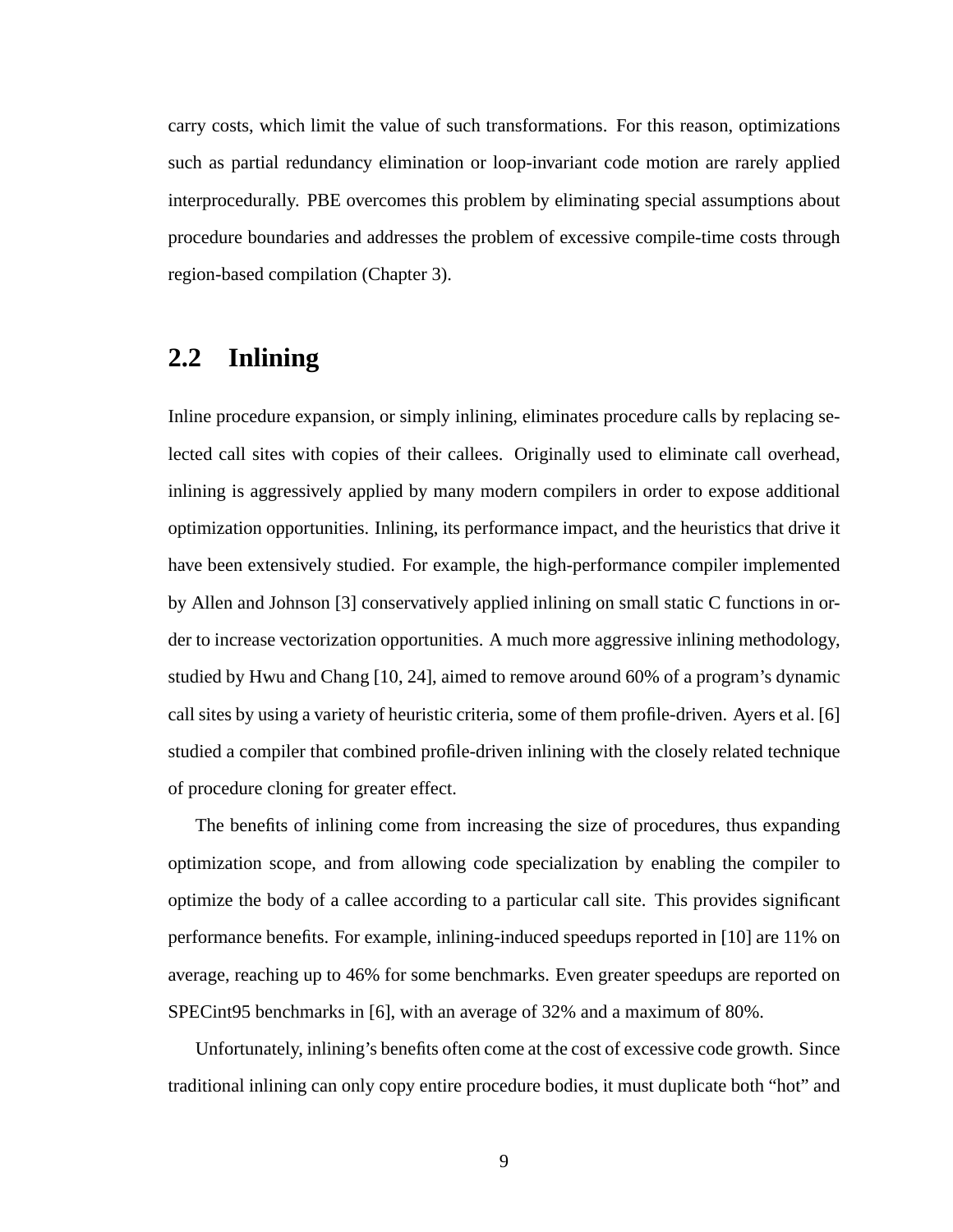"cold" code, despite the fact that the latter is unlikely to offer any performance benefits. For example, the inlining heuristics in [10] can cause code growth of up to 32%. One undesirable side effect of excessive code growth is that optimization and analysis time may increase significantly, especially if individual procedure bodies grow too large. In [6], for example, inlining causes up to a 100% increase in compile time. In a rather more extreme experiment, Hank et al. [22] report a more than eightfold compile-time increase when 20% of a benchmark's call sites are inlined. To avoid these pitfalls, commercial compilers usually apply inlining only to frequent call sites with small callees, thus limiting the technique's applicability and value.

#### **2.3 Region-Based Compilation**

Region-based compilation was proposed by Hank et al. [22] in order to cope with the excessive compile-time dilation that aggressive inlining occasionally causes. A region is essentially a compiler-selected, multiple-entry multiple-exit portion of a procedure, which is analyzed and optimized in isolation. This is made possible by properly annotating dataflow information, mainly liveness and points-to sets, on a region's boundaries, and by teaching the rest of the optimization process to restrict its operation within a single region at a time. Experiments in [22] show that region-based compilation can reduce the time spent in expensive compilation phases, such as register allocation, by more than 90% at almost no cost to performance.

As we will see in Chapter 5, PBE is also a region-based compilation technique, although both the region formation algorithm used and the overall way in which regions are incorporated into the compilation process are significantly different.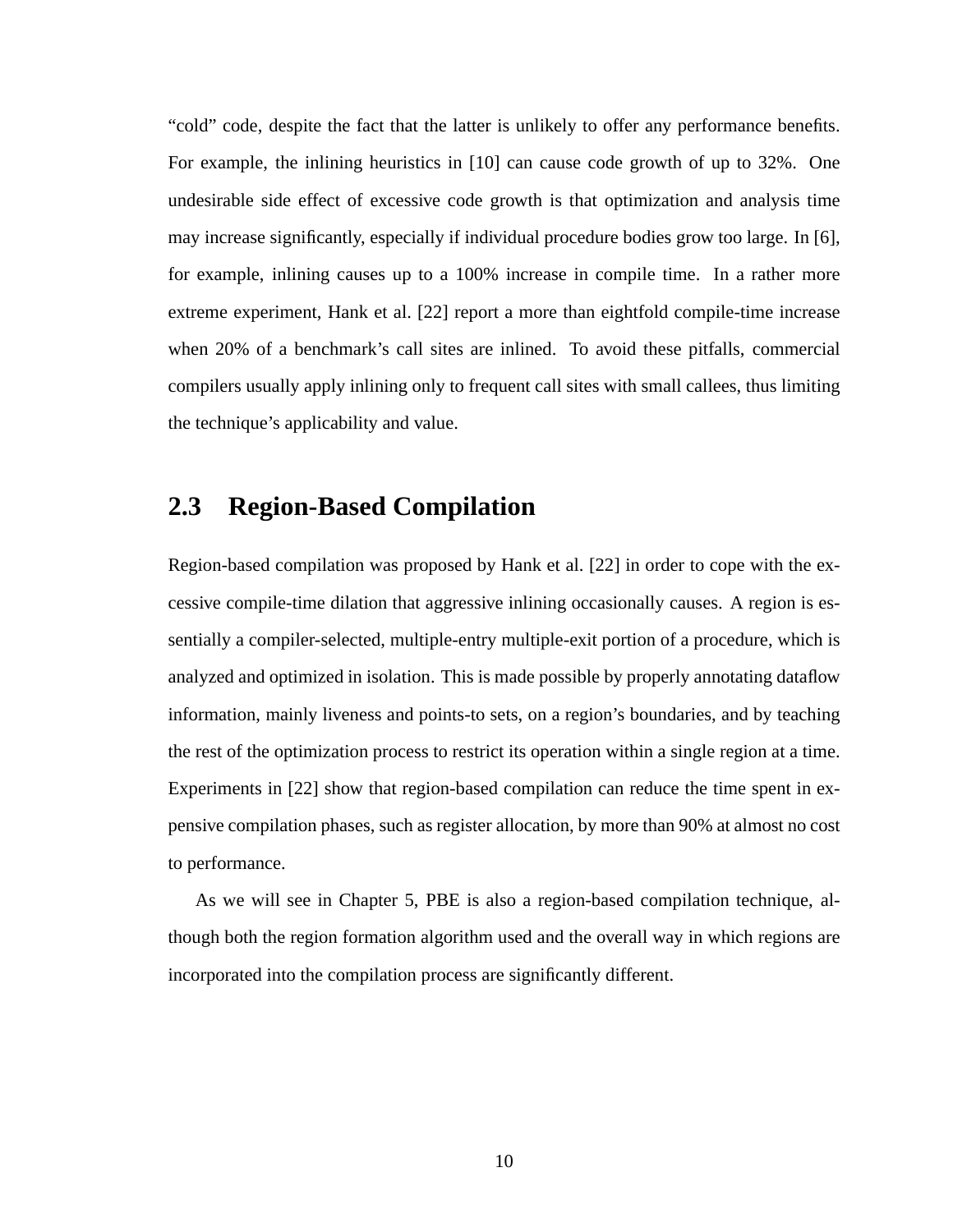#### **2.4 Partial Inlining**

Partial inlining alleviates traditional inlining's code growth problems by duplicating only a portion of the callee into the call site. This is achieved by abstracting away infrequent parts of the callee into separate procedures, and inlining only the remaining, frequently executed part.

Way et al. [53, 54] propose a partial inlining framework based on region formation (Section 2.3). This framework uses a profile-guided heuristic to form regions across procedure calls. It then breaks up the parts of callees that lie outside these regions (and therefore are less frequently executed) into new procedures, and inlines just the remaining, frequently executed parts. Compared to full inlining, this framework achieves modest code growth reductions (between 1% and 6%) without sacrificing performance. Implementations of partial inlining in just-in-time compilers, such as the one proposed by Suganuma et al. [49], also have the option of simply deferring the compilation of the callee's cold portions until they are first entered, which may never happen in a typical execution. If the code attempts to access the omitted portions, the corresponding inlining decision is canceled and a recompilation is triggered. This results in a substantial code growth savings of up to 30%, at least when recompilation is not triggered. Other work, such as Goubault [18], proposes less general partial inlining techniques as part of specific optimization or analysis routines.

By providing the compiler with more flexibility as to which parts of the code are duplicated, partial inlining can strike a better balance between code growth and performance improvement. However, this flexibility is limited in several ways. If the cold code has to be repackaged as one or more procedures, only single-entry, single-exit code regions can be excluded from duplication. More general cold regions have to be converted to single-entry single-exit form through tail duplication, which introduces code growth with no performance benefits. Perhaps more importantly, transitions from hot to cold code, which were originally intraprocedural, must be converted to calls and returns. Additionally, any data exchange between these two parts of the code has to be implemented through parame-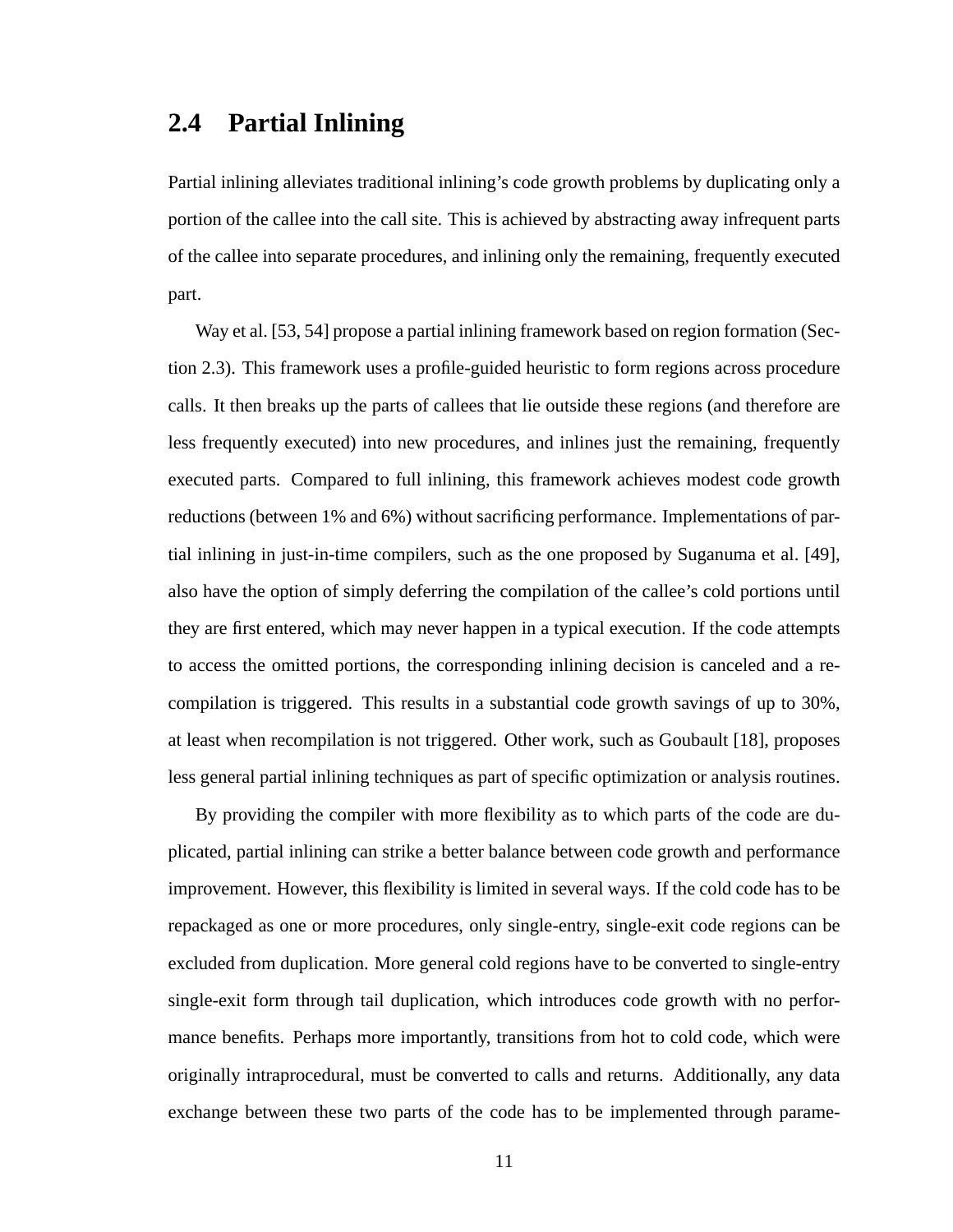ter passing or global variables [54]. This makes these transitions much costlier, which in turn makes partial inlining worthwhile only for procedures containing sizable parts of very infrequently executed code. This restriction is even more pronounced in [49], where a transition from hot to cold code forces recompilation. For these reasons, partial inlining is not broadly used in commercial compilers.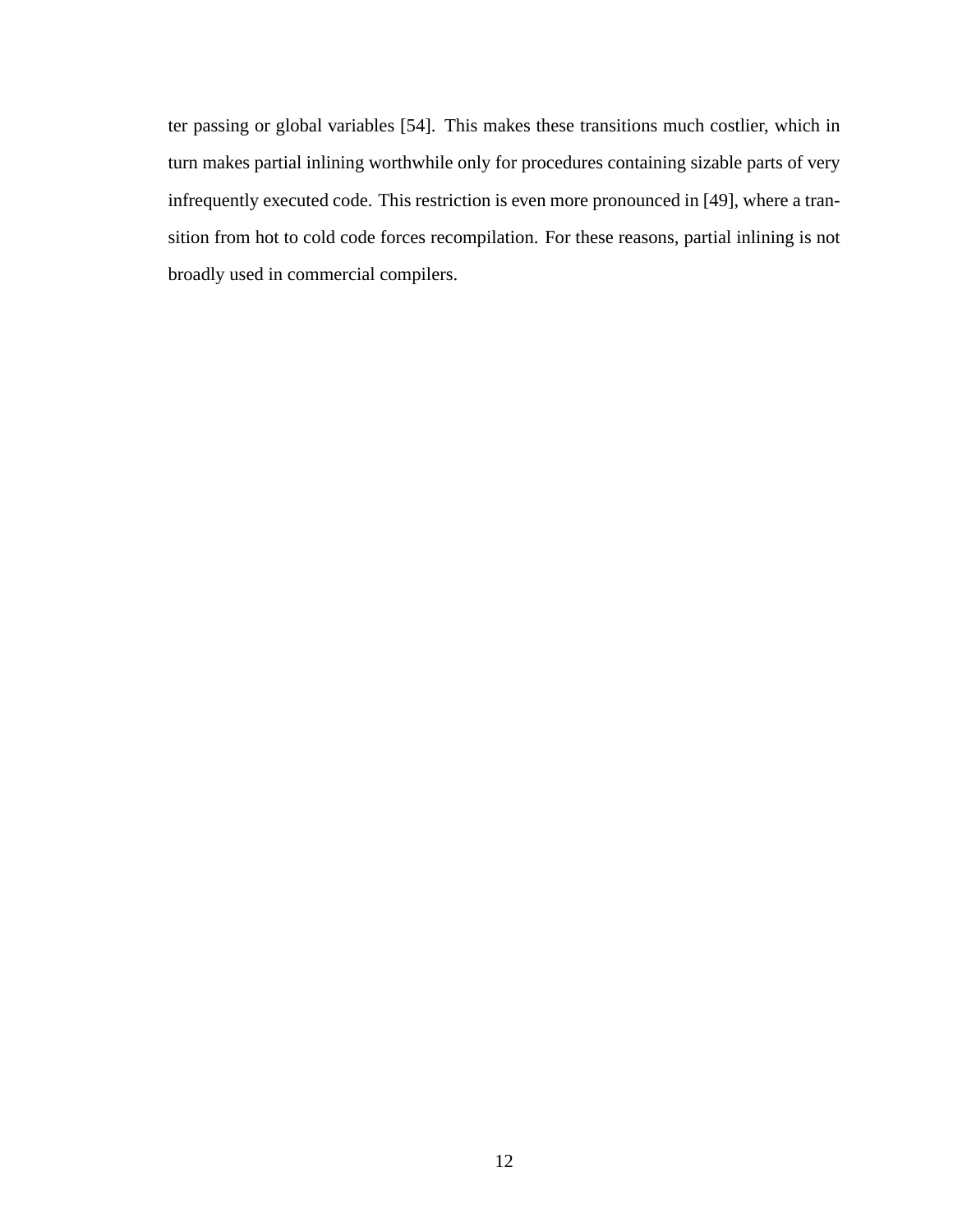## **Chapter 3**

# **A Framework for Unrestricted Whole-Program Optimization**

In order to overcome the limitations of procedure-based compilation while avoiding the shortcomings of interprocedural optimization and inlining presented in Chapter 2, this chapter introduces *Procedure Boundary Elimination* (PBE), a compilation framework that allows unrestricted whole-program optimization. Section 3.1 gives a general overview of PBE. The overall PBE compilation flow is outlined in Section 3.2. Sections 3.3 and 3.4 present two of PBE's compilation phases, procedure unification and targeted code specialization. The presentation of PBE will continue in Chapter 4, which describes the PBE dataflow analysis algorithm, and in Chapter 5, which describes how PBE can be fitted into a region-based compilation framework.

#### **3.1 Overview**

PBE removes the restrictions that a program's division into procedures imposes on optimization. Unlike current methods that address this problem, such as inlining and interprocedural analysis, PBE suffers neither from excessive code growth nor from excessive compile time and memory utilization.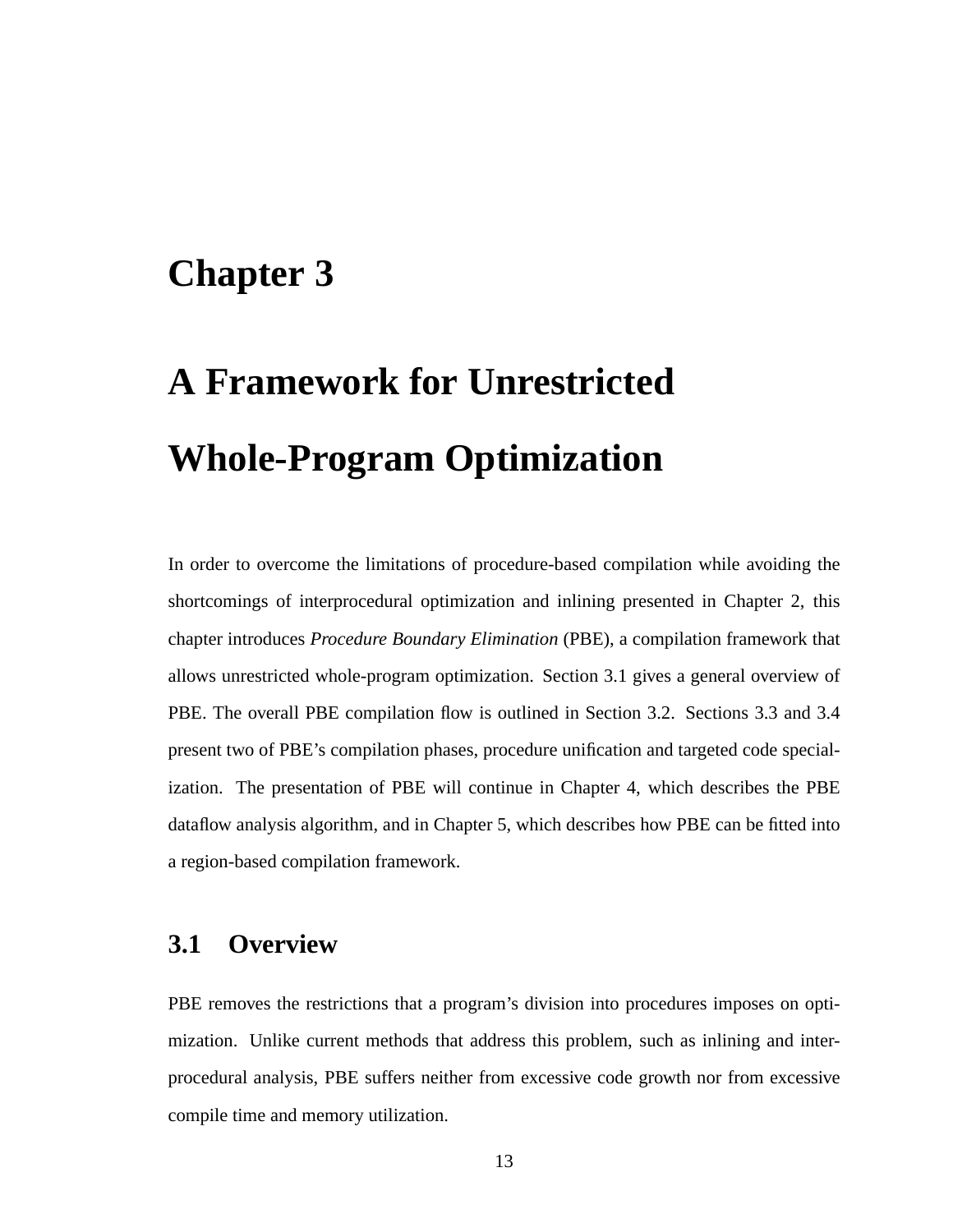PBE begins with *procedure unification*, which unifies an application's code into an analyzable and optimizable *whole-program control-flow graph* (WCFG). Similar to Sharir and Pnueli [47], this is achieved by joining the individual control-flow graphs (CFGs) of the original procedures through appropriately annotated call and return arcs. To make the WCFG freely optimizable, PBE then takes several additional actions. Among other things, calling convention actions are made explicit, local symbol scopes are eliminated in favor of a program-wide scope, and the stack-like behavior of local variables in recursive procedures is exposed.

Aggressive inlining realizes performance benefits not just by expanding optimization scope, but also by specializing procedure bodies to particular call sites. To recover these benefits, PBE includes *targeted code specialization* (TCS) routines in the optimization process. Such routines duplicate code aggressively enough to obtain significant specialization benefits, while limiting code growth to where it is likely to be beneficial for optimization.

Since PBE allows arbitrary code transformations to be applied across procedure boundaries, optimization and analysis phases are presented with compilation units that are very different from procedures. Among other things, call and return arcs can have a many-tomany correspondence, and former procedure boundaries may no longer be recognizable. Effective optimization requires that such compilation units be accurately analyzed. As described in Chapter 4, the PBE analysis framework achieves this by extending the interprocedural analysis algorithms presented by Sharir and Pnueli [47].

Of course, PBE would be unrealistic if it tried to apply every optimization and analysis routine on the entire program. For this reason, PBE aggressively applies *region formation* [22]. This partitions the WCFG into compiler-selected, arbitrarily shaped subgraphs whose nodes are deemed to be "strongly correlated" according to some heuristic. These partitions are then completely encapsulated, so as to be analyzable and optimizable as separate units. For the purposes of optimization, this new partitioning of the program is preferable to its original breakup into procedures because regions, unlike procedures, are selected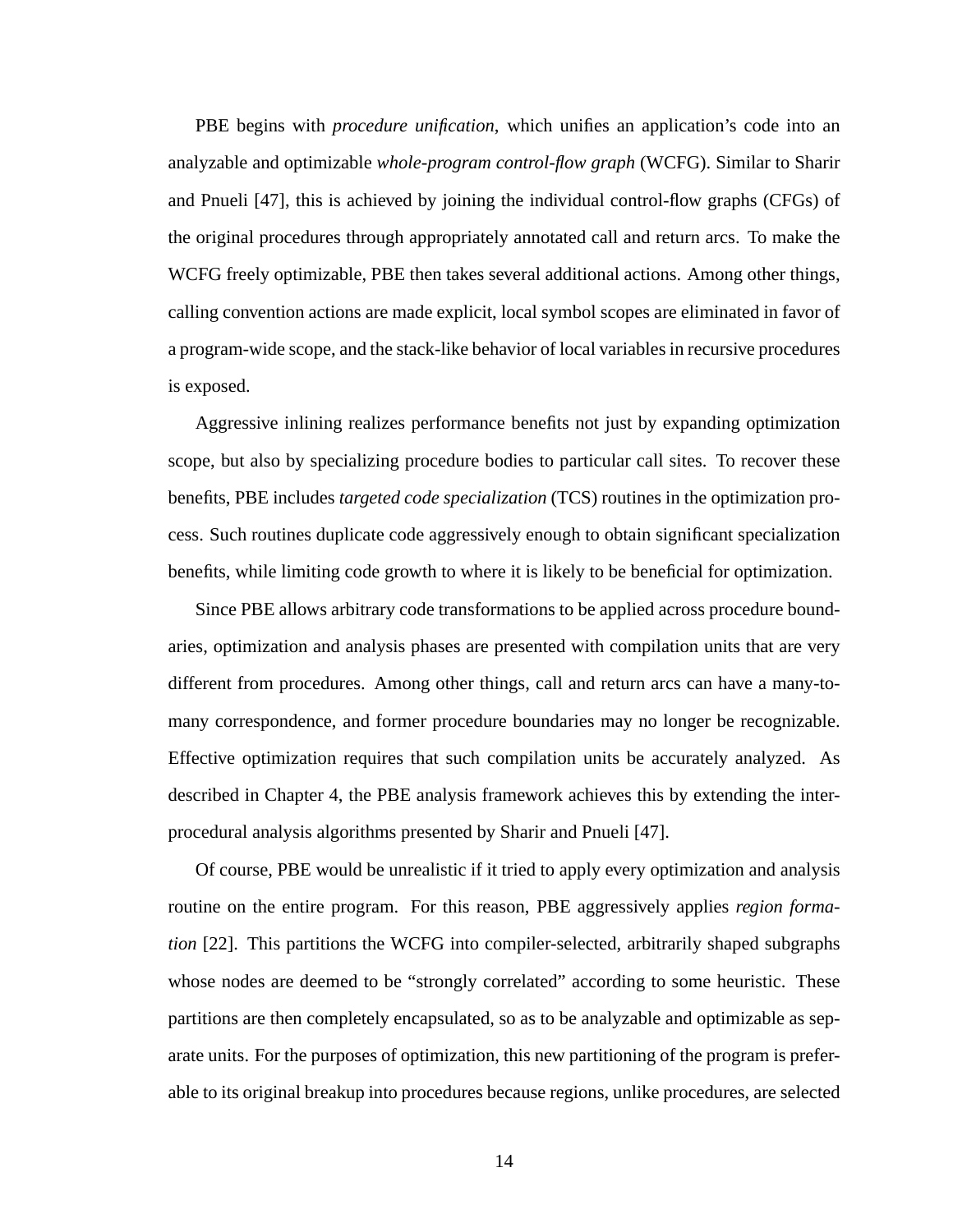by the compiler for the explicit purpose of optimization. To fit region formation into the correctness and performance requirements of PBE, both the region formation heuristics and the way regions are encapsulated were significantly modified from related work. The PBE region formation algorithm is discussed in Chapter 5.

The end result is that PBE obtains a superset of the benefits of both interprocedural optimization and inlining, while avoiding excessive compile-time dilation, unnecessary code growth, and scalability limitations. As Chapter 6 shows, PBE is able to achieve better performance than inlining with only half the code growth. By allowing the compiler to choose each compilation unit's contents, PBE ensures that each unit provides a sufficiently broad scope for optimization, reducing the need for program-wide analysis. Additionally, the compiler can control the size of these compilation units (regions) so as to strike a reasonable balance between optimization effectiveness and compile-time dilation. By enabling fine-grained specialization decisions, PBE avoids unnecessary code growth. PBE provides extra freedom to both region formation and optimizations by enabling optimization phases to deal with free-form compilation units, thus realizing new optimization benefits that were not available through either inlining or interprocedural optimization.

#### **3.2 PBE Compilation Flow**

The overall flow of the compilation process in PBE can be seen in Figure 3.1. A PBE compiler begins by applying the following three phases:

- **Unification** This phase merges the control-flow graphs (CFGs) of individual procedures into a single, whole-program control-flow graph (WCFG) and removes all assumptions about calling conventions and parameter passing mechanisms.
- **Region Formation** This phase breaks up the WCFG into compiler selected optimization units, or *regions*, and encapsulates regions appropriately so that they can be analyzed and optimized independently.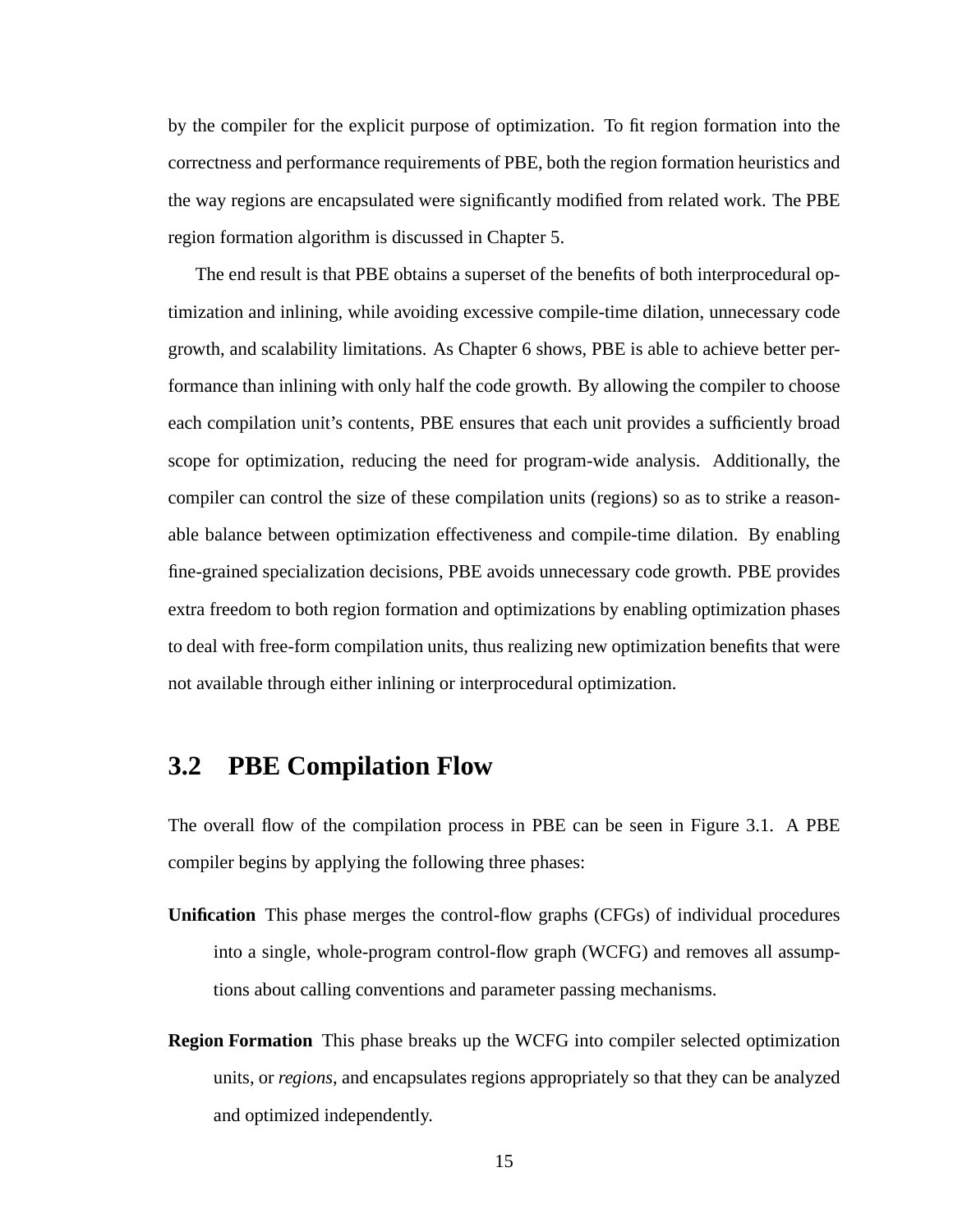

Figure 3.1: Overview of PBE compilation flow. Rectangles represent compilation phases, whereas rounded and irregular boxes represent code units.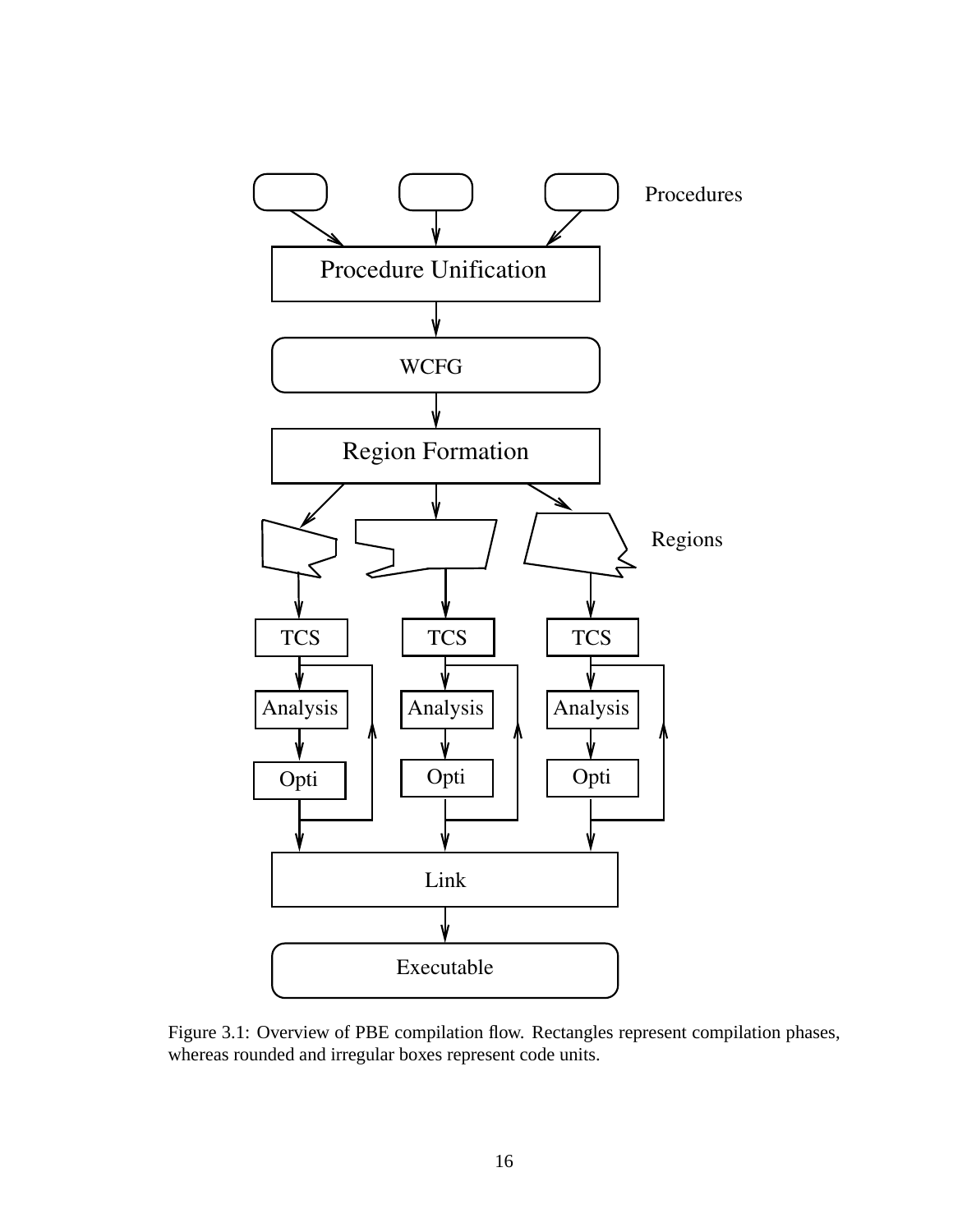

Figure 3.2: A code example (a) before and (b) after unification.

**Targeted Code Specialization (TCS)** This phase is applied separately within each region, as part of the overall optimization process. It identifies sites in the region where code specialization is likely to provide optimization opportunities and duplicates code accordingly. Like any other optimization routine, TCS methods could be applied on the entire WCFG, before region formation. However, this would be undesirable for compile time and scalability reasons, as explained in Chapter 5.

The above three phases produce compilation units that bear little resemblance to procedures. Therefore, the most important component of a PBE compiler is an optimization and analysis process that can handle these constructs. The analysis algorithm presented in Chapter 4 forms the centerpiece of this process.

#### **3.3 Procedure Unification**

The purpose of procedure unification is to combine the individual control-flow graphs of a program's procedures into a whole-program control-flow graph (WCFG). This requires joining the CFGs of individual procedures with control-flow arcs that represent call and return transitions. Due to the semantics of procedure invocation, call and return arcs carry special semantic constraints. On any path corresponding to a real execution of the pro-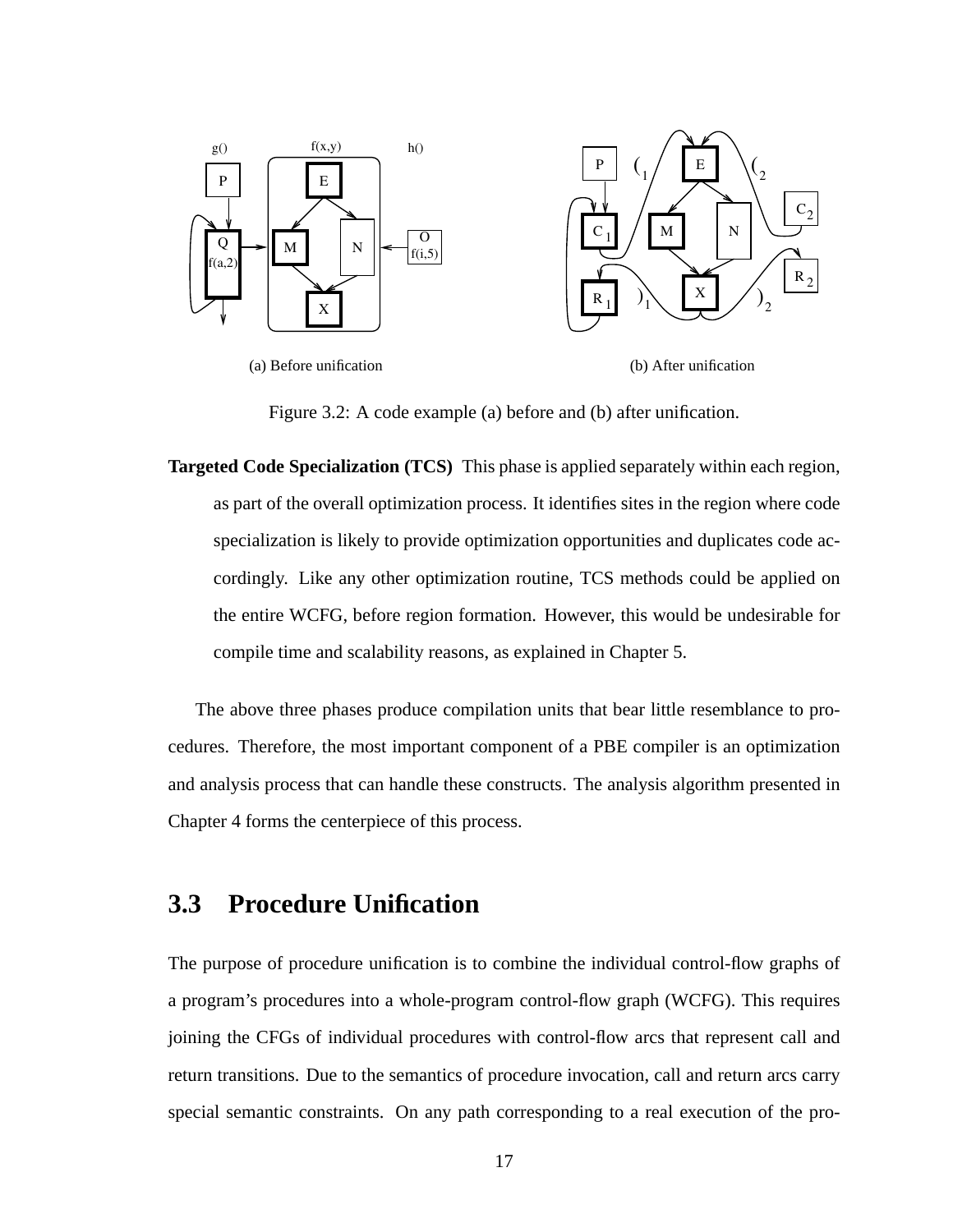

Figure 3.3: Recursive procedure (a) before and (b) after unification.

gram, successive calls and returns must appear in a stack-like fashion, with a return always matching the call that is topmost on the stack at each point. A call arc and a return arc are said to *match* if they come from the same original call site. Following the conventions of the interprocedural analysis bibliography [44], these semantic constraints are represented by annotating call and return arcs with numbered open and close parentheses respectively. This notation is convenient, as the matching between calls and returns on a valid program path exactly follows the standard rules for parenthesis matching.

More specifically, unification begins by assigning unique numbers to all of the program's call sites. Let  $C_i$  be a call site for a procedure p, and let  $R_i$  be the corresponding return site. Let  $E_p$  be the entry node (procedure header) of p, and  $X_p$  be the exit node (return statement) of  $p$ . In the WCFG, this call is represented by two interprocedural arcs: a call arc  $C_i \stackrel{(i)}{\rightarrow} E_p$  and a return arc  $X_p \stackrel{j_i}{\rightarrow} R_i$ .

These concepts are illustrated by the example in Figure 3.2. Figure 3.2a shows a small procedure f with two call sites, one in a "hot" loop in procedure  $g$ , and a less frequently executed one in procedure  $h$ . In this figure, and in the examples that follow, rectangular boxes represent basic blocks. Frequently executed basic blocks are shown with bold lines. Figure 3.2b shows the same code after unification has been applied. As the figure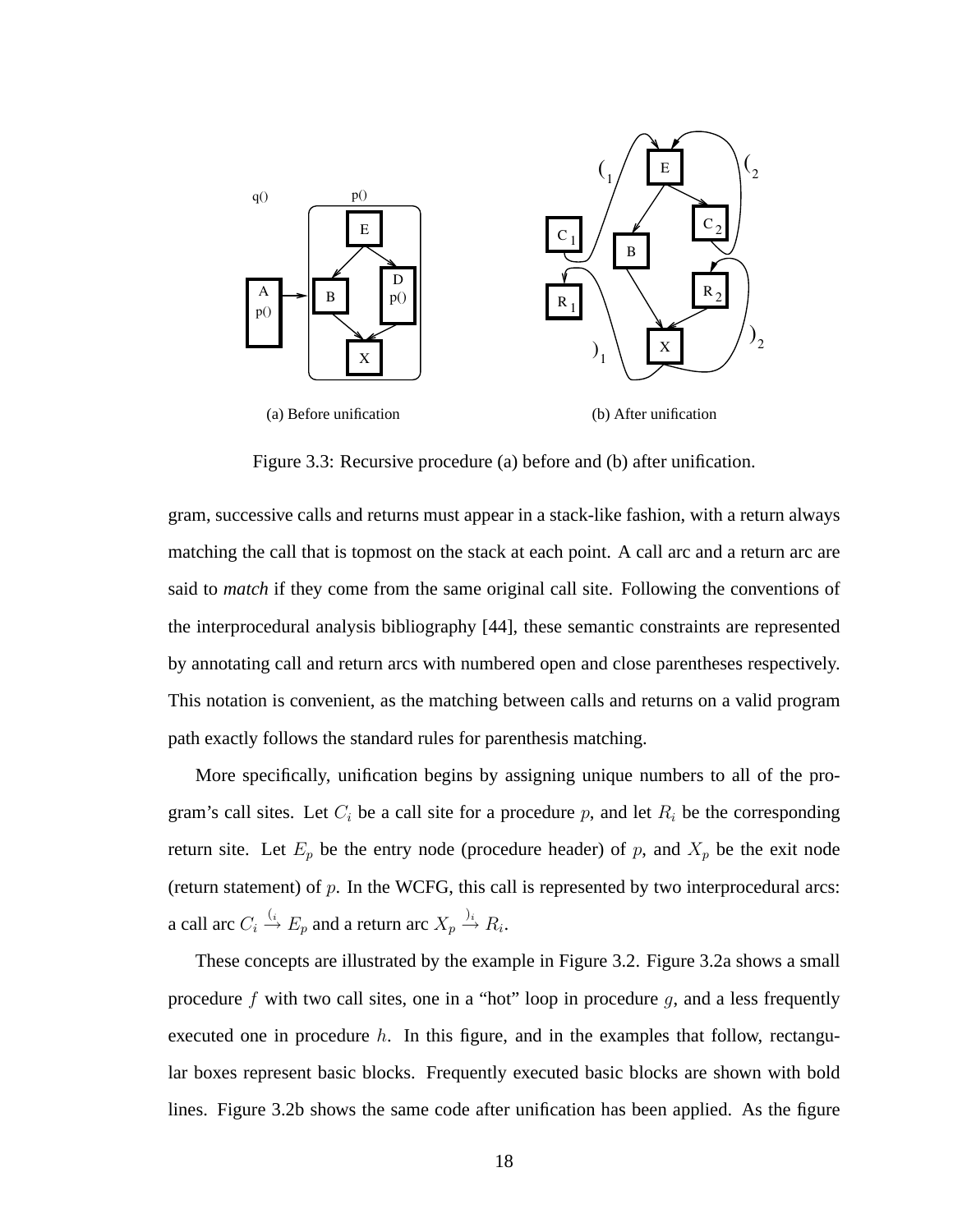illustrates, the valid program path  $C_1 \stackrel{(1)}{\rightarrow} E \rightarrow M \rightarrow X \stackrel{j_1}{\rightarrow} R_1$  contains the matching parentheses  $(1)$ <sub>1</sub>, whereas the invalid path  $C_2 \stackrel{(2)}{\rightarrow} E \rightarrow N \rightarrow X \stackrel{)}{\rightarrow} R_1$  contains the mismatched parentheses  $(1)$ <sub>2</sub>. The use of parenthesis annotations in analysis will be presented in Chapter 4.

Perhaps more interesting is the example in Figure 3.3, which shows the result of applying procedure unification to a recursive procedure. After unification (Figure 3.3b), a single self-recursive call appears as two loops: one loop for the recursive call, whose back edge is  $C_2 \stackrel{(2)}{\rightarrow} R_2$ , and one loop for the recursive return, whose back edge is  $R_2 \rightarrow X$ . Moreover, it is easy to see that both these loops are natural, since their headers dominate their back edges. In later compilation phases, both these loops can benefit from optimizations traditionally applied to intraprocedural loops, such as loop invariant code motion, loop unrolling, and software pipelining. Although inlining can achieve effects similar to loop unrolling by inlining a recursive procedure into itself, and certain interprocedural optimization methods can achieve results similar to loop invariant code motion, the way recursion is handled in PBE is clearly more general.

Apart from their matching and nesting constraints, call and return arcs also have other implied semantics very different from those of intraprocedural arcs. Traversing a call arc normally implies saving the return address, setting up a new activation record for the callee, moving actual parameter values into formal parameters, and generally taking any other action dictated by the calling convention. Interprocedural optimizations respect these semantics and work around them appropriately, although this complicates or even hinders their application. In that case, respecting the calling convention is necessary, since these routines must preserve a program's division into procedures for later compilation phases. PBE takes the opposite approach. Since the rest of the compilation process does not depend on procedures and the conventions accompanying them, all these implicit actions are made explicit in the program's intermediate representation (IR). This frees further optimization routines from the need to navigate around calling conventions. For example, a redundancy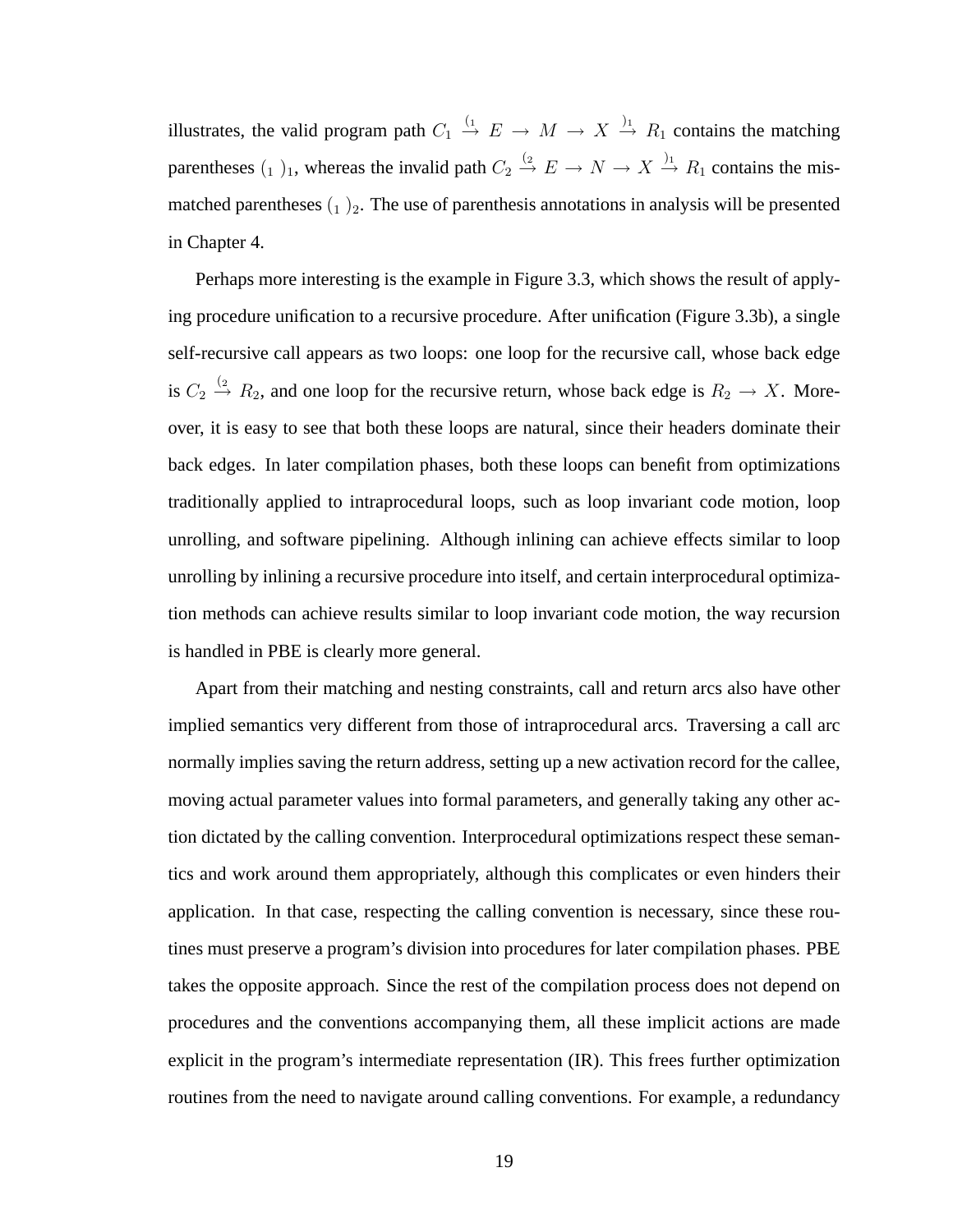elimination routine can now freely stretch the live range of a variable across a call arc, without having to convert that variable into a parameter. As an added benefit, the compiler can now optimize those actions previously implicit in calls with the rest of the code, thus reducing their performance impact.

In order to make call and return arcs behave more like normal arcs, unification applies the following transformations on the program's intermediate representation (IR):

- A single, program-wide naming scope is established for variables and virtual registers. This is accomplished by renaming local variables and virtual registers as necessary. To avoid violating the semantics of recursive calls, placeholder save and restore operations are inserted before each recursive call and after each recursive return. (Recursive calls and returns are simply those that lie on cycles in the call graph). These operations are annotated with enough information to allow the code generator to expand them into actual loads and stores to and from the program stack.
- Sufficient fresh variables are created to hold the formal parameters of every procedure. Then the parameter passing is made explicit, by inserting assignments of actual parameter values to formal parameter variables at every call site. The return value is handled similarly. Later optimizations, such as copy and constant propagation and dead code elimination, usually remove most of these assignments.
- Call operations are broken up into an explicit saving of the address of the return node and a jump to the start of the callee procedure. This is done because a call operation always returns to the operation immediately below it. This in turn makes it necessary for a return node to always be placed below its corresponding call node. By explicitly specifying a return address, call and return nodes can move independently of each other. This ensures that optimizations such as code layout and trace selection can operate without constraints across call and return arcs. It also allows code specialization routines to duplicate call sites without having to duplicate the corresponding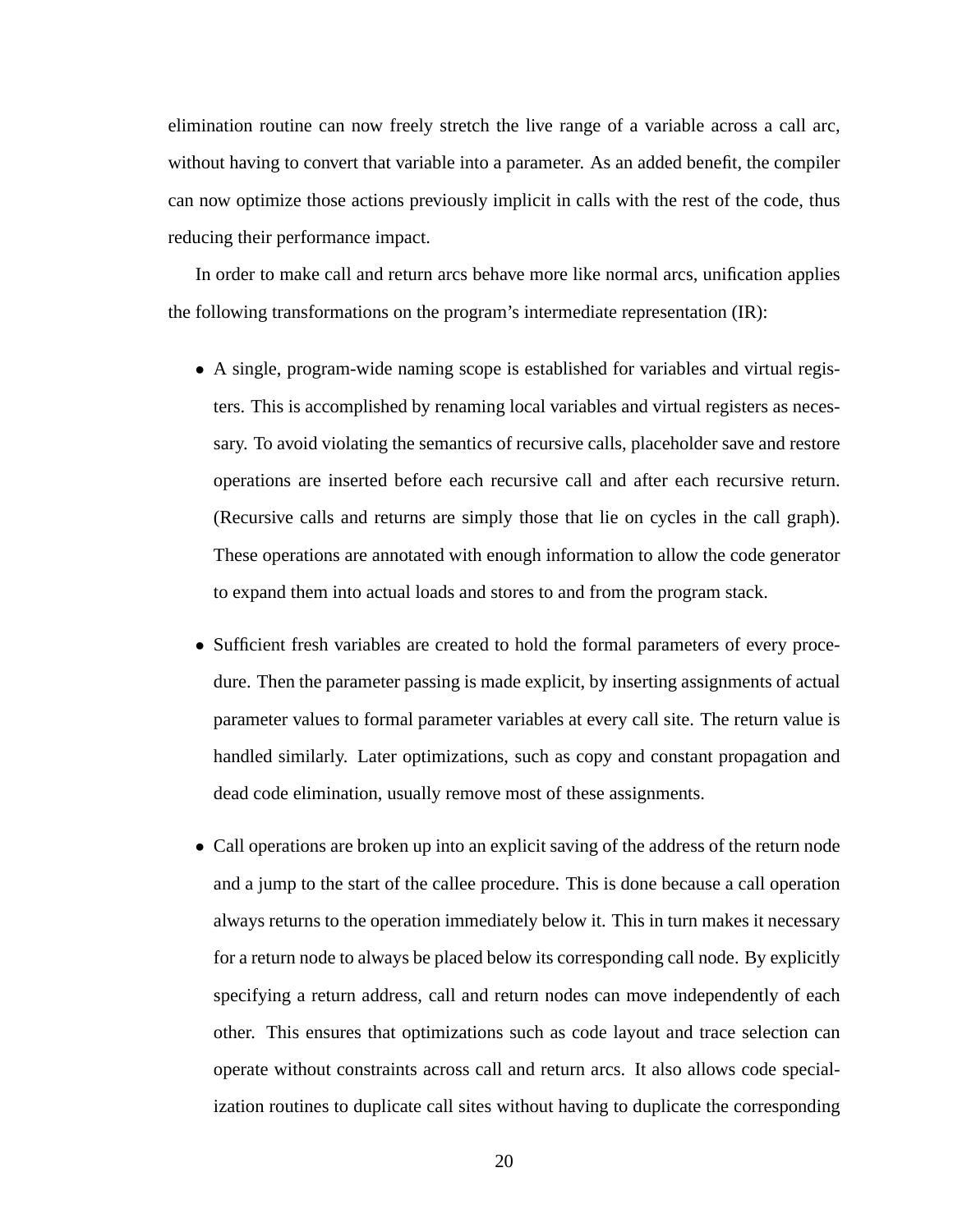

(a) Before superblock formation

(b) After superblock formation

Figure 3.4: The code of Figure 3.2b (a) before and (b) after superblock formation.

return sites and vice versa.

• Any actions pertaining to the program stack, such as allocating activation frames, are made explicit in a similar way.

After unification concludes, further code transformations are free to operate on the whole program, without regard to the program's original procedure boundaries (except for the distinction between realizable and unrealizable paths). Eventually, the optimization process will result in code that looks very different from traditional, procedure-based code.

#### **3.4 Targeted Code Specialization**

In order to match the performance benefits of aggressively inlining compilers, a PBE compiler must do more than choose the right scope for optimization, as inlining's benefits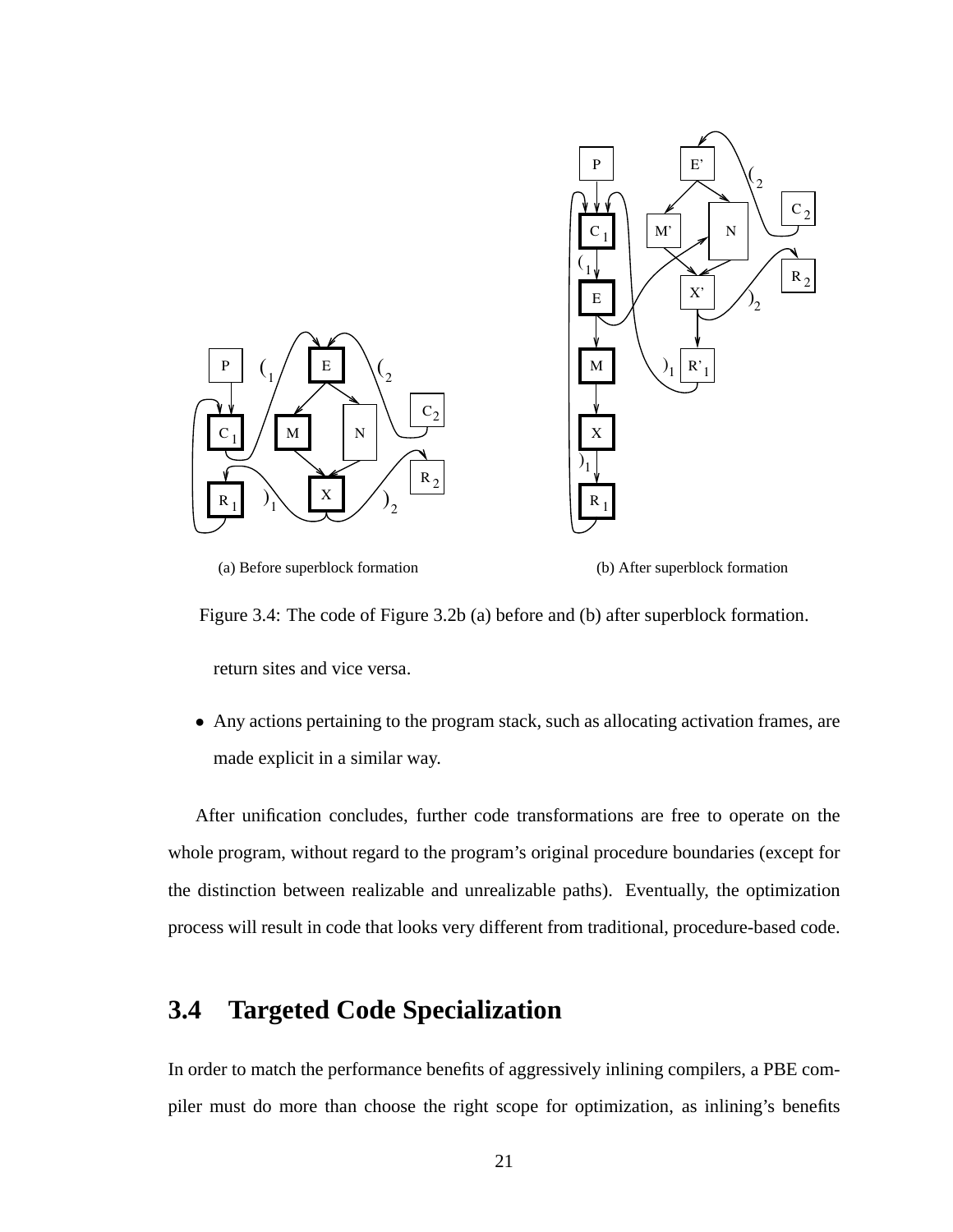come not only from increased optimization scope, but also from code specialization. Unlike inlining, PBE does not cause any code growth while forming compilation units. The code growth budget thus freed can now be devoted to more targeted code duplication techniques, which can recover the specialization benefits of inlining with much more modest code growth.

In general, a code specialization technique duplicates selected code segments in order to break up merge points in the CFG. These control-flow merges generally restrict optimization by imposing additional dataflow constraints. After duplication, on the other hand, each one of the copies can be optimized according to its new, less restrictive surroundings. In this sense, both full and partial inlining are code specialization techniques. Several intraprocedural code specialization methods have also been proposed [7, 14, 23, 25, 36], usually in the context of scheduling. Some of these methods can be adapted to the specialization needs of PBE. Indeed, PBE gives such methods new freedom, since it allows them to work across procedure boundaries.

#### **3.4.1 Superblock Formation**

Superblock formation [25] is perhaps the simplest and most powerful specialization method. Using profile information, superblock formation selects "hot" traces and eliminates their side entrances through tail duplication. This tends to organize frequently executed areas of the code into long, straight-line pieces of code, which are particularly well suited to both classical optimization and scheduling. In the context of PBE, superblock formation can freely select traces containing call and return arcs, which significantly increases its impact. The effect of applying superblock formation to the code example in Figure 3.2b (repeated for convenience in Figure 3.4a) can be seen in Figure 3.4b. Excessive code growth during superblock formation can be avoided by setting a minimum execution threshold  $w$  of blocks to use in superblock formation, a limit  $a$  to the relative profile weight of branches followed, and an overall code growth limit b. In the experimental compiler presented in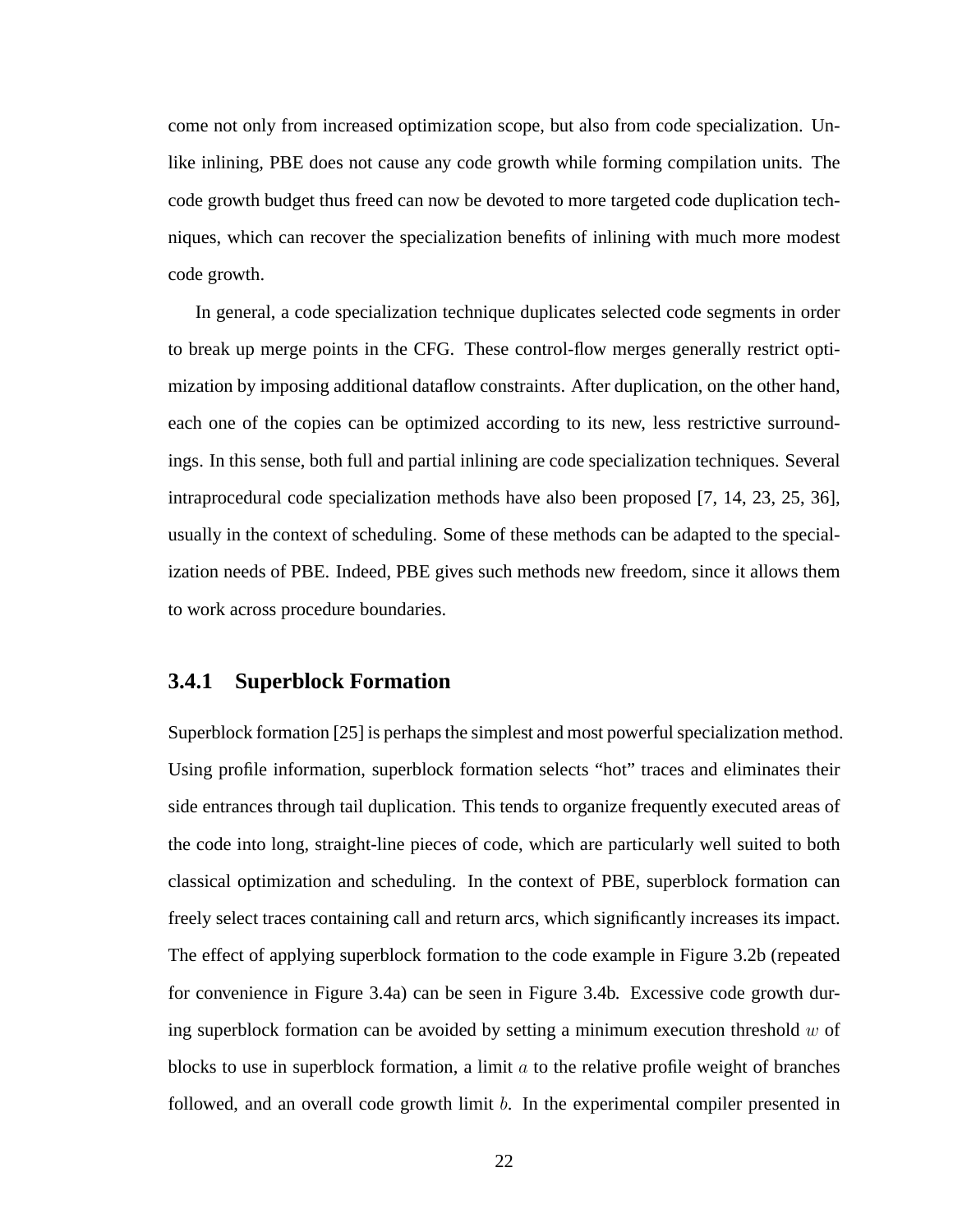Chapter 6,  $w$  was set to 100 and  $a$  was set to 80%. The code growth factor  $b$  was set to 50%, although superblock formation usually stays well below this limit. This occurs for several reasons. First, the execution threshold prevents superblock formation on cold code. Second, unbiased branches fall below  $a$ , limiting the scope of superblocks. Finally, because superblocks are acyclic, backedges form a natural end point.

#### **3.4.2 Area Specialization**

Sometimes it makes sense to duplicate portions of the code that are more complicated than a trace. For example, we may want to specialize an entire loop, or both sides of a frequently executed hammock. For this reason, the PBE compiler presented in Chapter 6 also uses a method called *area specialization*. Like superblock formation, this method is purely profile-driven.

Area specialization begins by identifying an important CFG arc leading to a merge point. It then selects a subgraph of the CFG beginning at the merge point. That subgraph is duplicated, so that the chosen link has its own copy of the subgraph.

Let A be the *duplication area*, i.e. the set of basic blocks selected for duplication. The *frontier* F of the duplication area comprises all basic blocks that do not belong to A and have an immediate predecessor in A. That is:

$$
F = \{ b \mid b \notin A \land \exists a : a \in A \land a \rightarrow b \text{ is a CFG edge} \}
$$

Each block b in F is assigned a frontier weight  $FW$ , which is the sum of the profile weights of control-flow arcs beginning inside the duplication area and ending at b. That is:

$$
FW(b) = \sum_{a \in A} W(a \to b)
$$

where  $W(x)$  is the profile weight of x.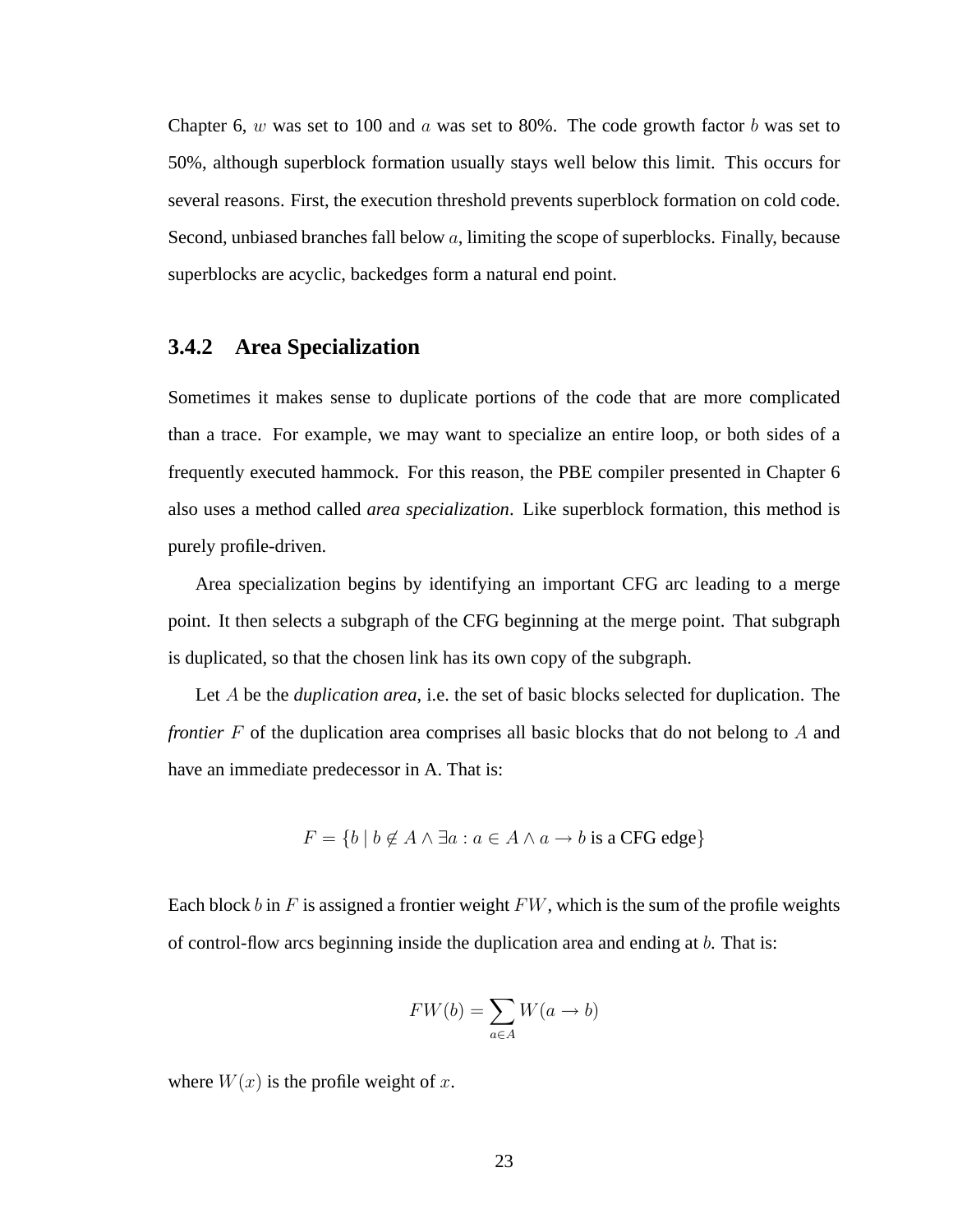The algorithm that selects the duplication area proceeds as follows: First, the area contains only the merge point  $m$ . In a series of repeated steps, the area is expanded by adding the frontier block b for which  $FW(b)$  is maximum. The expansion stops when  $FW(b)/W(m) < \alpha$ , where  $\alpha$  is a tuning parameter. In the experimental evaluation of Chapter 6,  $\alpha = 0.1$ . To avoid excessive code growth, the entire area specialization phase stops when it duplicates more than a certain percentage  $\beta$  of the region's code. In Chapter 6,  $\beta = 50\%.$ 

The only remaining issue is to choose the merge point arcs for which duplication areas are selected. Although this selection can be done in many ways, for the evaluation of Chapter 6 we chose to consider only call arcs. In a sense, this makes area specialization work like a generalized version of partial inlining. We chose this approach mainly because it makes the comparison between PBE and inlining more straightforward.

#### **3.4.3 Other Specialization Methods**

Although the experimental PBE compiler presented in this paper only employs area specialization and superblock formation, any other specialization method that has been proposed in the intraprocedural domain can also be applied within the PBE framework. Bodik et al.'s work on complete redundancy elimination [7] and Havanki's generalization of superblocks to tree-like form [23] seem especially promising in this respect. By being able to work across procedure boundaries, any such specialization method is likely to increase its impact in PBE.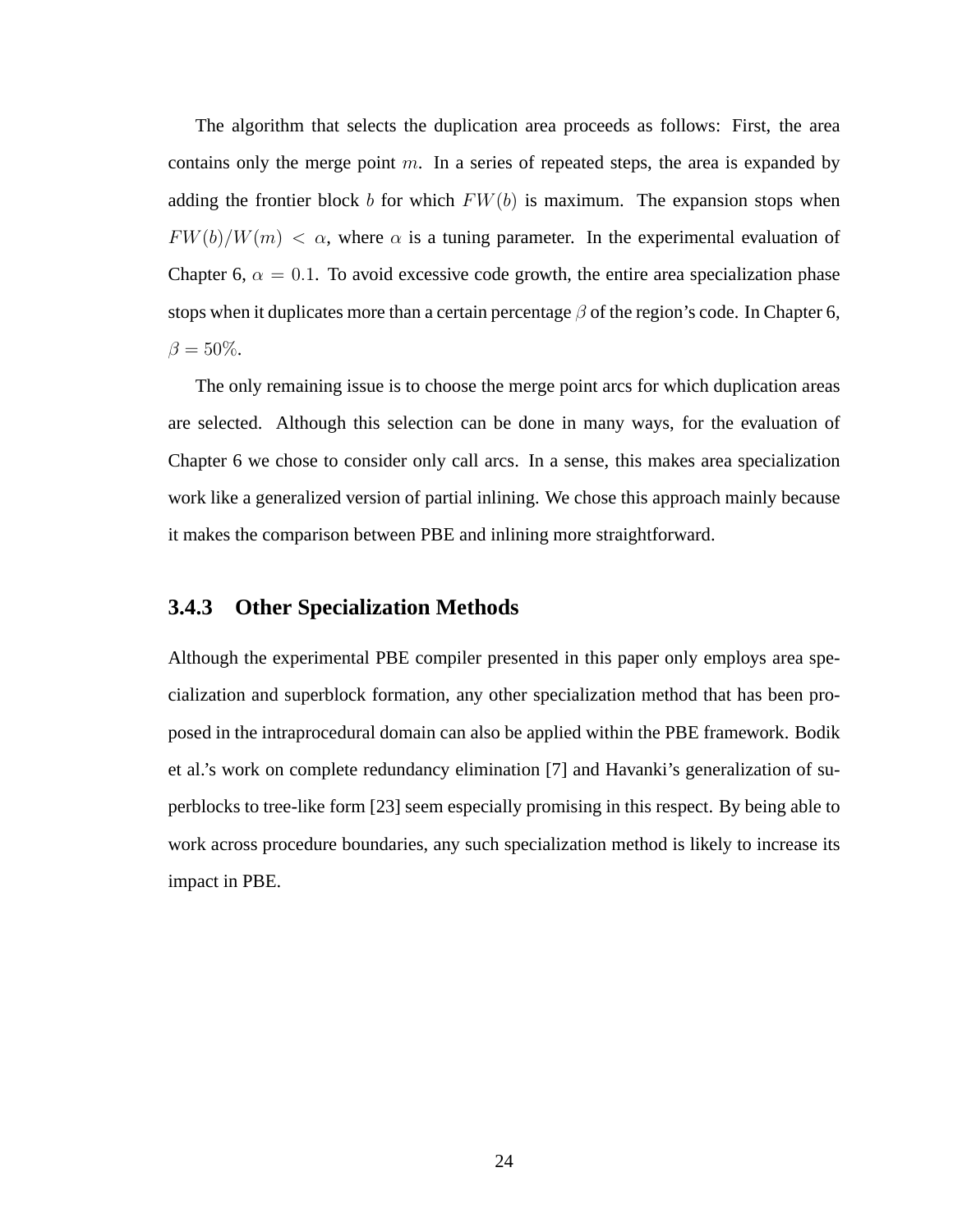## **Chapter 4**

## **PBE Analysis**

A *context-insensitive* dataflow analysis routine could analyze the WCFG without taking the special semantics of calls and returns into account. However, the analysis results thus produced would be too conservative. For example, such an analysis routine would conclude that any definitions made in block  $P$  of Figure 3.4b could reach block  $R_2$ , although no valid program path from  $P$  to  $R_2$  exists. In preliminary trials, we found that the inaccuracies caused by such an analysis approach have a serious detrimental effect on several compilation phases, especially register allocation. In one such experiment, a unified version of the benchmark grep would grow from 837 to 3400 instructions when processed by the IMPACT compiler's traditional register allocator, due to the excessive number of register spill and fill operations.

For this reason, PBE uses a *context-sensitive* analysis algorithm, derived from the *functional approach* to interprocedural analysis [47]. To put the PBE analysis algorithm in context, Section 4.2 walks through the steps of this approach. Both Section 4.2 and the preceding Section 4.1 closely follow the presentation in [47], with the exception that some of the terminology and conventions have been modernized according to [44]. Based on this, Section 4.3 describes the PBE analysis algorithm, which deals with the new challenges presented to the compiler by PBE flowgraphs while staying as close as possible to the tra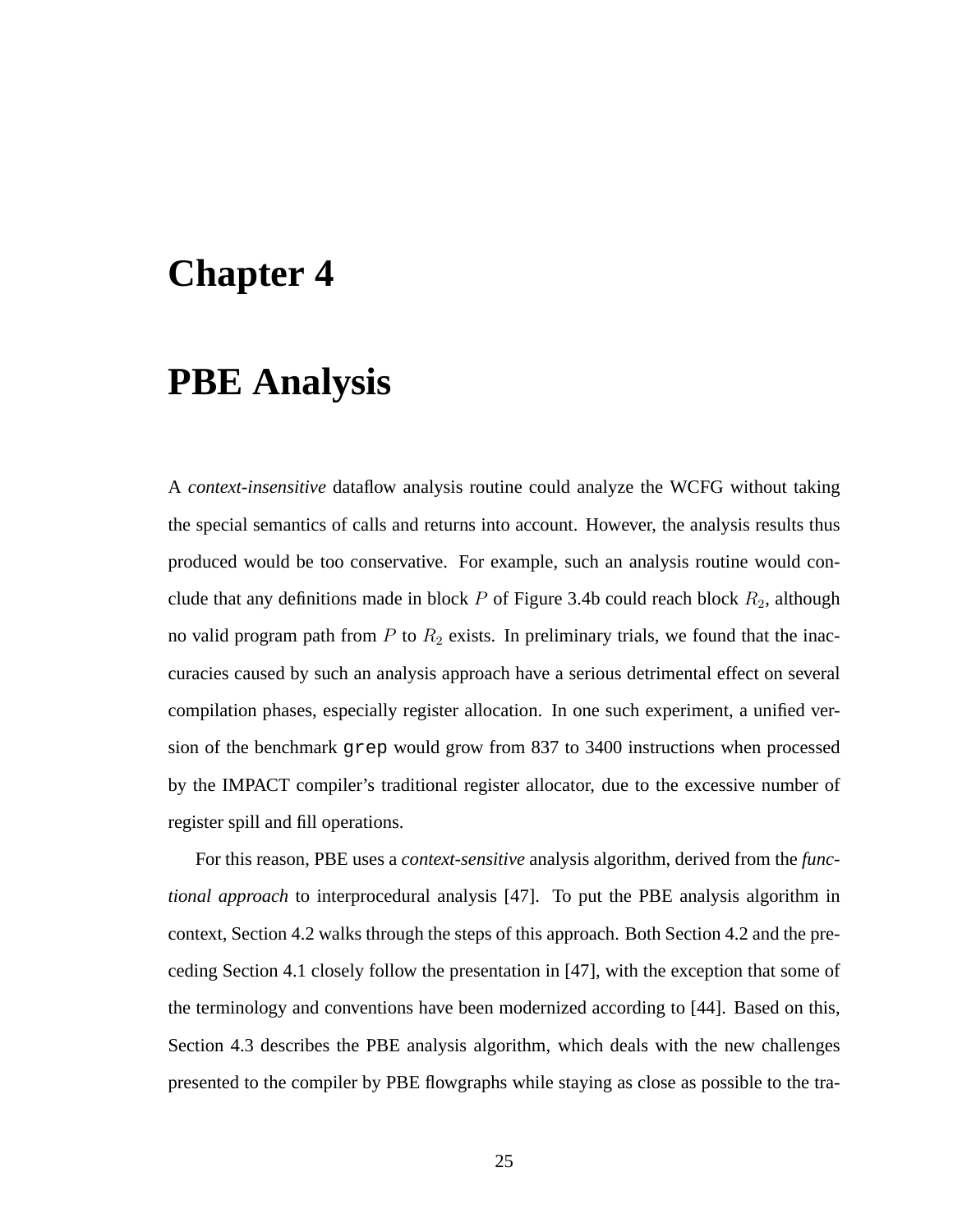ditional interprocedural analysis algorithm presented in Section 4.2, Finally, Section 4.4 summarizes this chapter's contributions.

#### **4.1 Terminology and Background**

To simplify the discussion, the rest of this chapter will concentrate on *forward* dataflow problems, such as dominators or reaching definitions. Backward dataflow problems, such as liveness or upwards-exposed uses, can be treated in an entirely symmetric way.

A *dataflow framework* is defined by a pair  $(L, \mathcal{F})$ , where L is a semilattice of *dataflow values* and F is a space of  $\mathcal{L} \to \mathcal{L}$  functions. Let  $\sqcup$  denote the semilattice operation of  $\mathcal{L}$ , heretofore called a "meet". We assume that  $\mathcal{L}$  contains a smallest element,  $\bot$ , normally corresponding to the "empty" dataflow value, and a largest element,  $\top$ , normally corresponding to the "undefined" dataflow value. Further,  $\mathcal L$  is assumed to be closed under functional composition and meet, to contain an identity map  $id_{\mathcal{L}}$ , and to be monotone, i.e. such that for each function  $f \in \mathcal{F}$ ,  $x \leq y$  implies  $f(x) \leq f(y)$ . For the dataflow analyses that are of interest to this thesis,  $\mathcal L$  will also be finite. Further,  $\mathcal F$  will distribute over  $\sqcup$ , meaning that for each  $f \in \mathcal{F}$ ,  $f(x \sqcup y) = f(x) \sqcup f(y)$ .

Given a CFG G, we associate with each node  $n \in G$  a *transfer function*  $f_n \in \mathcal{F}$ , which represents the change in dataflow as control passes through  $n$ . The notion of transfer functions can be trivially extended from single nodes to paths: if  $p = (n_1, ..., n_k)$  is a path in G, then the transfer function of p is  $f_p = f_{n_k} \circ \cdots \circ f_{n_1}$ . With the transfer functions given, the goal of dataflow analysis is to calculate the dataflow values at the entry and exit of each node, denoted as  $in_n$  and  $out_n$  respectively. To facilitate the following discussion, we will use path $_G(m, n)$  to denote the (possibly empty) set of all paths in G between nodes  $m$  and  $n$ .

Given a program comprising a set of procedures  $P_1, P_2, \ldots, P_k$  with corresponding CFGs  $G_{P_1}, G_{P_2}, \ldots, G_{P_k}$ , the program's *interprocedural control-flow graph* (ICFG)  $G^*$  can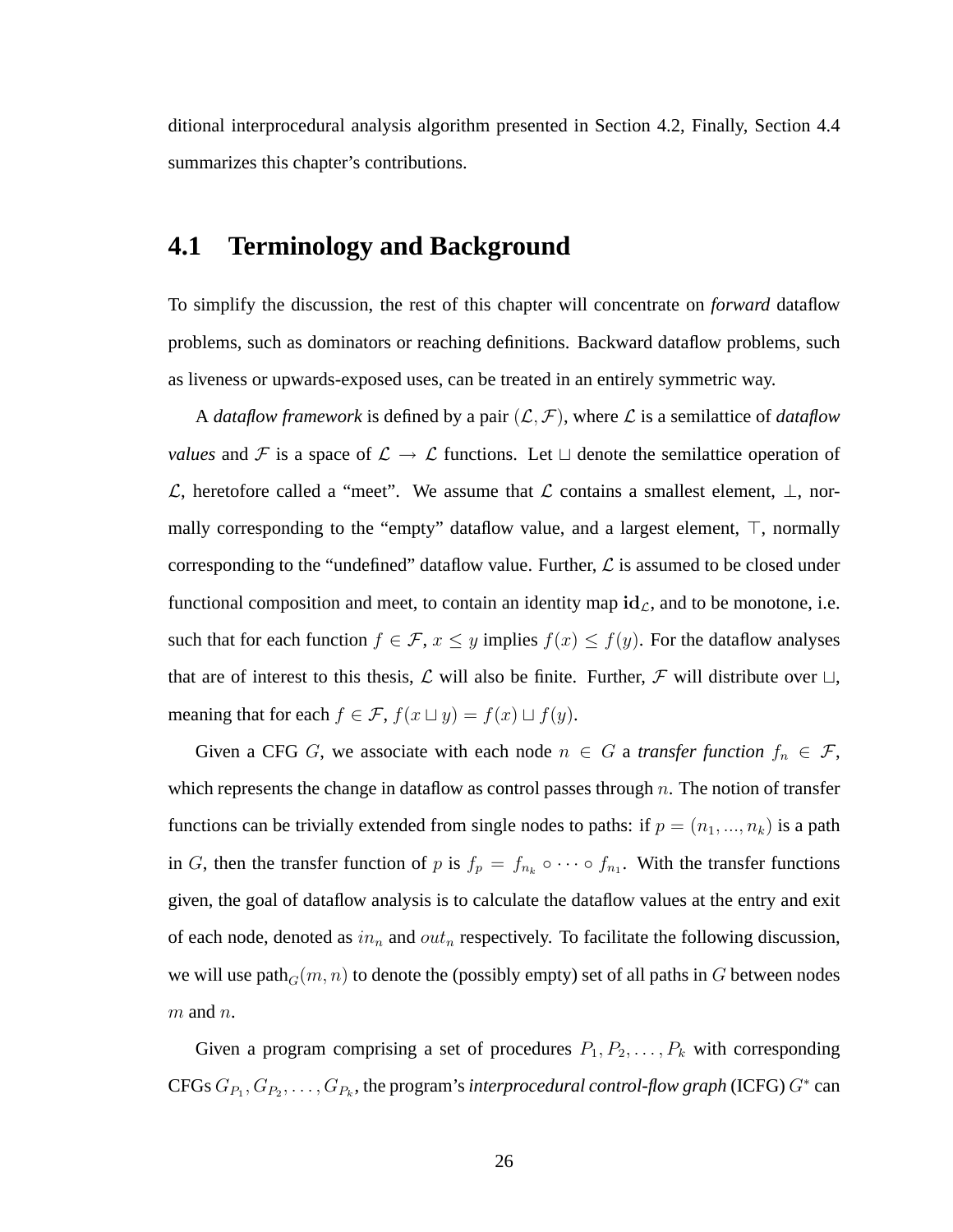$$
RP \to R \quad SL \quad C
$$
\n
$$
RP \to C \quad SL \quad C
$$
\n
$$
RP \to C \quad SL
$$
\n
$$
RP \to SL \quad R
$$
\n
$$
SL \to (i \quad SL)_i \qquad \text{for all } i
$$
\n
$$
R \to \epsilon
$$
\n
$$
SL \to SL \quad SL \quad R \quad \to i \quad R \quad \to i \quad R \quad \text{for all } i
$$
\n
$$
C \to \epsilon
$$
\n
$$
C \to C \quad (i \qquad \text{for all } i
$$
\n(a)\n(b)

Figure 4.1: Grammars for (a) same-level realizable paths and (b) realizable paths.

be constructed by combining the procedures' CFGs in much the same way that PBE's procedure unification begins: by linking each call site  $c$  with its callee's entry node  $e$  through a *call edge*  $c \xrightarrow{i} e$ , and the callee's exit x with the corresponding return site r through a *return edge*  $x \stackrel{\rightarrow}{\rightarrow} r$ , where *i* is an index unique to that call site – callee combination. Additionally, it is convenient to add a *summary edge*  $c \stackrel{S_i}{\rightarrow} r$  between the call site and the corresponding return site. (For indirect call sites, which may have more than one callee, we draw one summary edge per callee). The entry  $e_{\text{main}}$  of the program's main procedure is the entry node of  $G^*$ .

A path between two nodes  $m, n \in G^*$  is called a *same-level realizable path* iff the string of call and return annotations along its edges can be generated by the grammar shown in Figure 4.1a. Intuitively, a same-level realizable path is a path that begins in a procedure and ends in the same procedure, possibly traversing callee procedures along the way. The existence of a same-level realizable path between nodes m and n will be written as:  $m \stackrel{SL}{\leadsto} n$ . It is easy to see that  $m \stackrel{SL}{\leadsto} n$  iff there is a path consisting of normal edges and summary edges, but no call or return edges, between  $m$  and  $n$ .

Given the above definition of same-level realizable paths, we can define more general *realizable paths* as follows: A path between  $m$  and  $n$  is realizable iff the string of call and return annotations along its edges can be generated by the grammar shown in Figure 4.1b. Essentially, a realizable path may contain unmatched calls and returns, but no *mis*matched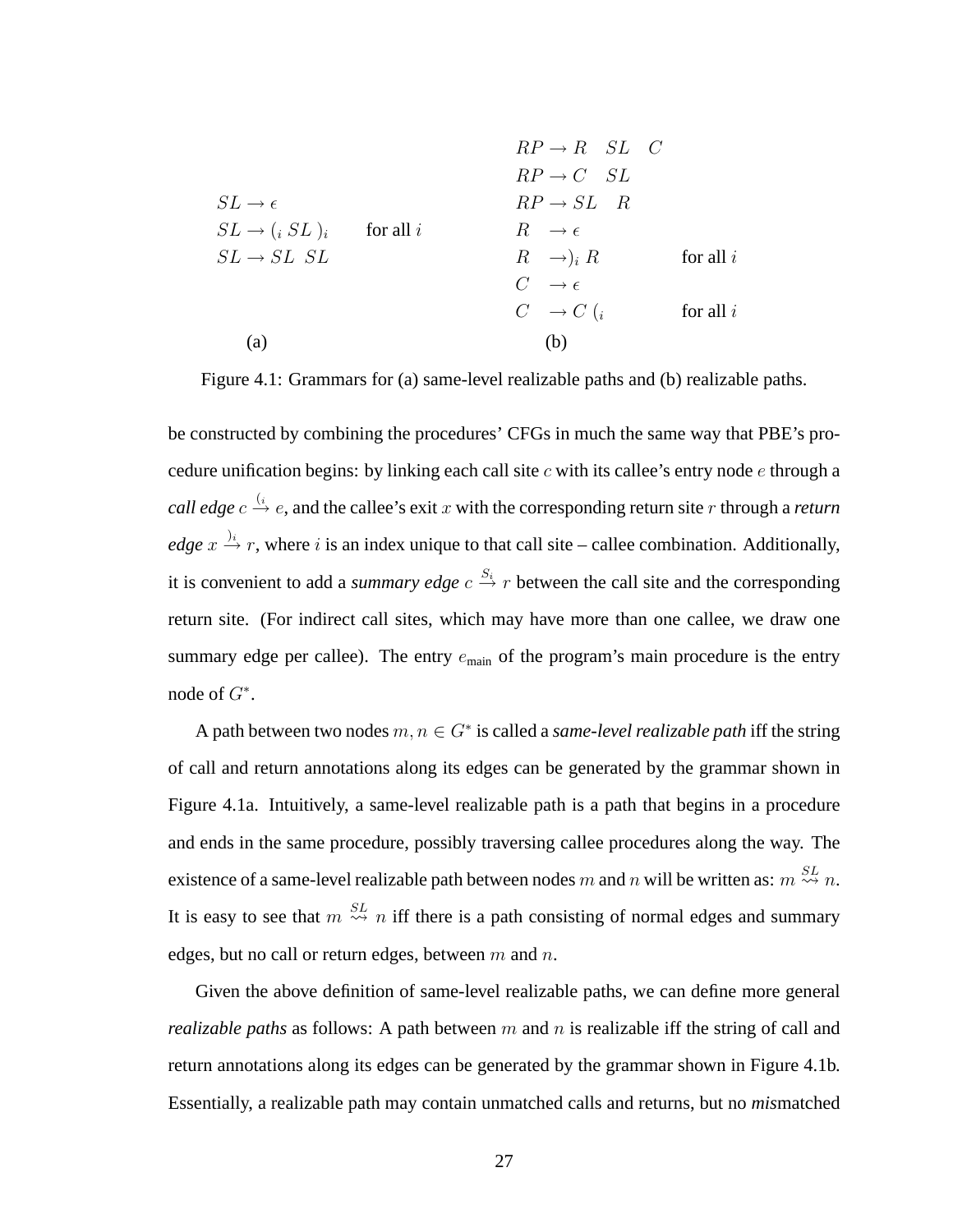calls and returns. It is easy to see that the above definition of realizable paths exactly captures the subset of paths in  $G^*$  that do not violate procedure call semantics. All other paths in  $G^*$  are unrealizable; they cannot occur in any valid program execution. We will use rpath $_{G^*}(m, n)$  to denote the set of all realizable paths between nodes  $m, n \in G^*$ .

# **4.2 Interprocedural Dataflow Analysis: The Functional Approach**

The goal of an intraprocedural dataflow analysis routine on a CFG G with entry node e is to calculate a *meet-over-all-paths* solution, in which the dataflow value at a node n summarizes the dataflow along all paths from  $e$  to  $n$ :

$$
in_n=\bigsqcup_{p\in\operatorname{path}(e,n)}f_p(\bot)
$$

Kam and Ullman [27] have shown that, for distributive dataflow problems, this solution can be computed by iteration over the following "local" equations:

$$
in_e = \bot
$$
  
\n
$$
in_n = \bigsqcup_{(m,n)\in G} out_m \quad \text{for all } n \in G, n \neq e
$$
  
\n
$$
out_n = f_p(in_n) \qquad \text{for all nodes}
$$

In contrast, a context-sensitive interprocedural dataflow analysis algorithm has to calculate a *meet-over-all-realizable-paths* solution, that is:

$$
in_n=\bigsqcup_{p\in \text{rpath}_{G^*}(e_{\text{main}},n)}f_p(\bot)
$$

Since realizability is a property of the entire path, rather than a property of individual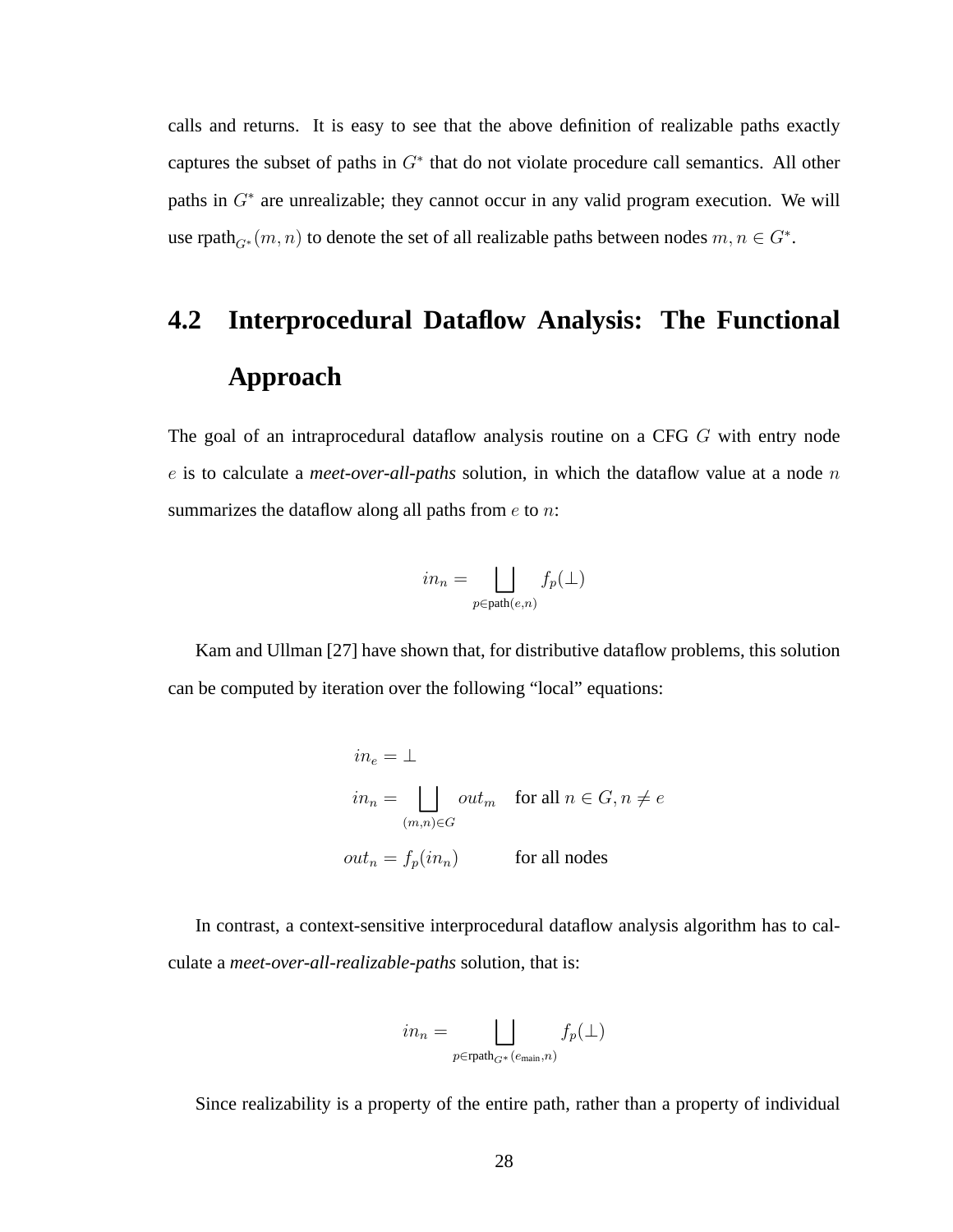nodes, this solution cannot be arrived at using local calculations only. The obvious way to calculate this is to annotate each piece of dataflow information on a CFG node with the path through which it has propagated. This is roughly the solution provided by the *callstrings* approach to interprocedural analysis, which was also presented in [47]. However, this approach is not generally used in precise interprocedural dataflow analyses because it leads to algorithms with exponential complexity even for simple dataflow problems.

A more promising approach, termed the *functional* approach to interprocedural analysis, works by calculating the transfer functions of entire procedures. After this calculation is done, the dataflow solution can be determined intraprocedurally: the dataflow value of a return site can be calculated by applying the callee's transfer function to the dataflow value of the corresponding call site. More precisely, the algorithm operates in the following two steps:

#### **Step 1: Procedure transfer functions**

Let P be a procedure with CFG  $G_P$ , entry node  $e_P$  and exit node  $x_P$ . For convenience, let us assume that  $G_P$  contains all relevant summary edges, as defined in Section 4.1 (but, obviously, no call or return edges).

For two nodes  $m, n \in G_P$ , let  $\phi_{(m,n)}$  be the transfer function of all paths between m and  $n$ , that is:

$$
\phi_{(m,n)} = \bigsqcup_{p \in \operatorname{path}_{G_P}(m,n)} f_p
$$

Obviously, the transfer function of the entire procedure will be  $\phi_P = f_{x_P} \circ \phi_{(e_P, x_P)}$ . We can calculate the transfer functions  $\phi_{(e_p,n)}$  for every node  $n \in G_P$  by iterating over the formulae:

$$
\phi_{(e_P, e_P)} = \mathbf{id}_{\mathcal{L}}
$$
  

$$
\phi_{(e_P, n)} = \bigsqcup_{(m,n) \in G_P} h_{(m,n)} \circ \phi_{(e_P, m)}
$$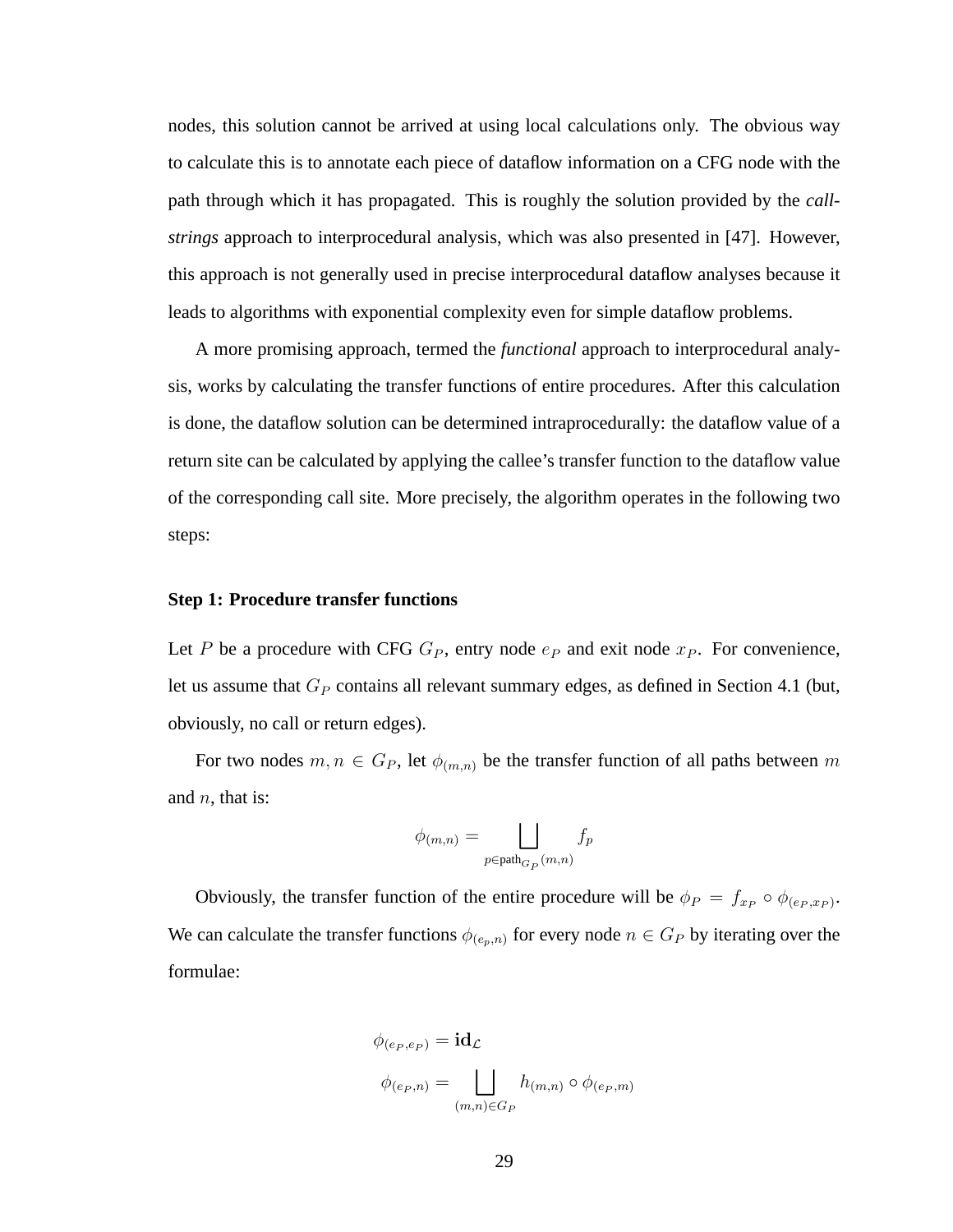where:

$$
h_{(m,n)} = \begin{cases} \phi_Q & \text{if } (m,n) \text{ is a summary edge with called } Q \\ \text{id}_\mathcal{L} & \text{if } (m,n) \text{ is a normal edge} \end{cases}
$$

This iteration has to be done on all procedures simultaneously, since the transfer function of each procedure depends on the transfer functions of its callees.

### **Step 2: Node dataflow values**

Using the transfer functions calculated in the above step, the dataflow values of nodes can be calculated by iteratively applying the following formulae:

$$
in_{e_{\text{main}}} = \bot
$$
\n
$$
in_{ep} = \bigsqcup_{c:\text{ call site of } P} out_c \qquad \text{for all procedures } P
$$
\n
$$
in_n = \phi_{(e_p, n)}(in_{ep}) \qquad \text{for all } n \in G_P
$$
\n
$$
out_n = f_n(in_n)
$$

### **Correctness and Efficiency**

As mentioned in Section 2.1, the above algorithm has been proven to be correct for a broad class of dataflow analysis problems [30]. The efficiency of the algorithm mainly depends on Step 1 above: intuitively, if the dataflow problem's transfer functions can be represented in a way that makes compositions and meets of such functions easy to compute, then the algorithm is efficient. For the particular case of locally separable dataflow problems, transfer functions can be represented as two bit vectors (the GEN and KILL sets). As a result, computing the meet of two transfer functions is only twice as expensive as computing the meet of two analysis values. For this subclass of problems, it turns out that the functional interprocedural analysis algorithm is asymptotically no more expensive than a context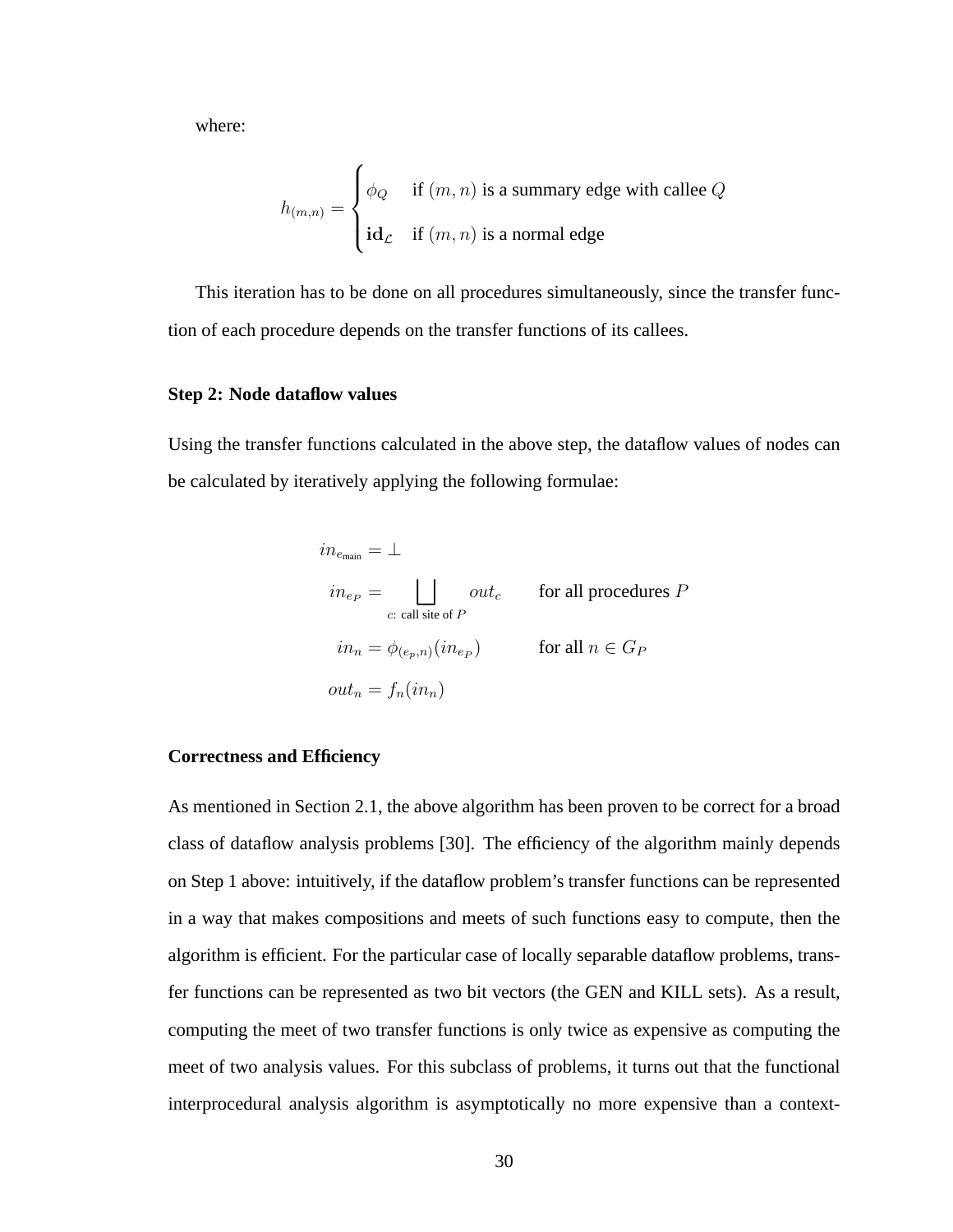insensitive or intraprocedural algorithm; on an ICFG with  $E$  edges and a dataflow problem with D-length bit-vector values, the algorithm's complexity is  $O(ED)$  [31].

## **4.3 PBE Analysis**

PBE analysis faces several challenges that are not present in classical interprocedural analysis and therefore are not handled by the algorithm presented in Section 4.2. Since optimization routines are free to operate along call and return arcs, these arcs may be eliminated, duplicated, or moved. Thus the matching between call and return arcs will generally be a many-to-many relation. For example, in Figure 3.4b, both return arcs  $X \stackrel{\rightarrow}{\rightarrow} R_1$  and  $X' \stackrel{\rightarrow}{\rightarrow} R'_1$  match the single call arc  $C_1 \stackrel{(1)}{\rightarrow} E$ . This complicates the semantics of call and return arcs in a fundamental way. For example, the path  $E \to N \to X' \to R_2$  in Figure 3.4b is clearly not realizable, despite the fact that it contains no mismatching parenthesis annotations. Moreover, the free movement of instructions across call and return arcs and the free movement of these arcs themselves destroy the notion of procedure membership. Thus dividing the WCFG into procedure-like constructs for the purposes of analysis will itself be a task for the analysis algorithm.

The PBE analysis algorithm presented here meets these challenges, while staying as close as possible to the algorithm described in Section 4.2. The algorithm is presented in two parts. Section 4.3.1 describes an analysis prepass that performs calculations on the control-flow graph only. This forms the input to the main dataflow analysis algorithm, presented in Section 4.3.2.

### **4.3.1 WCFG Calculations**

The first task of the PBE analysis algorithm is to properly classify the WCFG's nodes, to construct procedure-like sets of nodes (called *contexts*), and to draw summary edges. Since the actions presented below are independent of the specific dataflow problem, the results of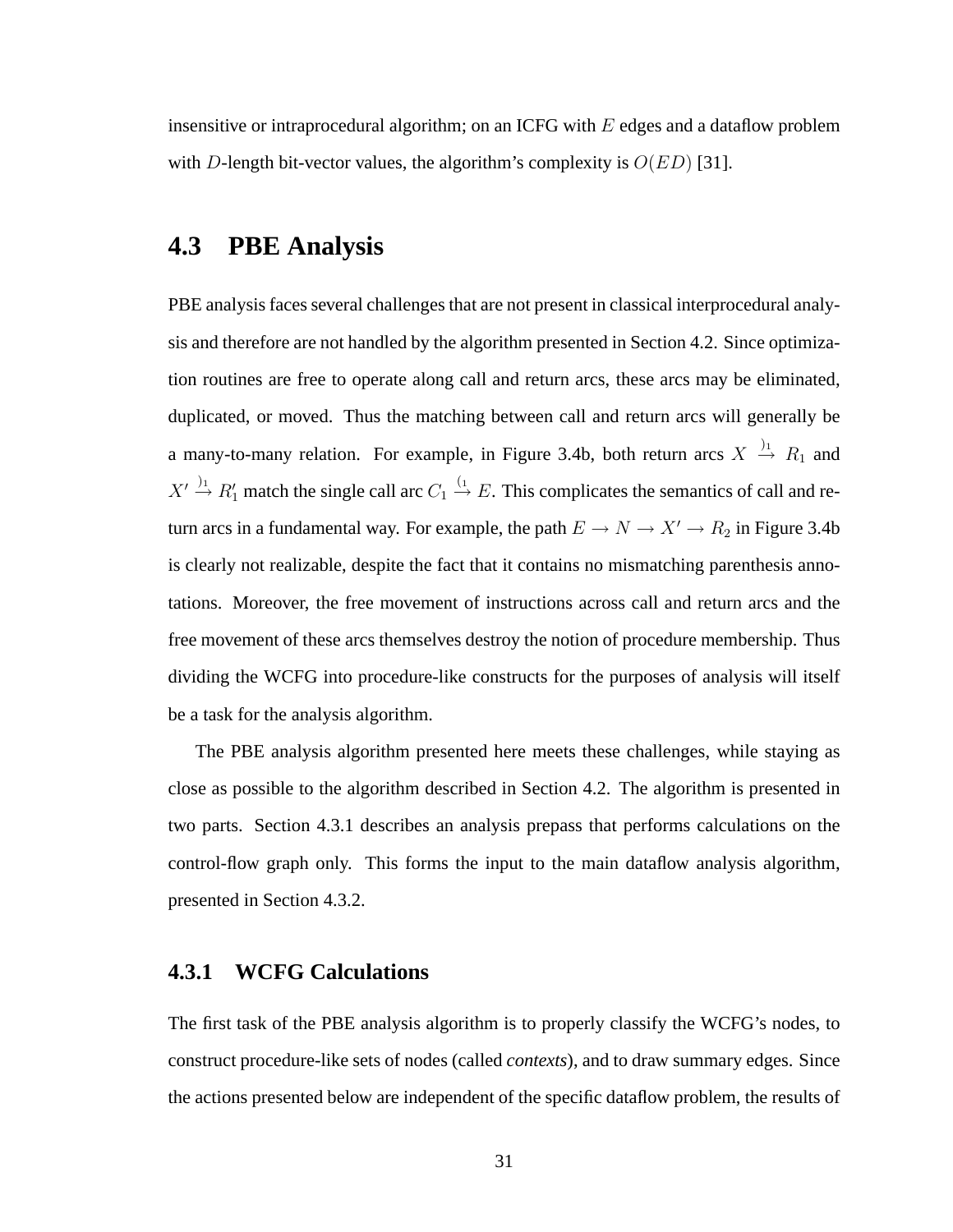this phase can be reused for multiple analysis passes. This phase of the analysis only needs to be rerun when the WCFG's nodes are rearranged.

#### **Step 1: CFG node classification**

WCFG nodes are classified according to whether they are sources or destinations of call or return arcs. Thus, a node that is the source of at least one call arc is a *call site*. A node that is the destination of at least one return arc is a *return site*. A node that is the destination of at least one call arc is a *context entry*. A node that is the source of at least one return arc is a *context exit*. In addition, the program entry emain will also be considered a context entry. Similarly, the program exit  $x_{\text{main}}$  will be considered a context exit. Note that these definitions are not mutually exclusive. For example, the special unmatched-call node C used in region encapsulation (Section 5.2) is both a context entry and a call site. Context entries and exits will play similar roles with those of procedure entries and exits in classical interprocedural analysis.

### **Step 2: Creating context-defining pairs**

A pair of nodes  $(e, x)$  is called a *context-defining pair* (CDP) if  $e$  is a context entry,  $x$  is a context exit, and at least one of the call arcs of  $e$  matches with some return arc of  $x$ . That is,  $(e, x)$  is a CDP iff there exists a pair of edges  $c \stackrel{(i)}{\rightarrow} e$  and  $x \stackrel{j_i}{\rightarrow} r$  for some value of  $i$ . In this step, the PBE analysis algorithm identifies and stores such pairs. For the rest of the algorithm, CDPs and the contexts they define (see Step 4) will roughly play the role of procedures. In this spirit, we call the node c above a *call site* of  $(e, x)$  and r a *return site* of  $(e, x)$  corresponding to call site c. Additionally, the special pair  $(e_{\text{main}}, x_{\text{main}})$  will also be considered a CDP.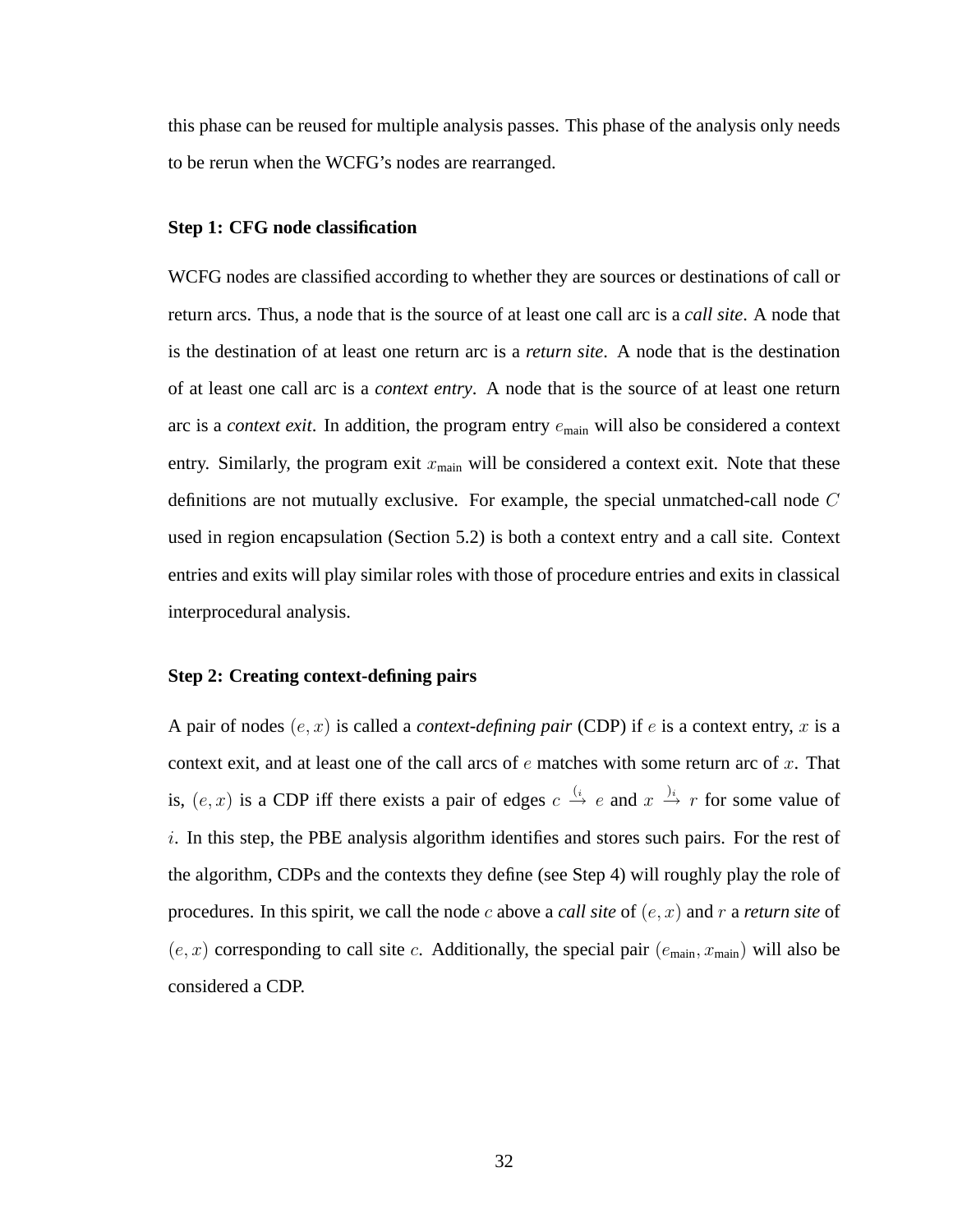#### **Step 3: Drawing summary edges**

From here on, a path containing normal edges and summary edges, but no call or return edges, will be referred to as a *same-context* path (symbol:  $\frac{SC}{\sim}$ ). The notion of same-context paths is similar to that of same-level paths in Section 4.2. A CDP (e, x) is called *proper* if there is a same-context path  $e \stackrel{SC}{\leadsto} x$ . (Generally, the vast majority of CDP's are proper. Improper CDP's usually arise when some optimization, especially branch constant folding, removes CFG edges, possibly due to constant propagation across former procedure boundaries.) For each proper CDP, we will create *summary edges* leading from call sites of  $(e, x)$ to the corresponding return sites. More formally, if  $(e, x)$  is a proper CDP, then we will create a summary edge  $c \stackrel{S_i}{\to} r$  for every pair of edges  $c \stackrel{(i)}{\to} e$  and  $x \stackrel{j_i}{\to} r$ .

The PBE analysis algorithm discovers proper CDPs and draws summary edges by repeatedly running a reachability algorithm that discovers which nodes are reachable from each context entry along same-context paths. If a context exit  $x$  is reachable from a context entry e, we check to see if a CDP  $(e, x)$  exists. If it does exist, this CDP is marked as proper and the corresponding summary edges are drawn. The reachability algorithm is rerun after the addition of the new summary edges, possibly leading to more proper CDPs being discovered and new summary edges being drawn. This process has to be repeated until it converges.

### **Step 4: Discovering context membership**

Each CDP  $(e, x)$  defines a *context*  $CT_{e,x}$ . We will say that a node *n belongs* to a context  $CT_{e,x}$  iff there are same-context paths  $e \stackrel{SC}{\leadsto} n$  and  $n \stackrel{SC}{\leadsto} x$ . Obviously, the contexts of improper CDPs will be empty. For the PBE analysis algorithm, context membership roughly corresponds to procedure membership in the classical interprocedural analysis algorithm. (Note however that a node can belong to more than one context). Since forward reachability from context entries has already been calculated in the previous step, a similar backwardreachability pass from context exits is run to determine reachability from context exits.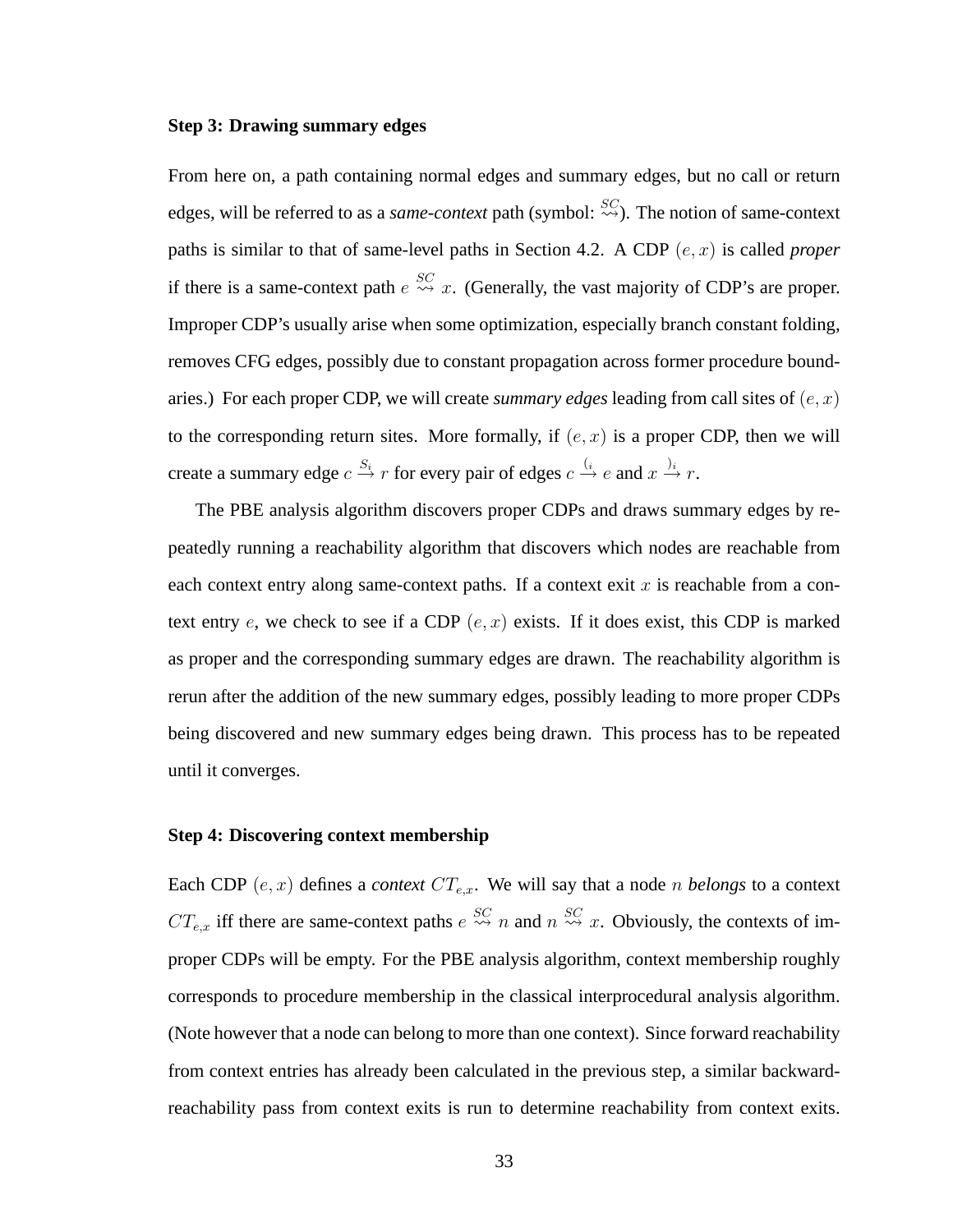Context membership can then be easily determined by combining these two reachability results.

#### **Step 5: Building the context graph**

Just as call relationships between procedures can be represented in a call graph, reachability relationships between CDPs give rise to a context graph. A directed edge  $CT_{e_1,x_1} \rightarrow$  $CT_{e_2,x_2}$  means that there is a call site c and a return site r such that both c and r belong to  $CT_{e_1,x_1}$  and there is a call edge  $c \stackrel{(i)}{\rightarrow} e_2$  and a matching return edge  $x_2 \stackrel{j_i}{\rightarrow} r$ . The CDP graph can be easily calculated by going through the call and return edges in the WCFG and combining them with the context membership information from the previous step. The context  $CT_{\text{main}}$ , corresponding to the CDP ( $e_{\text{main}}$ ,  $x_{\text{main}}$ ), will be the entry node of the context graph.

## **4.3.2 Problem-Specific Calculations**

Given the results of the prepass in Section 4.3.1, the remainder of the PBE analysis algorithm is similar to the interprocedural analysis algorithm presented in Section 4.2.

#### **Step 1: Context transfer functions**

For every context  $CT_{e,x}$ , this step calculates a transfer function  $\phi_{CT_{e,x},n}$  from the entry e to every node  $n \in CT_{e,x}$  using only paths in that context. More formally, let  $G_{CT_{e,x}}$  be the WCFG subgraph containing all the nodes in  $CT_{e,x}$  along with all the normal edges and summary edges that connect them (but no call or return edges). Then:

$$
\phi_{CT_{e,x},n} = \bigsqcup_{p \in path_{G_{CT_{e,x}}}} f_p
$$

Note that a node n may be contained in multiple contexts with the same entry  $e$ ; that's why the full context has to be specified in the definition of  $\phi$  above. The transfer function of the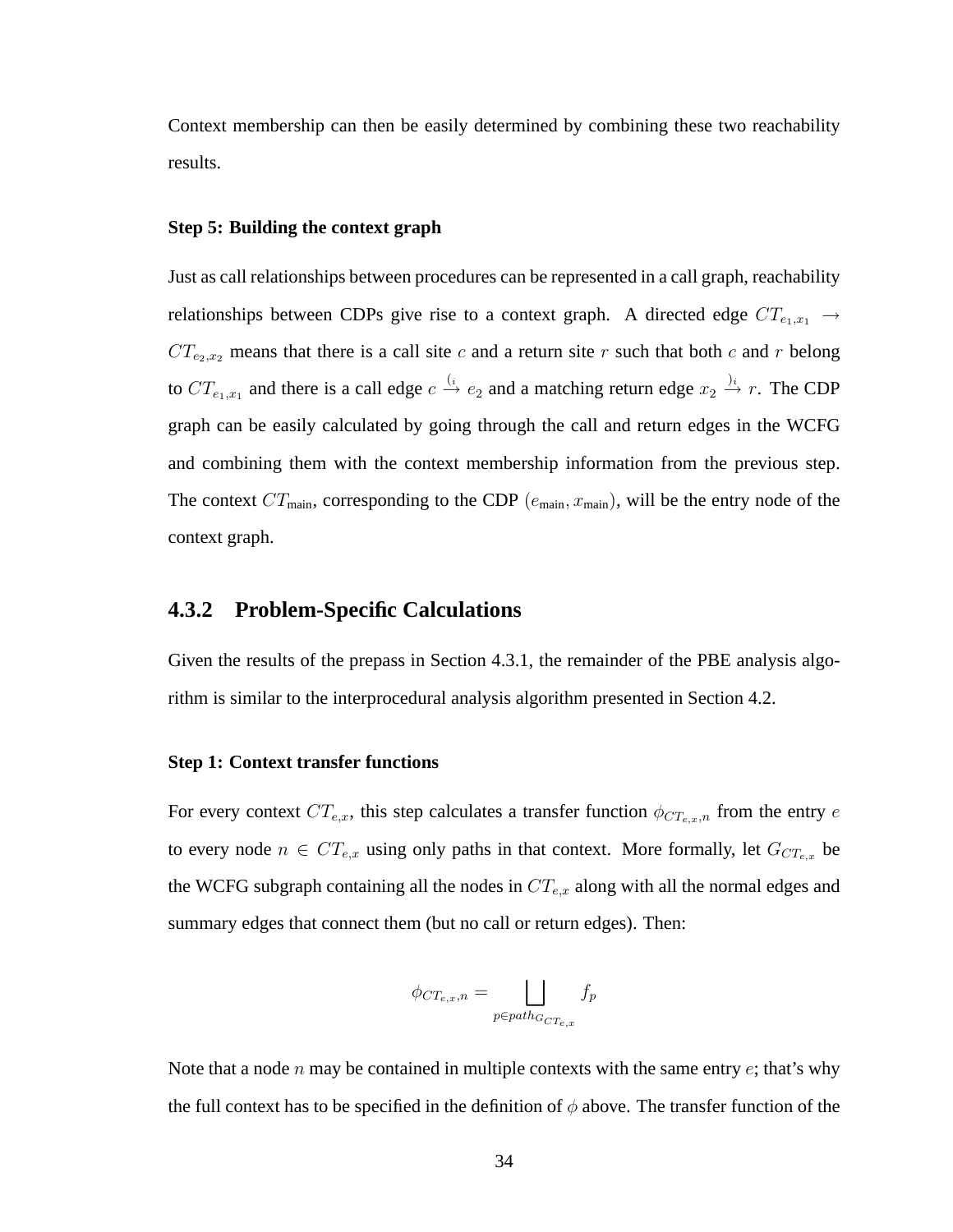entire context  $CT_{e,x}$  can be defined as:

$$
\phi_{CT_{e,x}} = f_x \circ \phi_{CT_{e,x},x}
$$

Similarly to Step 1 of Section 4.2, these transfer functions can be calculated by iteratively applying the formulae:

$$
\phi_{CT_{e,x},e} = id_{\mathcal{L}}
$$

$$
\phi_{CT_{e,x},n} = \bigsqcup_{(m,n)\in G_{CT_{e,x}}} h_{m,n} \circ \phi_{CT_{e,x},m}
$$

where:

$$
h_{m,n} = \begin{cases} \phi_{CT_{e',x'}} & \text{if } (m,n) \text{ is a summary edge with "called" } CT_{e',x'} \\ \text{id}_{\mathcal{L}} & \text{if } (m,n) \text{ is a normal edge} \end{cases}
$$

This iteration has to be performed on all contexts simultaneously.

### **Step 2: Computing node values**

In a way similar to the algorithm in Section 4.2, the transfer functions calculated above can be used to calculate the analysis values at all nodes. The only extra complication is that a node can belong to more than one context. The iterative formulae are:

$$
\begin{aligned} in_{e_{\text{main}}} &= \bot \\ in_e &= \bigsqcup_{c: \text{ call site of a } CT_{e,x} \text{ for some } x} out_c & \text{ for all context entries } e \\ in_n &= \bigsqcup_{CT_{e,x}:\text{ } n \in CT_{e,x}} \phi_{(CT_{e,x},n)} in_e & \text{ for all other nodes} \\ out_n &= f_n(in_n) & \text{ for all nodes} \end{aligned}
$$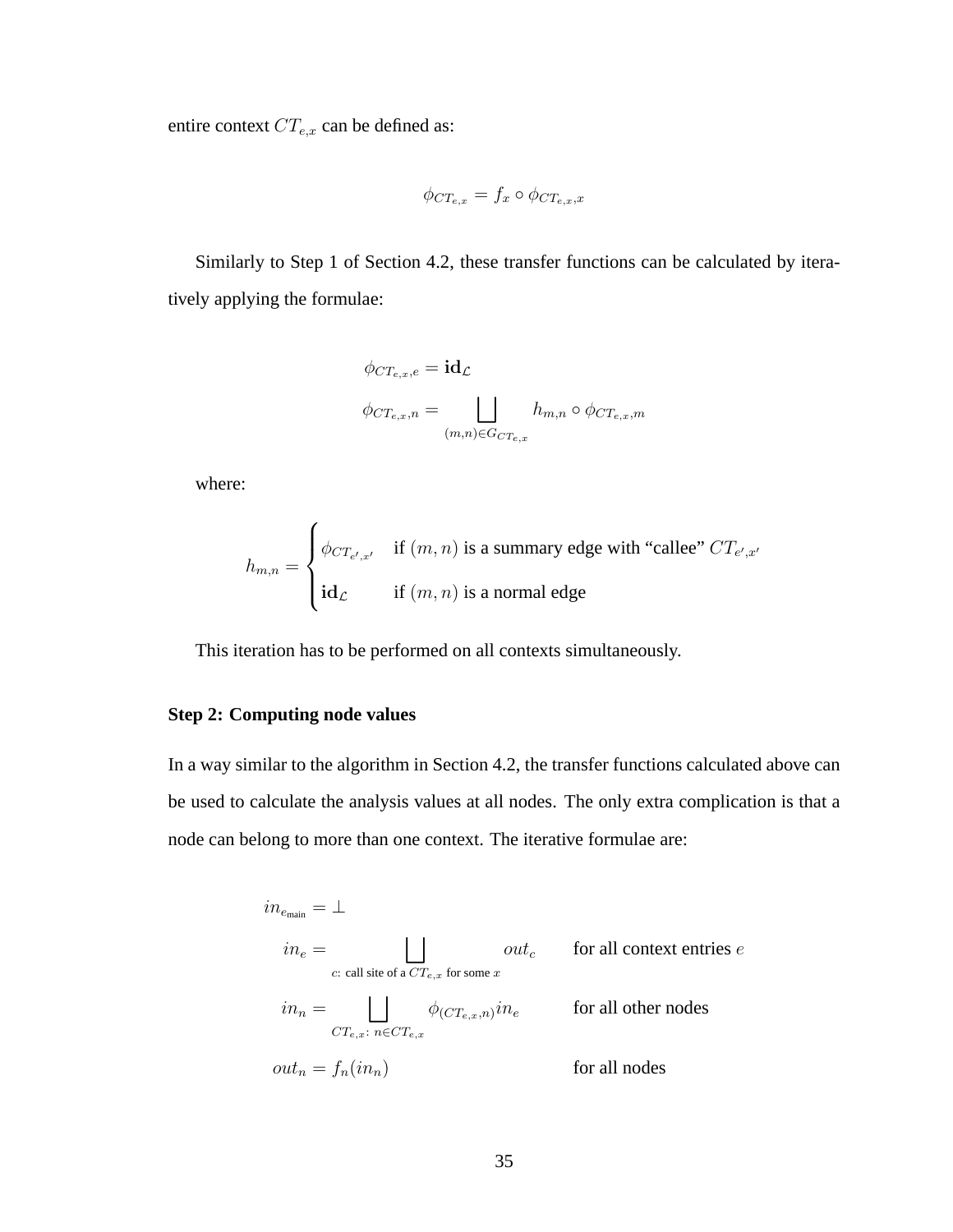## **4.4 Conclusion**

Although interprocedural analysis algorithms have been presented in the past, these algorithms always assume that the code being analyzed conforms to a "traditional" procedural structure. This in turn limits the compiler's ability to optimize freely across procedure boundaries. By using the generalized analysis algorithm presented above, PBE avoids these limitations. This algorithm draws heavily on existing work on interprocedural analysis, but contains several key additions, namely the prepass in described in Section 4.3.1 and the modified equations in Section 4.3.2. This algorithm forms the centerpiece of the PBE compiler presented in Chapter 6.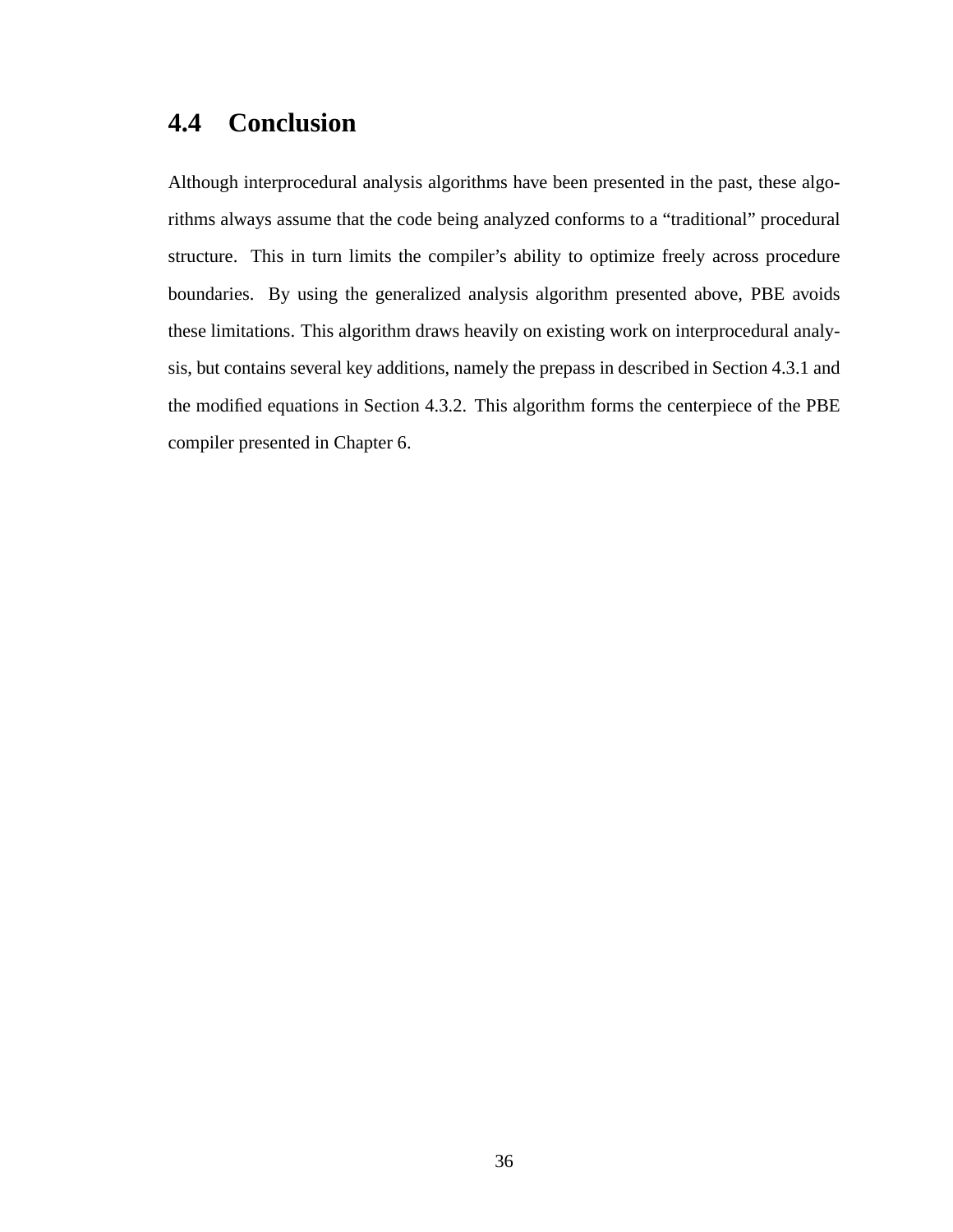## **Chapter 5**

## **Region-Based PBE**

PBE, as presented in Chapters 3 and 4, could operate on the entire program. Indeed, this would enable code transformations to achieve their maximum performance impact. However, such an approach would not be scalable to even modestly sized programs. This is because most optimization and analysis routines are super-linear, causing compile time and memory utilization to increase very fast with compilation unit size.

Region formation solves this problem by breaking up the WCFG into more manageable *regions*, which are then analyzed and optimized in isolation. Although breaking up the program into regions is bound to cause some performance loss, the compiler is free to decide the size and contents of regions according to its optimization needs. Therefore, it is reasonable to expect that PBE regions will be superior compilation units to the program's original procedures, which are chosen according to criteria unrelated to optimization. Indeed, as seen in Section 2.3, previous research indicates that performance loss due to region formation is minimal.

Section 5.1 describes the region formation heuristic used by our initial implementation of PBE. Section 5.2 describes a region encapsulation method that enables PBE's later phases to handle each region in isolation.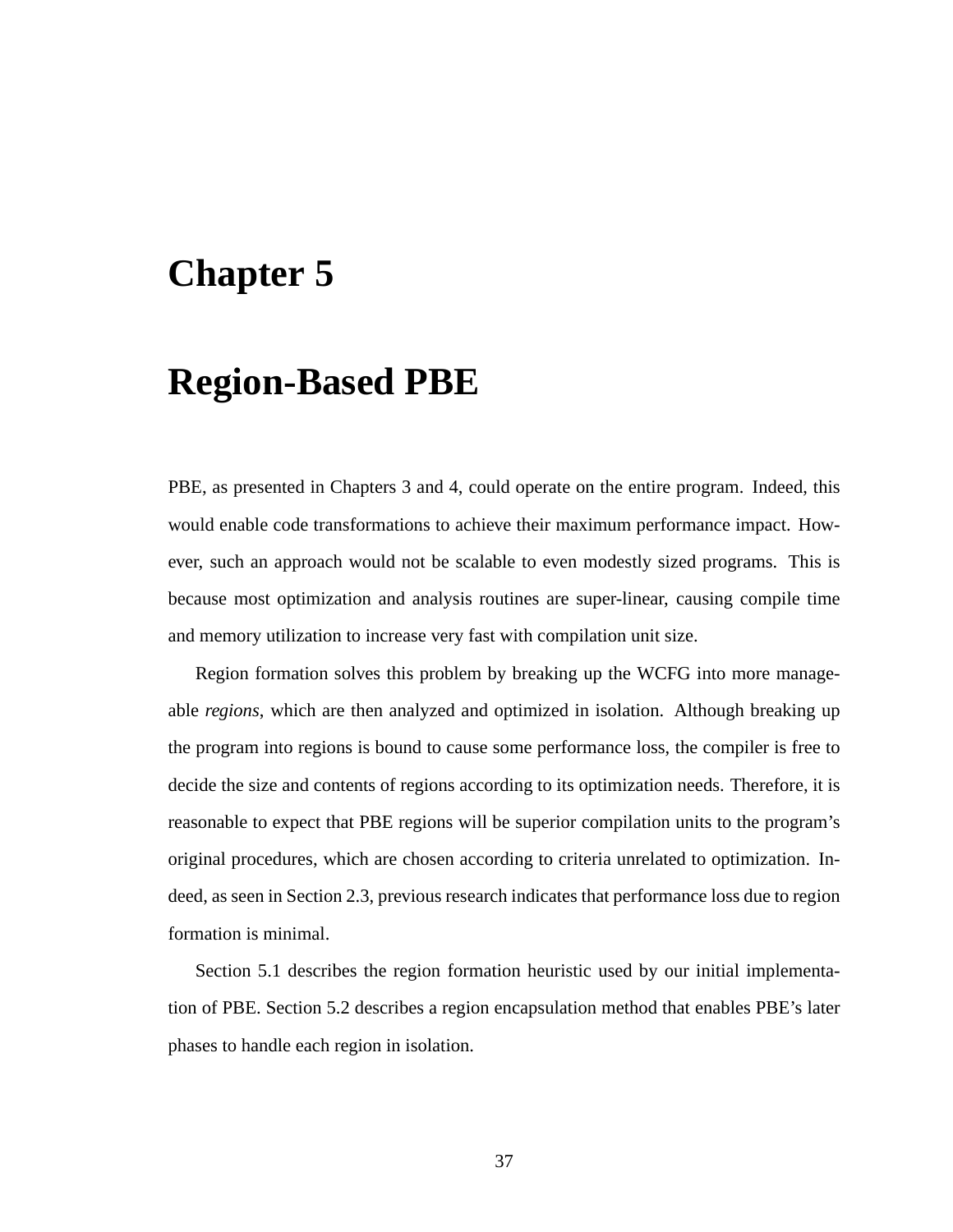## **5.1 Region Formation**

This section describes the profile-driven region formation heuristic used in the initial implementation of PBE (Chapter 6). This heuristic is very different from the one originally proposed by Hank et al. [22]. Note, however, that the PBE technique does not depend on any particular region formation heuristic. Simpler or more sophisticated heuristics can be used, depending on a compiler's specific needs.

The region formation heuristic presented here has two basic goals. The first is to produce regions whose size is neither too much above nor too much below a user-specified size target  $S$ . This is because regions that are too big may overburden the optimizer, while regions that are too small will expose too few optimization opportunities. Second, transitions between regions should be as infrequent as possible. This is because a transition between regions has some runtime overhead, much like the overhead that calls and returns incur in procedure-based programs. This overhead comes both from unrealized optimization opportunities spanning the transition and as a consequence of region-based register allocation.

The first phase of the region formation heuristic is a greedy clustering algorithm. The basic blocks of the WCFG are divided into clusters. The size of a cluster is the total number of instructions contained in its constituent basic blocks. These clusters are connected with undirected weighted edges. The weight assigned to an edge between two clusters is the sum of the profile weights of the real WCFG edges between blocks in the two clusters.

At the start of the formation process, each individual basic block will be in a separate cluster. Clusters are then repeatedly joined by examining the intercluster edge with the highest weight. If the combined size of the two clusters it connects is less than the size target S, then the two clusters are joined, with edges and edge weights being updated accordingly. This phase of the algorithm terminates when no more clusters can be joined without exceeding the size target.

The clustering phase usually results in a number of regions with size close to  $S$  cen-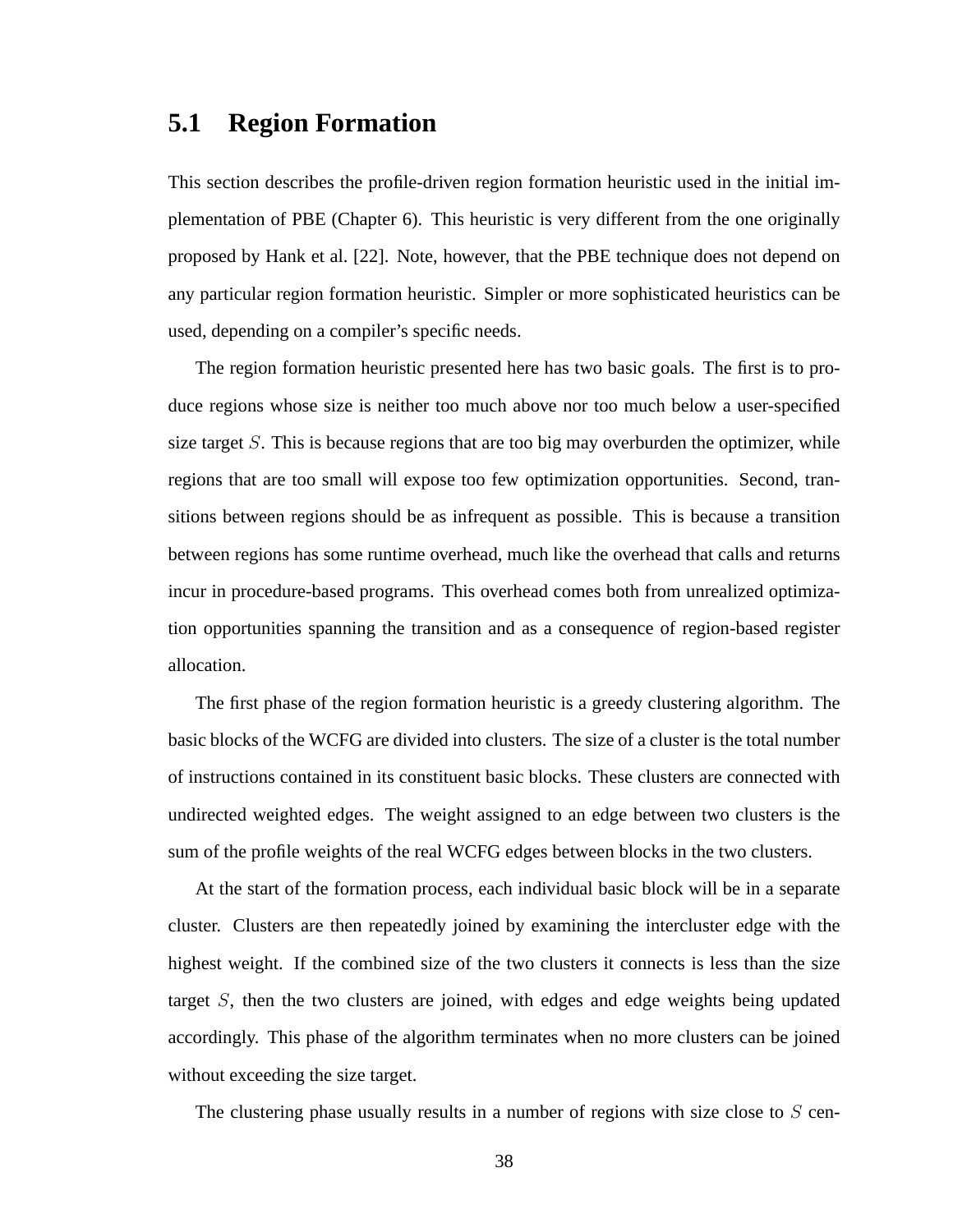tered around the "hottest" nodes of the WCFG. However, as often happens with greedy algorithms, there are usually many small one- and two-block clusters left in between. Because the presence of too many small regions is undesirable, there is a second, "correction" phase to the heuristic. In this phase, any cluster whose size is less than a certain fraction  $\alpha S$  of the size target is merged with the neighboring cluster with which its connection is strongest, regardless of size limitations.

For the experimental evaluation presented in Chapter 6, we settled on the values  $S =$ 500 instructions and  $\alpha = 0.1$  as a good tradeoff between optimizability and compile-time dilation, after trying several values.

## **5.2 Region Encapsulation**

Once the WCFG has been divided into regions, the compiler must transform each region into a self-contained compilation unit. As described by Hank et al. [22], this can be achieved by annotating the virtual registers that are live-in at each region entry and liveout at each region exit. Analysis routines can then insert special CFG nodes before each entry and after each exit. These nodes will appear to "define" live-in registers and "use" live-out registers respectively. Optimization routines can then treat these special nodes conservatively. For example, if a virtual register use has reaching definitions from one of the special region entry nodes, it cannot be a candidate for constant propagation. Similarly, if a virtual register definition has an upward exposed use coming from one of the special exit nodes, then that definition will never be considered dead.

There are two challenges in applying this region encapsulation technique to PBE. The first is that the liveness of registers at region boundaries has to be calculated in a programwide analysis pass. As program size grows, this pass can become prohibitively expensive. To alleviate this problem, the PBE compiler performs this analysis on an abbreviated *program skeleton*, instead of analyzing the entire WCFG. Since region encapsulation needs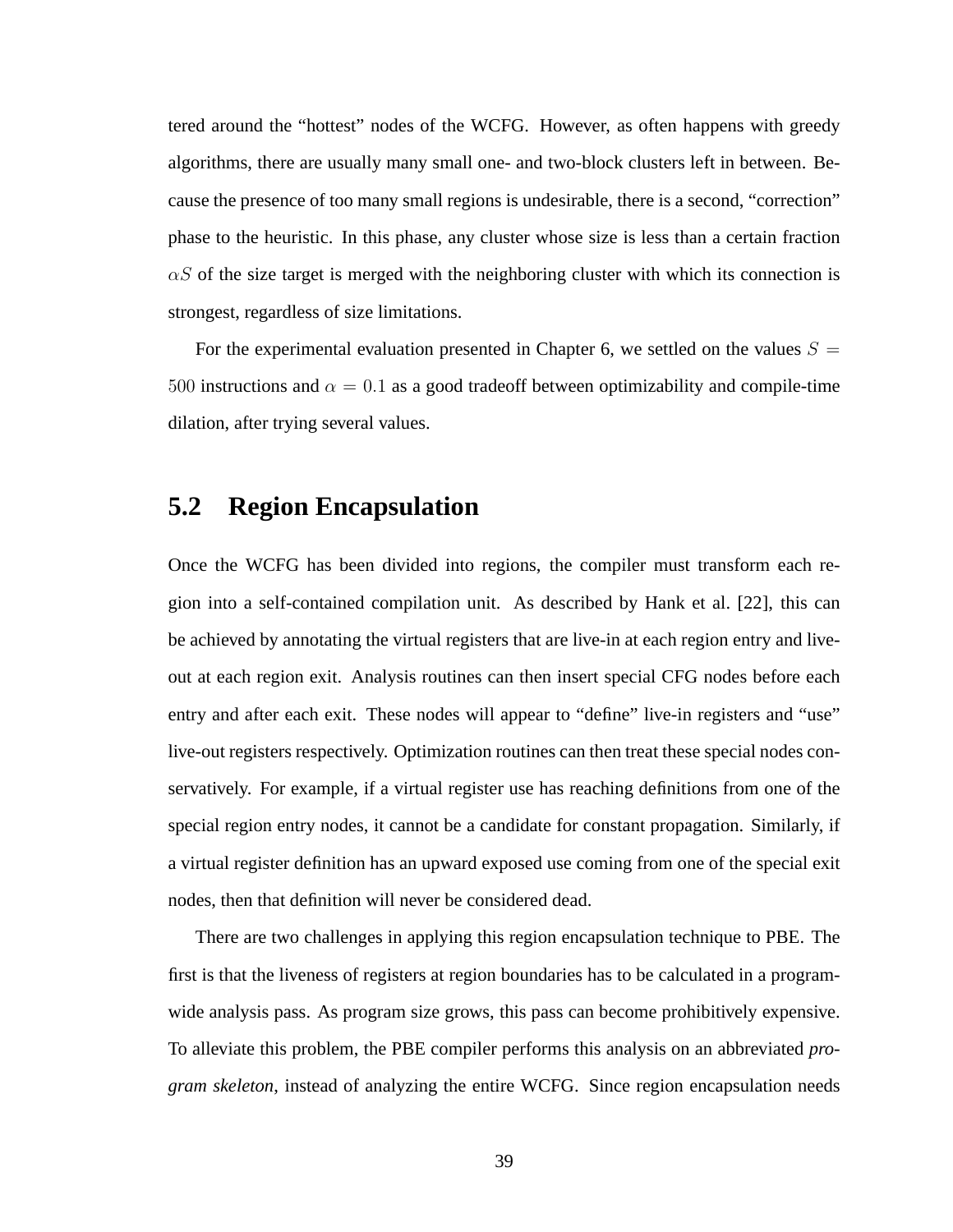liveness information on region entries and exits, such nodes have to be present in the skeleton. Also, since the PBE analysis presented in Chapter 4 needs to match call and return arcs in order to produce accurate results, the skeleton graph must also represent call and return arcs adequately. Still, nodes inside a region that do not relate to calls, returns, or region entries and exits can be abstracted away into *skeleton edges*. Therefore, the program skeleton consists of the following elements:

- Region entries and exits.
- The original WCFG arcs connecting region exits to region entries.
- Call and return arcs, plus their source and destination nodes.
- Skeleton edges, which summarize the remaining nodes of the WCFG. Such edges begin at region entries or destinations of interprocedural arcs and end at region exits or sources of interprocedural arcs. Skeleton edges are annotated with the virtual registers that may be defined or used along the part of the WCFG they represent.

Since a skeleton edge always represents a subgraph of the WCFG that lies within the same region and does not contain calls or returns, the annotations of skeleton edges can be easily computed by applying a simple (intraprocedural) dataflow analysis pass separately within each region. After the annotations of skeleton edges have been computed, a PBE analysis pass (see Chapter 4) on the entire program skeleton can yield the liveness information for region entries and exits. Since the vast majority of WCFG nodes have been abstracted away by skeleton edges, analyzing the program skeleton is much cheaper, and therefore more scalable, than analyzing the entire WCFG.

The second challenge is unmatched call and return arcs that arise from regions selected independently of the program's procedures. PBE analysis routines, which rely on the proper matching between calls and returns, can be confused by this. To avoid this problem, a few special nodes are added to each encapsulated region's CFG. A node  $PE$  is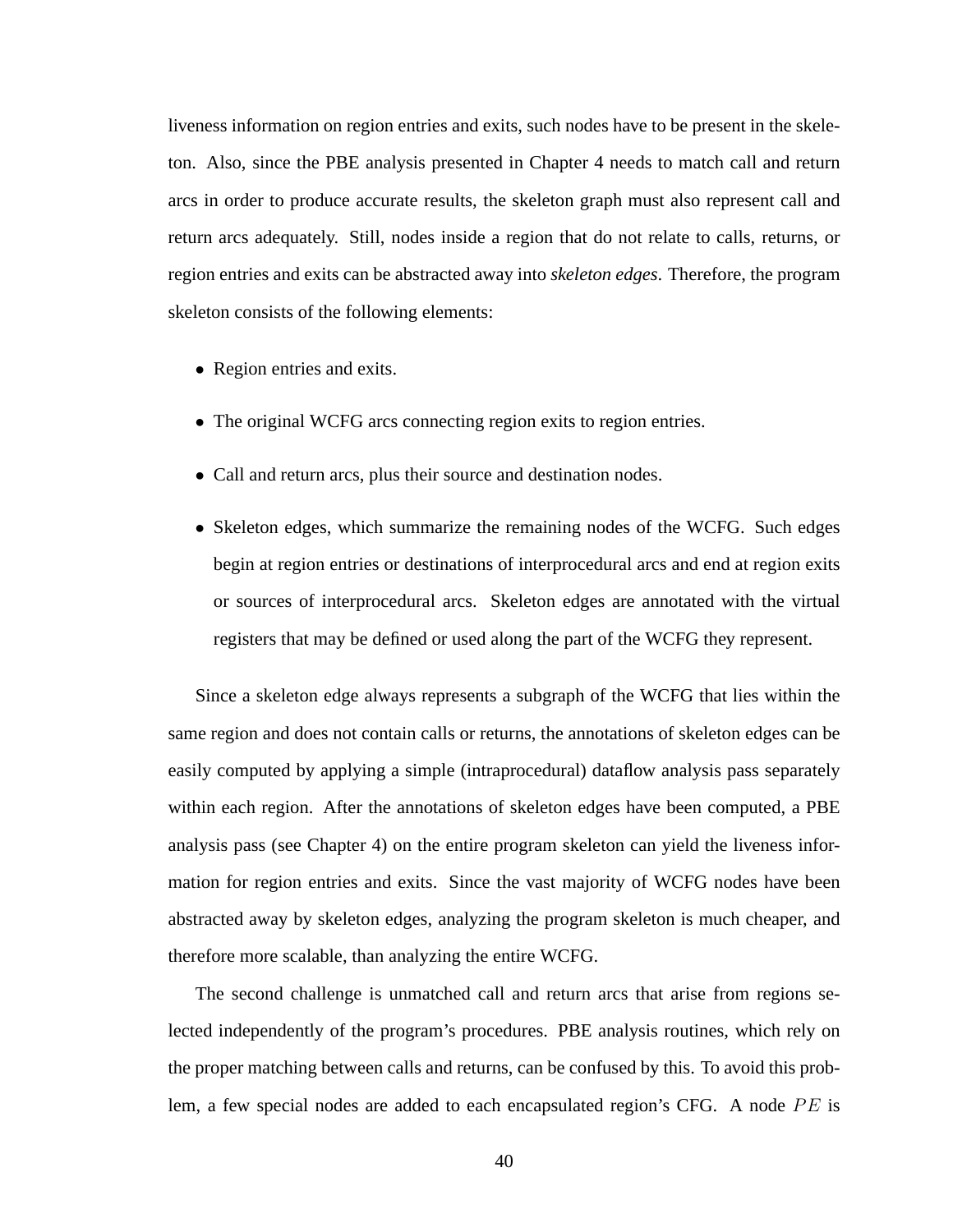

Figure 5.1: (a) A region formed around blocks  $E$ ,  $M$ ,  $N$ ,  $X$ ,  $R_1$ , and  $R_2$  from Figure 3.2b with nodes for region entries and exits. (b) The region's program skeleton form, with blocks E, M, and N abstracted into two skeleton edges (dashed arrows). (c) The encapsulated form of the region, with program entry, program exit, call closure, and return closure nodes.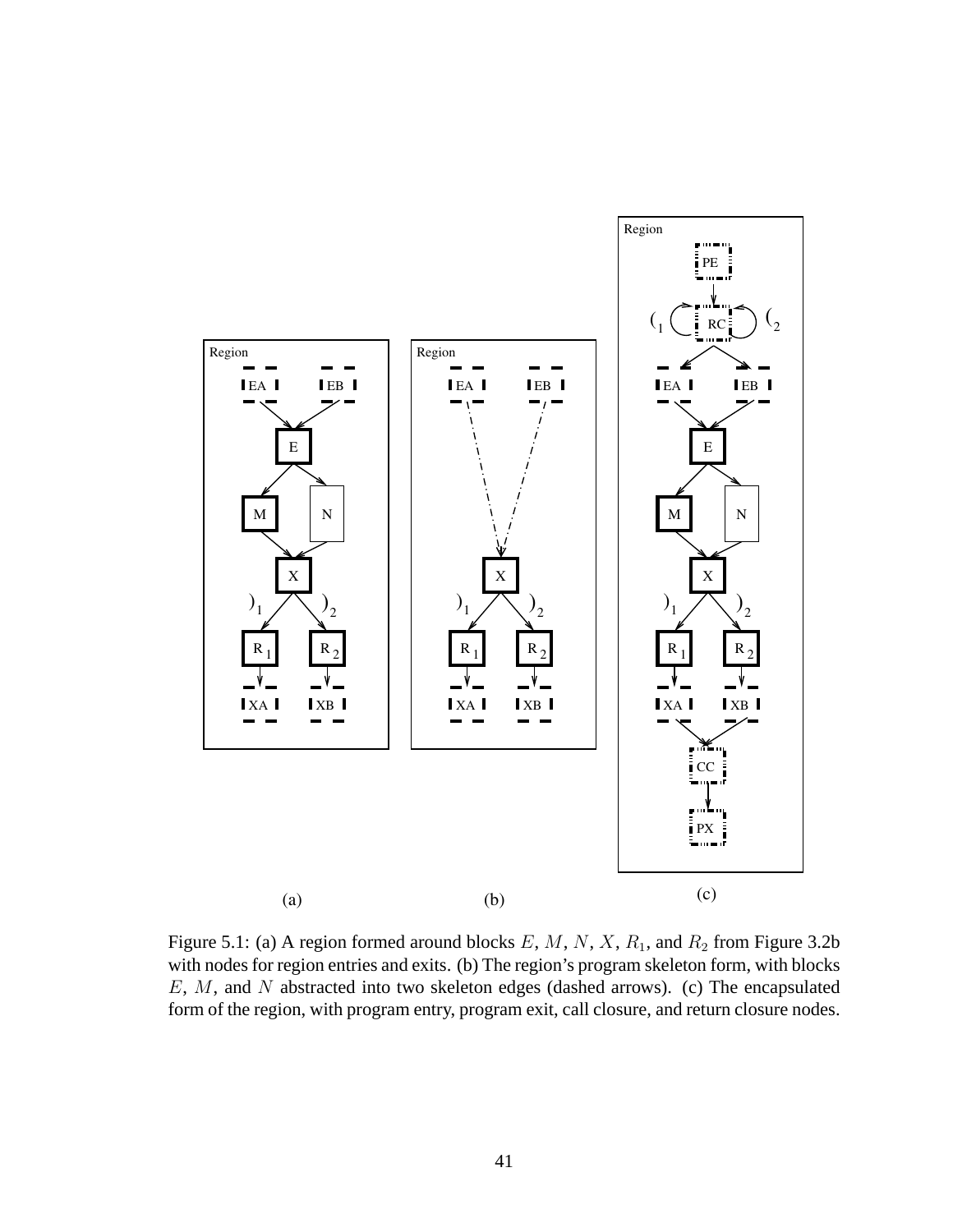added to represent the program entry. This node is followed by a *return closure* node RC that has edges of the form  $RC \stackrel{(i)}{\rightarrow} RC$  circling back to it, for every return annotation  $)_i$  that appears in the region. In fact, RC only needs a call annotation  $\stackrel{(i}{\rightarrow}$  if  $)_i$  appears in the region and  $(i)$  appears at an edge backwards-reachable from one of the region's entries. However, enforcing this distinction makes little difference in practice. Node  $C$  is then connected to all the entries of the current region. Essentially, node  $C$  provides a matching call arc for every return arc that may be unmatched in the region. Symmetrically, the encapsulated region contains a node PX to represent the program exit, as well as a *call closure* node CC with an edge  $CC \stackrel{j_i}{\rightarrow} CC$  circling back to it for every call annotation (*i* in the region.

These is illustrated in Figure 5.1. Figure 5.1a shows a region formed out of blocks  $E$ ,  $M, N, X, R_1$ , and  $R_2$  from Figure 3.2b. The region has two special entry blocks,  $RA$  and  $RB$ , to represent flows into the region, and two exit blocks,  $RX$  and  $RY$ , to represent flows out of the region. Figure 5.1b shows the skeleton form of this region. Region entries and exits are present in the skeleton, as well as blocks  $X$ ,  $R_1$ , and  $R_2$ , which are sources and destinations of return arcs. Blocks  $E, M$ , and  $N$ , on the other hand, have been abstracted away through two skeleton edges, shown as dashed arrows in the figure. Finally, Figure 5.1c shows the fully encapsulated form of the region, with program entry, program exit, return closure, and call closure nodes. The return closure node has two call edges that match the two return annotations  $)_1$  and  $)_2$ . The call closure node has no return edges, since no call annotations appear in this region.

With regions encapsulated as described above, further analysis and optimization routines do not need to consider the entire WCFG. This avoids scalability problems in later phases of the compiler, thus allowing PBE to be used on real-world applications.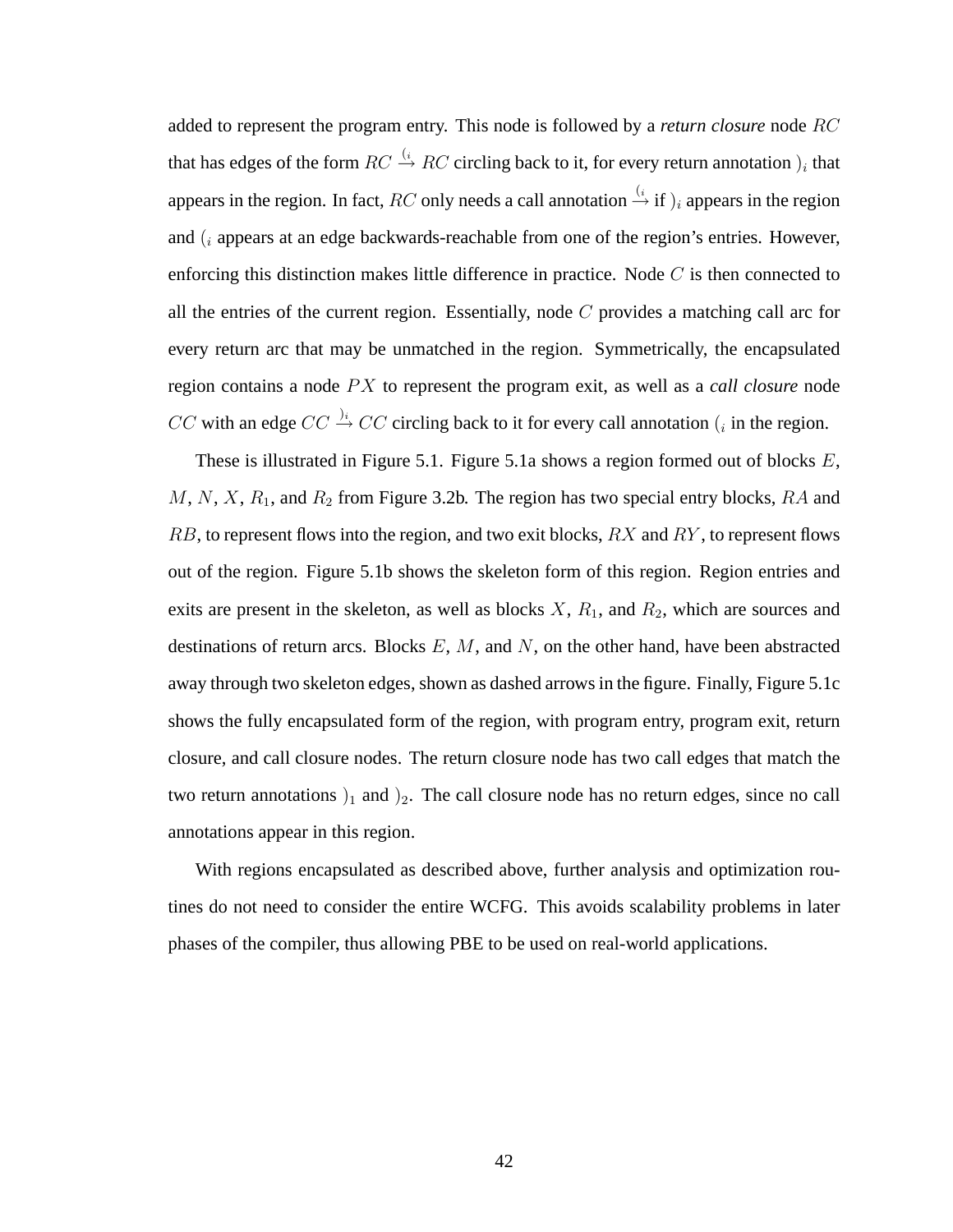## **Chapter 6**

## **PBE Experimental Evaluation**

In order to evaluate the ideas presented in Chapters 3 to 5, an experimental platform was developed that allows the comparison of a PBE-enabled compilation process to a process based on aggressive inlining. For that purpose, PBE was implemented in the Liberty group's research compiler, called VELOCITY. In the experiments described below, the VELOCITY compiler was combined with IMPACT [4], an existing research compiler developed at the University of Illinois at Urbana-Champaign. IMPACT is the best-performing compiler for the Intel Itanium architecture for SPEC codes, thus providing a credible experimental baseline.

Section 6.1 describes the experimental setup, based on the above two compilers, in more detail. Using this experimental setup, Section 6.2 compares PBE with aggressive inlining in terms of both code growth and generated code performance. Finally, Section 6.3 evaluates PBE's compile-time costs.

## **6.1 Experimental Setup**

In our experimental setup IMPACT is used as a front end, compiling C benchmarks to its low-level IR, called Lcode. IMPACT also annotates Lcode with the results of aggressive alias analysis [41], which are exploited in later optimization phases. Lcode is then used as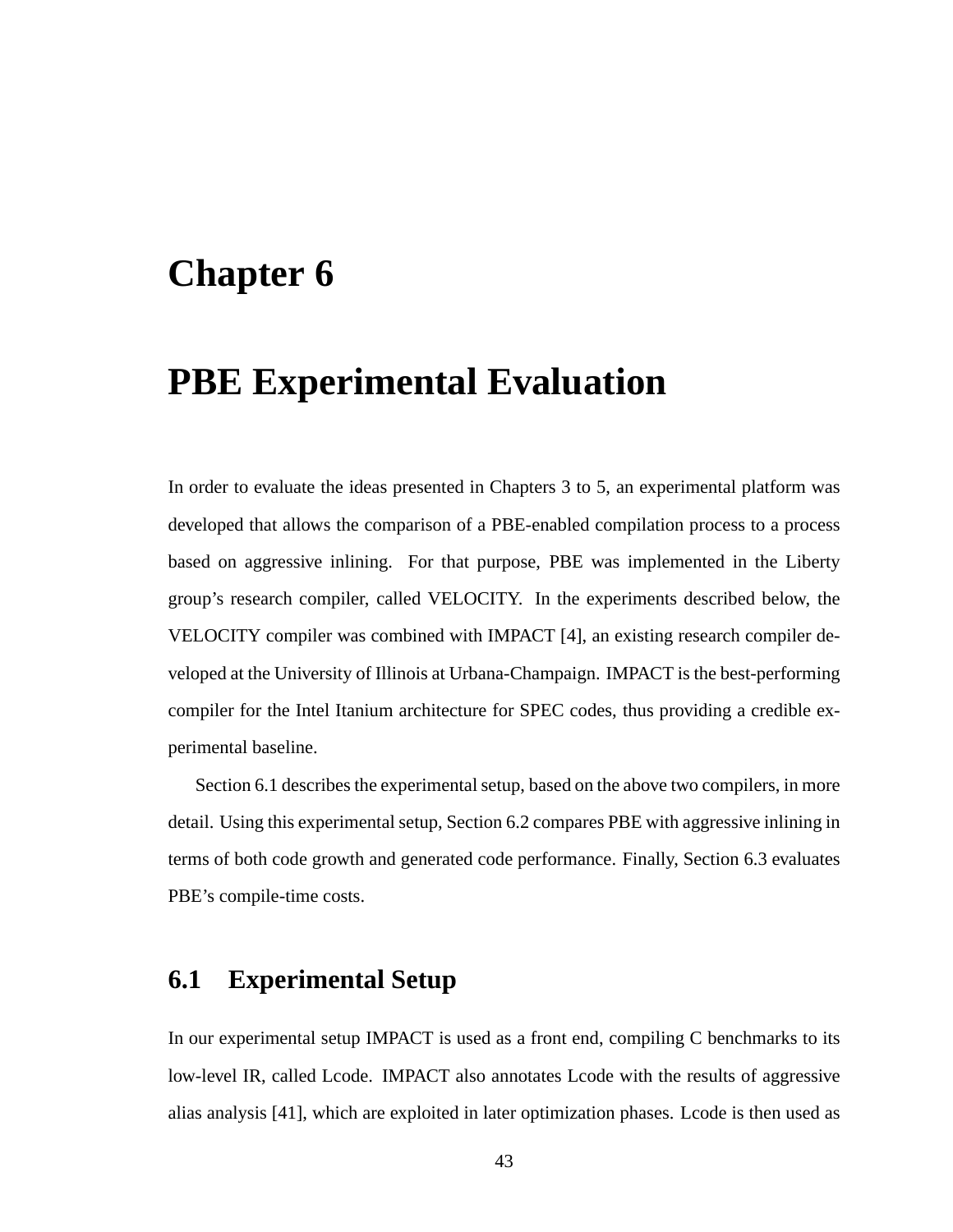input to VELOCITY, which translates it to its own low-level IR.

In order to support the experiment described below, VELOCITY implements an aggressive inlining routine, which very closely follows the inlining routine of the IMPACT compiler. Needless to say, VELOCITY also implements the various phases of PBE: procedure unification (Section 3.3), region formation and encapsulation (Chapter 5), superblock formation (Section 3.4.1), and area code specialization (Section 3.4.2).

For later compilation phases, VELOCITY contains an aggressive classical optimizer that includes global versions of partial redundancy elimination, dead and unreachable code elimination, copy and constant propagation, reverse copy propagation, algebraic simplification, constant folding, strength reduction, and redundant load and store elimination. A local version of value numbering is also implemented. These optimization routines are applied exhaustively in a loop, until none of them can find any further transformation opportunities. To support this optimizer, VELOCITY contains a general-purpose dataflow analysis library for bit-vector problems that supports both intraprocedural analysis and the PBE analysis algorithm (Chapter 4). Finally, VELOCITY includes register allocation and superblock-based scheduling targeted to the Itanium 2 architecture. The heuristics for both these routines once again came from the corresponding routines in the IMPACT compiler.

Unfortunately, VELOCITY does not yet handle most of the advanced performance features of the Itanium architecture, such as predication, control and data speculation, and prefetching. Also, the scheduler does not take the Itanium architecture's bundling constraints into account.

Immediately after the Lcode is input into VELOCITY, it is profiled. (Although IM-PACT also contains a profiler, we chose to reimplement profiling in VELOCITY, mostly due to difficulties in propagating IMPACT's profile weights accurately.) The code then undergoes a first pass of intraprocedural classical optimization. This "cleans up" the code, making subsequent inlining, region formation, and TCS heuristics more effective. From then on, each benchmark's compilation follows three different paths. The first path contains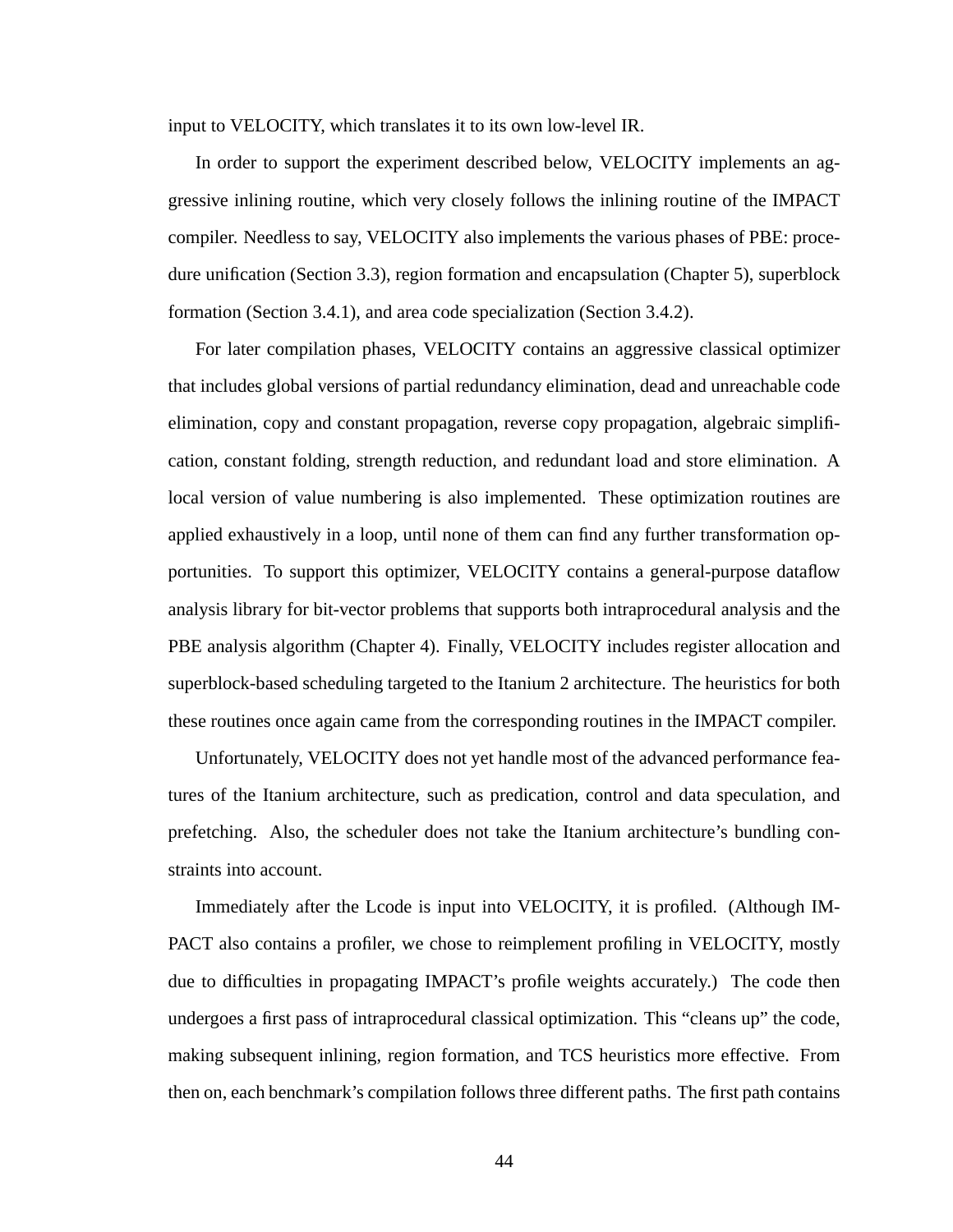neither inlining nor PBE. The results of this path form the baseline in our measurements. In the second path, the code is subjected to an aggressive inlining pass, closely following IMPACT's inlining heuristics. The third path represents PBE. Procedures are unified, the code is divided into regions, regions are encapsulated, and an area specialization pass is applied. All three paths continue by applying superblock formation, another pass of classical optimization, register allocation, and list scheduling.

The above three paths were applied to eight benchmarks from the SPEC suites:

- 124.m88ksim and 129.compress from the SPECint95 benchmark suite and
- 164.gzip, 179.art, 181.mcf, 183.equake, 188.ammp, and 256.bzip2 from the SPECint2000 benchmark suite.

Unfortunately, it was not possible to run the experiment on the entire SPECint2000 suite, due to various bugs in VELOCITY's implementation at the time.

## **6.2 PBE Performance Evaluation**

To compare the performance of PBE versus inlining, we subjected the above eight benchmarks to the three different compilation paths described in the previous section: strict procedure-based compilation, inlining, and PBE. Runtime performance was measured by profiling or running each version of the generated code using the SPEC suite's training inputs. We chose to use the training inputs (i.e. the same inputs that are used in the compiler's profiling phase) rather than evaluation inputs (i.e. the inputs normally used by architecture manufacturers for publishing SPEC performance numbers) for this experiment in order to obtain an accurate assessment of PBE's capabilities versus inlining, without being distracted by issues of profile input suitability.

Runtime performance was measured in two different ways. Figure 6.1 measures performance by means of dynamic cycle counts. These cycle counts were obtained by profiling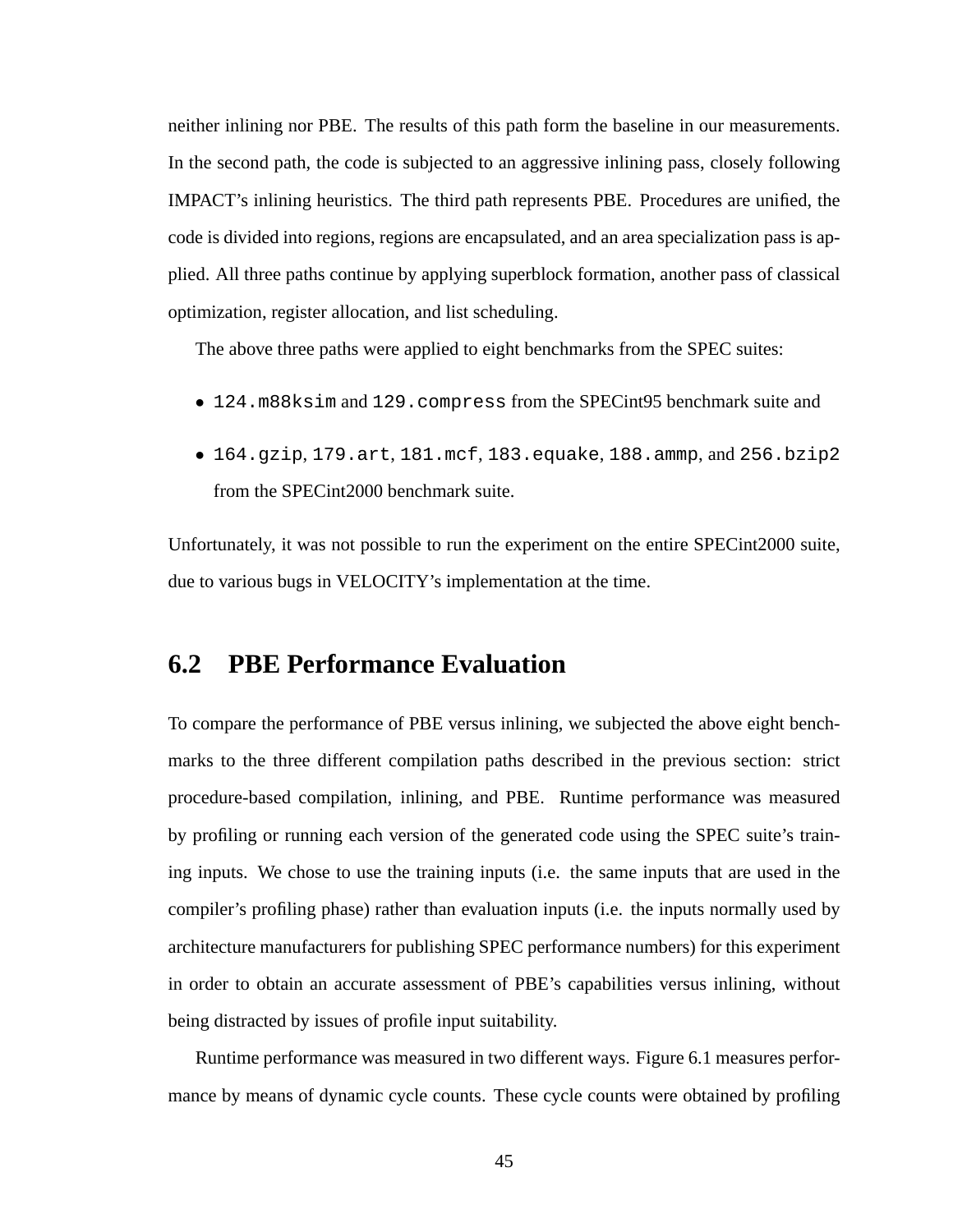

Figure 6.1: Performance benefits of inlining and PBE on training inputs over strict procedure-based compilation (dynamic cycle count).

the generated code and then tallying the "predicted cycles" of each basic block, defined as the product of the block's schedule height and the block's profile weight. This is equivalent to simulating the code on an Itanium-like 6-wide uniform VLIW machine with perfect cache and branch prediction behavior. Figure 6.2, on the other hand, measures the actual runtime of each executable on an unloaded HP workstation zx2000 with a 900MHz Intel Itanium 2 processor and 2Gb of memory running RedHat Advanced Workstation 2.1. Runtime numbers were collected using HP's *pfmon* tool [15]. Finally, Figure 6.3 measures the code growth caused by inlining and PBE compared to the baseline.

As the dynamic cycle count graph (Figure 6.1) shows, PBE performance beats aggressive inlining, 15% versus 13% on average. PBE's performance advantage is much more pronounced in certain individual cases, such as 129.compress (32% versus 19%) and  $164.$  gzip (10% versus 3.6%). There is only one benchmark,  $124.$  m88ksim, for which PBE underperforms inlining. This happens mostly because of poor compilation unit choices by the region formation heuristic. A more sophisticated region selection method,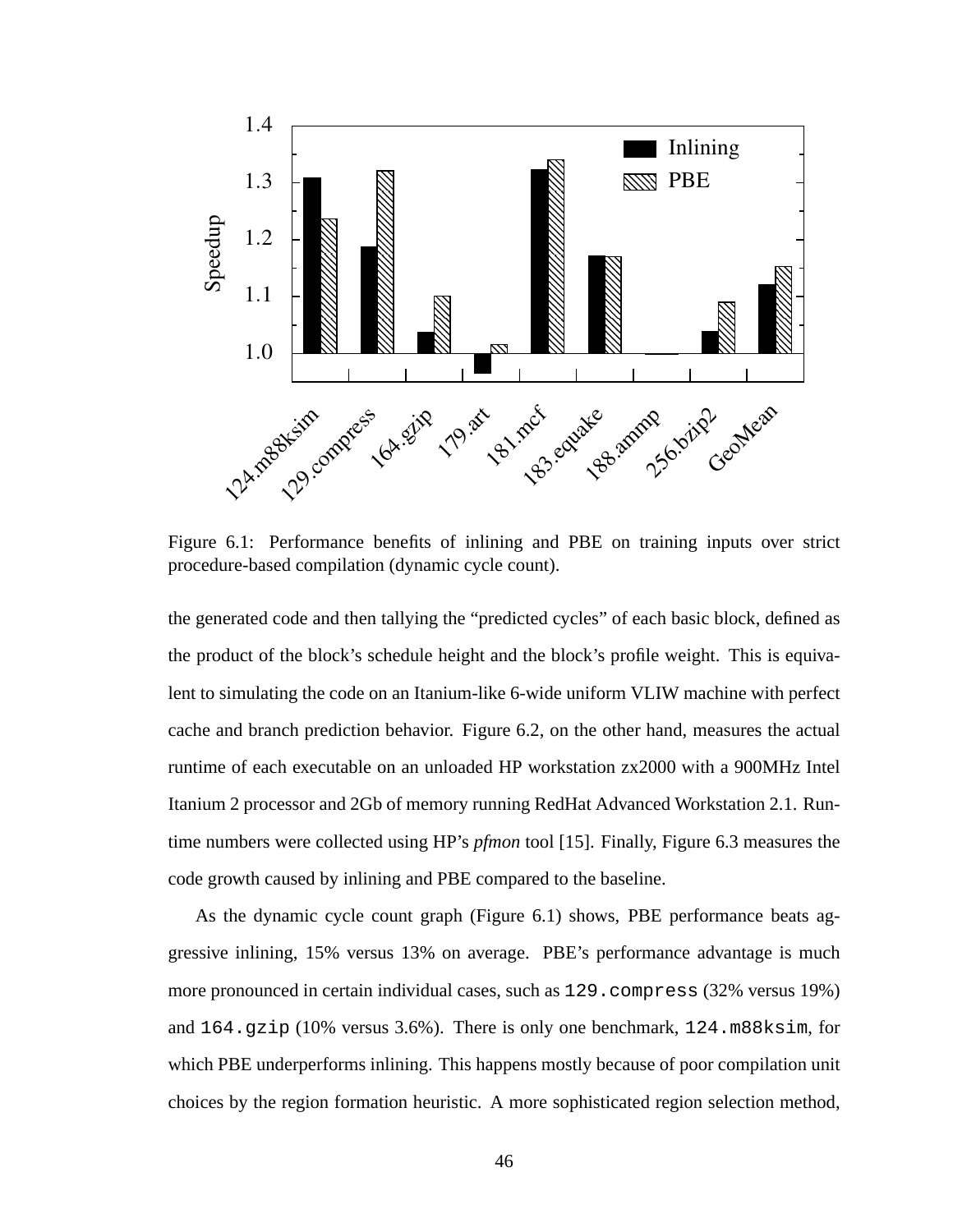

Figure 6.2: Performance benefits of inlining and PBE on training inputs over strict procedure-based compilation (runtime performance).

along the lines described in Section 10.2, would make such pitfalls even more unlikely.

Similar performance gains are shown in the runtime performance graph (Figure 6.2), though the overall speedup is about half the gain estimated from dynamic cycle count. The smaller performance differences in the second figure can be attributed to Itanium 2 runtime overheads that are not handled by VELOCITY in any of the three compilation paths, as explained in the previous section.

Most importantly, PBE achieves these performance benefits with only about half the code growth of inlining, 23% versus 45% on average (Figure 6.3). This is important for several reasons. First, smaller code can often lead to better instruction cache behavior. Second, unlike experimental compilers such as IMPACT or VELOCITY, most commercial compilers cannot tolerate code growth like that caused by this experiment's inlining routine. As a result, the inlining heuristics used in industrial compilers are much less aggressive. In such an environment the performance gap between PBE and inlining would be significantly bigger. These performance versus code growth restrictions are even more pronounced in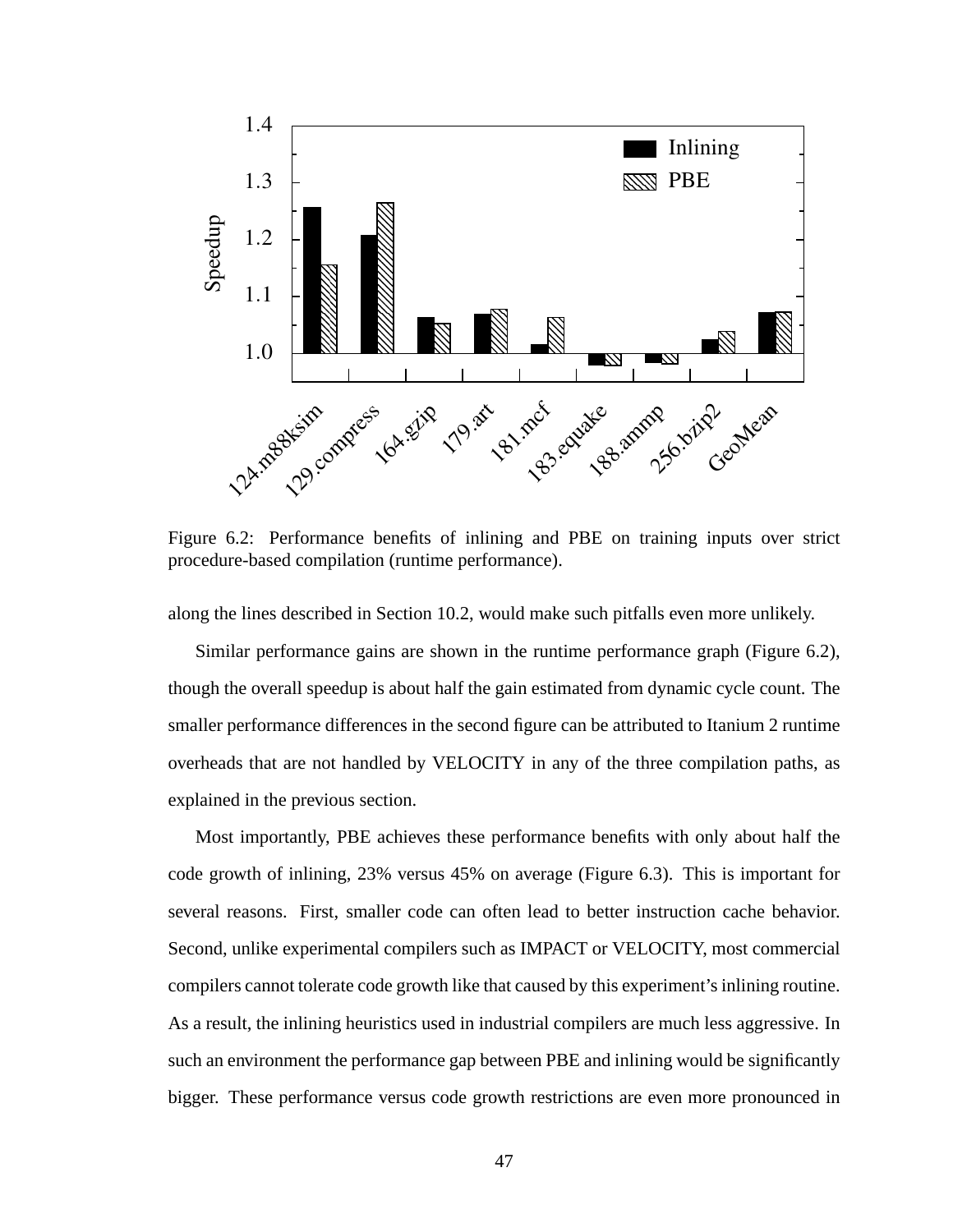

Figure 6.3: Code growth caused by inlining and PBE compared to strict procedure-based compilation

the embedded system domain, often leading compiler writers to entirely forgo inlining. In this setting, PBE may be the only way to extend optimization across procedure boundaries.

## **6.3 PBE Compilation Overhead**

The compile-time overhead of PBE is expected to come from two sources: First, PBE starts by applying procedure unification, region formation, and region encapsulation. Traditional compilation, on the other hand, does not have to apply these phases. TCS routines that are not normally present in a non-PBE compiler, such as area specialization, also have to be added to PBE's up-front overhead. Figure 6.4 shows the percent of total compile time spent performing unification, region formation, region encapsulation, and area specialization. As seen in Figure 6.4, the initial phases of PBE consume between 2% and 5% of compile time, with a geometric mean of 3%. This shows that the techniques discussed in Chapter 3 cause only a trivial increase in compilation time. In particular, the use of an abbreviated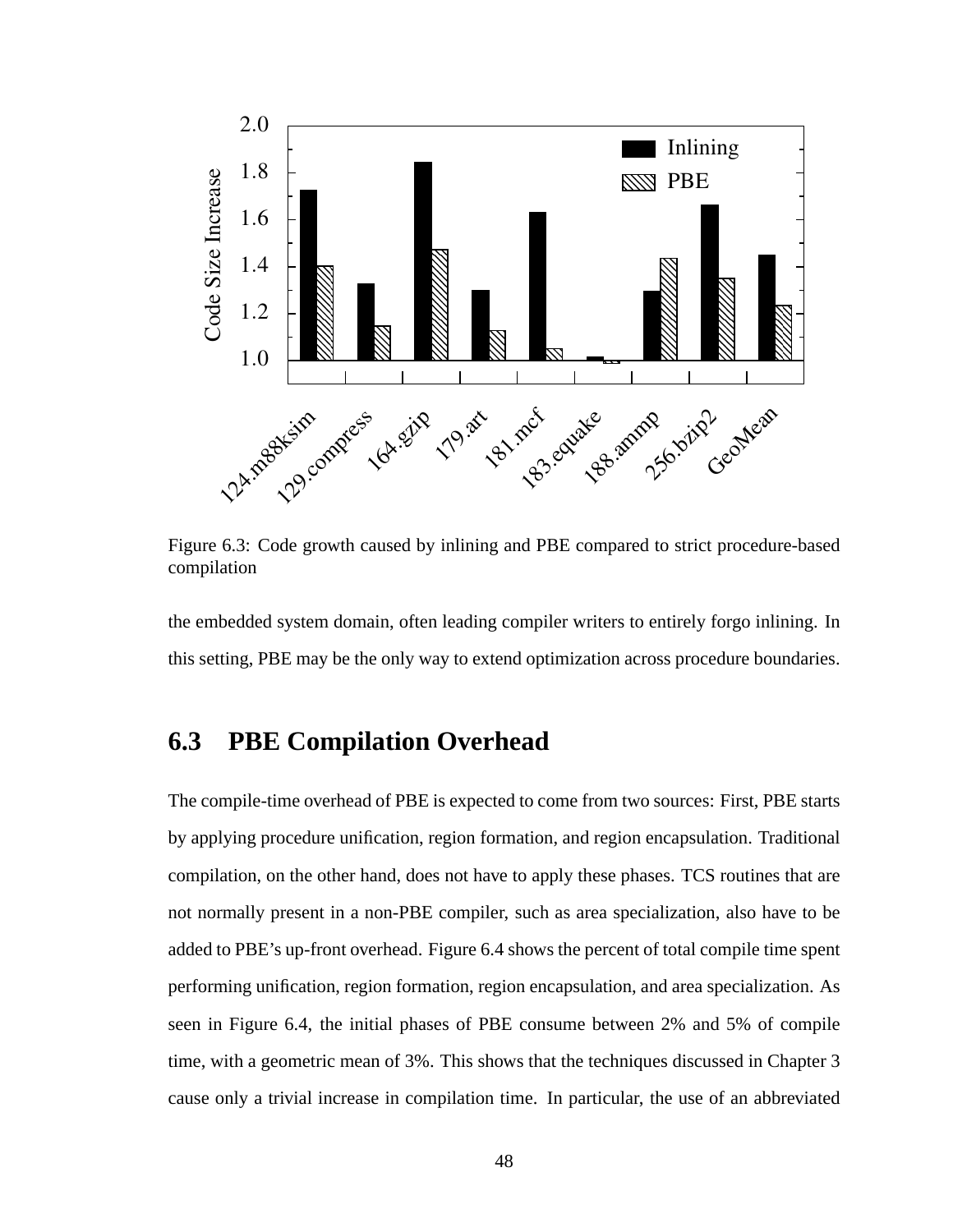

Figure 6.4: Overhead of unification, region formation, region encapsulation, and area specialization as a percentage of total compilation time.

program skeleton during region encapsulation (Section 5.2) avoids the excessive overhead that occurs when analyzing the whole program.

The second and most important source of PBE compile-time overhead comes from increased effort in later compilation phases. The full overhead of PBE, including startup costs and increased optimization time, can be seen in Figure 6.5. This figure shows that PBE does not incur prohibitive compile time costs. On average, a PBE compilation is 70% slower than an inlining compilation, which is itself twice as slow as the baseline. Since Figure 6.4 showed that the overhead of PBE's initial phases is relatively small, most of this compiletime dilation can be ascribed to extra optimization and analysis effort within regions. Partly, this variance in compile times (especially the extreme cases, such as  $188$ . ammp), is due to the experimental nature of our compiler. Like most experimental compilers, VELOCITY performs exhaustive dataflow optimization and has to run several dataflow analysis routines on entire procedures or regions before every optimization routine. Most commercial compilers do not follow this approach because it leads to compile-time volatility. Compile time limiting techniques common in industrial-strength compilers, such as restricting most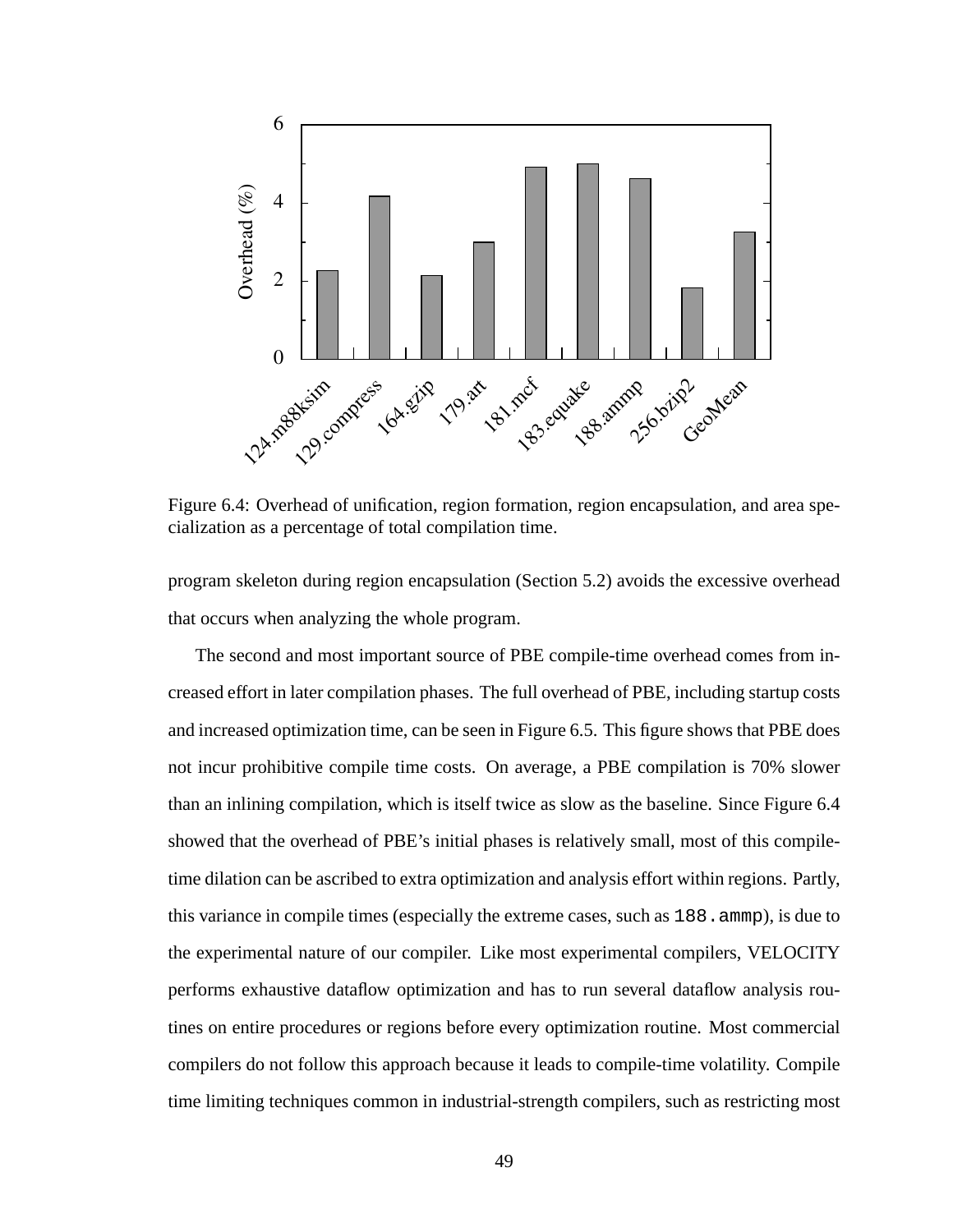

Figure 6.5: Compile time dilation for inlining and PBE compared to strict procedure-based compilation: each bar represents the ratio of the compile time consumed by inlining and PBE respectively over the compile time consumed by the baseline compiler.

classical optimizations to within basic blocks, capping the number of optimization passes applied, or tolerating slightly inaccurate dataflow information, could reduce the compiletime gap further. However, such an approach would not allow us to evaluate the full performance impact of either inlining or PBE, and thus would not be appropriate for a research experiment.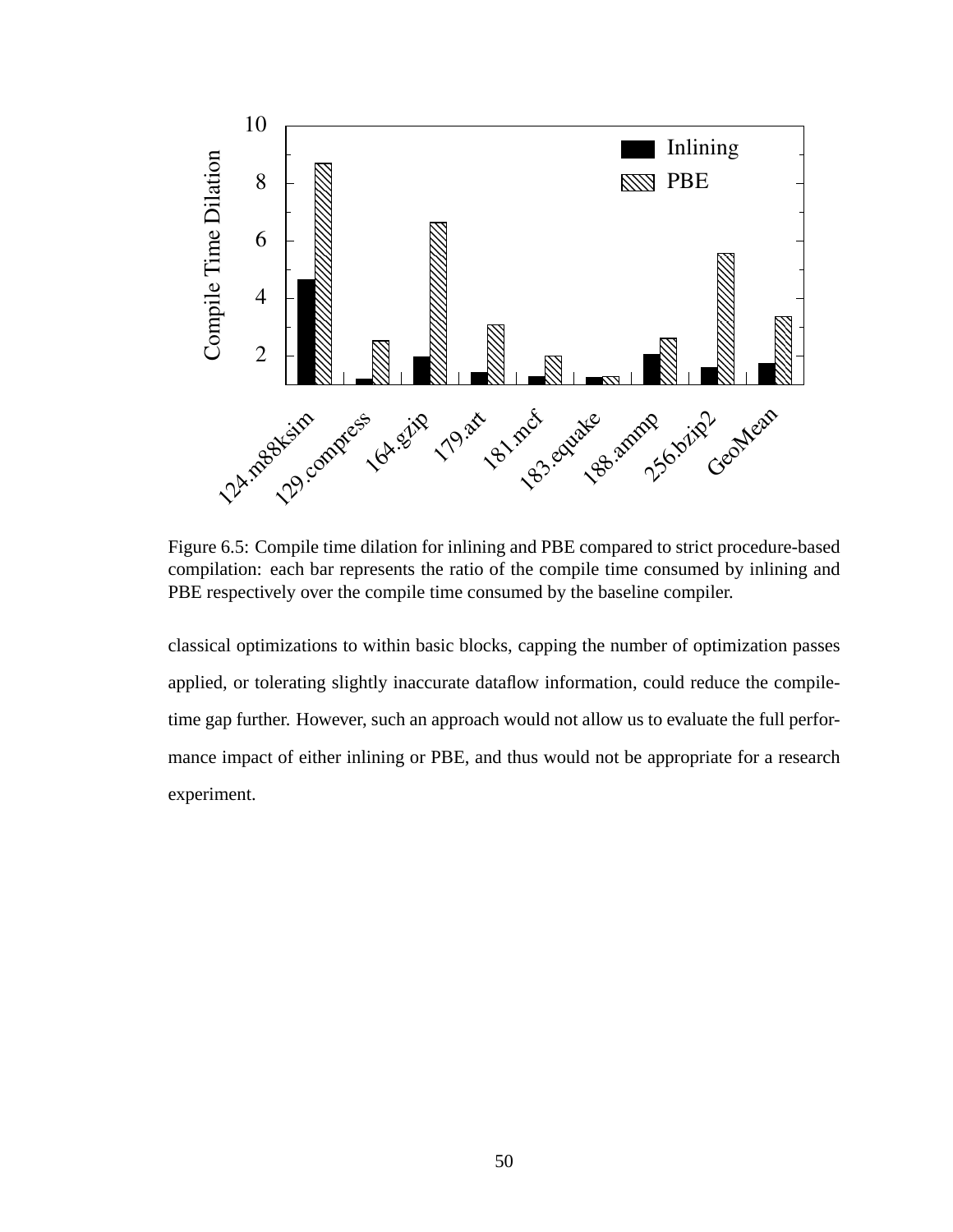## **Chapter 7**

## **The Optimization Decision Problem**

While the first part of this dissertation dealt with the problem of optimization scope, the second part deals with the performance limitations introduced by the compiler's difficulty in reaching the correct optimization decisions. Since modern processors often contain nonuniform resources, explicit parallelism, multilevel memory hierarchies, speculation support, and other advanced performance features, judging the impact of a code transformation on final code quality cannot be achieved by simple metrics such as instruction count or code size. Instead, an optimizing compiler has to carefully balance a set of performance factors, such as dependence height, register pressure, and resource utilization. More importantly, the compiler must also anticipate dynamic effects, such as cache misses and branch mispredictions, and avoid or mask them if possible.

To accomplish this task, a compiler needs a large number of complex transformations. Unlike traditional compiler optimizations, such as dead code elimination or constant folding, few of these transformations are universally beneficial. Most of them constitute tradeoffs, improving some performance factors while downgrading others. For example, loop unrolling increases instruction-level parallelism (ILP) but may adversely affect cache performance, whereas if-conversion avoids branch stalls but increases the number of instructions that must be fetched and issued. Worse, the final outcome of any code transformation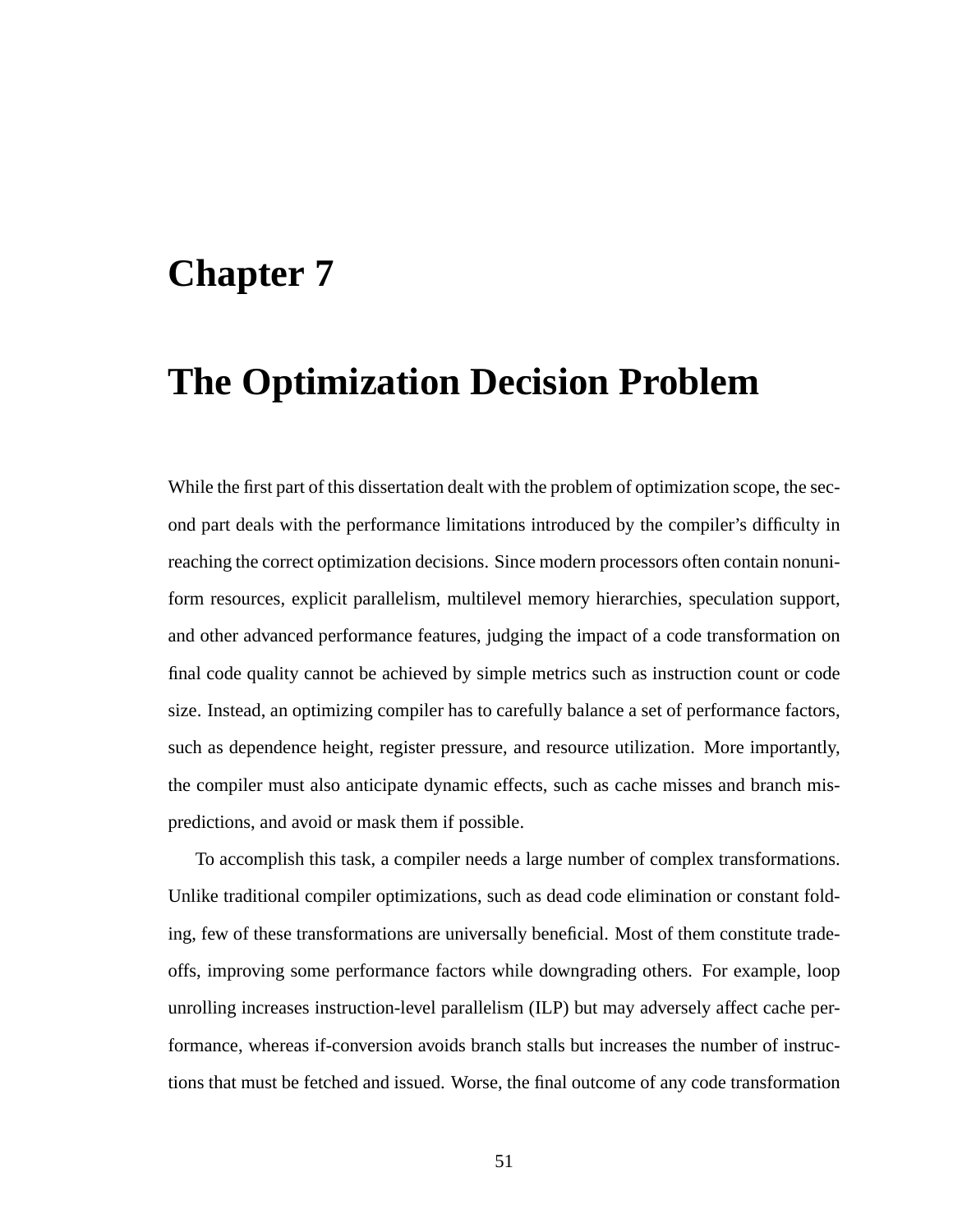ultimately depends on its interactions with subsequent transformations. For example, a software pipelining transformation that originally seems beneficial may lead to more spills during register allocation, thus worsening performance.

Clearly, a successful optimizing compiler must not only incorporate a rich set of optimization routines, but must also correctly determine where and when to apply each one of them. In today's compilers, this is usually achieved through the use of *predictive heuristics*. Such heuristics examine a code segment right before an optimization routine is applied on it, and try to *a priori* judge the optimization's impact on final performance. Usually, a great amount of time and effort is devoted to crafting accurate heuristics. However, a heuristic's task is complicated not only by the complexity of the target platform, but also by the fact that it must anticipate the effect of the current code transformation on all subsequent optimization passes. To make a successful prediction in all cases, each heuristic would ultimately have to be aware of all other heuristics and optimization routines, and all the ways they might interact. Furthermore, all heuristics would have to be changed every time an optimization routine is added or modified. In today's complex optimizers this is clearly an unmanageable task. Therefore it is to be expected that real-world predictive heuristics will make wrong optimization decisions in many cases.

To manage these complications, compiler writers do not fully specify the heuristic and optimization behavior during compiler development. Instead, they leave several optimization *parameters* open. For example, the maximum unroll factor that a loop unrolling heuristic may use can be such a parameter. Similarly, an if-conversion parameter may control exactly how balanced a branch has to be before if-conversion is considered. The values of such parameters are determined during a tuning phase, which attempts to maximize a compiler's performance over a representative sample of applications. In essence, such parameters give the compiler's components a limited ability to automatically adapt to the target architecture, to the target application set, and to each other.

Parameterization and tuning have proven to be very effective in improving a modern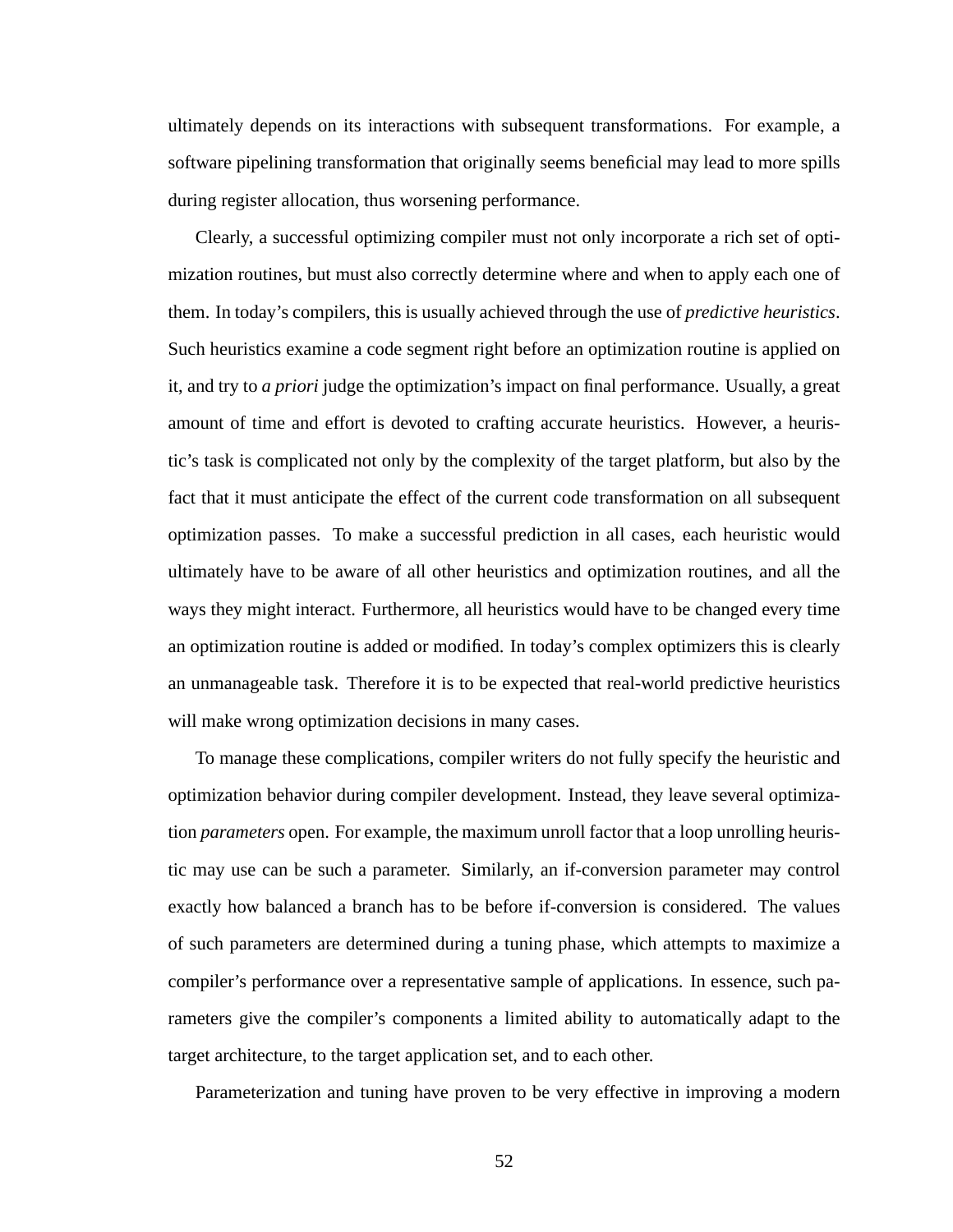compiler's performance. However, they are still an imperfect answer to modern optimization needs. No matter how sophisticated a tuning process is, the end result is still a single, rigid compiler configuration, which then has to be applied to code segments with widely varying optimization needs. In the end, tuning can only maximize the *average* performance across the sample applications. However, this "one size fits all" approach will unavoidably sacrifice optimization opportunities in many individual cases. This effect is especially pronounced when the compiler is applied on code that is not well represented in its tuning sample. Section 7.1 elaborates further on the problems caused by this compilation approach.

To address these limitations of traditional compiler organization, *iterative compilation* has been proposed [1, 13, 16, 29, 32, 40, 56, 57]. Instead of relying on *a priori* predictions, an iterative compiler applies many different optimization configurations on each code segment. It subsequently compares the different optimized versions of each segment and decides which one is best *a posteriori*. This allows the compiler to adapt to the optimization needs of each code segment. Previous research indicates that iterative compilation can provide significant performance benefits.

The problem with current iterative compilation approaches is their brute force nature. Such approaches identify the correct optimization path by considering all, or at least a great number of, possible optimization paths. This incurs prohibitive compile time costs. Therefore, iterative compilation has been currently limited to small parts of the optimization process, small applications, and/or application domains where large compile times are acceptable, such as embedded processors and supercomputing. Section 7.2 discusses a representative sample of the iterative compilation bibliography.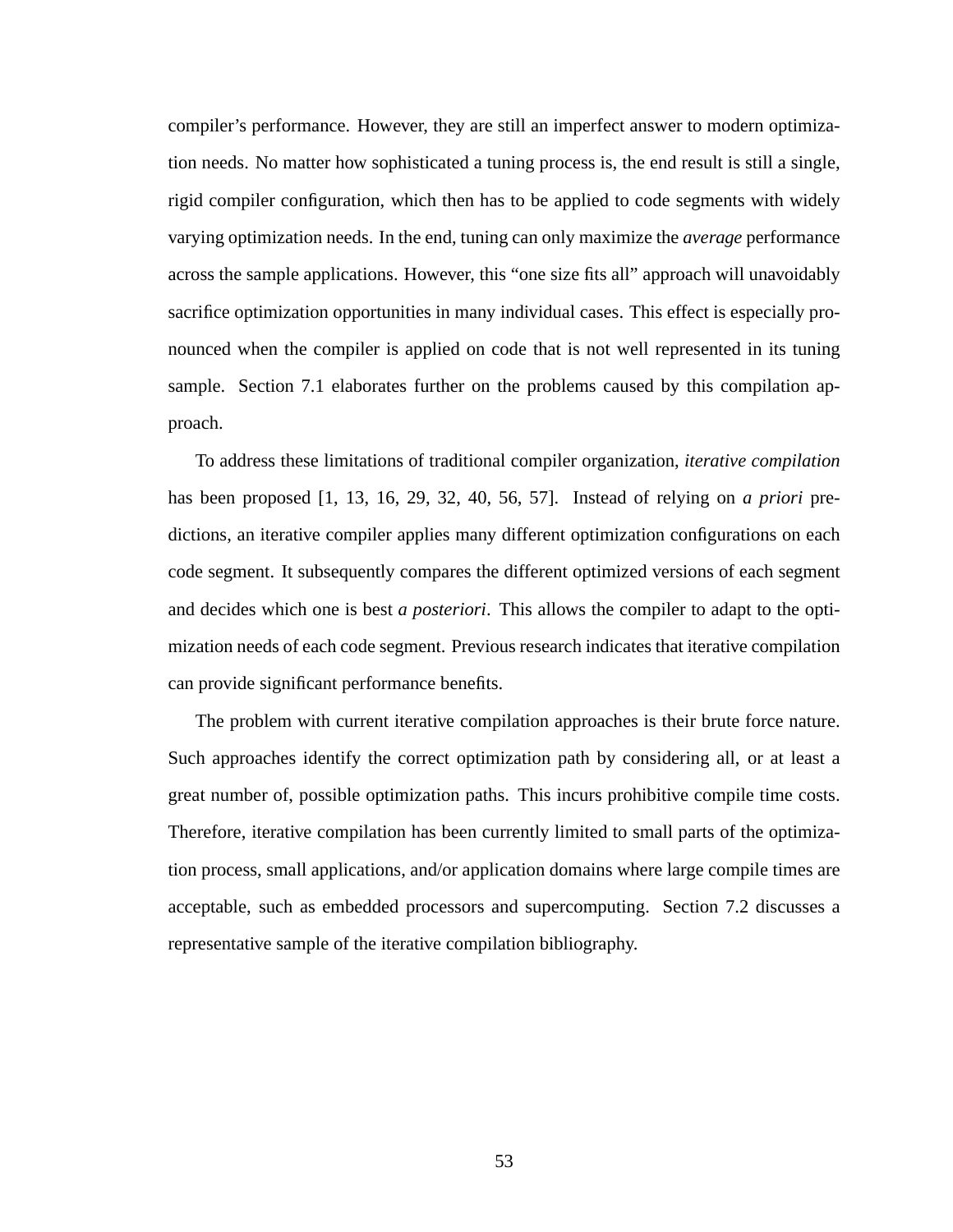## **7.1 Predictive Heuristics and Their Problems**

Typically, modern compilers apply a "one size fits all" approach to optimization, whereby every code segment is subjected to a single, uniform optimization sequence. The only opportunity to customize the optimization sequence to the needs of each individual code segment is offered through predictive heuristics. However, the difficulty of characterizing interactions between optimization routines, as well as the complexity of the target architecture, make it very hard to make accurate optimization decisions *a priori*. As a result, no single compiler configuration allows optimizations to live up to their maximum potential. Although such an optimization process can be tuned for maximum average performance, it will still sacrifice important optimization opportunities in individual cases. Section 7.1.1 strengthens this argument through a bibliographic survey. Section 7.1.2 presents an experimental setup based on the Intel Electron compiler, which will be used both in this chapter and in the experimental evaluation of Chapter 9. Section 7.1.3 provides a more quantitative argument through an experimental evaluation of heuristic shortcomings in the Intel Electron compiler. Finally, Section 7.1.4 briefly surveys the behavior of predictive heuristics in other compilers.

### **7.1.1 Predictive Heuristics in Traditional Compilation**

Evaluating the full range of predictive heuristic design and use is beyond the scope of this dissertation. Instead, this section provides a sample of predictive heuristic work, in order to strengthen the argument that the art of *a priori* predicting the behavior and interactions of compiler optimizations is at best an inexact science.

Whitfield et al. [55] propose an experimental framework for characterizing optimization interactions, both analytically and experimentally. This allows a compiler developer to examine different ways to organize optimization routines and study how they interact. Studies performed using this framework underscore the fact that optimization routines in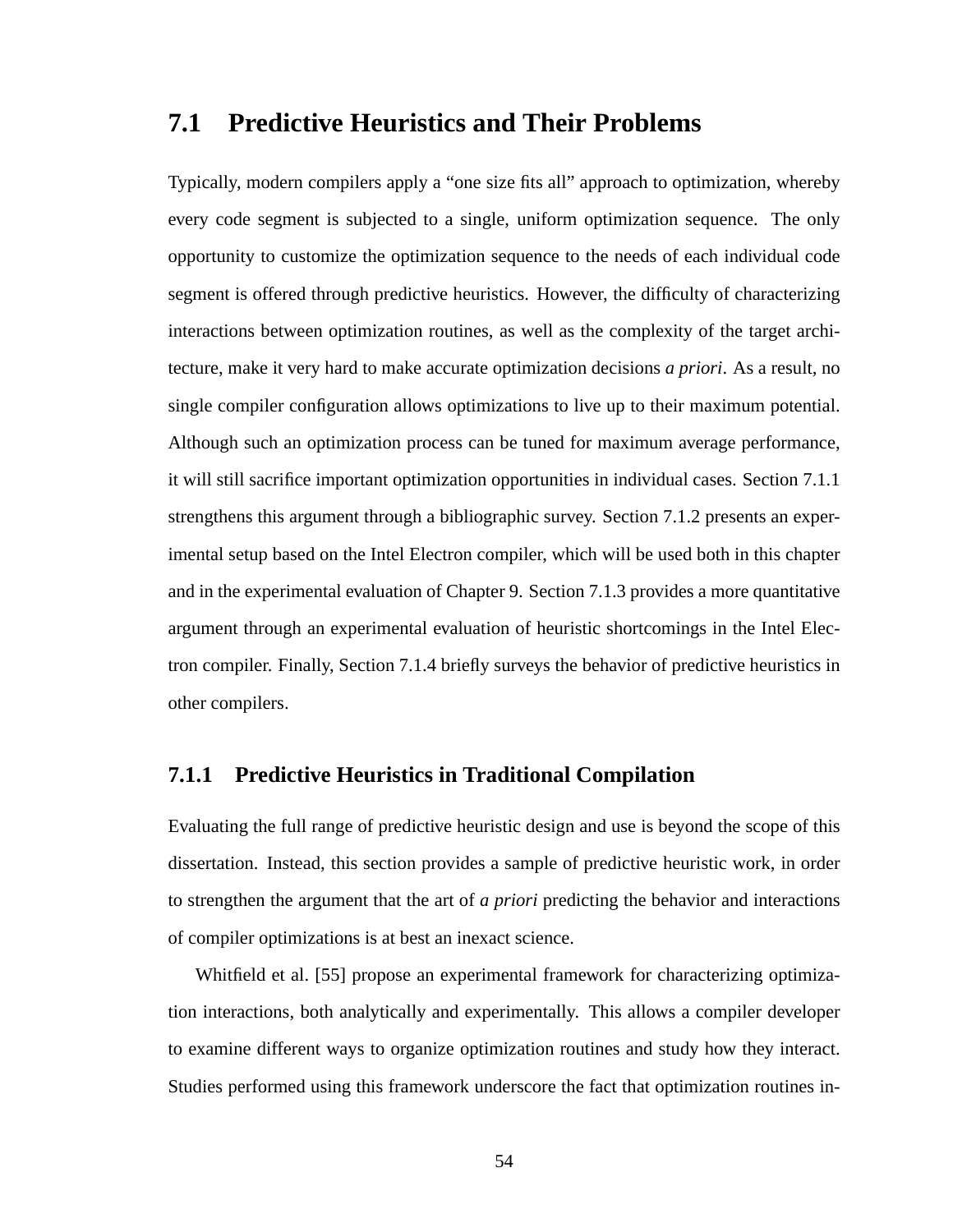teract heavily and in ways that are difficult to predict. Ultimately, no single optimization organization is ideal for all cases; each compiler configuration exhibits different strengths and weaknesses, making it well-suited for only a fraction of targeted codes.

Recognizing the difficulty in hand-crafting heuristics, Stephenson et al. [48] let heuristics "evolve" using genetic algorithms. When the genetic algorithm is used to identify the best overall register allocation heuristic for a given benchmark set, it results in a register allocation routine offering a 9% performance improvement. However, when the genetic algorithm is allowed to converge on a different heuristic for each benchmark, the performance improvement is 23% on average. Thus this work underscores the fact that a "one size fits all" optimization approach, even a well-tuned one, is liable to sacrifice performance.

Other work has focused on addressing particularly problematic optimization interactions and developing better heuristics to circumvent performance pitfalls. Heuristics that try to avoid register spilling due to overly aggressive software pipelining have been proposed [19, 35]. Although the proposed heuristics are quite sophisticated, the authors describe cases that the heuristics cannot capture. Among the best studied optimization interferences are those that occur between scheduling and register allocation. Proposed heuristic techniques seek to minimize harmful interferences by considering these two code transformations in a unified way [8, 17, 33, 38]. Continuing efforts in this area indicate that none of the existing heuristics can fully capture these interferences.

Hyperblock formation and corresponding heuristics have been proposed to determine when and how to predicate code [36]. However, even with these techniques, the resulting predicated code often performs worse than it did originally. In an effort to mitigate this problem, techniques that partially reverse predication by reinserting control flow have been proposed [5]. This need to reexamine and roll back code transformations underscores the difficulty of making *a priori* optimization decisions.

These works are just a sample of the research done to address problems of predictive heuristics. The continuing effort to design better predictive heuristics and to improve com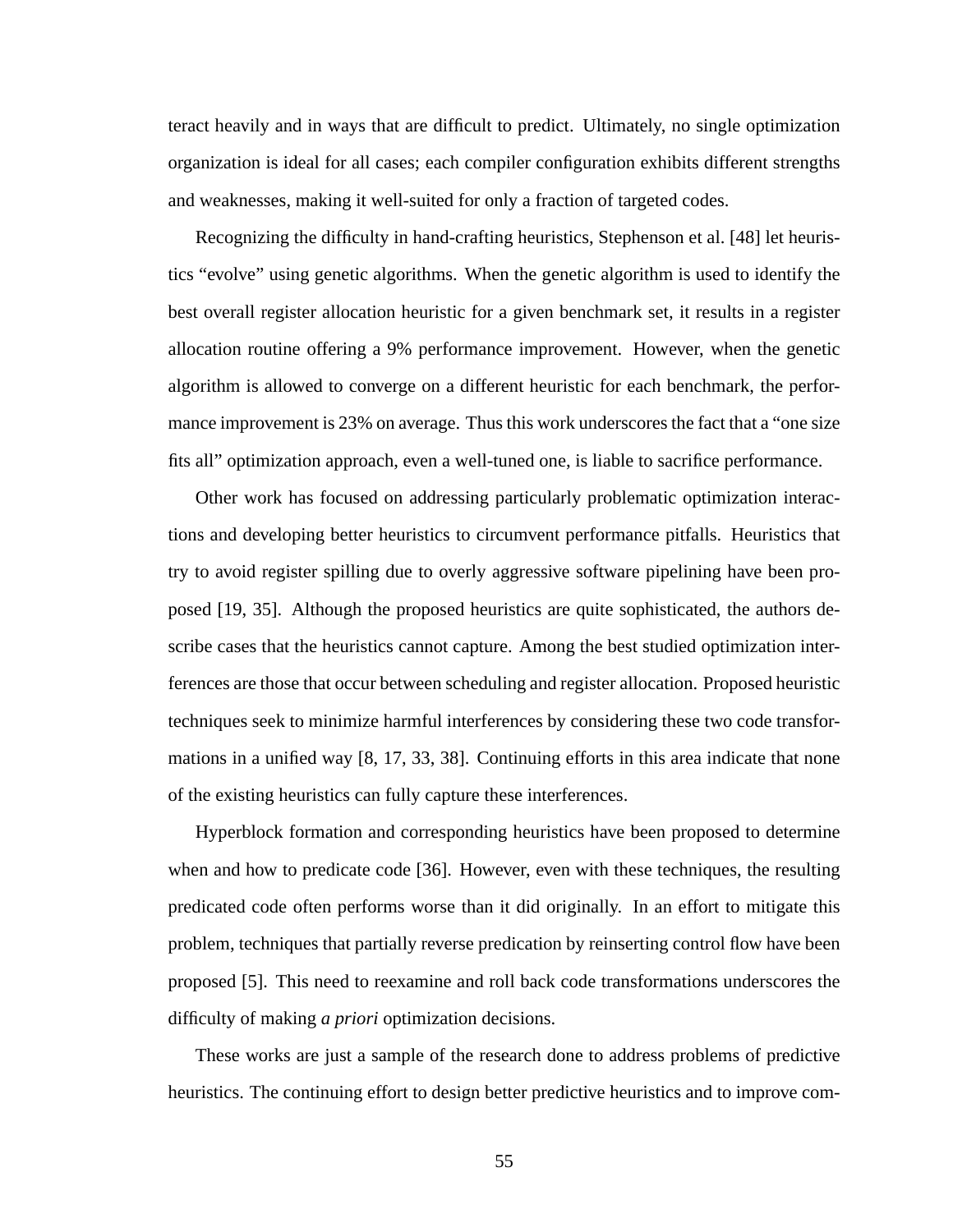piler tuning techniques indicates that the problem of determining if, when, and how to apply optimizations is far from solved.

### **7.1.2 Experimental Setup**

The previous section argued that any traditional compiler, no matter how well-tuned, is bound to sacrifice performance opportunities due to incorrect optimization decisions. In order to quantify this performance loss, we used an experimental setup based on the Intel C and C++ compiler for the Itanium Processor Family (IPF), also known as Electron. Since Electron is the SPEC reference compiler for IPF, it provides a credible experimentation base. Also, IPF is an especially interesting target architecture, since its explicit parallelism and its complicated performance features make the proper application of aggressive optimizations crucial to achieving good performance. For our experimental baseline we used Electron version 6.0 invoked with the command-line parameters -O2 -ip -prof use, which enable intraprocedural optimization, interprocedural optimization and analysis within the same source-code file, and profile information use. This is very close to the compiler configuration used to report the official SPEC numbers for Itanium. (The exact SPEC reference command line is  $-02$  -ipo -prof use, which also enables cross-file interprocedural optimization and analysis. However, using these settings in conjunction with our experimental harness proved impossible). Note that the  $-O2$  option is used instead of the more aggressive -O3, both for the official SPEC measurements and for our baseline. This is because the more aggressive optimization settings enabled by  $-03$  often cause significant performance degradation instead of improvement, especially for nonscientific codes. This makes a study of Electron's optimization decision failures all the more interesting.

For this study, the behavior of several Electron optimizations was varied and the impact of these variations on compiled code performance was observed. The full list of optimization parameters studied is given in Table 7.1. The different variations of Electron were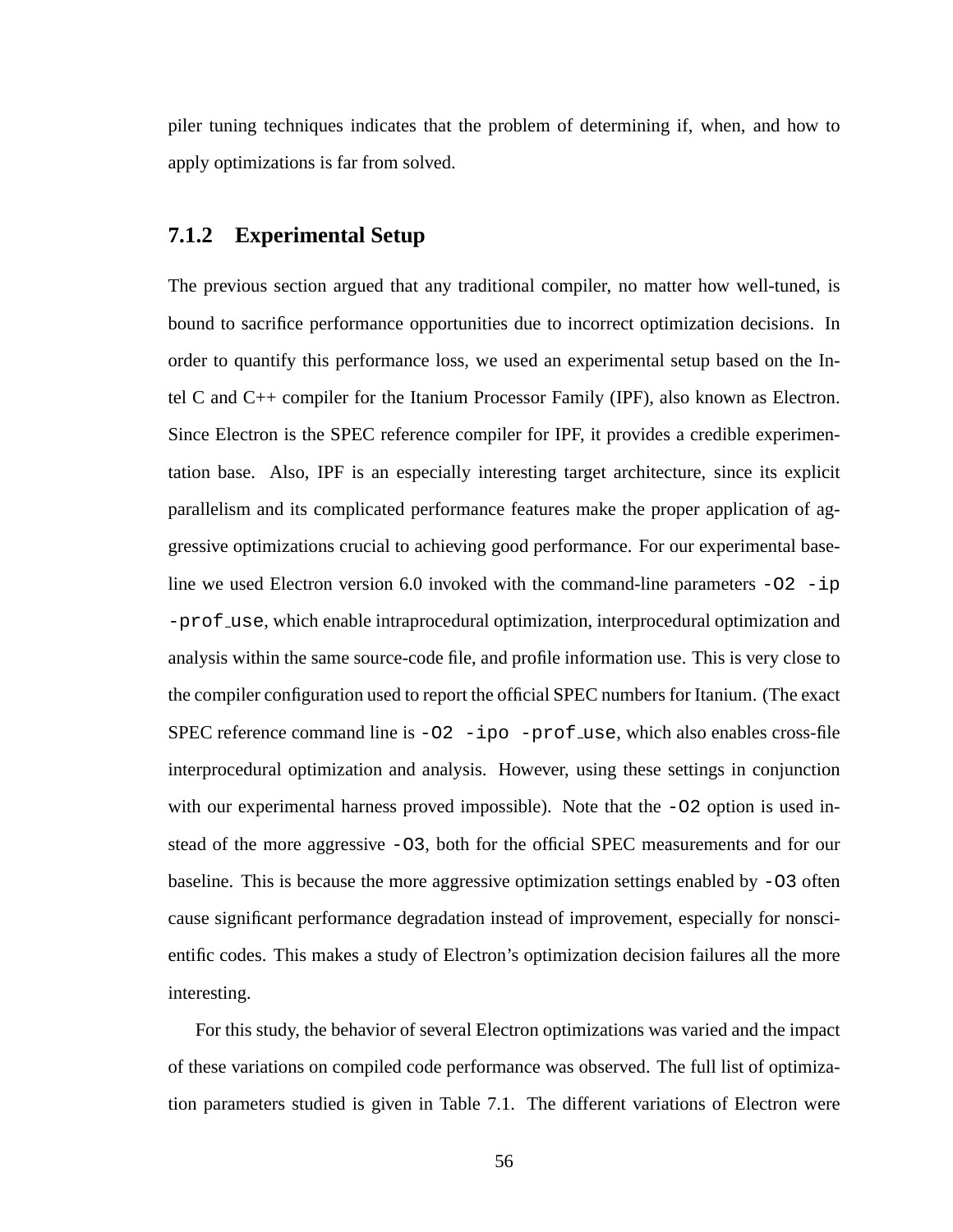| #              | Parameter                                       | Meaning                                                                                                                                                                                                                                                                                  |
|----------------|-------------------------------------------------|------------------------------------------------------------------------------------------------------------------------------------------------------------------------------------------------------------------------------------------------------------------------------------------|
| 1              | <b>Optimization level</b>                       | -02 (default) performs standard optimizations, in-<br>cluding loop optimizations $[26]$ . -03 performs all<br>-02 optimizations plus riskier optimizations that<br>may degrade performance, including aggressive loop<br>transformations, data prefetching, and scalar replace-<br>ment. |
| $\overline{2}$ | HLO level                                       | Same as above, but affects only the high-level opti-<br>mizer.                                                                                                                                                                                                                           |
| 3              | Microarchitecture type                          | Optimize for Itanium (default) or Itanium 2. Affects<br>the aggressiveness of many optimizations.                                                                                                                                                                                        |
| $\overline{4}$ | Load/store coalescing                           | On by default. Forms single instructions out of adja-<br>cent loads and stores.                                                                                                                                                                                                          |
| 5              | If-conversion                                   | On by default.                                                                                                                                                                                                                                                                           |
| 6              | Nonstandard predication                         | Off by default. Enables predication for if blocks<br>without else clauses.                                                                                                                                                                                                               |
| $\overline{7}$ | Software pipelining                             | On by default.                                                                                                                                                                                                                                                                           |
| 8              | Software pipeline outer<br>loops                | Off by default.                                                                                                                                                                                                                                                                          |
| 9              | Software pipelining if-<br>conversion heuristic | On by default. Uses a heuristic to determine whether<br>to if-convert a hammock in a loop that is being soft-<br>ware pipelined. If disabled, every hammock in the<br>loop is if-converted.                                                                                              |
| 10             | Software pipeline loops<br>with early exits     | On by default.                                                                                                                                                                                                                                                                           |
| 11             | HLO after loop normal-<br>ization               | Off by default. Forces HLO to occur before loops<br>are normalized, effectively disabling some optimiza-<br>tions.                                                                                                                                                                       |
| 12             | Loop unroll limit                               | Maximum loop unrolling factor. Values tried: 0, 2, 4,<br>12 (default).                                                                                                                                                                                                                   |
| 13             | Update dependences after<br>unrolling           | On by default. If disabled, it effectively limits opti-<br>mization aggressiveness on unrolled loops.                                                                                                                                                                                    |
| 14             | Prescheduling                                   | On by default. Runs scheduling before and after reg-<br>ister allocation. If disabled, runs scheduling only af-<br>ter register allocation.                                                                                                                                              |
| 15             | Scheduler ready criterion                       | Percentage of execution-ready paths an instruction<br>must be on to be considered for scheduling. Values<br>tried: 10%, 15% (default), 30%, and 50%.                                                                                                                                     |

Table 7.1: Electron optimization parameters used in the experiments of Chapters 7 and 9.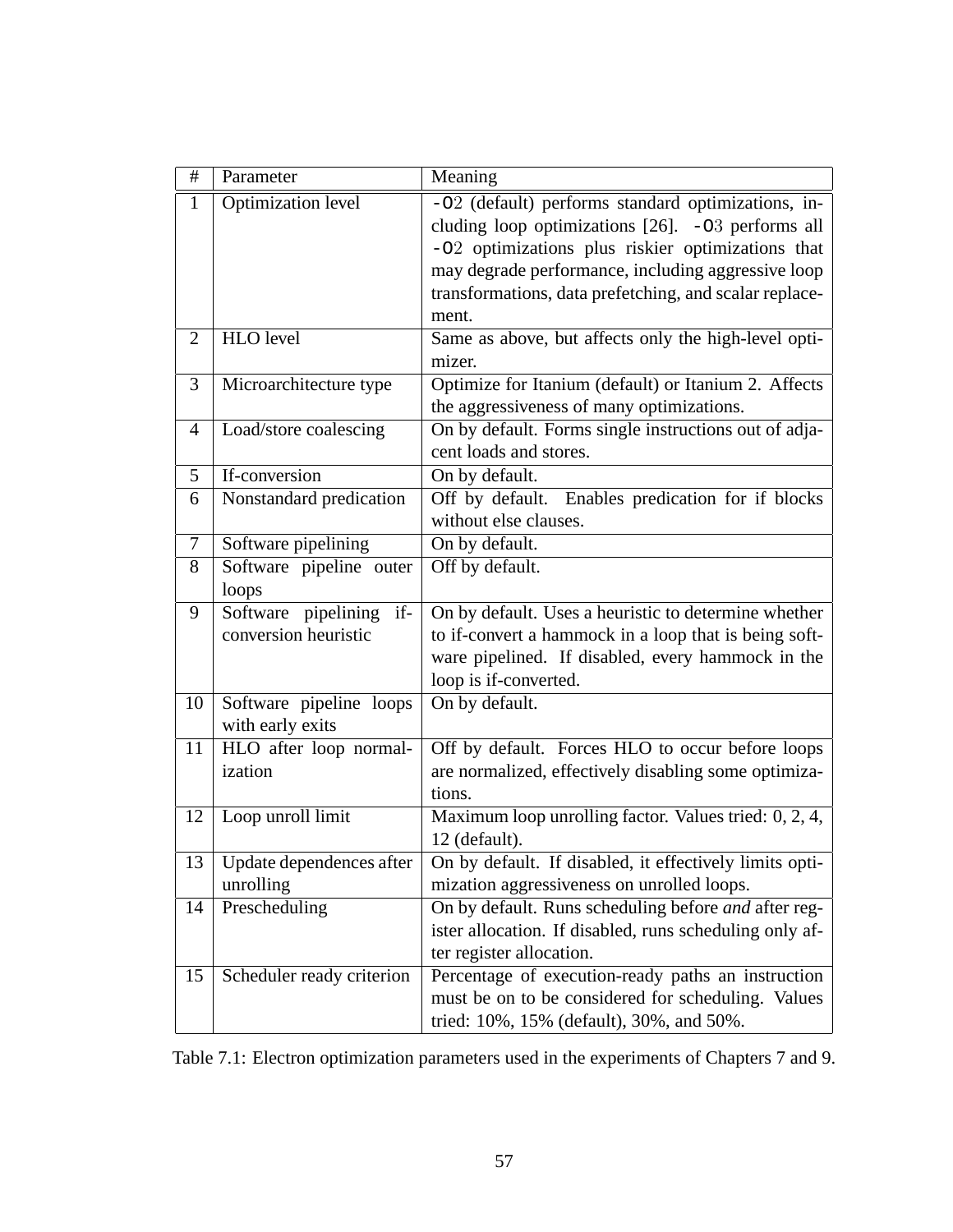applied to the following benchmarks:

- The SPECint2000 benchmarks 164.gzip, 175.vpr, 176.gcc, 181.mcf, 186.crafty, 197.parser, 253.perlbmk, 254.gap, 255.vortex, 256.bzip2, and 300.twolf.
- the SPECcfp2000 benchmarks 177.mesa, 179.art, 183.equake, and 188.ammp.
- the SPECint95 benchmarks 099.go, 124.m88ksim, 129.compress, and 132.ijpeg.
- the MediaBench benchmarks adpcmdec, adpcmenc, epicdec, epicenc, g721dec, g721enc, jpegdec, and jpegenc.
- the parser generator yacc

Note that 252.eon is missing from the SPECint2000 benchmarks above. This is because our experimental support programs could not handle C++. More benchmarks are missing from the SPEC95 and MediaBench suites. Quite a few of these benchmarks did not compile or run on Itanium since they were written for 32-bit architectures. For others, the compilation process failed for certain configurations tried. This is not surprising, since this experiment exercises parts of Electron's optimizer that were not enabled in the officially released code, and thus were probably not fully debugged.

For the performance measurements, executables were run on unloaded HP i2000 Itanium workstations running Red Hat Linux with kernel version 2.4.18. Execution times were obtained using the performance counters of the IPF architecture with the help of the libpfm library [43]. Because most of our experiments required measuring the computation cycles consumed by each procedure in a benchmark, we developed an instrumentation system that directly manipulates the assembly language produced by Electron, adding appropriate actions at each procedure entry and exit. These actions involve reading and reset-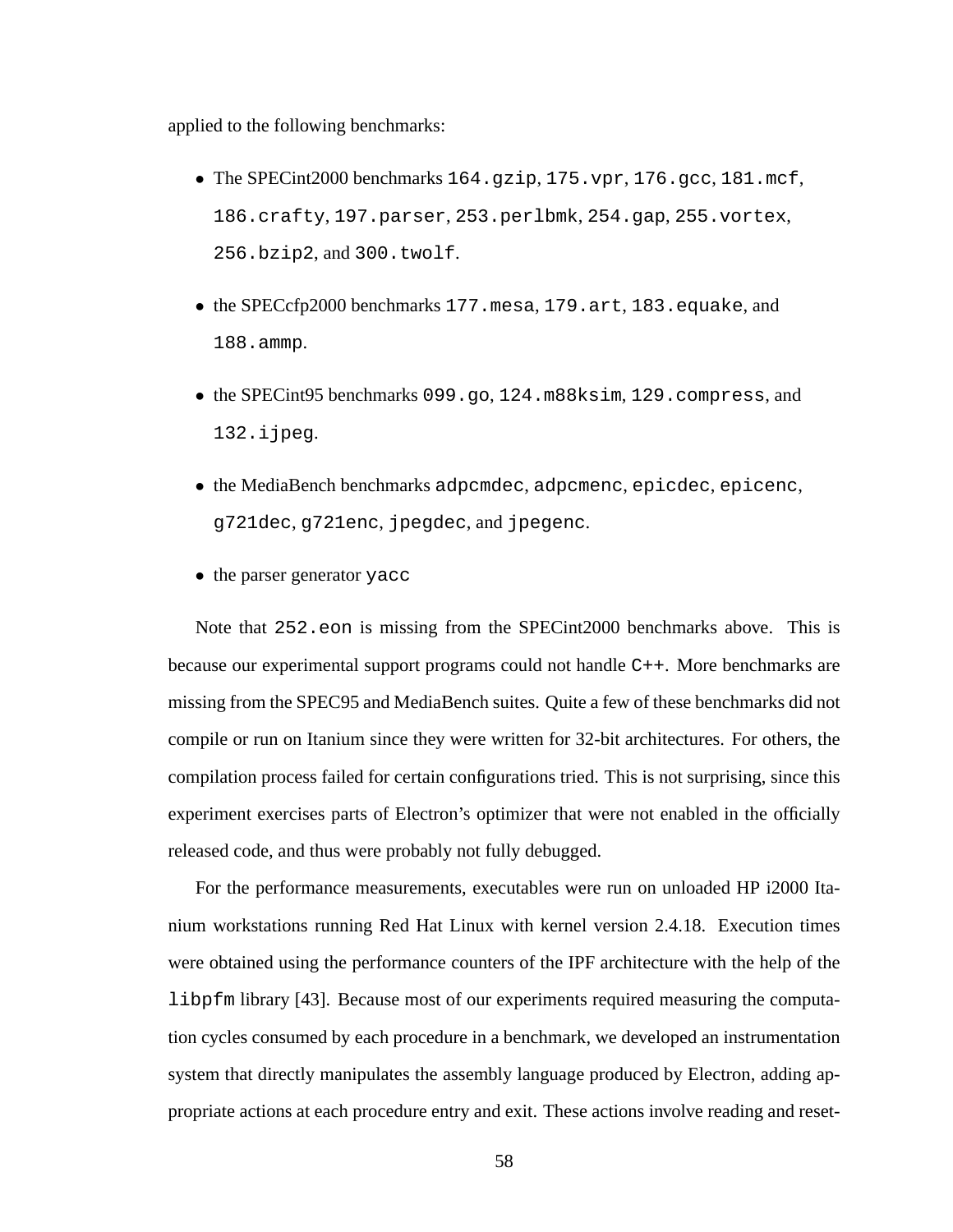ting IPF's performance counters and accumulating each procedure's cycle count in special memory locations. These cycle counts are printed to a file by an exit function, installed through  $\text{atexit}()$ . Whenever whole program runtimes are reported, these are taken to be the sum of the cycles spent in a program's source procedures, excluding time spent in system calls and precompiled libraries. Reported cycle counts do not contain cycles spent in the instrumentation system itself. Also, since the instrumentation system works directly on assembly language, it does not disturb any part of the optimization process. Some cache interference is unavoidable, but it is limited to a few bytes of data accessed per function entry or exit. Each benchmark was run enough times to reduce random drift in the measurements to below 0.5%. The times that a benchmark had to be run varied according to the characteristics of the benchmark and its input sets, from 3 for the bigger benchmarks to about 20 for the smaller ones.

### **7.1.3 Heuristic Failure Rates**

To quantify the frequency of predictive heuristic failure in Electron, the following experiment was performed. The optimization parameters appearing in Table 7.1 were grouped into six categories: overall optimization approach (1st to 3rd parameter), load/store handling (4th parameter), predication (5th and 6th parameters), software pipelining (7th to 10th parameters), other loop optimizations (11th to 13th parameters), and scheduling (14th and 15th parameters). For each one of these categories we determined how often a nonstandard setting of the category's parameters produces noticeably faster code than the default setting. For this purpose we tried each possible parameter setting for each category on a group of code samples comprising the most important procedures in our benchmark set, namely all procedures that consume at least 10% of their benchmark's runtime. There are 66 such functions in our benchmark set.

The results of this experiment can be seen in Figure 7.1. For each category, this graph shows how often a parameter setting other than the default results in at least 3%, 5%, 10%,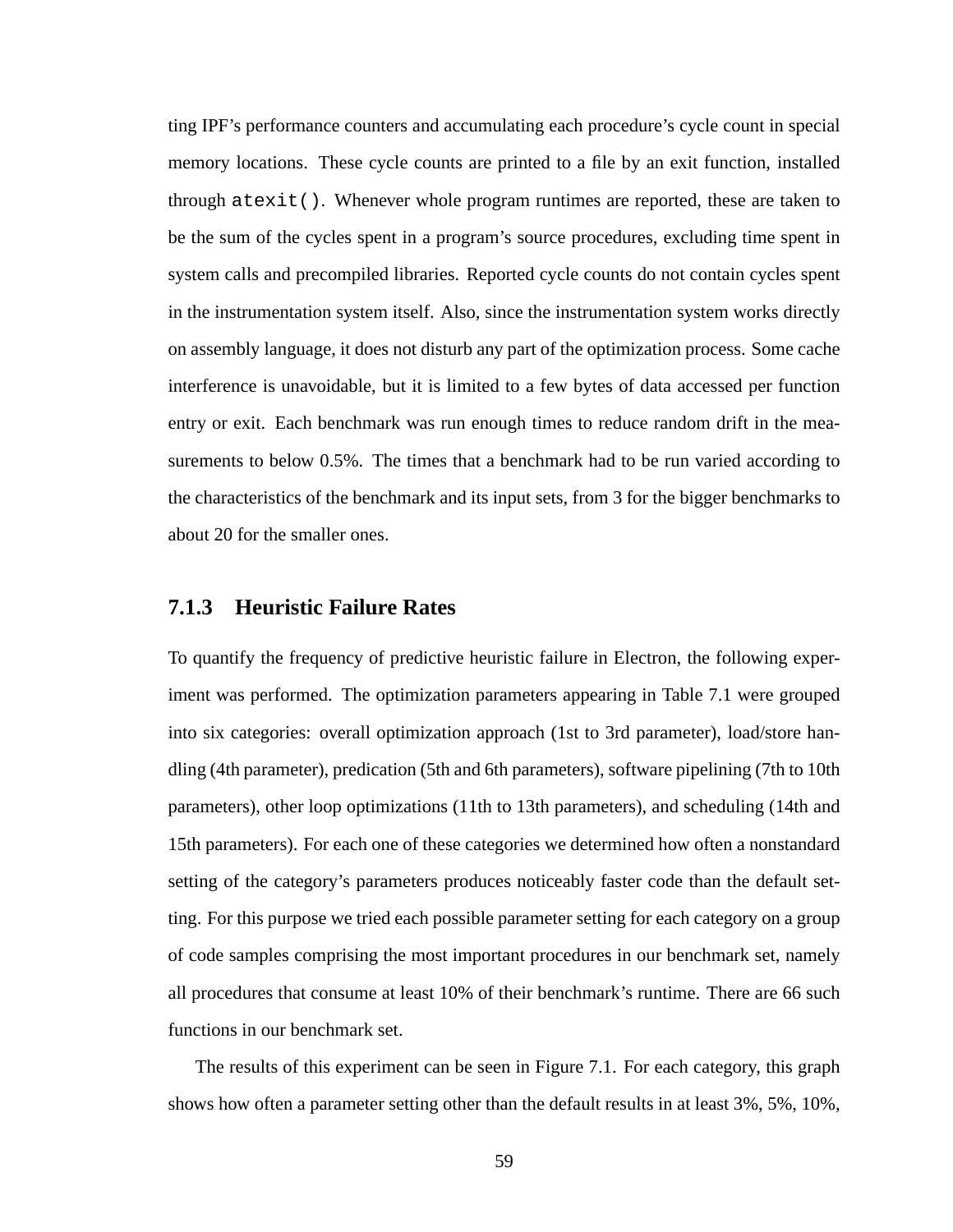

Figure 7.1: Percentage of procedures for which a setting other than the default of a category's parameters causes a speedup greater than 3%, 5%, 10%, and 20% over Electron's default configuration.

and 20% better performance than Electron's default setting for the category's parameters. For columns marked with "R" all procedures count the same, whereas for columns marked with "W" procedures are weighed by their execution weight in the corresponding benchmark.

As we can see in Figure 7.1, the default setting in each category performs well in a majority of cases. However, a significant number of procedures is not served well by the compiler's default configuration. For example, one of every four procedures could improve its performance by at least 5% if the overall optimization approach were set to different parameters. Similarly, one out of every five procedures would be at least 10% faster if the loop optimizations were customized to its needs. These results provide evidence that even a well-tuned single-configuration compilation process cannot fit all codes, thus leaving significant performance benefits unrealized.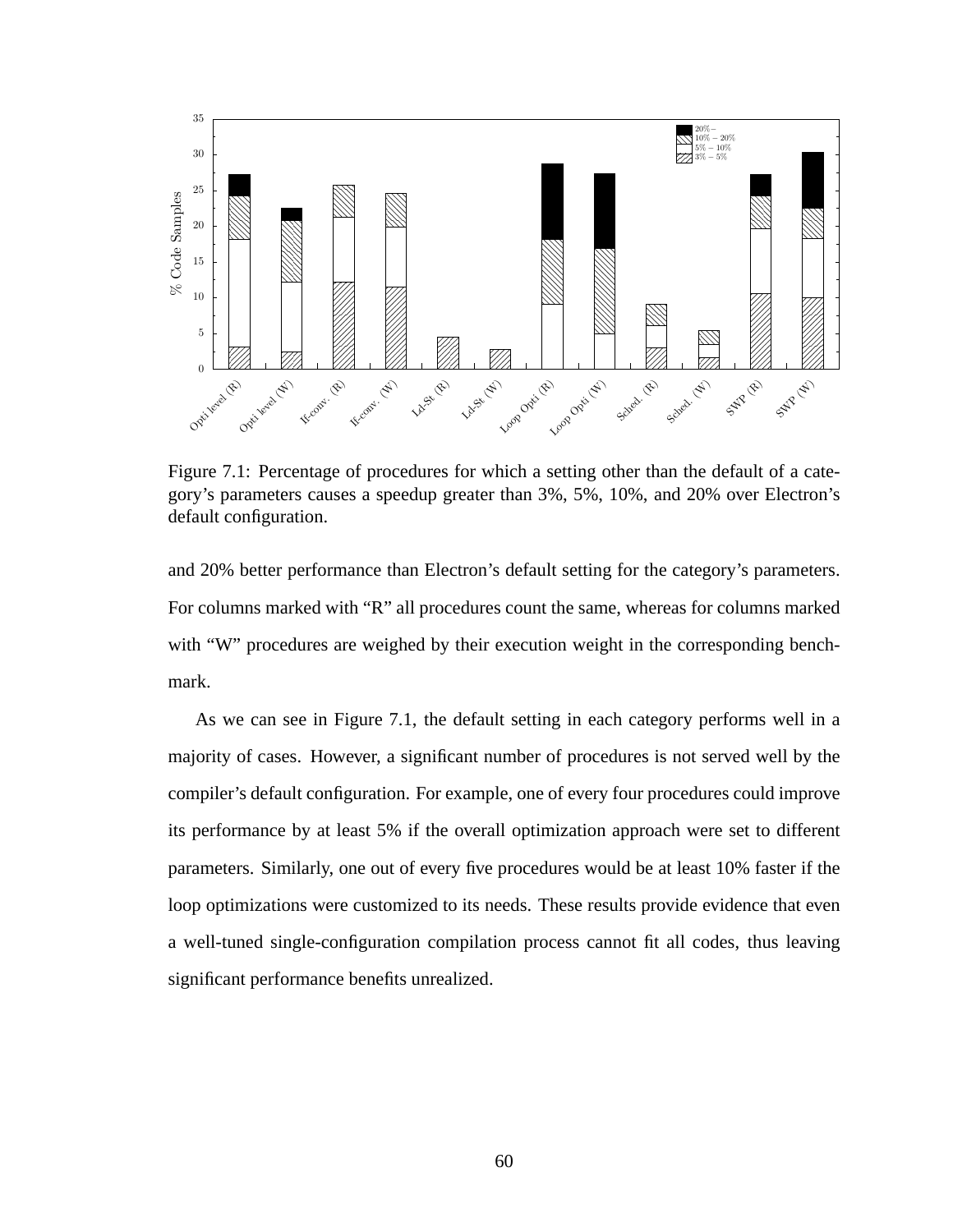## **7.1.4 Heuristics in Other Compilers**

The failure of heuristic-driven compilation to make correct optimization decisions is not a phenomenon peculiar to Electron. In one small experiment, we varied the loop unrolling factor used by the IMPACT compiler [4] incrementally from 2 to 64. The benchmark 132.ijpeg performed best for the default loop unrolling factor of 2. However, a performance increase of 8.81% was achieved by allowing each function in  $132$ . i jpeg to be compiled with a different loop unrolling factor. In a bigger experiment involving 72 different configurations, the individually best configurations for 130.li and 008.espresso achieved 5.31% and 11.74% improvement over the globally best configuration respectively.

As noted in Section 7.1.1, the experimental compiler used in [48], which is based on Trimaran, exhibits similar behavior. Allowing the register allocation strategy to be customized on a benchmark by benchmark basis leads to a 13% performance gain over the globally best register allocation strategy.

The experiment described in [2] focuses on GCC targeting Pentium architectures. Reported results show a performance improvement of up to 6% if the compiler configuration is customized on a per-program basis.

## **7.2 Iterative Compilation**

As previously discussed, traditional optimizers subject every code segment to a single, uniform optimization process. Iterative compilation takes a different approach. Instead of relying on *a priori* predictions, an iterative compiler applies many different optimization sequences on each code segment. The different optimized versions of each code segment are then compared using an objective function, and the best one is output. Thus iterative compilation is able to find the "custom" optimization approach that best meets each code segment's needs. Although this approach usually results in significant performance gains, it requires prohibitively large compile times. This has prevented iterative compilation from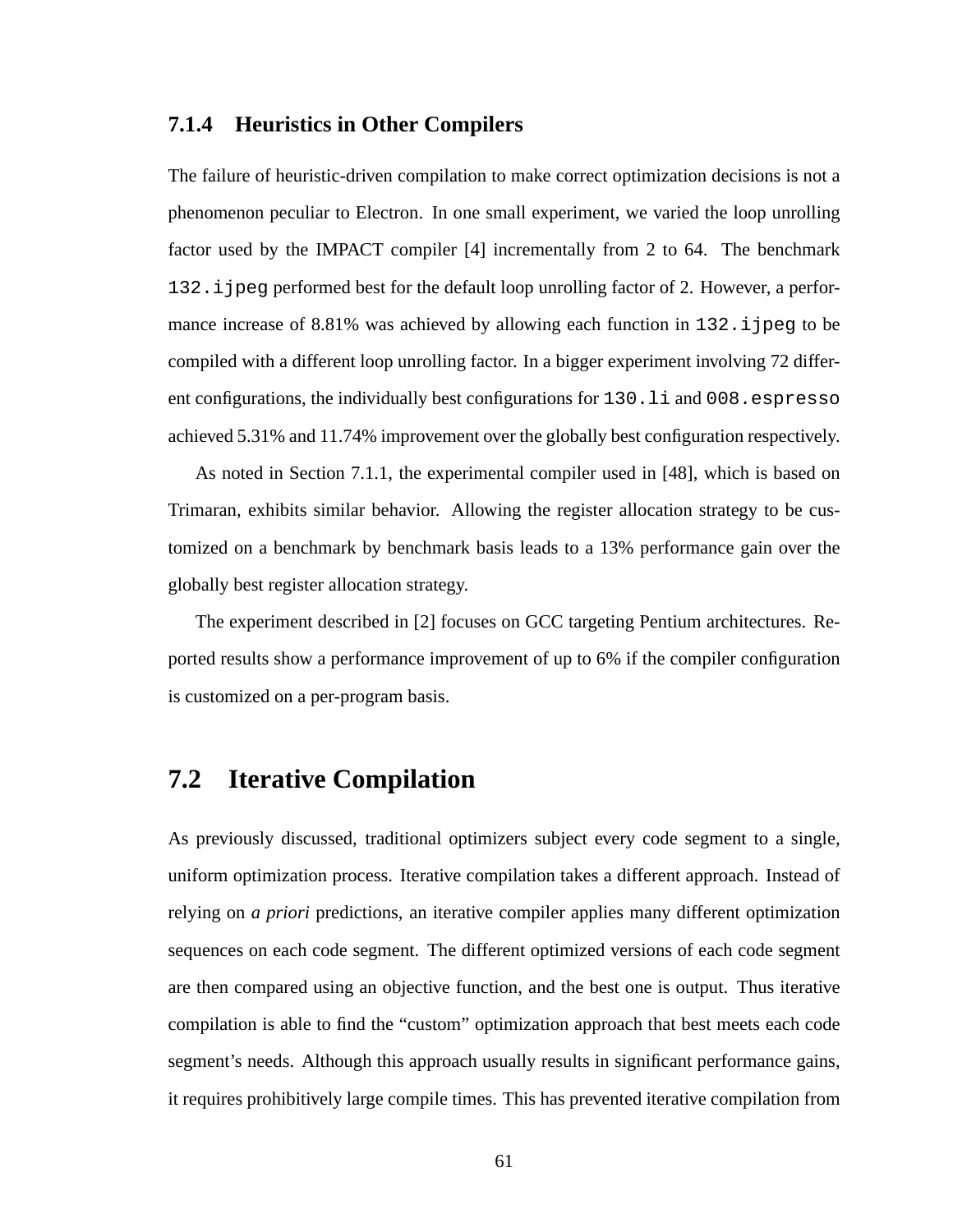being broadly applied. Most importantly, this has rendered iterative compilation unsuitable for production compilers.

Several iterative compilation approaches have been proposed in the past. Section 7.2.1 presents approaches that focus on dataflow optimization routines and their phase orders. Works presented in Section 7.2.2 focus more on loop optimizations for small loop kernels on embedded systems. In an interesting variant to iterative compilation, methods presented in Section 7.2.3 perform an iterative exploration on an abstraction of the code before the actual optimization happens.

### **7.2.1 Iterative Classical Optimization**

Cooper et al. [13] propose a compilation framework called *adaptive compilation*, which explores different optimization phase orders at compile time. The results of each phase order are evaluated *a posteriori* using one of several objective functions. This system is experimentally evaluated on a small FORTRAN benchmark. Depending on the objective function selected, the adaptive compilation system can produce a 13% reduction in code size or a 20% reduction in runtime relative to a well-tuned traditional compiler. Although some rudimentary pruning techniques are used, the system still needs from 75 to 180 trials before it can identify a solution within 15% of the ideal one.

Instead of traversing possible phase orders in a brute-force manner, Kulkarni et al. [32] propose a selective exploration of phase orders using a genetic algorithm. In its pure form, this approach needs to compile and execute each procedure 2000 times. The benefits of this exploration can be a reduction in the resulting code's runtime and code size by up to 12% each, with respective averages of 3% and 7%. When applying several search pruning techniques proposed by the authors, the same benefit can be achieved with about 70% less compile-time dilation. Although not astronomical, this level of compile-time dilation is obviously too steep for general purpose compilers. For this reason, this optimization method is targeted towards the embedded systems domain, and it is experimentally evaluated on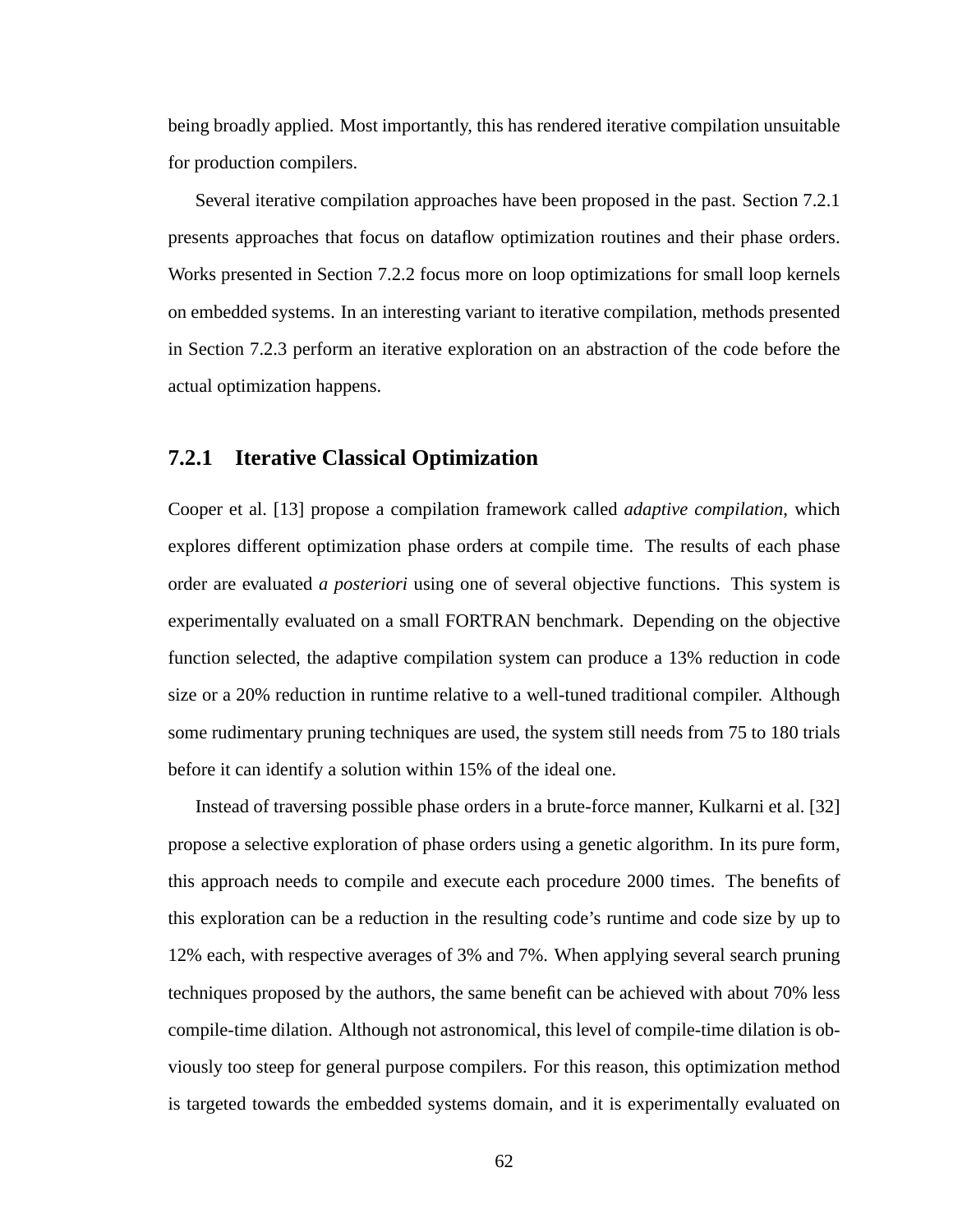relatively small benchmarks.

### **7.2.2 Iterative Embedded Loop Kernel Optimization**

The OCEANS compiler group [1] has also investigated iterative compilation approaches, mainly within the context of embedded system applications. An initial study [29] on iterative applications of loop unrolling and tiling on three small numerical kernels proves that the proposed approach can cause up to a fourfold increase in generated code performance. A more realistic study [16], involving three loop transformations applied to more sizable numerical benchmarks, achieves a 10% improvement over an aggressively optimizing traditional compiler. Despite the presence of pruning techniques, the system still needs to apply up to 200 different optimization sequences before this performance gain is achieved.

The GAPS compiler project [40] studies the iterative application of loop transformations on numeric benchmarks for parallel processors. Genetic algorithms are used to guide the search for the best optimization sequence at compile time. When applied on a numeric benchmark, the GAPS compiler is able to produce a 75% performance improvement in comparison to the native FORTRAN compiler. The compile time needed for a single small benchmark is about 24 hours.

### **7.2.3 Iterative Predictive Heuristic Methods**

In an interesting variant of iterative compilation, Wolf et al. [56] and Zhao et al. [57] present algorithms for combining high-level loop transformations, such as fusion, fission, unrolling, interchanging, and tiling. For each set of nested loops the proposed algorithms consider various promising combinations of these transformations. Instead of fully applying each transformation sequence, the algorithms preevaluate them by "simulating" their application using a skeleton of the original code. A performance estimator then selects a single sequence for actual application. When evaluated on scientific code, [56] reports a 15% performance improvement over noniterative approaches. On the other hand, [57] re-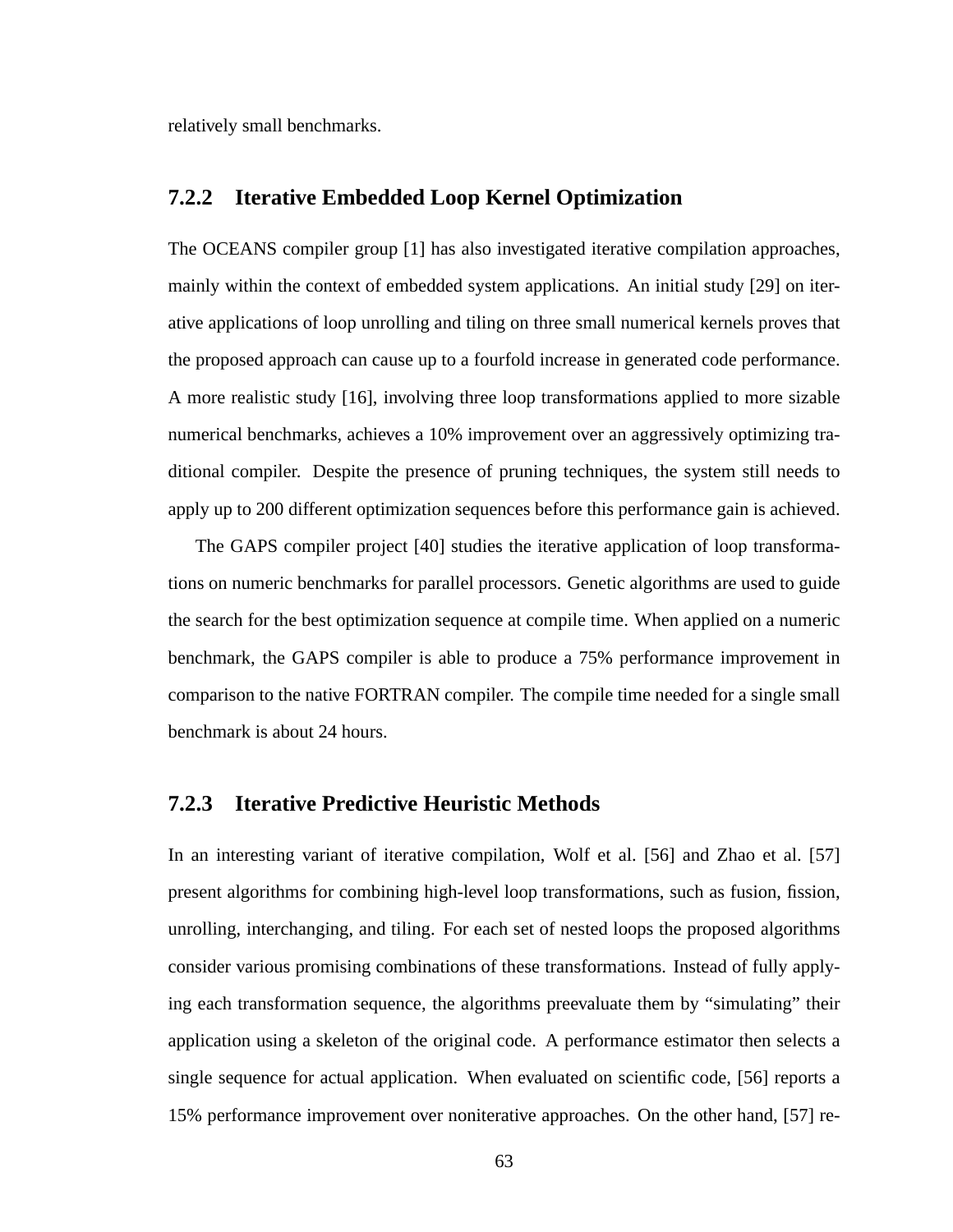ports much larger benefits (up to 120%), but only when using a trivial baseline that applies the aforementioned optimizations indiscriminately. Although no compile-time results are included in either paper, the proposed algorithms seem reasonably efficient. However, these algorithms cannot be generalized to other optimizing transformations or to nonnumerical applications, since they depend on a thorough understanding of the interactions between these particular transformations within the numerical application domain.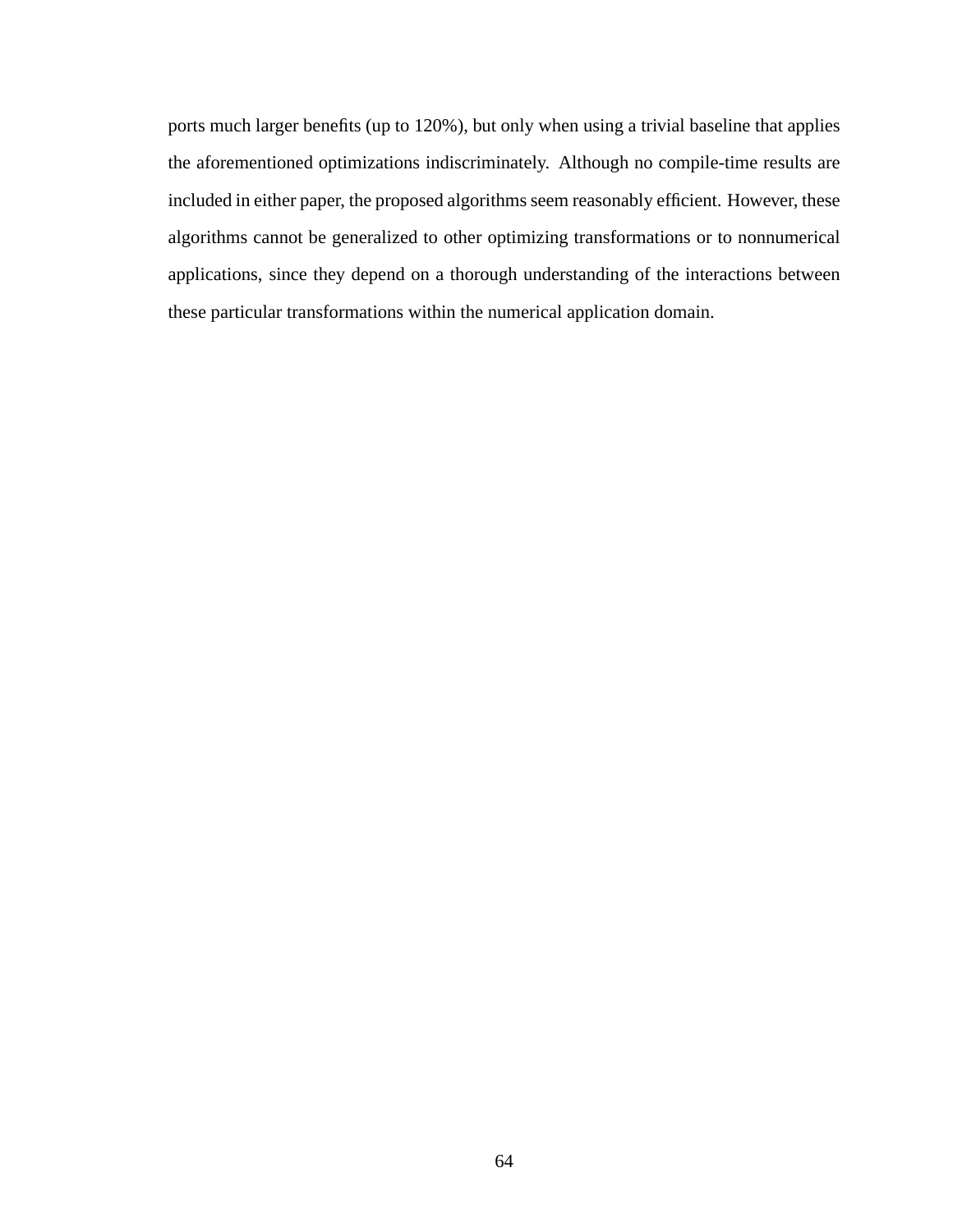## **Chapter 8**

## **Optimization-Space Exploration**

To overcome the optimization decision limitations presented in Chapter 7, this chapter presents Optimization-Space Exploration (OSE), a novel iterative compilation method. OSE realizes the performance potential of iterative compilation while addressing the applicability limitations of existing approaches. This makes OSE the first iterative compilation method suitable for general-purpose, industrial-strength compilers.

Like other iterative compilation approaches, OSE applies different optimization configurations to each code segment. The final decision about which optimization configuration performs best is taken *a posteriori*, that is after the resulting optimized versions of the code have been examined. However, OSE differs from other iterative compilation approaches in several crucial ways that allow it to keep compile-time costs in check.

- Although predictive heuristics are unable to anticipate the full impact of an optimization routine on final code quality, they still encode valuable information on an optimization's behavior. Using this information, an iterative compiler can make intelligent choices as to which part of the optimization space to explore, reducing the number of different optimization configurations that have to be tried.
- For any given application set, a sizable part of the configuration space causes only modest performance gains. Thus the configuration space can be aggressively pruned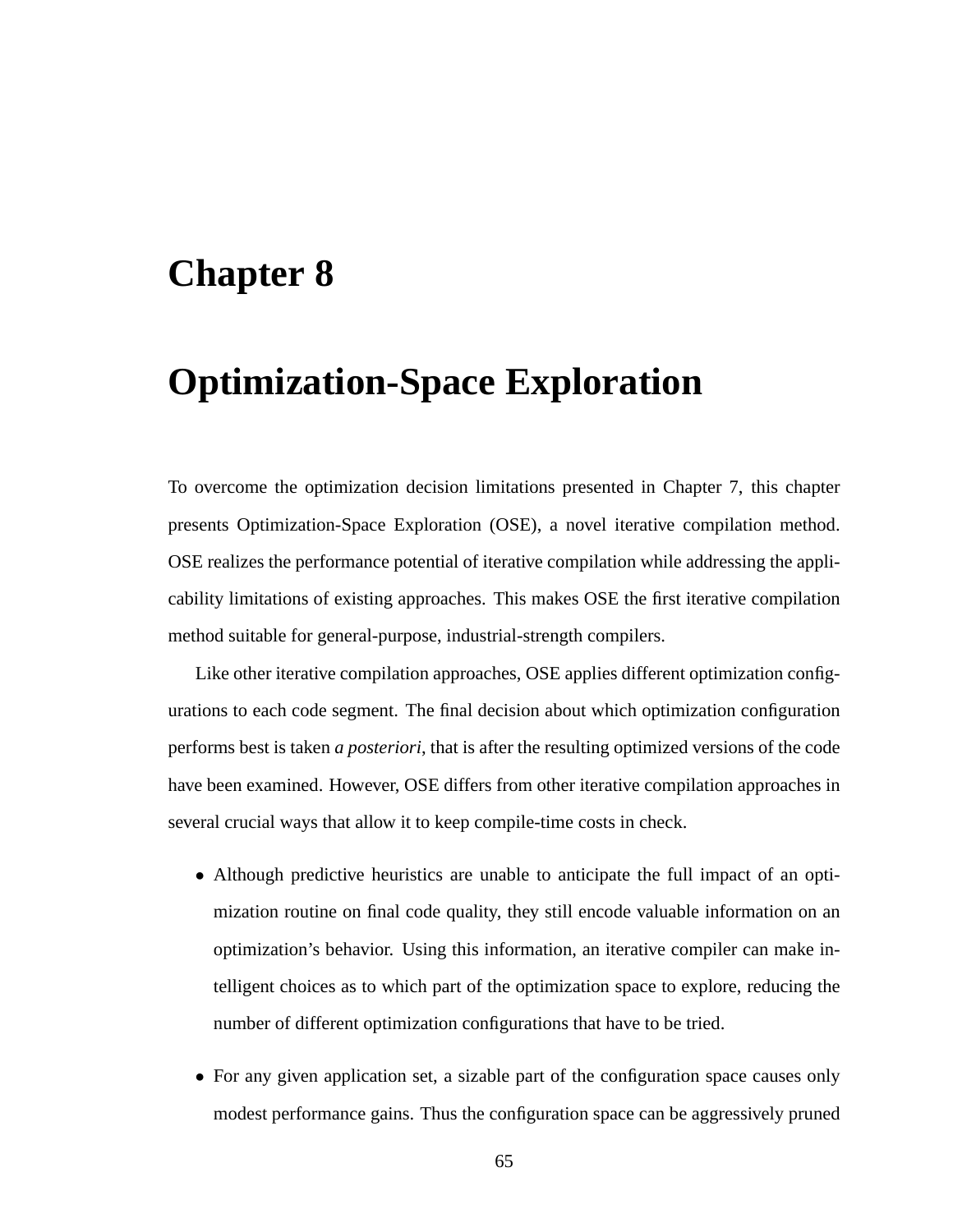during a compiler tuning phase.

- On any given code segment, the performance of different configurations is often correlated. This allows the compiler to utilize feedback to further prune the exploration space at compile time.
- Instead of selecting the best optimized version of the code by measuring actual runtimes, an OSE compiler relies on a static performance estimator. Although this approach is less accurate, it is much faster and more practical.

The remainder of this chapter examines each of the above ideas in greater detail (Sections 8.1 to 8.4). The chapter concludes with a brief discussion of OSE in the context of dynamic optimization and managed runtime environments (Section 8.5).

# **8.1 Limiting the Configuration Pool through Predictive Heuristics**

As previously noted, predictive heuristics are unable to anticipate the full impact of a code transformation on final code quality. However, well-crafted heuristics still encode valuable information about a code transformation's behavior. OSE takes advantage of this fact in order to limit the number of different optimization configurations that need to be explored.

Consider loop unrolling as an example. For every loop, an iterative compiler would have to try a great number of different loop unrolling factors. OSE takes a different approach. A well-crafted and well-tuned loop unrolling heuristic, like the one found in a high-performance traditional compiler, is expected to identify the correct loop unrolling factor for a fair number of cases. To capture the remaining cases, configurations containing different variants of the original heuristic can be applied. For example, some such variants could restrict the maximum loop unrolling factor allowed. Configurations that forgo loop unrolling entirely can also be tried.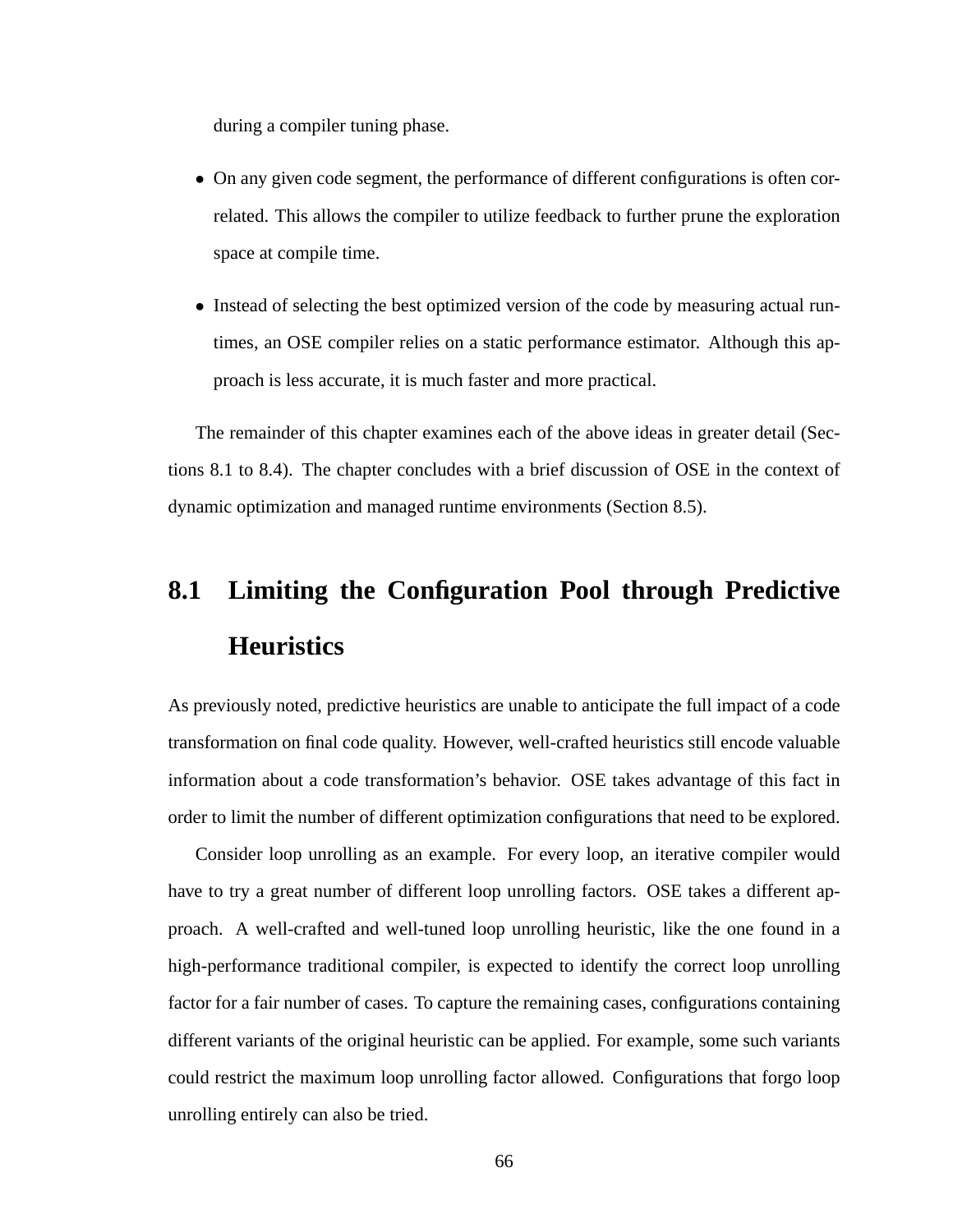By trying many variants of each optimization's heuristic, OSE correctly captures the optimization needs of many more code segments than a traditional compiler. Of course, since heuristics are imperfect, this approach cannot capture *all* cases, like an exhaustive iterative compiler can. This, however, is a worthy tradeoff when considering compiletime savings. For example, the iterative compiler proposed in [16] has to consider 16 different unroll factors for each code segment. In comparison, the OSE prototype presented in Chapter 9 only considers 4 different loop unrolling heuristics. For every optimization, exploiting predictive heuristics causes a similar reduction in the number of choices under consideration. This leads to an overall reduction of the configuration space by a factor exponential in the number of optimization phases.

In subsequent discussions, any variable that controls the behavior of a heuristic or an optimization routine will be referred to as an optimization *parameter*. A full assignment of values to all parameters in an optimizing compiler forms an optimization *configuration*. The set of all configurations that an OSE compiler has to explore constitutes the *exploration space*.

### **8.2 Static Configuration Selection**

By exploiting heuristics, an OSE compiler has to explore a smaller configuration space than that of an exhaustive iterative compiler. However, the size of this space is still prohibitively large. Since every parameter can take at least two values, the total size of the exploration space is exponential with regard to the number of available parameters. Clearly, exploring this space in its entirety at compile time would be impractical. Therefore a radically reduced configuration set has to be selected statically, that is during the OSE compiler's tuning.

Static configuration selection exploits the fact that all configurations are not equally valuable. Certain configurations may perform badly in the vast majority of cases. For ex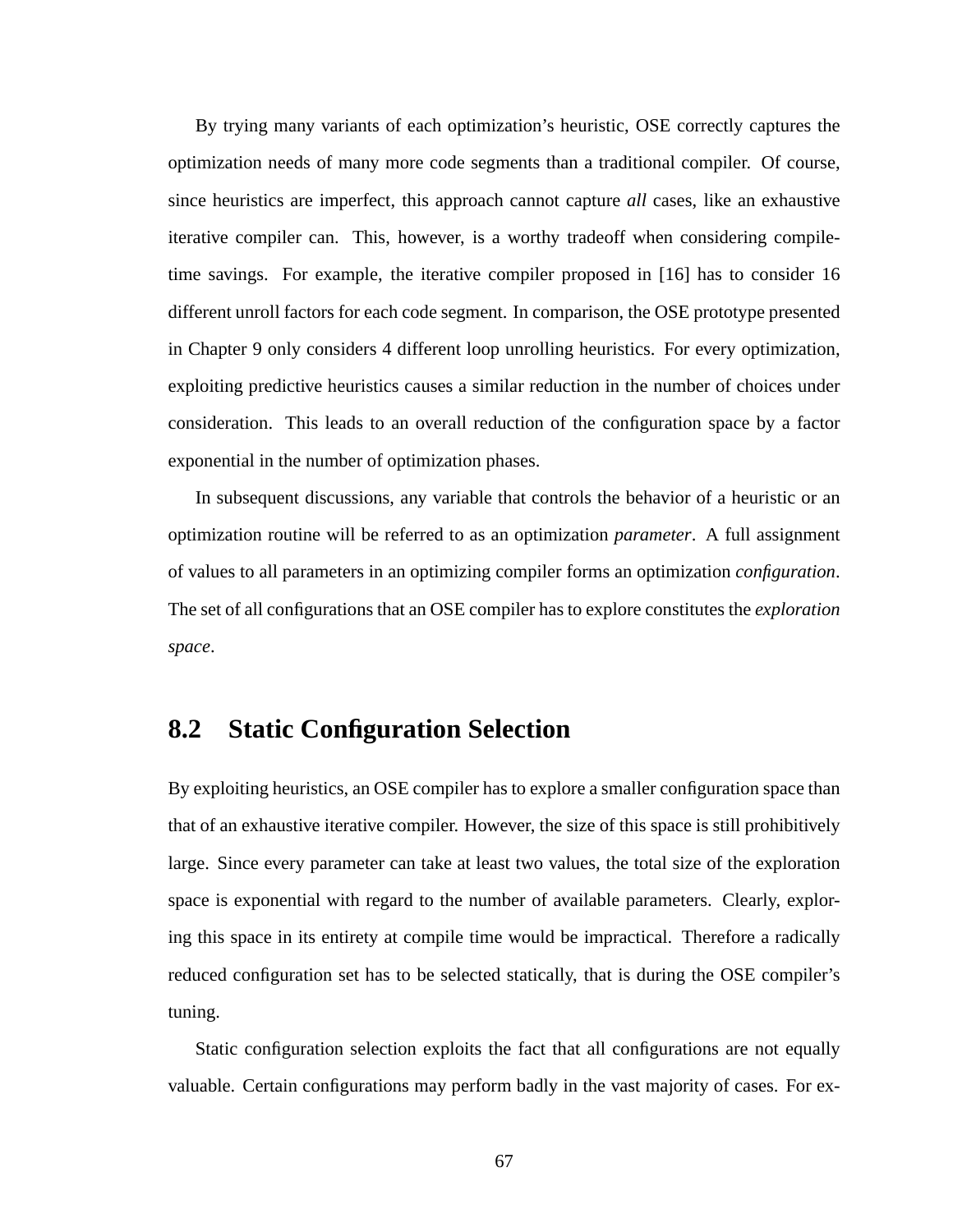ample, such would be the case of configurations that inline over-aggressively on systems with small instruction caches. Such configurations can be omitted with little performance loss. Other configurations may form clusters that perform similarly in most cases. For example, on a processor with limited computational resources and small branch misprediction penalties, configurations differing only on if-conversion parameters would fall under this category. In such cases, keeping only one representative configuration from each cluster and pruning the rest would not lead to significant loss of optimization opportunities.

More formally, the goal of the static pruning process is to limit the configuration space to a maximum of  $K$  configurations with as little performance loss as possible. The performance of a configuration set is judged by applying it to a set of representative code samples S. The exact value of  $K$  is dictated by compile time constraints.

Ideally, the static selection algorithm would determine the best configuration space of size  $K$  by considering all possible combinations of  $K$  configurations. However, typical exploration spaces are so big that a full consideration of them is impractical, even during compiler tuning. For example, the full exploration space of the OSE prototype described in Chapter 9 contains  $2^{17}$  configurations. On the machines used in the experiments of Chapter 9, the full traversal of this space would take roughly 45 years. Therefore, the static selection algorithm has to rely on a partial traversal of the configuration space, even though this may lead to suboptimal results.

The OSE static selection algorithm consists of an *expansion* step and a *selection* step, repeatedly applied until new steps do not provide significant new benefits, or until a time limit is reached.

Beginning with a set of configurations  $C_S$ , used as seeds, the expansion step constructs the set  $C_E$  of all configurations differing from one of the seeds in only one parameter. Subsequently, every configuration in  $C_E$  is applied on every code sample in  $S$ , and the runtimes of the optimized codes thus produced are measured.

The selection step then determines the  $K$ -element subset of  $C_E$  that maximizes the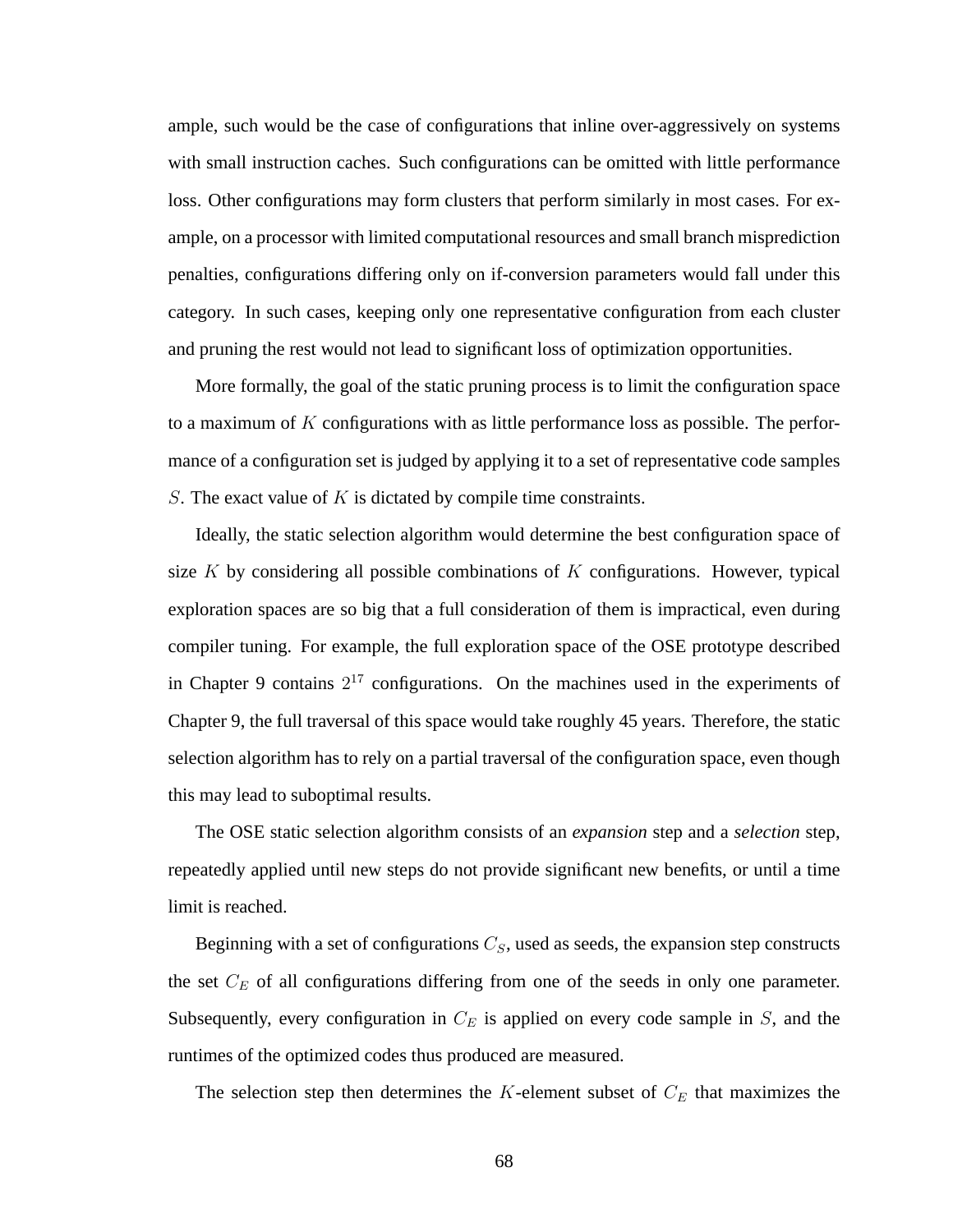performance of OSE. For that purpose, the "exploration performance" of each such subset is determined, as follows: Let  $R(s, c)$  be the runtime of a code sample s when optimized using an optimization configuration c. Then the exploration value of a set of configurations  $C$  on a set of code samples  $S$  is given by the formula:

$$
EV(C, S) = \sqrt{\sum_{s \in S} \min_{c \in C} R(s, c)}
$$

That is, we calculate the geometric mean of the best-performing version of each code sample produced by a configuration in  $C$ . The selection step simply determines the exploration value of all K-element subsets of  $C_E$ , and selects the one with the best exploration performance. The configurations in the set thus selected become the new seeds, on which the expansion step is applied again, and so forth.

The effectiveness of the above process depends greatly on the choice of the initial seeds. A bad choice of seeds may lead to slower convergence, trap the algorithm in local minima, or both. It is therefore important to start with a configuration that is known to perform well on average. Such a configuration would roughly correspond to the optimization process of a well-tuned noniterative compiler.

### **8.3 Feedback-Directed Compile-Time Pruning**

By exploiting feedback, an OSE compiler can dynamically prune the exploration space at compile time. On any given code segment the compiler can begin by applying a small set of configurations. Feedback on how these initial configurations performed can help the compiler make an informed choice on which configurations to try next. Feedback from these configurations can be used to select the next set to be tried, and so on. Thus only a portion of the configuration space needs to be explored for each code segment at compile time.

This approach works because different configurations are generally *correlated*. In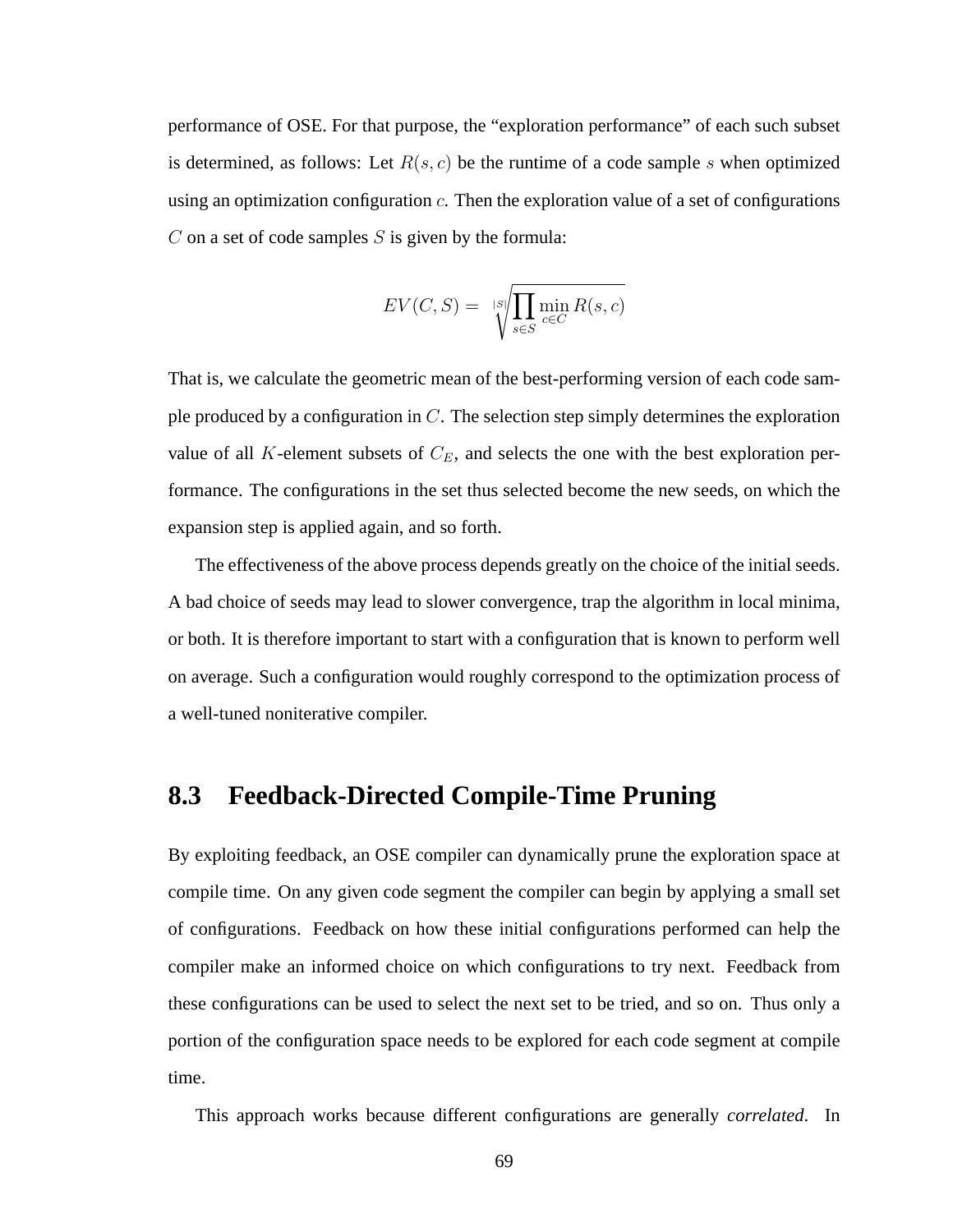

Figure 8.1: Automatically generated search tree annotated based on a hypothetical run of OSE.

general, a given configuration performs well on code segments that exhibit certain *code properties*. In many cases, the code properties required by two different configurations may overlap, whereas in other cases they may be unrelated. For example, a configuration that emphasizes software pipelining will perform well on code segments containing small, straight-line loops with complicated dependence chains. On the same code segments, a configuration applying loop unrolling is also likely to perform well. On the other hand, a configuration that forgoes loop optimizations is likely to underperform. Consequently, if an OSE compiler finds out that software pipelining performs well on a code segment, it can decide to try loop unrolling configurations, while forgoing configurations that do not concentrate on loops.

The OSE compiler can exploit configuration correlations by organizing the set of K configurations, as determined in the static selection phase, into a tree, as shown in Figure 8.1. For each code segment, configurations at the top level of the tree are tried first, and the best one is selected. Subsequently, the children of the selected configuration are tried. After the best of these configurations is selected, its children are in turn tried, and so on. After the bottom of the tree is reached, the best one of the configurations selected at each level is the one that prevails.

This configuration tree has to be constructed during the tuning phase of an OSE com-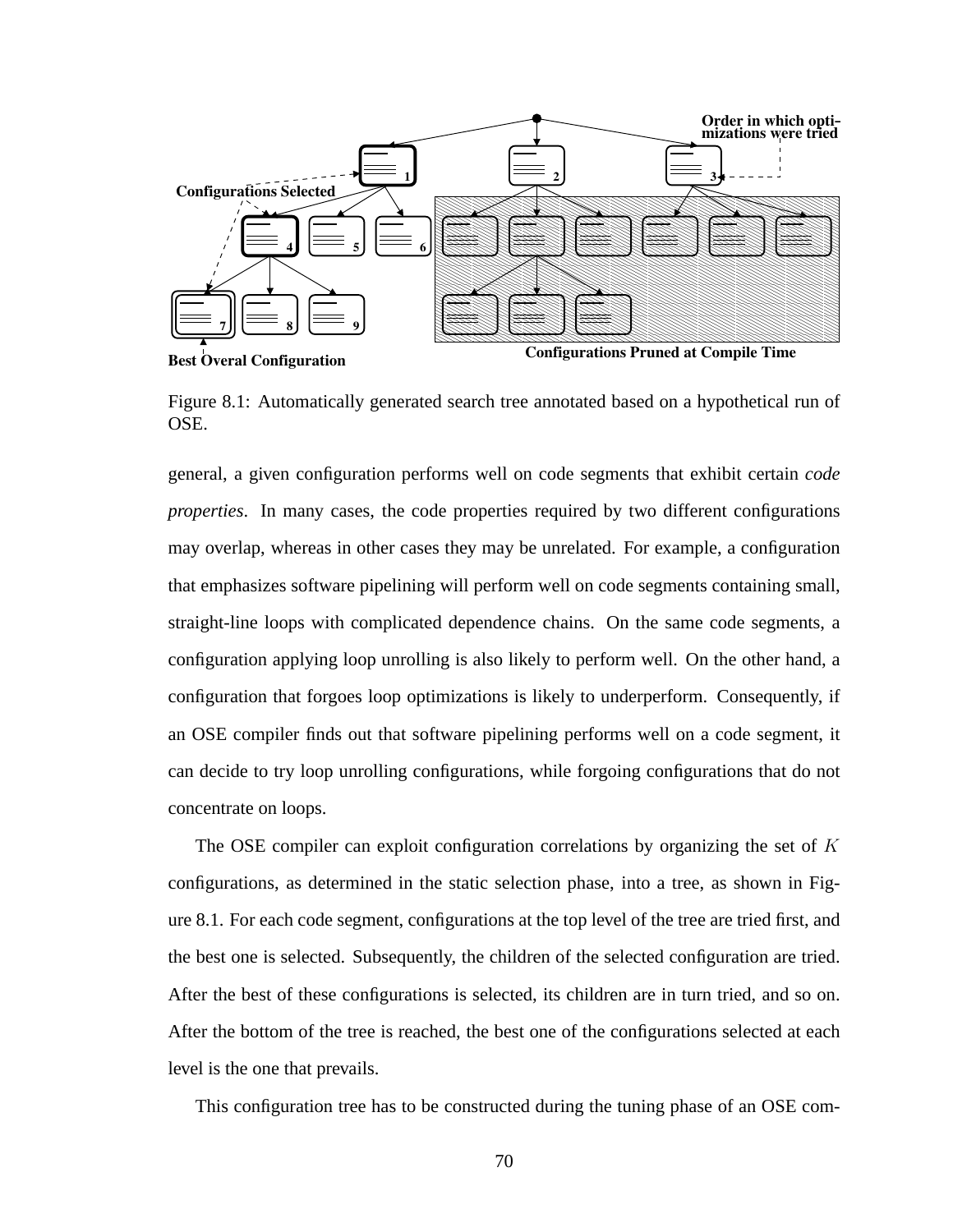piler. Of course, the notion of code properties is too abstract to be practically useful in this task. However, correlations between configurations can be determined experimentally. Let us assume that an  $L$ -way tree is desired. From the K configurations remaining after static pruning, the best-performing combination of L configurations is selected as the top level of the tree. Next the set S of code samples can be partitioned into L subsets,  $S_1, S_2, \ldots, S_L$ . Subset  $S_i$  contains the code segments for which the *i*'th configuration,  $c_i$ , outperforms the other top-level configurations. For each  $i$ , the  $L$  most valuable configurations for the limited code sample set  $S_i$  can then be determined. Essentially, these are the configurations that are most likely to succeed on code segments that respond well to  $c_i$ . Therefore, these configurations become the children of  $c_i$  in the tree. Subsequent tree levels can be formed by repeating the same process on each set of siblings.

#### **8.4 Performance Estimation**

Ideally, an OSE compiler would select the best-performing version of each code segment by measuring actual runtimes. Since code segments cannot be run in isolation, the whole program would have to be compiled before the performance of a single version of a single code segment could be evaluated. Furthermore, the performance of each code segment is dependent not only on its own features, but also on the features of other code segments in the program. This is due, among other things, to cache and branch prediction effects. Therefore, an absolutely accurate judgment on a code segment's performance would have to be obtained through running it in conjunction with every other possible combination of optimized versions of all other code segments in the program. This approach is clearly impractical.

Instead, an OSE compiler makes performance judgments using a static performance estimator. Such an estimator can make predictions based on a simplified machine model and on profile data. In general, obtaining a static prediction of a code segment's runtime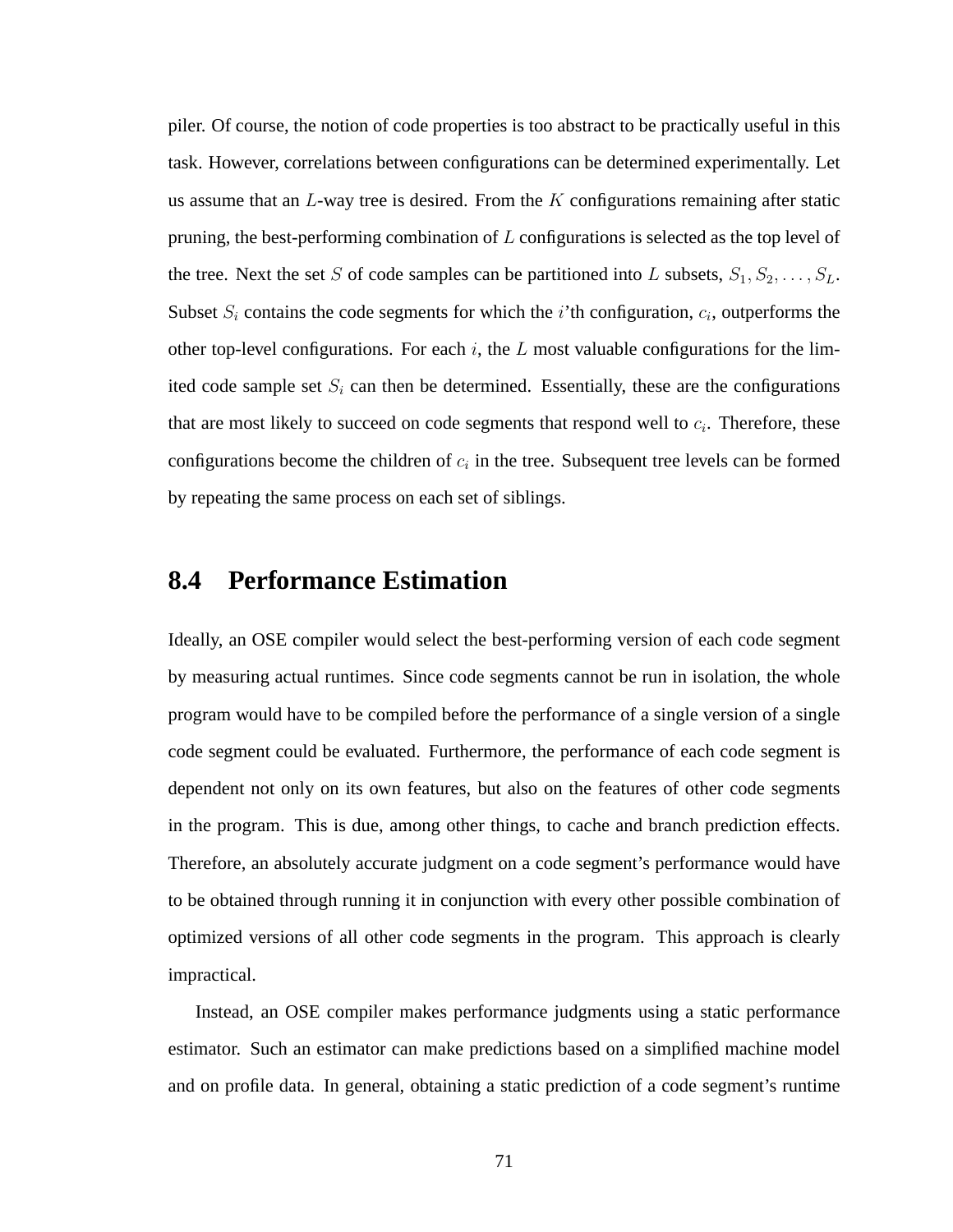performance is a non-trivial task [34]. However, the job of an OSE performance estimator is much simpler, because it only needs to provide a *relative* performance prediction. Rather than trying to determine the exact runtime of a code segment, this estimator has to compare two code segments and predict which one is faster. Moreover, since the code segments compared will actually be differently optimized versions of the same source code, they will be generally similar, differing in only one or two crucial ways. If, for example, the estimator has to choose between two differently unrolled versions of the same original loop, one of the two versions will have a better schedule, whereas the other will have a smaller code size, with all their other features being very similar. Thus the estimator's task will come down to weighing the scheduling gains versus the code size expansion. In this way the OSE estimator is able to make mostly accurate predictions by simply scoring different code segments according to several performance indicators, such as static cycle count, code size, and memory access patterns. Of course, the exact form of these performance indicators and their relative weight depends on the target architecture and the target application domain. A concrete OSE performance estimator for the Itanium architecture will be presented in Section 9.1.2.

### **8.5 Dynamic OSE**

As presented up to now, OSE is primarily a static compilation method. However, there are obvious ways in which OSE could be implemented in, and benefit from, dynamic optimization platforms (DOPs) and managed-runtime environments (MRTEs). Indeed, such environments would make OSE more successful and accurate by reducing its reliance on profile data and by eliminating the inaccuracies inherent in static performance estimation.

To respect the generally tighter timing constraints of MRTE compilation, an OSE implementation on such a system would first compile all procedures in the traditional way. Using a lightweight instrumentation, like the one described in Section 7.1.2, the system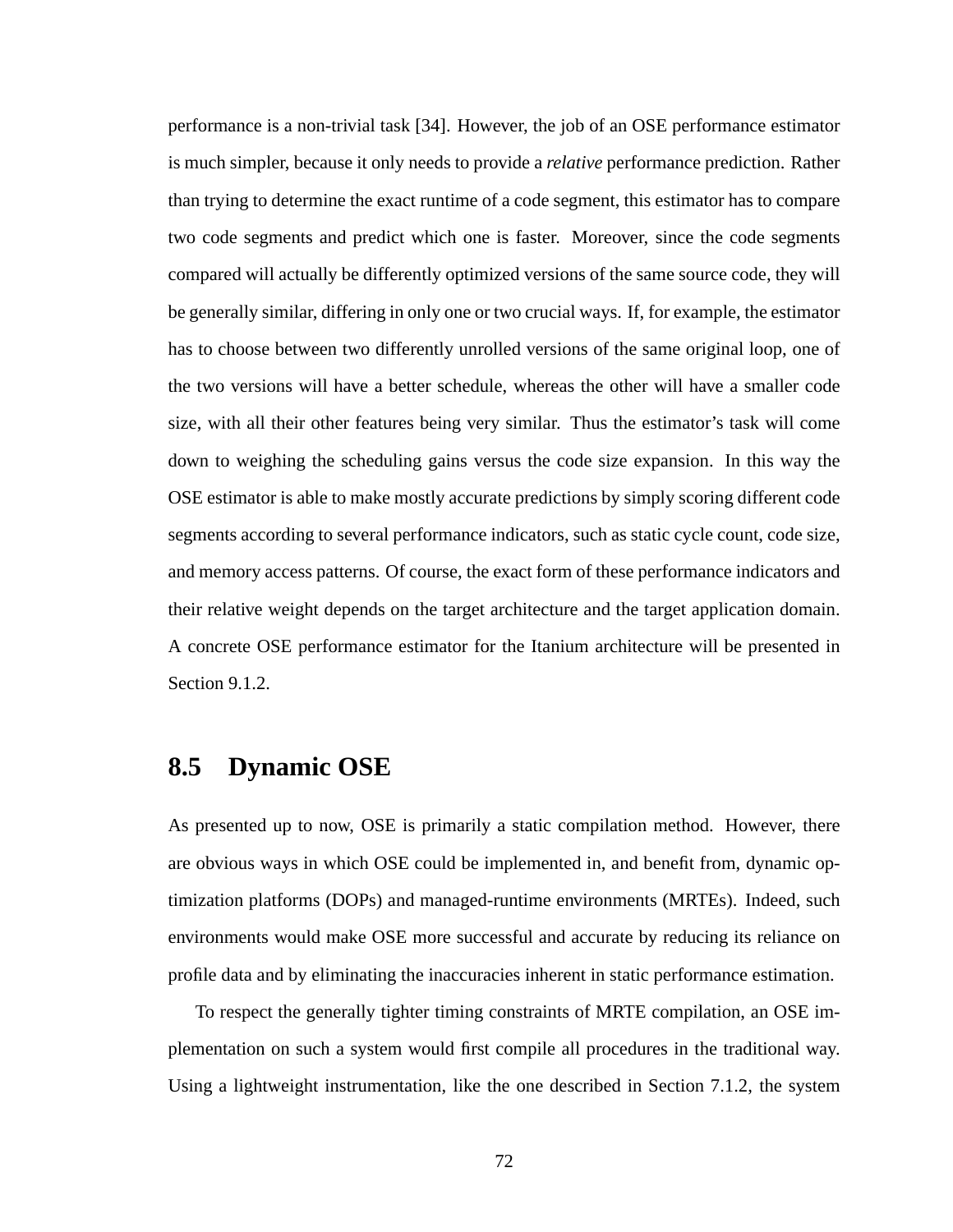could then accumulate the execution time spent on each procedure. Once a procedure's accumulated runtime exceeds a predetermined limit, the system would judge that this procedure is "hot", and thus worthy of further optimization. It would then proceed to produce differently optimized versions of the procedure using the configurations in the first level of the compile-time tree (Section 8.3). Calls to the original procedure would be redirected to a simple harness, which would satisfy each call by randomly invoking one of these versions. After some time, the system will have gathered enough execution time statistics to know which of these versions performs best. That version would then replace the original procedure's code. If the program continues spending a significant amount of execution time on this procedure, then the system could repeat the above process with the second level of the tree, and so forth.

In addition to DOPs and MRTEs, which perform optimization during a single invocation of a program, continuous optimization environments (COEs), which can gather statistics and reoptimize throughout an application's deployment lifetime, have been proposed [28]. A COE would actually be the ideal environment for OSE. In addition to applying OSE dynamically as described above, the COE could leverage repeated runs of the application over an extended time period in order to further explore the full configuration space, thus overcoming any suboptimal choices made during static configuration selection. One way to do this would be to obtain random points of the configuration space, as seen in Section 9.5, and use the best-performing ones as new seeds for the expansion-selection sequence of Section 8.2. The results of this process could be communicated to the original OSE compiler, in order to enhance its performance on non-COE applications and to provide a better starting point for future COE runs.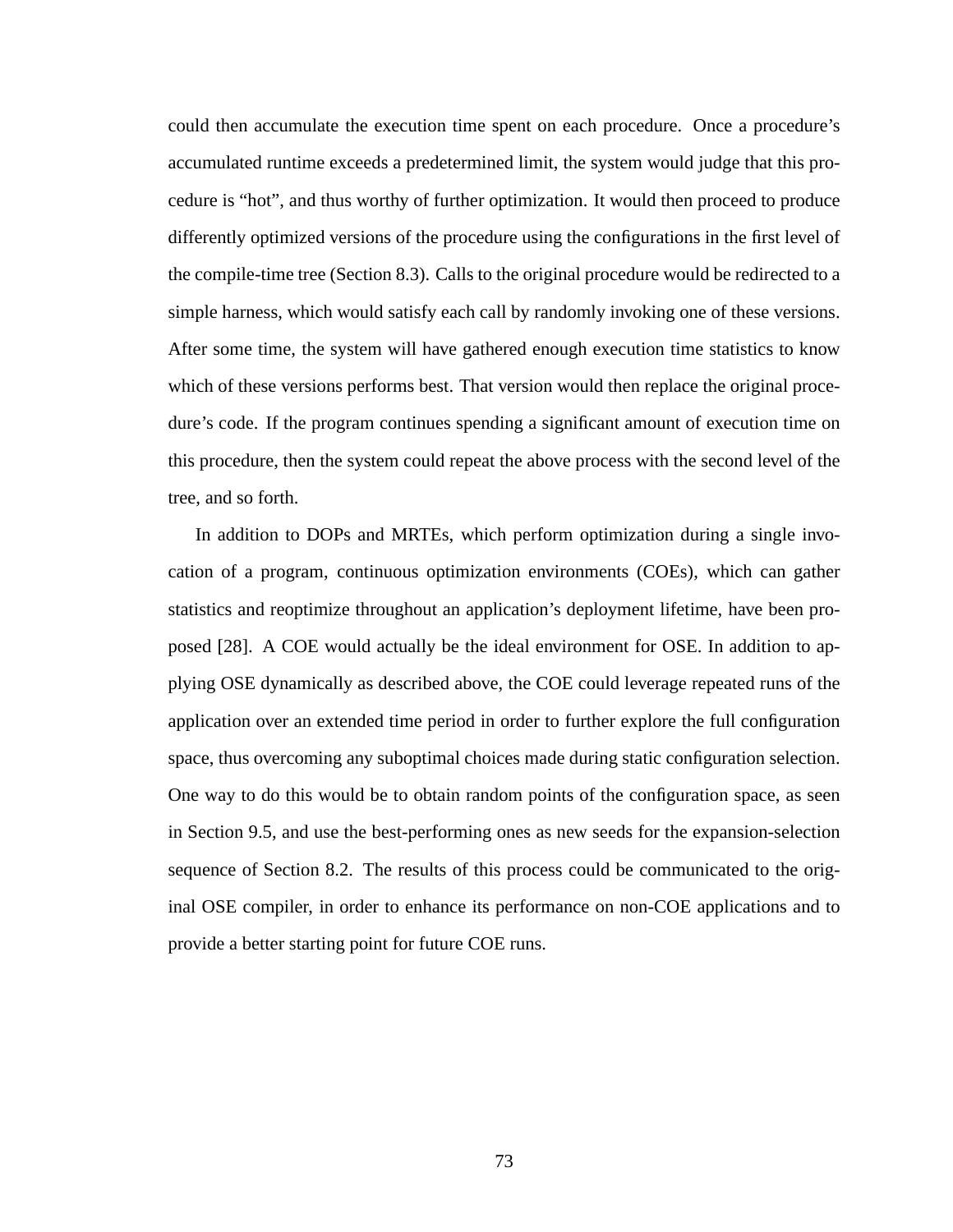## **Chapter 9**

# **OSE Experimental Evaluation**

In order to evaluate the effectiveness of the OSE approach, the Electron compiler was retrofitted to implement OSE. The resulting compiler is called OSE-Electron. As mentioned earlier, Electron is the SPEC reference compiler for the Itanium platform, thus providing a credible experimental baseline.

Details of the experimental setup have already been presented in Section 7.1.2. Section 9.1 gives details on how the Electron compiler was retrofitted for OSE. Section 9.2 presents OSE-Electron's tuning process. Section 9.3 presents experimental results on OSE-Electron's compiled code performance and compile-time dilation. Section 9.4 gives more insight into the previous section's performance results by analyzing a few notable cases. Finally, Section 9.5 evaluates OSE-Electron's configuration selection and compile-time pruning methods by comparing them to a randomized configuration selector.

### **9.1 OSE-Electron**

This section provides the implementation details of OSE in Intel's Electron compiler for Itanium. This implementation was used to produce the experimental results presented later in this section.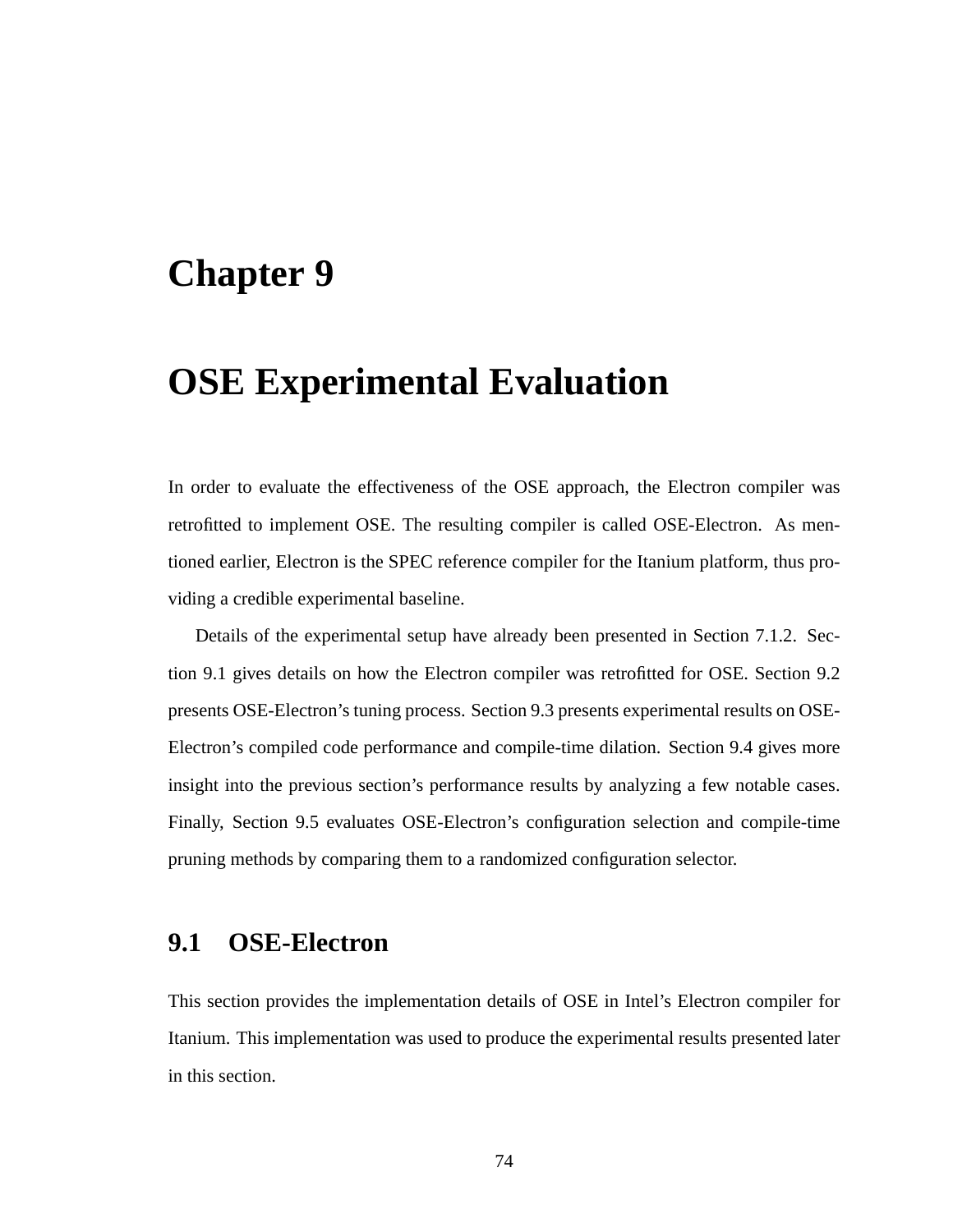#### **9.1.1 Exploration Driver**

The Electron compiler's optimization framework consists of a profiler, an inlining routine, a high-level optimizer (HLO), including traditional dataflow and loop optimizations, and an optimizing code generation (CG) phase, which includes software pipelining, predication, and scheduling. Optimization proceeds as follows:

- E1. Profile the code.
- E2. For each procedure:
- E3. Compile to the high-level IR.
- E4. Perform a lightweight HLO pass.
- E5. Perform inlining
- E6. For each procedure:
- E7. Perform a second, more comprehensive HLO pass.
- E8. Perform code generation (CG), including software pipelining, predication, and scheduling.

In order to build OSE-Electron, we inserted an OSE driver right after inlining (step 5 above). For each procedure the driver decides whether OSE should be applied and which configurations should be tried. Thus the compilation process of OSE-Electron is as follows:

- O1. Profile the code.
- O2. For each procedure:
- O3. Compile to the high-level IR.
- O4. Perform a lightweight HLO pass.

O5. Perform inlining.

- O6. For each procedure:
- O7. If the procedure is hot: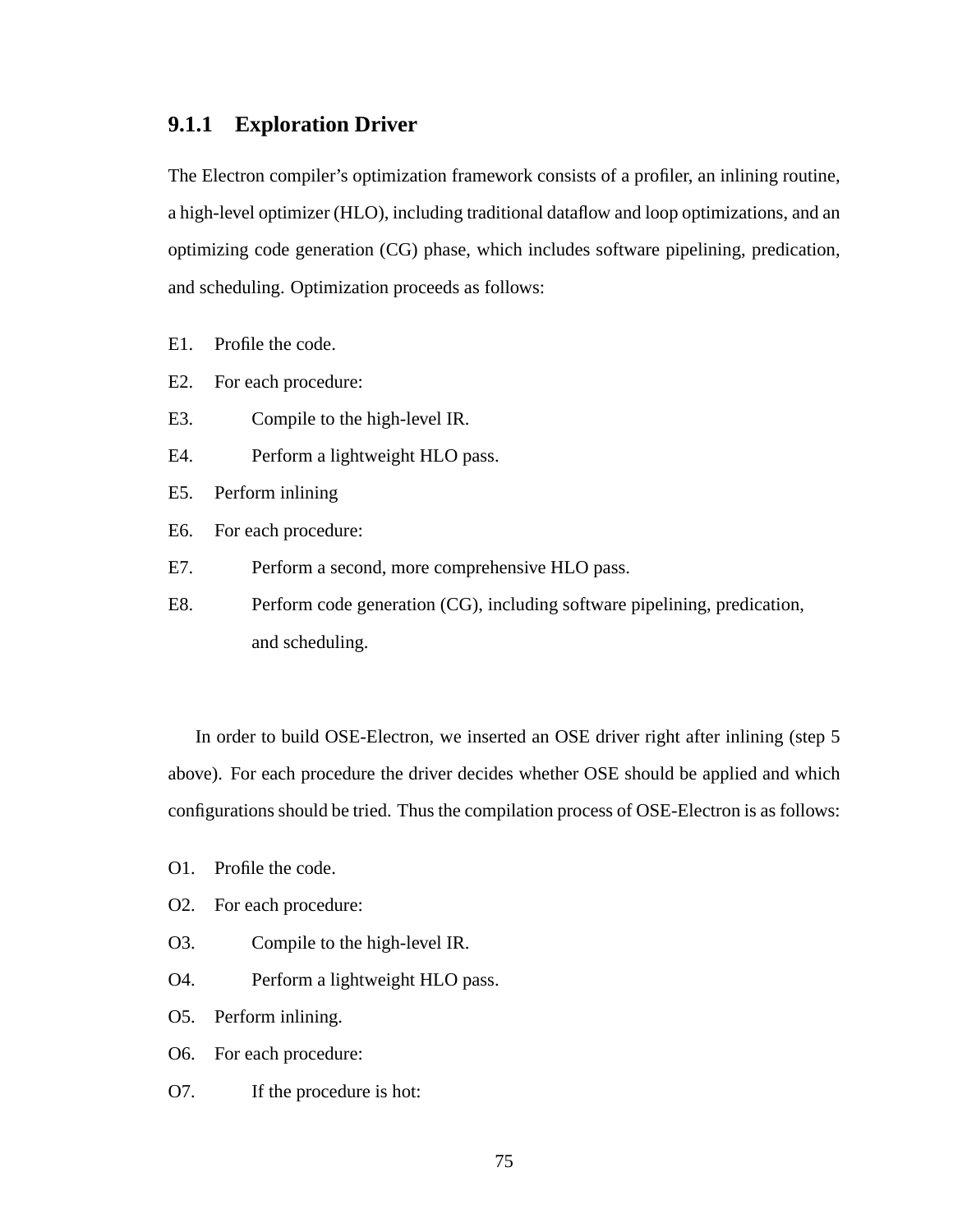- O8. Perform OSE on the second HLO pass and CG.
- O9. Select the procedure's best optimized version for emission.
- O10. If the procedure is not hot, apply Steps E7-E8 without exploration.

Since OSE-Electron is a retrofit of an existing compiler, it is not an ideal OSE implementation; it incorporates several sub-optimal implementation choices. For example, due to certain technical difficulties the exploration omits the first HLO pass and the inlining process. Also, the exploration is limited to the configuration space described in Table 7.1. A compiler built for OSE from scratch would make many more optimization parameters available for exploration. Finally, the performance estimator's success suffers from the limited profiling data that Electron makes available, as we will see later in this section.

Although OSE-Electron makes use of the profile weights gathered by the Electron compiler, it is important to note that the OSE technique is not crucially dependent on profile data. Just like any other profile-driven compiler technique, such as inlining or software pipelining, OSE could work with statically determined profile weight estimates.

#### **9.1.2 Performance Estimation**

Two factors drove the design of the static performance estimation routine in OSE-Electron. The first was compile time. Since the estimator must be run on every version of every procedure compiled, a simple and fast estimation routine is critical for achieving reasonable compile times. For this reason, the estimator chosen performs a single pass through the code, forgoing more sophisticated analysis techniques. The second limitation resulted from limited information. The final code produced by the Electron compiler is annotated with basic block and edge execution counts calculated in an initial profiling run and then propagated through all optimization phases. Unfortunately, without path profiling information many code transformations make the block and edge profiles inaccurate. Further, more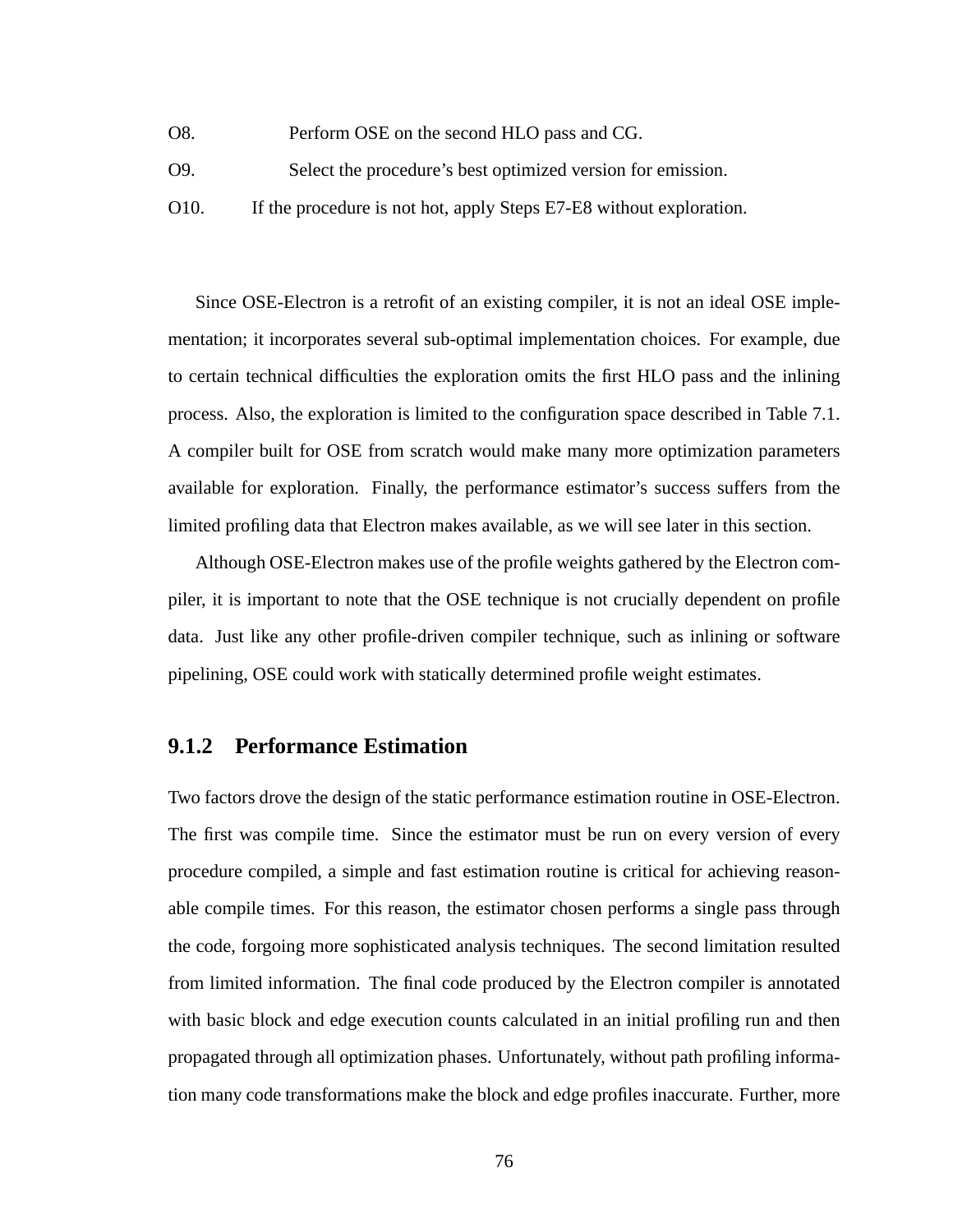sophisticated profile information, such as branch misprediction or cache miss ratios, could be useful to the estimator, but is unavailable.

Each code segment is evaluated at compile time by taking into account a number of performance indicators. The performance estimate for each code segment is a weighted sum of all such indicators. The indicators used are.

**Ideal cycle count** The ideal cycle count T is a code segment's execution time assuming perfect branch prediction and cache behavior. It is computed by multiplying each basic block's schedule height with its profile weight and summing over all basic blocks.

**Data cache performance** To account for load latencies, a function of data cache performance, each load instruction is assumed to have an average latency of  $\lambda$ . Whenever the value fetched by a load instruction is accessed within the same basic block, the block's schedule height, used in the computation of  $T$  above, is computed using a distance of at least  $\lambda$  cycles between the load-use pair.

Another term is introduced to favor code segments executing fewer dynamic load instructions. The number of load instructions executed according to the profile, L, provides another bias toward better data cache performance.

**Instruction cache performance** The most obvious predictor of instruction cache performance is, of course, a segment's code size  $C$ . Another performance indicator seeks to bias the estimator against loop bodies that do not fit into Itanium's first-level instruction cache. This is achieved by the formula:

$$
I = \sum_{L \in \text{ loops of } S} \left[ \frac{\text{size}(L)}{\text{size}(L1 \text{ Icache})} \right] \times wt(L)
$$

where S is the code segment under consideration and  $wt(X)$  is the profile weight of X. The floor operator is used to model the bimodal behavior of loops that just fit in the cache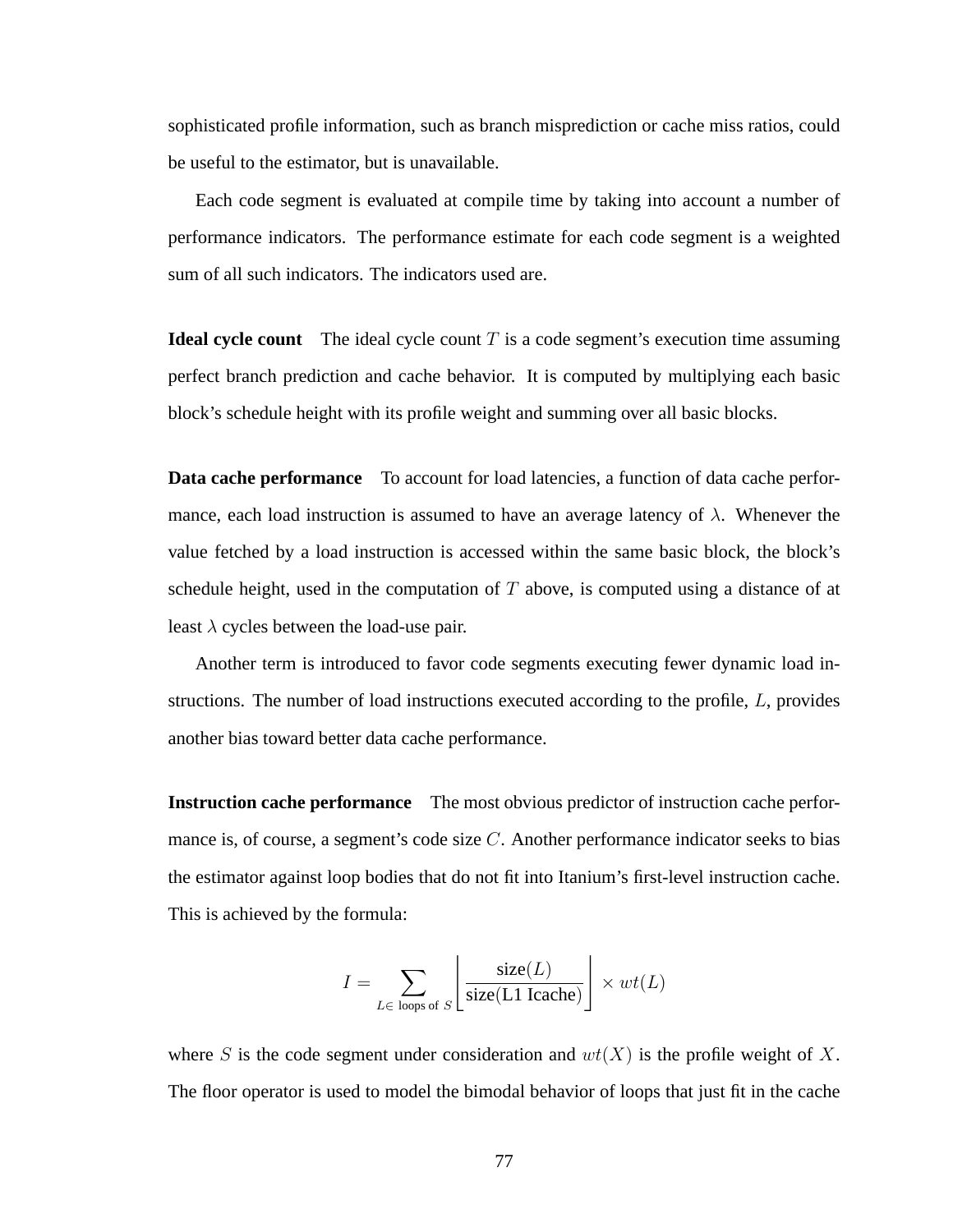against those that are just a bit too large.

**Branch misprediction** The Electron compiler does not provide us with detailed branch behavior profile information. Therefore, OSE-Electron has to approximate branch misprediction ratios using edge profiles. For each code segment  $S$ , the estimator assesses a branch misprediction penalty term according to the formula:

$$
B = \sum_{b \text{ } \in \text{ branches of } S} \min(p_{\text{taken}}, 1 - p_{\text{taken}}) \times wt(b)
$$

where  $p_{\text{taken}}$  is the probability that the branch b is taken, as determined by the edge profiles, and  $wt(b)$  is the profile weight of b.

**Putting it all together** Given a source-code procedure  $F$ , let  $S_c$  be the version of  $F$ 's code generated by a compiler configuration C, and let  $S_0$  be the version of F's code generated by Electron's default configuration. Then the static estimation value for the code segment  $S_c$  is computed according to the formula:

$$
E_c = \alpha \times \frac{T_c}{T_0} + \beta \times \frac{C_c}{C_0} + \gamma \times \frac{I_c}{I_0} + \delta \times \frac{L_c}{L_0} + \epsilon \times \frac{B_c}{B_0}
$$

where terms subscripted with  $C$  refer to the code segment  $S_c$ , and terms subscripted with 0 refer to the code segment  $S_0$ . Whenever two or more versions of a code segment are compared, the one with the lowest estimation value prevails.

A brute-force grid searching method was used to assign values in the interval  $[0, 1)$  to the weights  $\alpha, \beta, \gamma, \delta$ , and  $\epsilon$ . The same search determined the load latency parameter  $\lambda$ . The grid search used the same sample of procedures that will be used in Section 9.2. The grid search determined the values of  $\alpha$ ,  $\beta$ ,  $\gamma$ ,  $\delta$ ,  $\epsilon$ , and  $\lambda$  that guide the performance estimator to the best possible choices on the sample. The resulting values are:  $\alpha = 0.1$ ,  $\beta = 0.02$ ,  $\gamma = 0.001, \delta = 0.03, \epsilon = 0.0004, \text{ and } \lambda = 2.6.$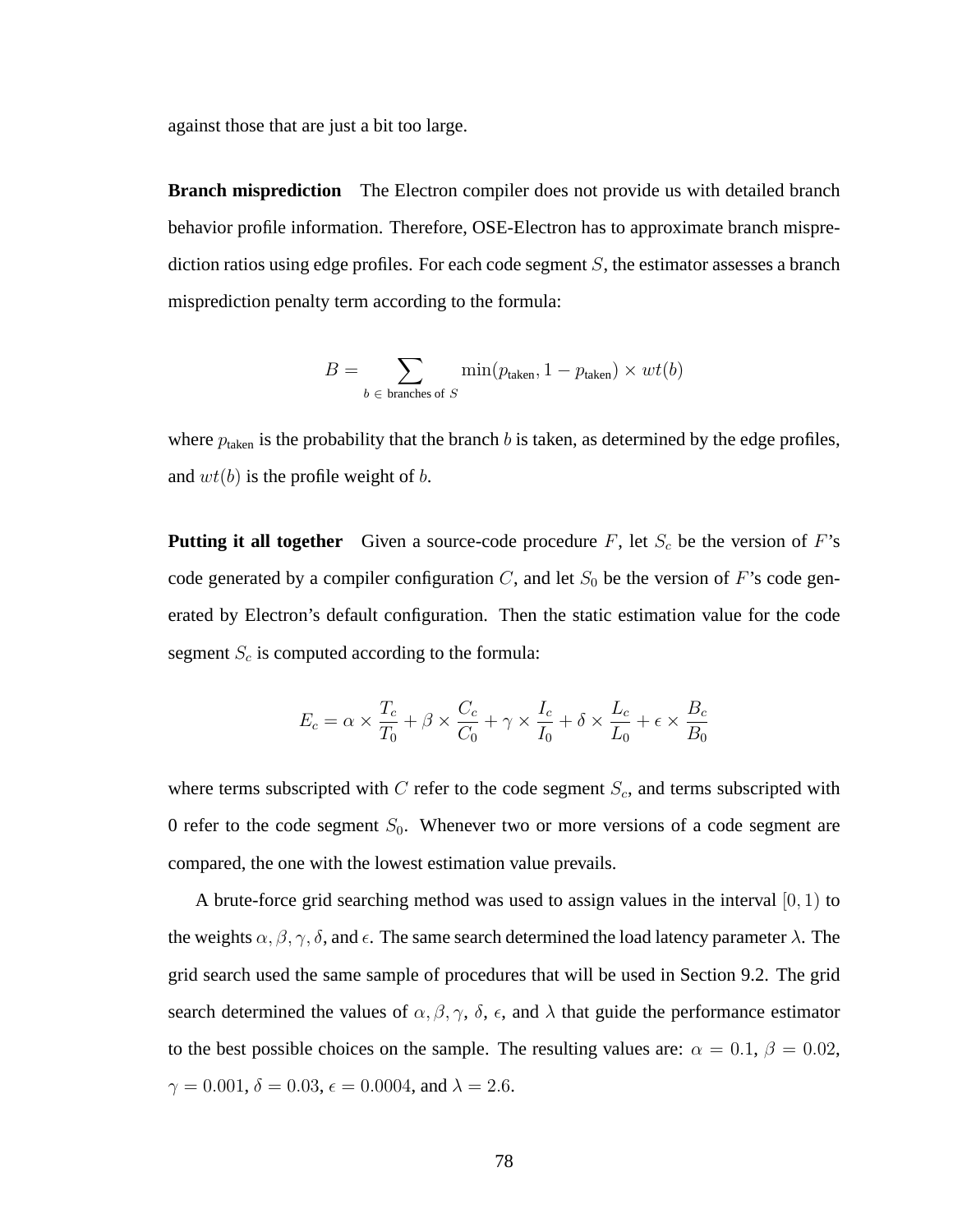One might assume that the design of an OSE static performance estimator for IA-64 is facilitated by the processor's in-order nature, and that it would be difficult to design similar estimators for out-of-order processors. This, however, is not the case, because of the fact that the OSE performance estimator only needs to make *relative* predictions. Take for example the load-use distance parameter  $\lambda$  above. Although the exact number of stalled cycles because of a cache miss is more difficult to predict on an out-of-order processor, it is still the case that a version of a code segment with greater load-use distances is *less* likely to incur stalls, and thus is preferable. Of course, the exact value of  $\lambda$  would have to be different. However, since parameter values are determined automatically, this would not present a problem to the compiler designer.

#### **9.1.3 Hot Code Selection**

To limit compile time, OSE-Electron limits the exploration to the proverbial 10% of the code that consumes 90% of the runtime. For this purpose, the smallest possible set of procedures accounting for at least 90% of a benchmark's runtime is determined. OSE-Electron then applies an OSE compilation process on procedures in this set, and a traditional compilation process on the remaining procedures. We experimentally verified that this fraction yields a good trade-off between compile time and performance by trying a number of other thresholds.

### **9.2 OSE Tuning**

As described in Chapter 8, an OSE compiler needs to undergo a tuning phase, in which the configuration space is statically pruned, the configuration tree is formed, and the performance estimator is tuned. From the benchmarks described in Section 7.1.2, we chose to use the SPEC2000 suite as OSE-Electron's tuning set. More precisely, we formed a set of code samples comprising all procedures in SPEC2000 benchmarks that consume 5% or more of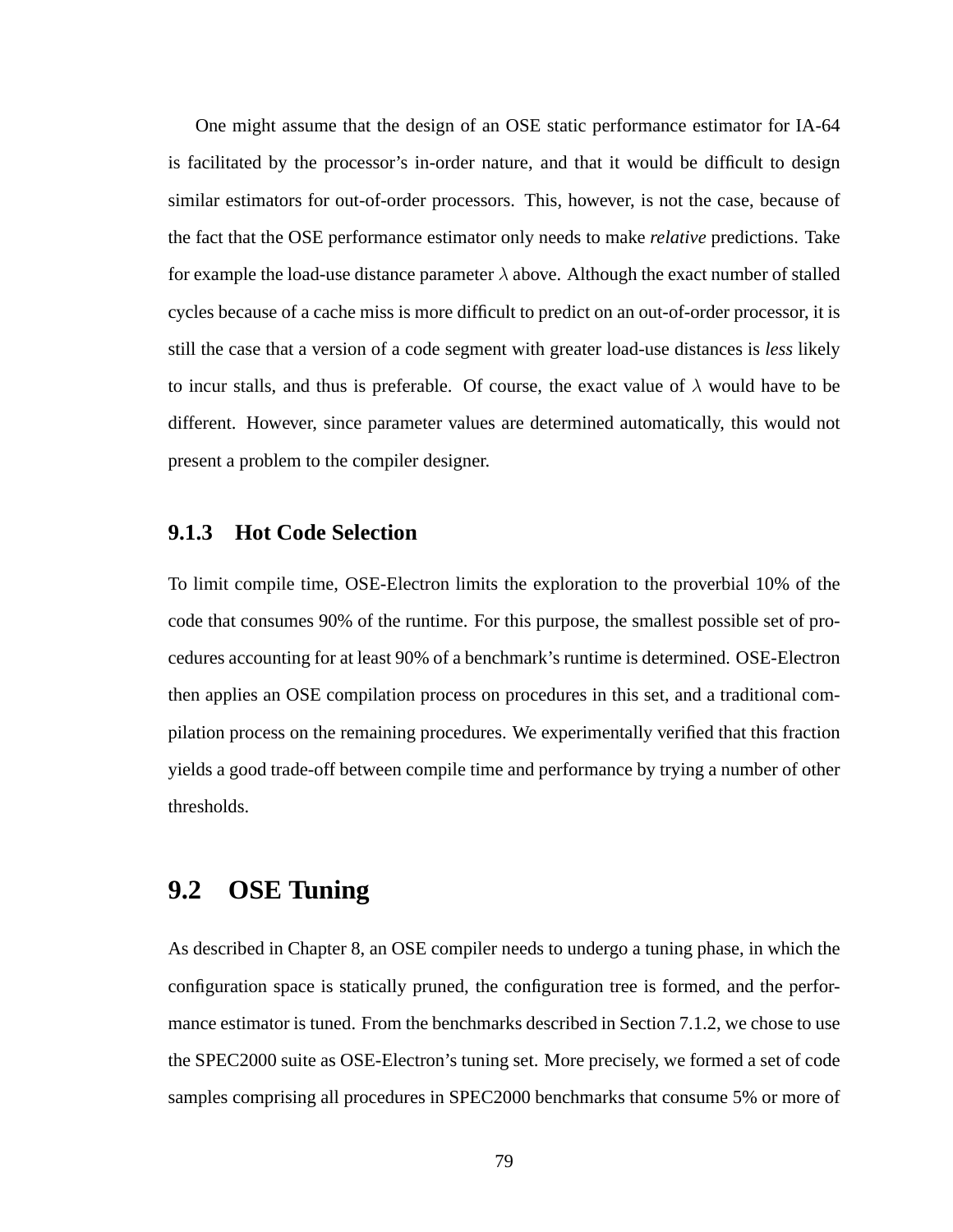their benchmark's runtime. There are 63 such procedures in the SPEC2000 suite. The 5% threshold was chosen because timing measurements of procedures with too short runtimes tend to exhibit high levels of noise, which might in turn lead OSE-Electron's tuning phase to wrong choices. Procedure runtimes were obtained by running the SPEC2000 executables, using the instrumentation described in Section 7.1.2, with the training inputs specified by the SPEC2000 suite. The choice of benchmarks for the tuning set was motivated by the fact that commercial compilers are usually tuned using the SPEC2000 benchmark suite. The rest of the benchmarks mentioned in Section 7.1.2, which were omitted from the tuning set, will be used later for a fairer evaluation of OSE-Electron's performance.

The parameters described in Table 7.1 form a space of  $2^{17}$  configurations. From these we selected 25 configurations using the methodology described in Section 8.2. We used Electron's O2 and O3 configurations as seeds, and we performed two iterations of the expansion and selection steps. A third iteration was aborted, because its expansion step did not produce any significant performance improvements. These 25 configurations were organized according to the methodology described in Section 8.3 into the 2-level, 3-way tree shown in Figure 9.1, which contains 12 configurations in all. Finally, the performance estimator described in Section 9.1.2 was tuned using the 63 SPEC2000 procedures in our code sample.

The progress of the tuning phase can be seen in Figure 9.2. The runtime performance of each benchmark when optimized using Electron's default configuration forms the graph's baseline. The first bar in the graph represents the performance of OSE-Electron at the end of the static selection phase, without static performance estimation or compile-time pruning. Here each procedure in a benchmark is optimized using the 25 configurations produced by the static selection phase, and the best version is selected for emission after measuring actual runtimes. The second bar represents OSE-Electron's performance employing static performance estimation, but no compile-time pruning. For the third bar, both the static estimator and the configuration tree were used. Runtimes of both procedures (in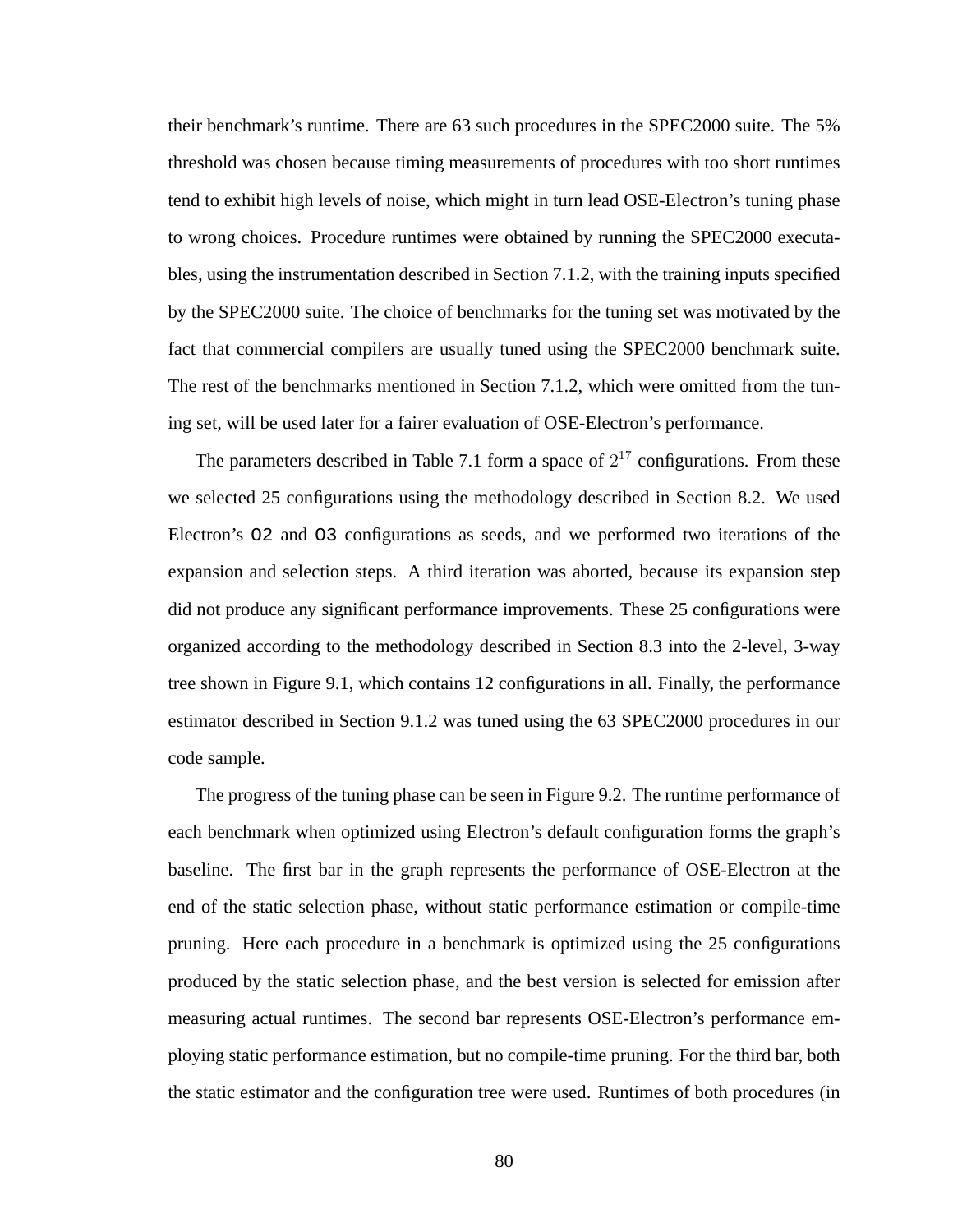the first bar) and benchmarks were determined by the instrumentation system described in Section 7.1.3, using the benchmarks' training inputs. Using the same set of inputs for both tuning and performance measurement allows us to focus on the performance impact of OSE-Electron's features, which might be obscured by input set differences. A fairer evaluation of OSE-Electron, using separate training and evaluation inputs, will be provided in Section 9.3.

As we can see from the graph, OSE-Electron produces a 5.3% overall improvement on the performance of SPEC2000 benchmarks over Electron, IPF's SPEC reference compiler. Gains are especially pronounced for 164.gzip, 179.art, and 256.bzip2. The graph also shows that static performance estimation sacrifices a modest amount of performance. This is inevitable, since static performance predictions cannot always be accurate. Interestingly, in some cases the estimator makes better choices than the actual runtime measurements. This is a result of interactions between procedures not taken into account in either experiment, but contributing to the final runtimes. While this adds a factor of uncertainty, note that the average performance improvement due to OSE is well above this factor. These runtime dependences between procedures also explain why OSE-Electron with compile-time tuning occasionally outperforms an exhaustive search of the selected configurations.

Figure 9.2 also shows that the addition of compile-time pruning sacrifices almost no performance. On the other hand, dynamic pruning causes a very significant reduction in OSE-Electron's compile time, as can be seen in Figure 9.3. This figure compares the compile times of OSE-Electron with and without compile-time pruning. The baseline for this graph is the compile time spent by Electron's default configuration. As we can see, OSE can be applied at a compile-time cost of 88.4% compared to a traditional compiler. For comparison purposes, Electron's default optimizing configuration (-O2) is about 200% slower than nonoptimizing compilation  $(-00)$ . Therefore, OSE makes iterative compilation practical enough for the general-purpose domain.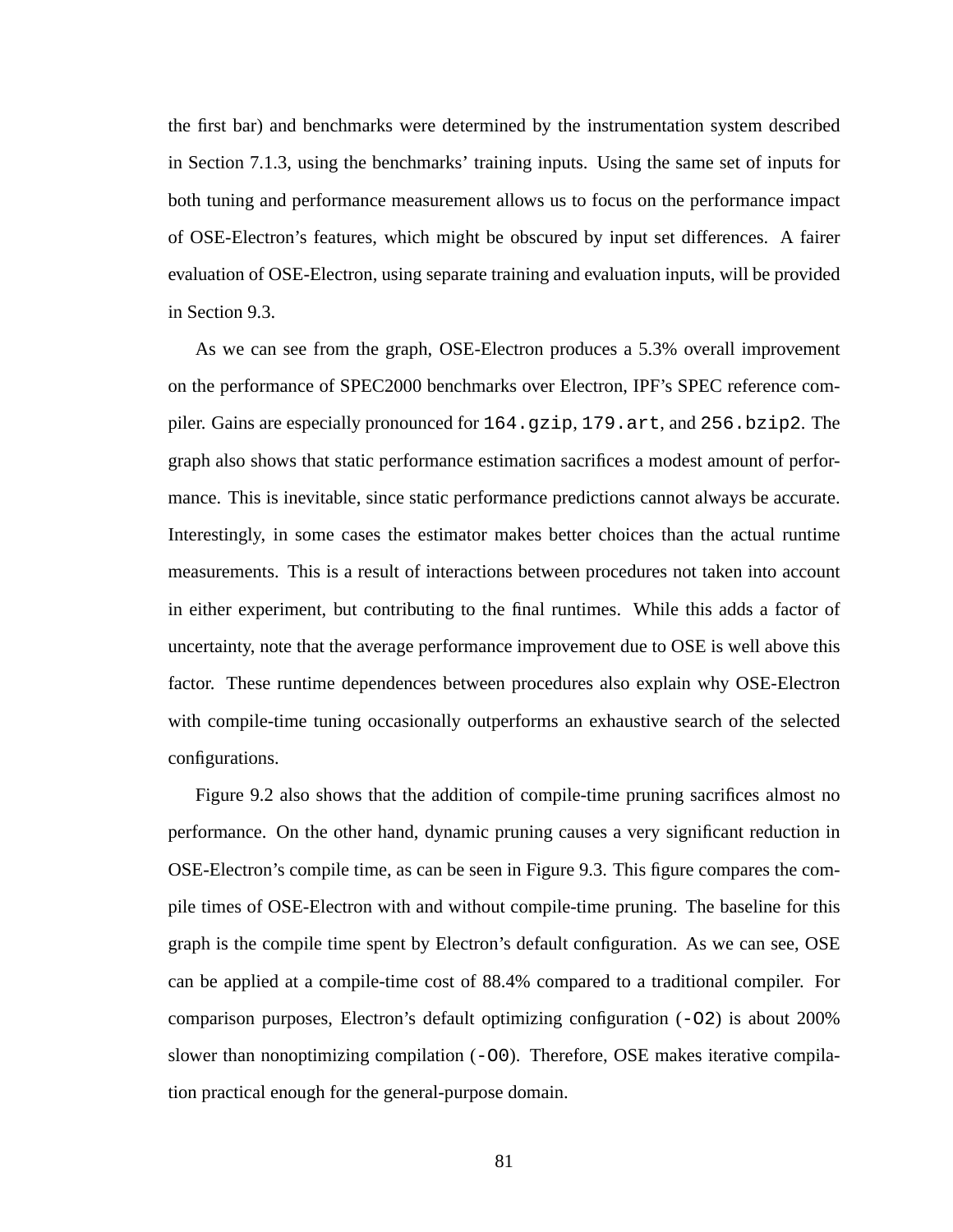

Figure 9.1: Tree of configurations for OSE-Electron's compile-time search.



Figure 9.2: Performance of OSE-Electron generated code for SPEC benchmarks, with and without static performance estimation and compile-time pruning.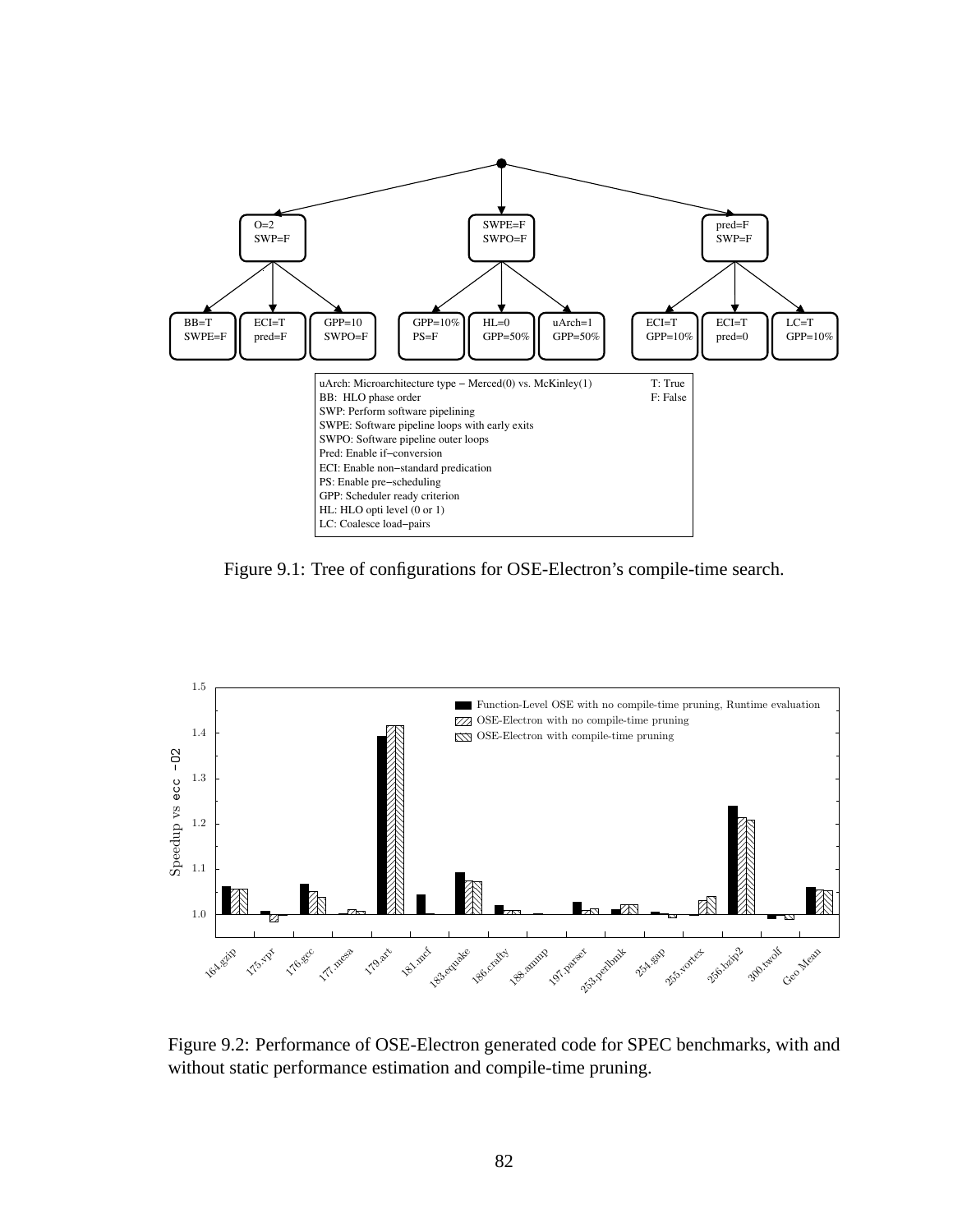

Figure 9.3: Compile time dilation for OSE-Electron over standard Electron.

### **9.3 OSE Performance Evaluation**

To obtain a more thorough evaluation of OSE-Electron's performance benefits, we applied it on a set of benchmarks different from its tuning set. For this purpose we used the SPEC95 and MediaBench benchmarks of Section 7.1.2, as well as yacc. The performance improvement caused by OSE-Electron compared to Electron's default optimizing configuration can be seen in Figure 9.4. Unlike Figure 9.2, we used different training and evaluation inputs for each benchmark in this experiment. As we can see, OSE-Electron performs 10% better overall, and up to 56% better in individual cases, than Electron's default configuration.

Counter-intuitively, OSE-Electron performs better on these benchmarks than on the benchmarks in its tuning set. This can be explained by the fact that Electron's heuristics were probably tuned very carefully with the SPEC2000 suite in mind, whereas they were not as well tailored to the benchmarks tried here. OSE-Electron, on the other hand, can fit the optimization needs of both benchmark sets.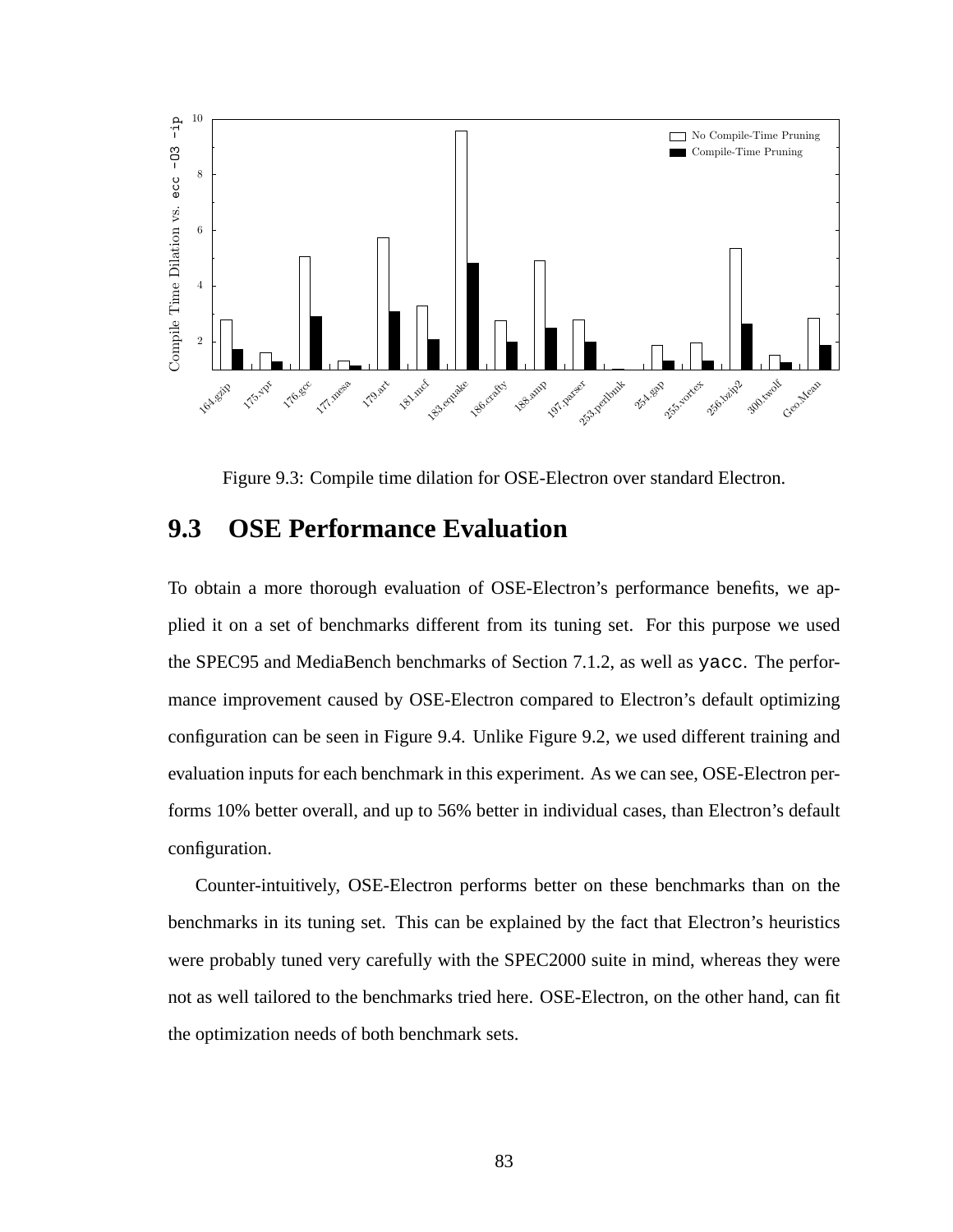

Figure 9.4: Performance of OSE-Electron generated code for non-SPEC benchmarks.

#### **9.4 Postmortem Code Analysis**

The significant performance benefits produced by OSE in many of the benchmarks tried above motivate us to look for the sources of these benefits. Below we examine three of the most prominent examples of OSE's performance improvements, and identify how the configuration exploration and the performance estimator arrived at these results.

#### **9.4.1 SPECint95 benchmark** 132.ijpeg

Consider the procedures jpeg\_fdct\_islow and jpeg\_idct\_islow in the 132.ijpeg SPEC95 benchmark. These procedures compute forward and inverse discrete-cosine transforms on image blocks. When compiled using Electron's default configuration, these two procedures account for about 36% of the benchmark's execution time. Each of these two procedures contains two fixed-count loops iterating 64 times.

Electron's high-level optimizer, which is run before the more machine-specific lowlevel optimizer in its back end, contains a loop unrolling transformation for fixed count loops, controlled by a heuristic. Since the code of the four loops described above con-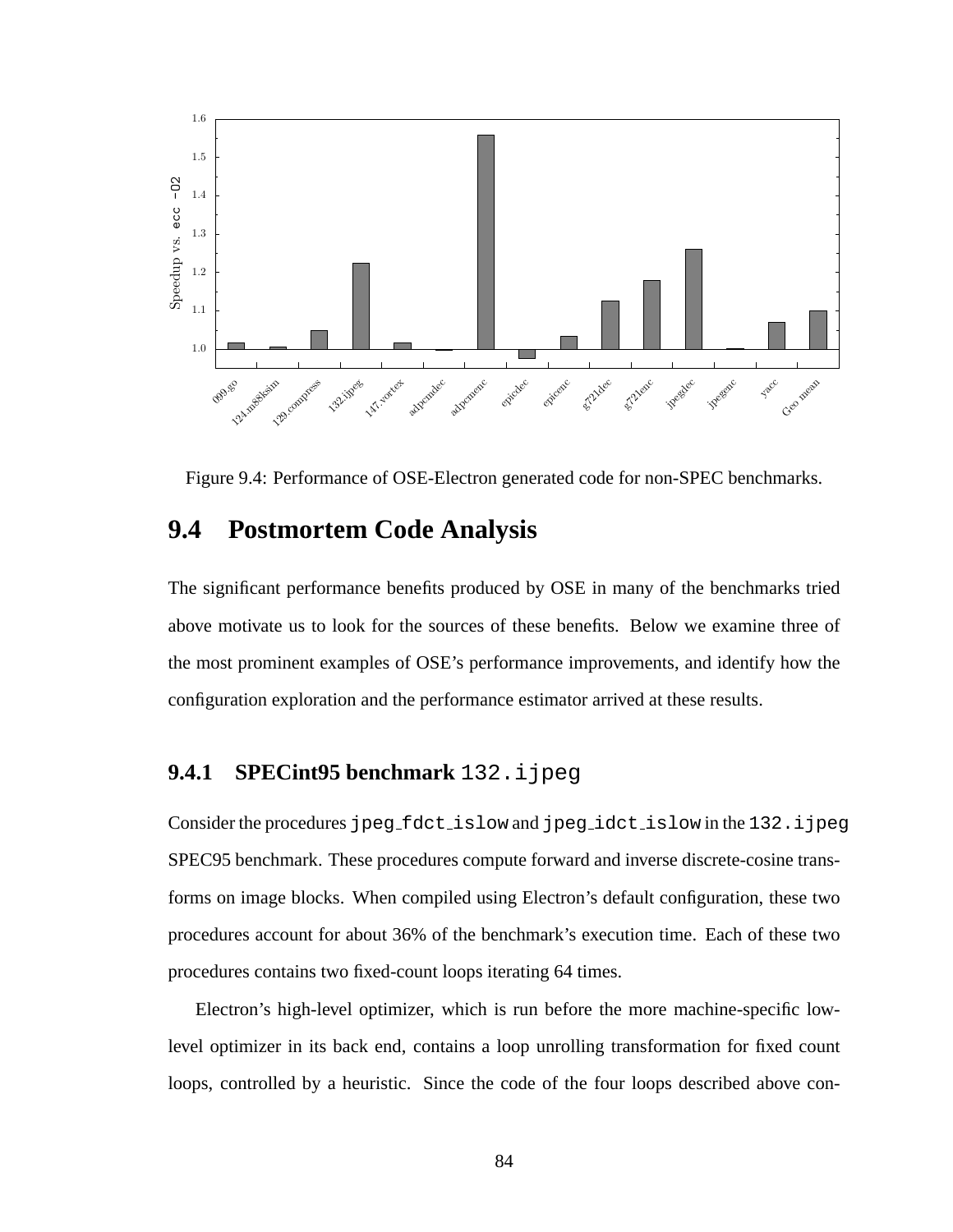tains many data dependencies, which would prevent efficient scheduling, the loop unrolling heuristic decides to unroll each of these loops 8 times. Subsequently, a second loop unrolling transformation in the back-end optimizer unrolls each loop another 8 times.

While full unrolling seems sensible in this case, if the high-level unrolling is turned off, jpeg fdct islow sees a 120% performance improvement, with similar results for jpeg idct islow. This is because complete unrolling makes each procedure's code bigger than the  $16K$  level-1 instruction cache. The result is that  $132$ . i jpeg spends 19% of its execution time in instruction-cache stalls when the code in these procedures is fully unrolled, and only 5% when unrolling is not applied on them. This instruction cache performance loss overwhelms any gains due to better scheduling. One is tempted to think that better high-level loop unrolling heuristics could avoid this problem. However, this is unlikely, since such heuristics would have to anticipate the usually significant code size effect of all future optimization passes. On the other hand, the OSE performance estimator has the advantage of examining both loop-unrolled and non-loop-unrolled versions of the code at the end of the optimization process, where the problem with loop unrolling is easy to spot.

#### **9.4.2 SPECint 2000 Benchmark** 256.bzip2

Another case where OSE is able to achieve a large performance benefit is the procedure fullGtU in the 256.bzip2 SPEC2000 benchmark. When compiled with Electron's default configuration, this procedure accounts for 48% of total running time. When software pipelining is disabled, this procedure's performance improves by 76%.

Software pipelining is applied in order to overlap iterations in a loop while yielding fewer instructions and higher resource utilization than unrolling. During software pipelining, the loop's 8 side exits are converted to predicated code. The conditions for these side exits, and consequently the conditions on the new predicate define operations in the pipelined loop, depend on values loaded from memory within the same iteration of the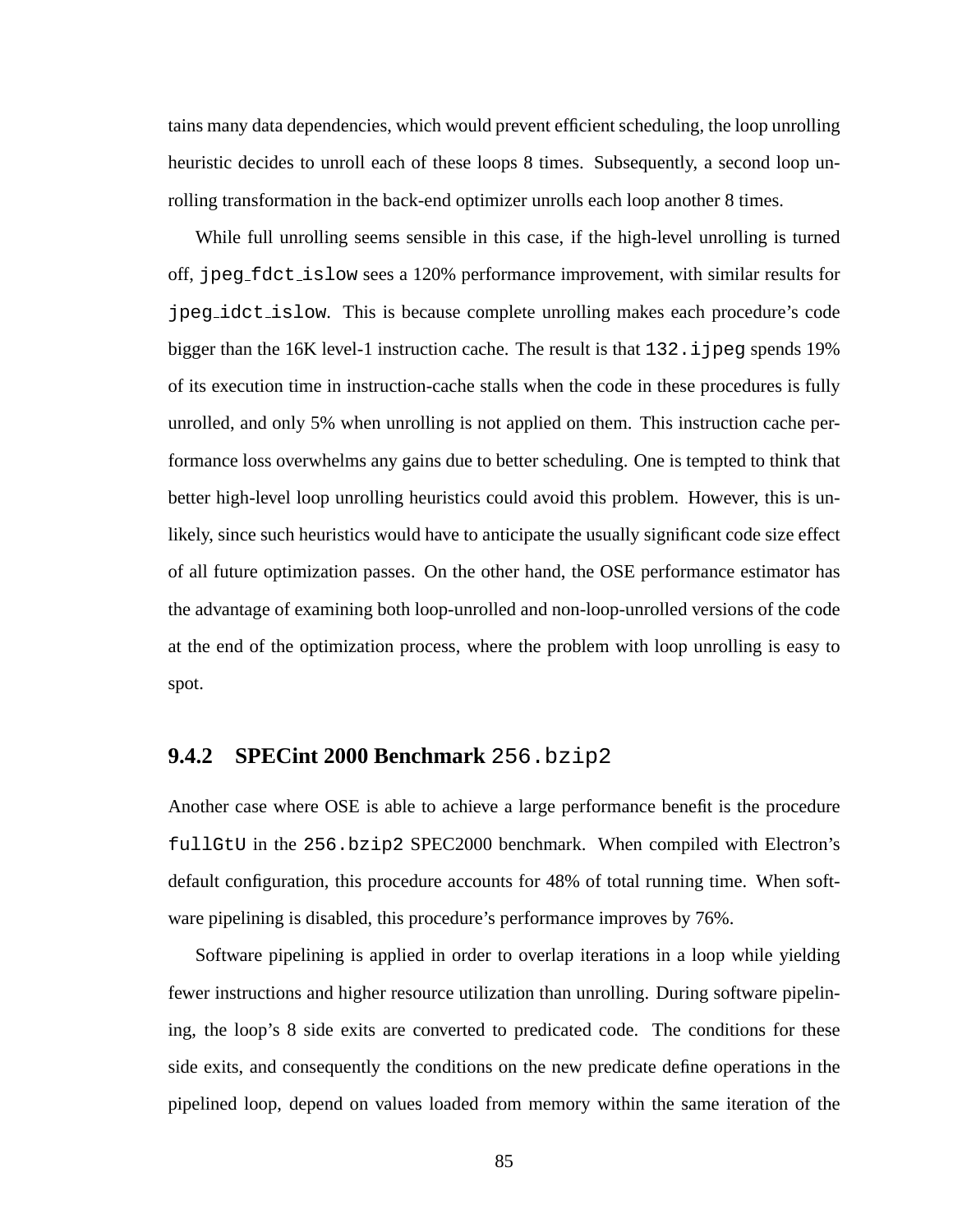loop. Since the remainder of the code in the loop is now data-dependent upon these new predicates, the predicate defines end up on the critical path. To reduce schedule height, these predicate defining instructions are scheduled closer to the loads upon which they depend. During execution, cache misses stall the loop immediately at these predicate defines, causing performance degradation.

The performance of this code depends heavily on the ability of the compiler to separate these ill-behaved loads from their uses. However, the constraints governing this separation are difficult to anticipate until after optimization. In this case, the predication causing the problem only occurs after the software pipelining decision has been made. Anticipating and avoiding this problem with a predictive heuristic would be extremely difficult. On the other hand, the OSE compile-time performance estimator can easily identify the problem, since it can examine the load-use distance after optimization.

#### **9.4.3 MediaBench Benchmark** adpcmenc

Examining the adpcmenc benchmark reveals that over 95% of the execution time is spent in one procedure, adpcm coder. This procedure consists of a single loop with a variety of control flow statements. With -O3 turned on Electron aggressively predicates the loop yielding a 12% decrease in schedule height versus -O2, which leaves much of the control flow intact. This accounts for all the speedup observed. The OSE-Electron estimator can easily pick the shorter version of the code since other characteristics considered are similar between the versions. While this fact could lead one to conclude that the O3 level is simply better than O2, changing Electron's default configuration to O3 would actually lead to performance degradation for more than half the benchmarks in our suite. On the other hand, OSE-Electron is able to deliver the benefits of the O3 configuration while avoiding its performance pitfalls.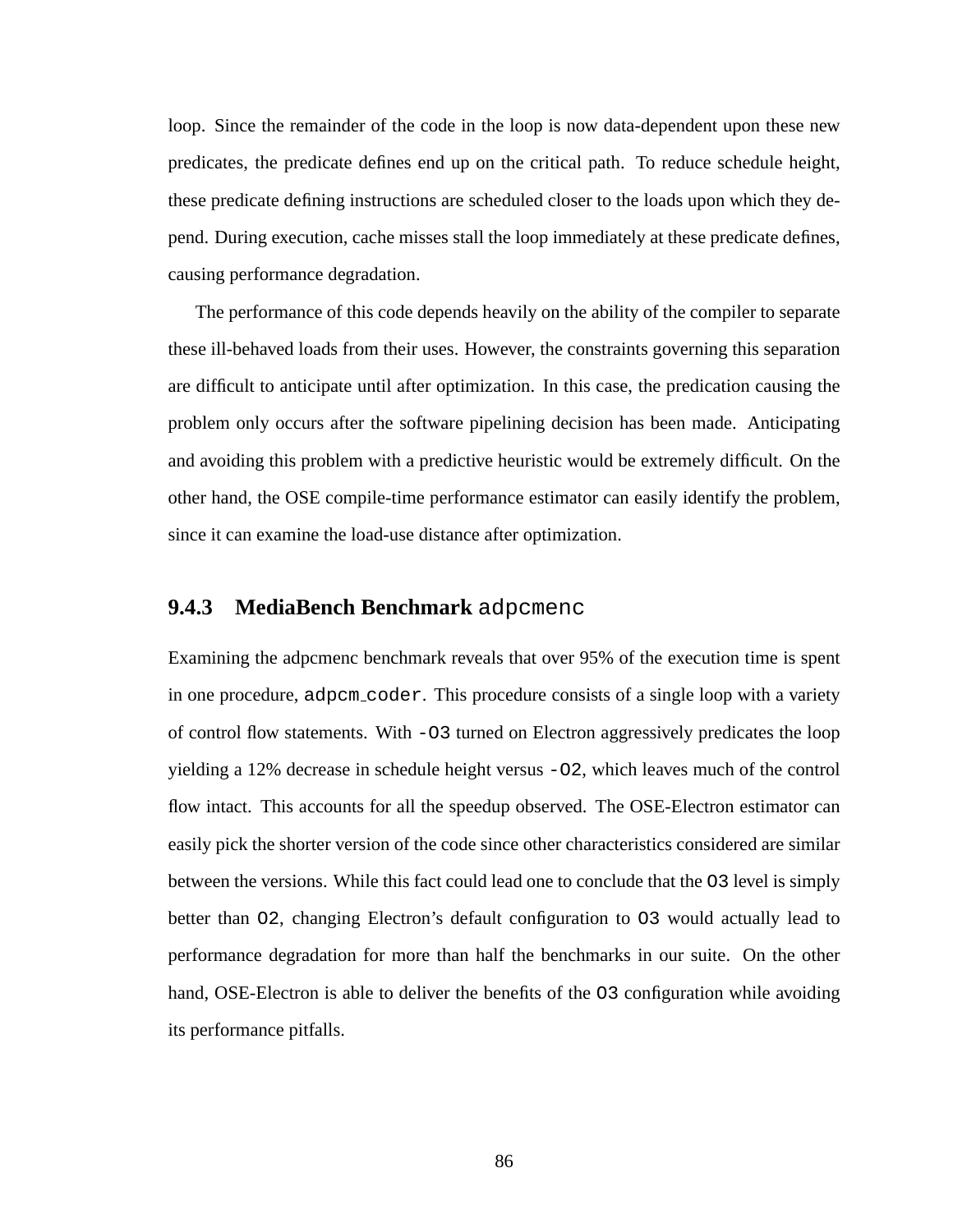### **9.5 Evaluating Configuration Selection Decisions**

By following the OSE static selection and compile-time pruning methodologies, OSE-Electron is able to deliver significant performance benefits by trying just 6 configurations per code segment, 3 for each tree level. To evaluate the effectiveness of both these methodologies, we compare the OSE-Electron described above against a randomized version of OSE. This version constructs 6 configurations by assigning for each parameter in Table 7.1 a randomly picked value from the parameter's value set. Each benchmark is then compiled using these random configurations, and the best version of each procedure is selected by using OSE-Electron's static estimator. Figure 9.5 compares the performance of OSE-Electron with that of its "Monte-Carlo" version.

From the figure we can see that a randomly selected configuration set generally offers less performance benefits than the configuration set picked by OSE-Electron's selection phases. On average, the random configuration set performs about 1% worse than OSE-Electron on SPEC2000 benchmarks, and about 6% worse on the other benchmarks.

Notice that the random configuration set provides big speedups (over 15%) in only 3 benchmarks, whereas the normal OSE-Electron achieves large speedups in 7 benchmarks. The few benchmarks, particularly 256.bzip2, where a random configuration selection performs better than one would expect occur because the performance improvements in these benchmarks are caused by varying a single optimization parameter: other optimization parameters have very little effect. In these cases each random configuration has a 25% - 50% chance of finding the correct configuration in each random trial. In the experiment above, we try 6 random configurations, meaning that it will find the correct answer with a probability between  $1 - (.5)^6$  and  $1 - (.25)^6$ .

A similar analysis also explains the relatively modest improvement of OSE-Electron versus random configurations on the SPEC benchmark suite. Since Electron was tuned for these benchmarks, many heuristic-controlled configurations do quite well, greatly improving the random configurations' chances of generating good results. Notice that for non-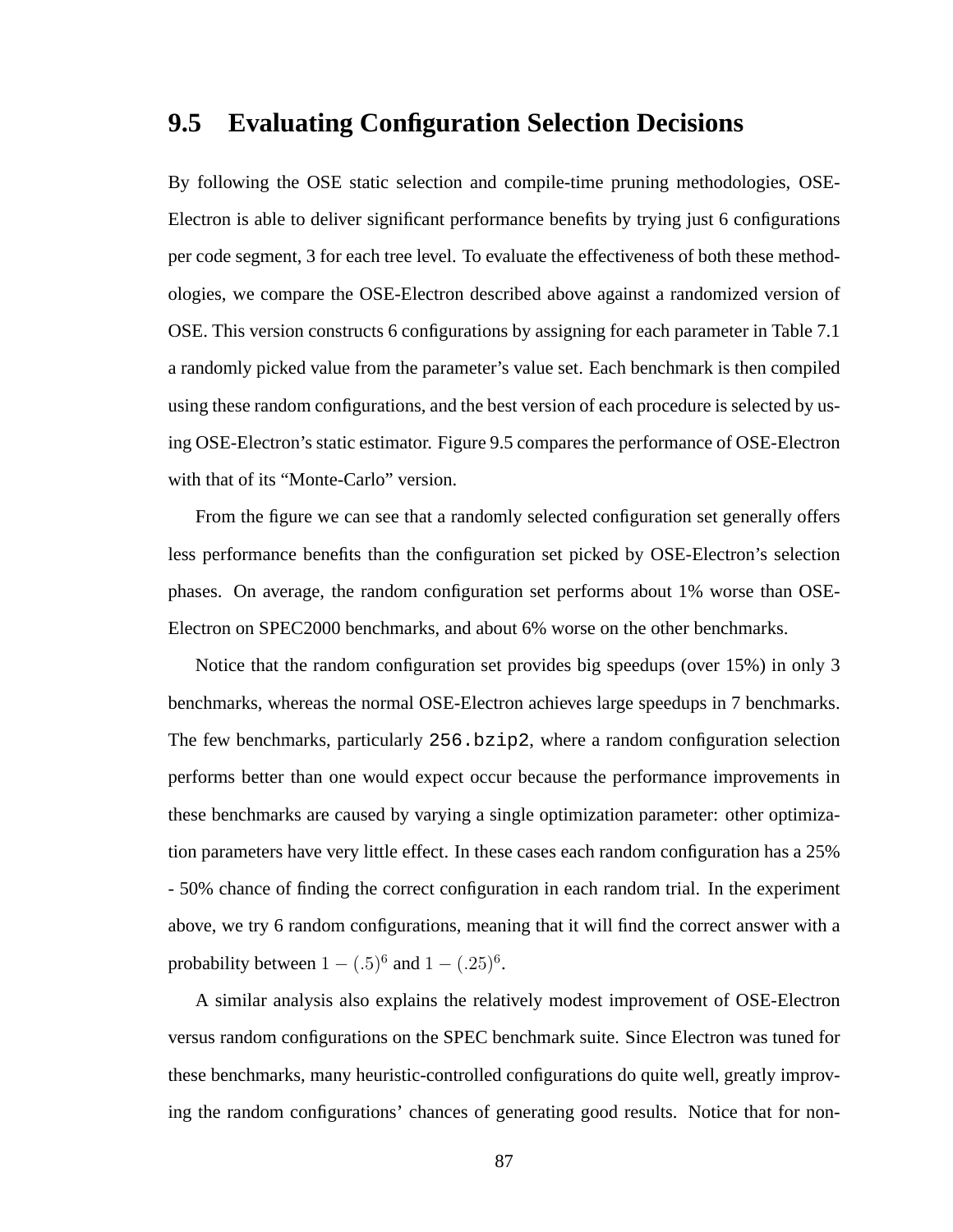

Figure 9.5: Comparison of OSE-Electron's static and compile-time configuration selection vs. random configuration selection.

SPEC benchmarks, OSE-Electron significantly outperforms the random configurations. In short, OSE is even more effective when the compiler encounters codes for which it was not tuned.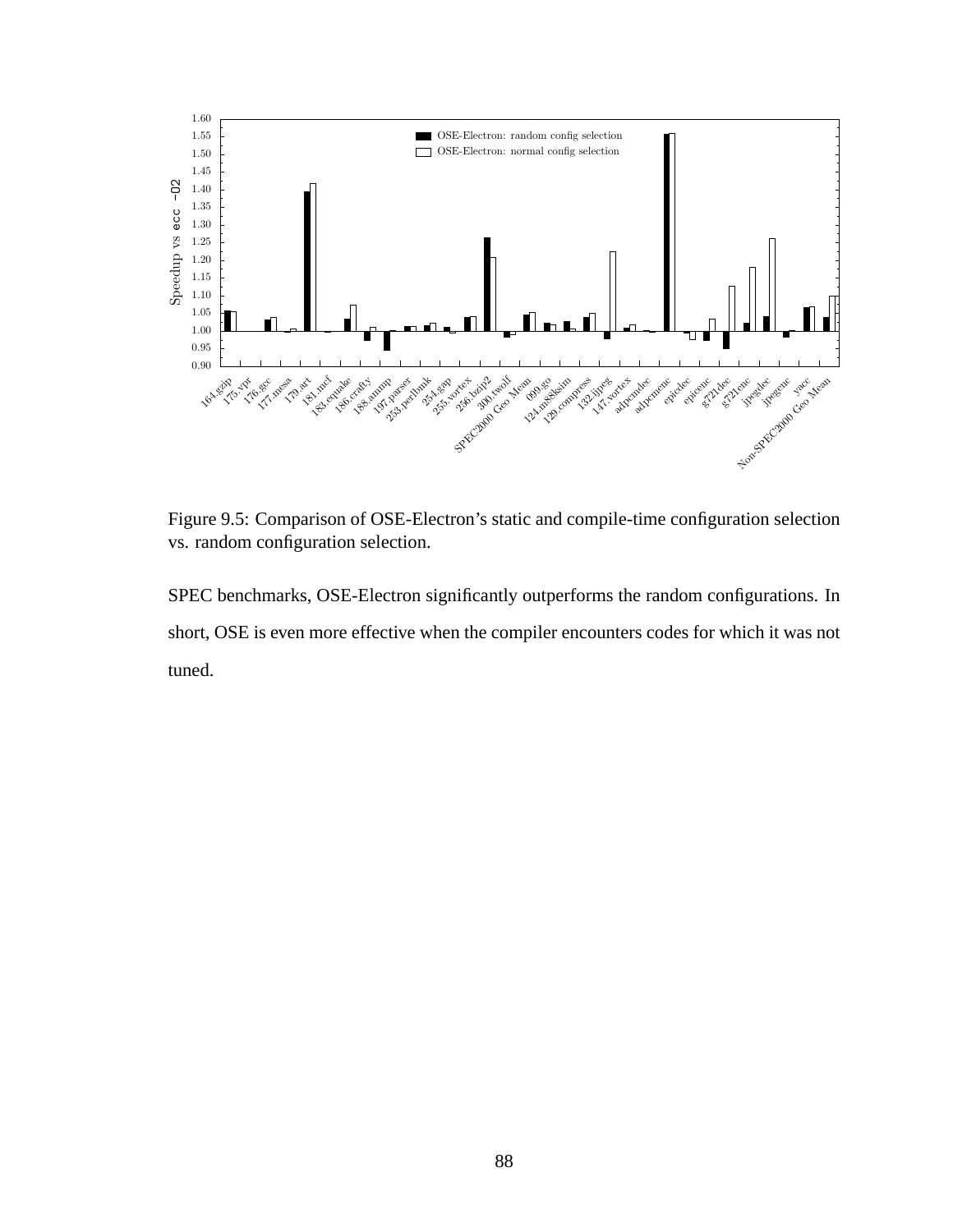## **Chapter 10**

# **Conclusion and Future Directions**

This dissertation focused on two fundamental limitations that a conventional compilation framework imposes on modern optimization routines, and addressed them by proposing novel compilation techniques. Section 10.1 draws conclusions on these limitations and their proposed solutions. The dissertation ends with a discussion of future directions in Section 10.2.

## **10.1 Conclusions**

To deal with the limited optimization scope caused by procedure-based compilation, this dissertation presented Procedure Boundary Elimination, a compilation approach that allows unrestricted interprocedural optimization. Unlike inlining, which can only extend the scope of optimization by duplicating procedures, PBE allows optimization scope and code specialization decisions to be made independently, thus increasing their effectiveness. Unlike traditional interprocedural optimization, which is constrained by having to maintain a program's procedural structure and is too costly for extensive use, PBE allows optimization to freely operate across procedures by permanently removing procedure boundaries, and allows the compiler implementor to balance performance benefits and compile-time costs through region-based compilation.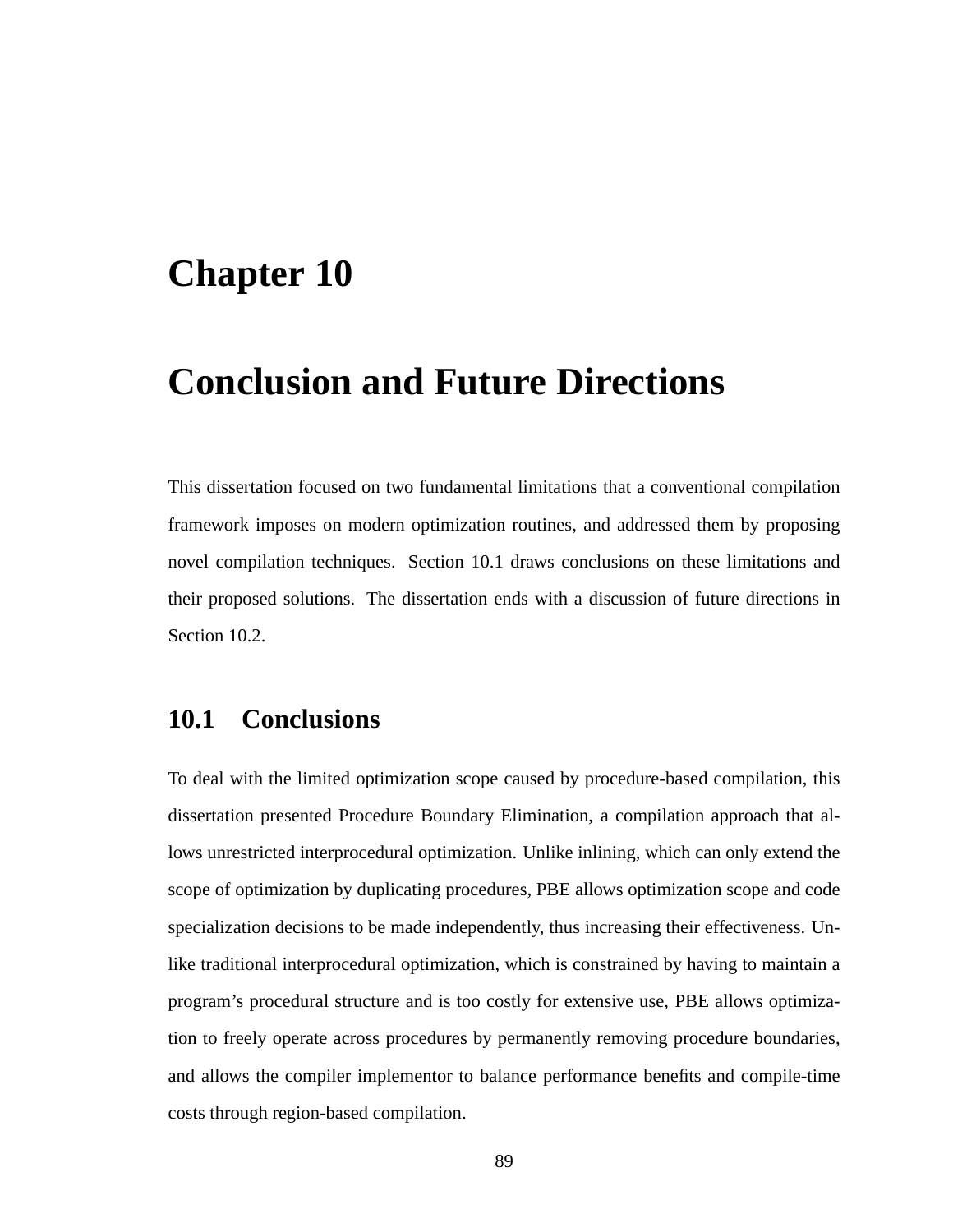A working PBE prototype has been implemented in VELOCITY, the Liberty Group's experimental optimizing compiler. Experiments using this prototype show that PBE can achieve the performance benefits of aggressive inlining with less than half the latter's code growth and without prohibitive compile-time costs. As part of PBE's development, this dissertation also made the following individual contributions:

- An extended interprocedural analysis algorithm, necessary for processing flowgraphs generated by PBE.
- Novel region selection and region encapsulation schemes.
- A novel code duplication method, appropriate for recovering the benefits of aggressive inlining within the PBE framework.

Additionally, this dissertation experimentally demonstrated that predictive heuristics in traditional, single-path, "one size fits all" compilation approaches sacrifice significant optimization opportunities, thus motivating iterative compilation. It then proposed a novel iterative compilation approach, called Optimization-Space Exploration, that is the first such approach to be both general and practical enough for modern aggressively optimizing compilers targeting general-purpose architectures. Unlike previous iterative compilation approaches, OSE does not incur prohibitive compile-time costs. This is achieved by leveraging existing predictive heuristics, by carefully selecting the search space during compiler tuning, by utilizing feedback in order to further prune the search space at compile time, and by relying on a fast static performance estimator for generated code evaluation.

The potential of OSE has been experimentally demonstrated by implementing an OSEenabled version of Intel's aggressively optimizing production compiler for Itanium. Experimental results from this prototype confirm that OSE is capable of delivering significant performance benefits while keeping compile times reasonable.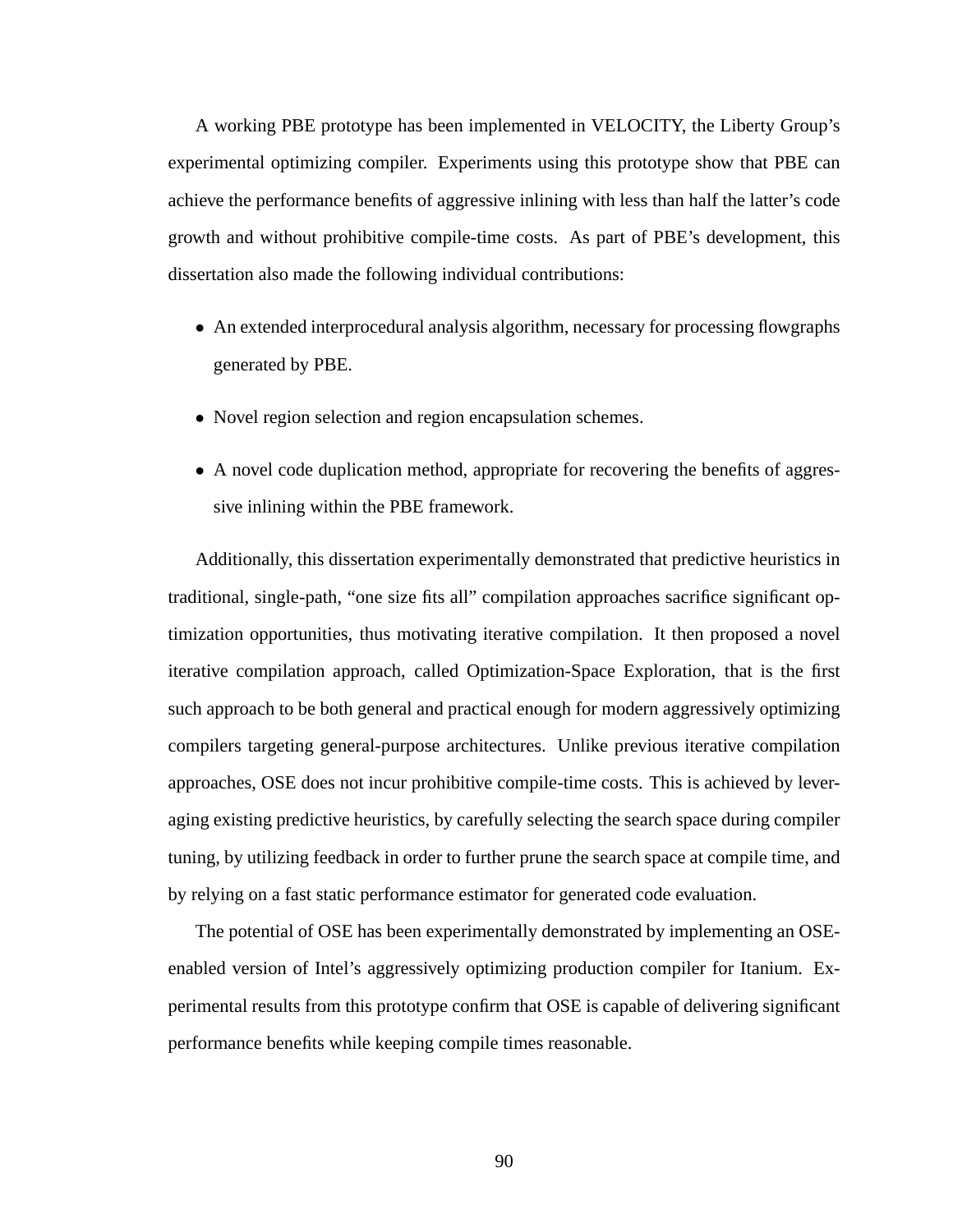### **10.2 Future Directions**

Although the experimental evaluations in Chapters 6 and 9 have demonstrated the value of both PBE and OSE, significant opportunities for improvement exist for both methods.

PBE could benefit from more sophisticated region formation methods, especially methods that concentrate on dataflow properties and "optimizability" measures rather than profile weights. Additionally, PBE's targeted code specialization phase could be enhanced with more code duplication techniques, in order to more effectively control code growth and/or increase performance.

As for OSE, a further exploration of how OSE can fit within managed runtime environments and dynamic compilation systems (Section 8.5) would be promising. Also, OSE's tuning and runtime exploration phases could benefit by incorporating ideas from the use of artificial intelligence compilation approaches, such as the one described in [48].

More importantly, PBE and OSE are currently being applied on single-threaded codes only. However, both techniques have significant potential in the increasingly important domain of coarse-grained parallelism extraction. Preliminary experiments with thread-level parallelism techniques, such as the one proposed by Ottoni et al. [42], show that these techniques could significantly benefit by an increase in optimization scope, such as the one offered by PBE. Since these techniques mostly focus on loops, PBE's ability to handle traditional loops and recursion in a uniform way can also offer significant benefits. However, several challenges have to be overcome before TLP optimizations can be incorporated in the PBE framework. The most important practical problem is that region formation heuristics have to produce parallelism-friendly regions. This is very different from producing regions that are suitable for more traditional optimizations. Another problem is that, although larger regions offer more opportunities for parallelism, they may make certain aspects of the TLP extraction algorithm, especially load balancing, prohibitively expensive. To overcome this limitation, the idea of using multiple levels of regions is being explored. Instead of having to consider the entire CFG of a region, the TLP extraction algorithm could then examine a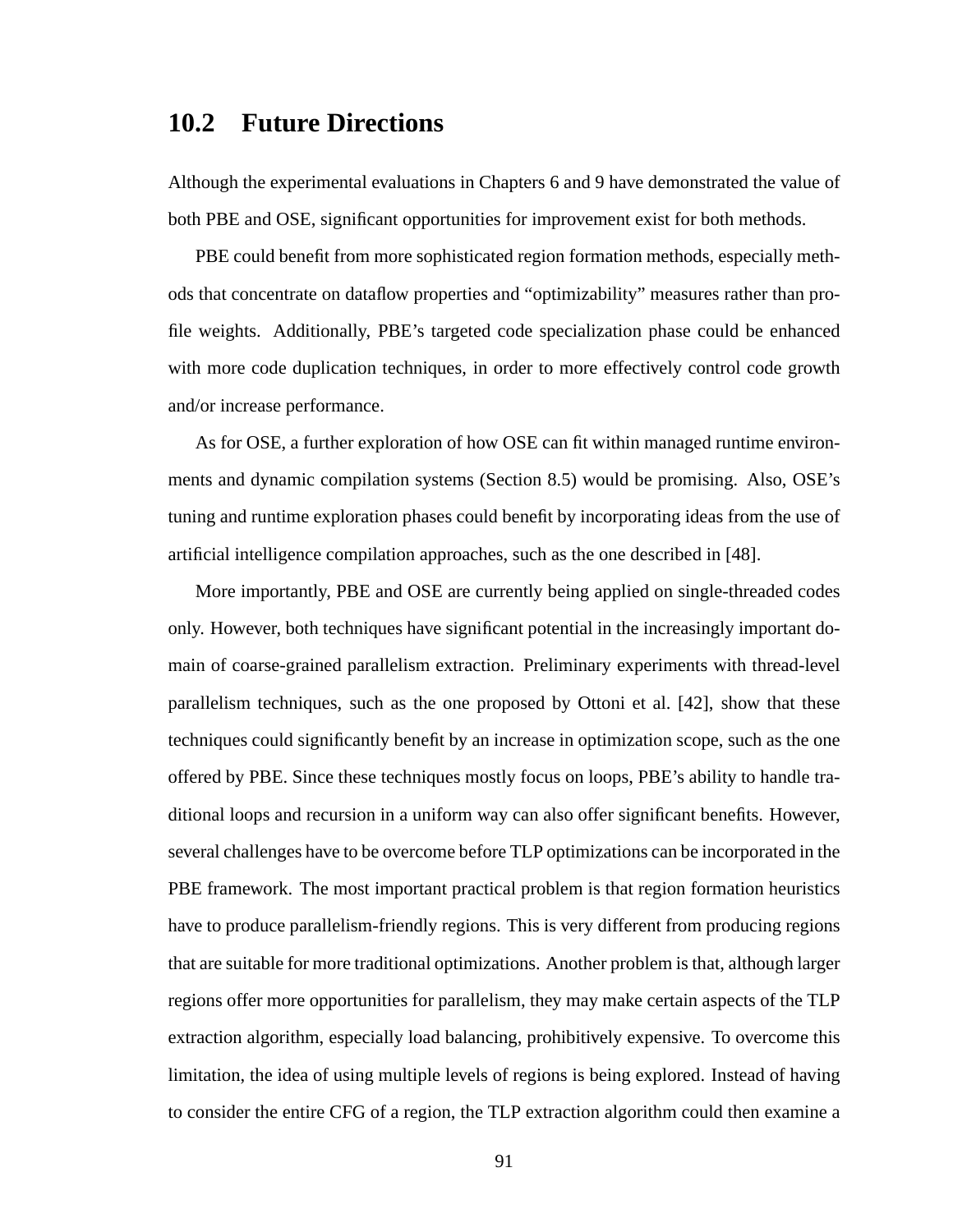"reduced" CFG of sub-regions, and break up or descend into individual sub-regions only when necessary. These ideas are being actively pursued by other members of the Liberty Research Group.

Applying OSE to the TLP domain is more straightforward, since good TLP heuristics are particularly hard to craft. Probably the biggest challenge would be to modify OSE's performance estimator so that it can take TLP performance parameters, such as load balancing and thread synchronization points, into account.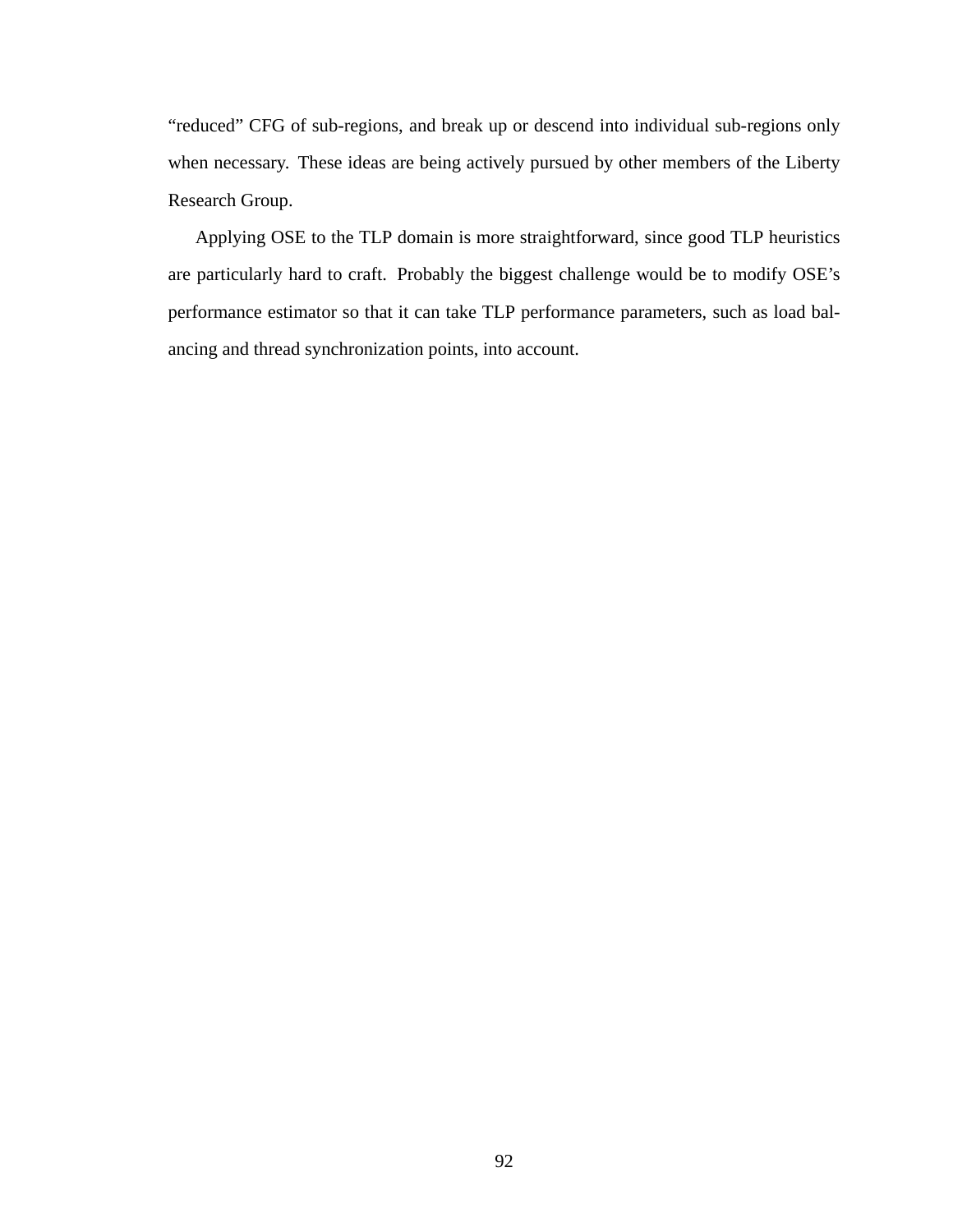# **Bibliography**

- [1] B. Aarts, M. Barreteau, F. Bodin, P. Brinkhaus, Z. Chamski, H.-P. Charles, C. Eisenbeis, J. R. Gurd, J. Hoggerbrugge, P. Hu, W. Jalby, P. M. W. Knijnenburg, M. F. P. O'Boyle, E. Rohou, R. Sakellariou, H. Schepers, A. Seznec, E. Stohr, M. Verhoeven, and H. A. G. Wijshoff. OCEANS: Optimizing compilers for embedded applications. In *Proceedings of the European Conference on Parallel Processing*, pages 1351–1356, 1997.
- [2] An evolutionary analysis of GNU C optimizations, December 2003. http://www.coyotegulch.com/acovea/index.html.
- [3] R. Allen and S. Johnson. Compiling C for vectorization, parallelization, and inline expansion. In *Proceedings of the 1988 Conference on Programming Language Design and Implementation*, pages 241–249, Atlanta, GA, June 1988.
- [4] D. I. August, D. A. Connors, S. A. Mahlke, J. W. Sias, K. M. Crozier, B. Cheng, P. R. Eaton, Q. B. Olaniran, and W. W. Hwu. Integrated predication and speculative execution in the IMPACT EPIC architecture. In *Proceedings of the 25th International Symposium on Computer Architecture*, pages 227–237, June 1998.
- [5] D. I. August, W. W. Hwu, and S. A. Mahlke. A framework for balancing control flow and predication. In *Proceedings of the 30th International Symposium on Microarchitecture*, pages 92–103, 1997.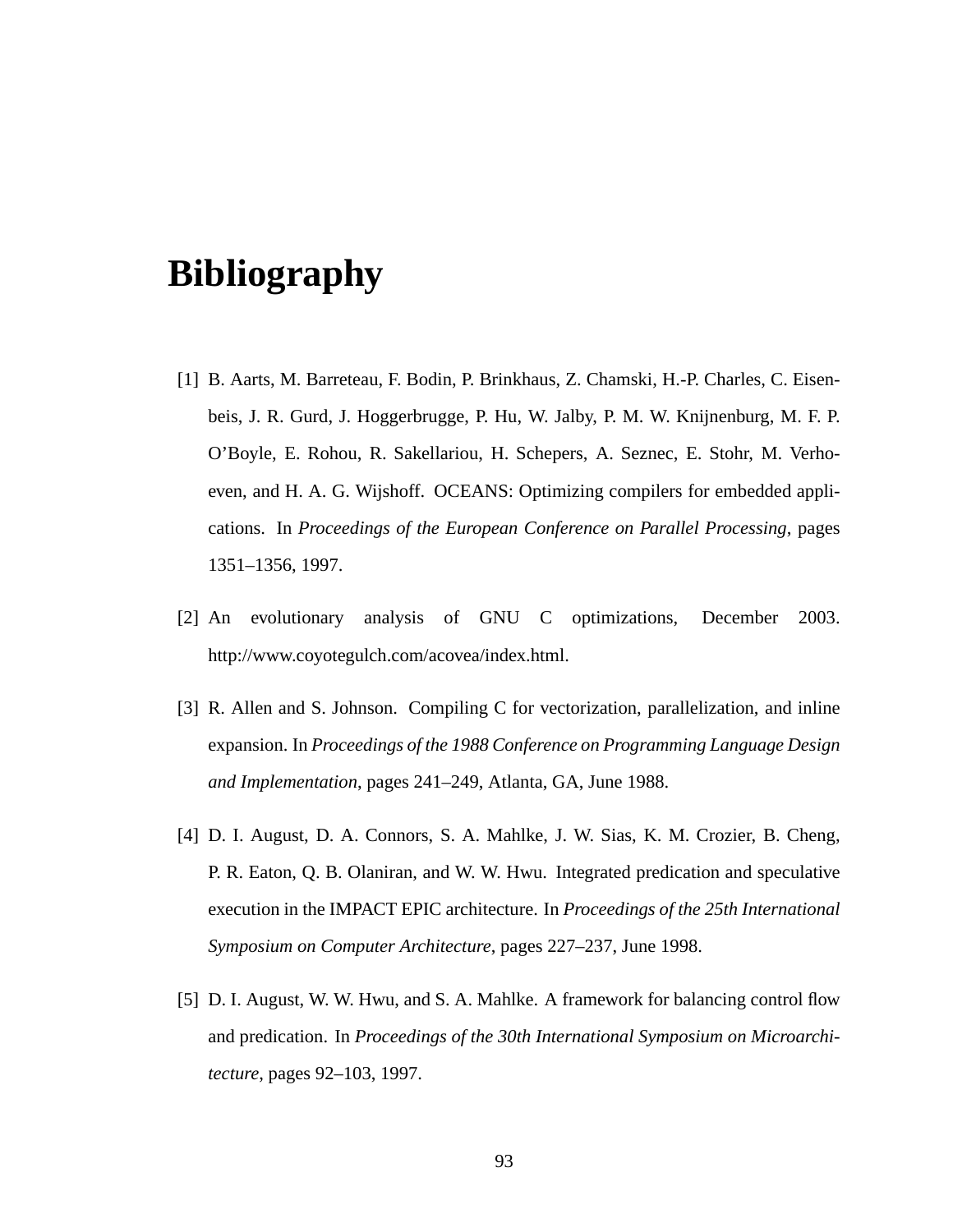- [6] A. Ayers, R. Schooler, and R. Gottlieb. Aggressive inlining. In *Proceedings of the 1997 Conference on Programming Language Design and Implementation*, pages 134– 145, June 1997.
- [7] R. Bodik, R. Gupta, and M. L. Soffa. Complete removal of redundant computation. In *Proceedings of the 1998 Conference on Programming Language Design and Implementation*, pages 1–14, June 1998.
- [8] D. G. Bradlee, S. J. Eggers, and R. R. Henry. Integrating register allocation and instruction scheduling for RISCs. In *Proceedings of the 1991 International Conference on Architectural Support for Programming Languages and Operating Systems*, pages 122–131, 1991.
- [9] D. Callahan, K. D. Cooper, K. Kennedy, and L. Torczon. Interprocedural constant propagation. In *Proceedings of the 1986 Symposium on Compiler Construction*, pages 152–161, July 1986.
- [10] P. P. Chang, S. A. Mahlke, W. Y. Chen, and W. W. Hwu. Profile-guided automatic inline expansion for C programs. *Software Practice and Experience*, 22(5):349–370, May 1992.
- [11] R. Chatterjee, B. G. Ryder, and W. A. Landi. Relevant context inference. In *Proceedings of the 1999 Symposium on Principles of Programming Languages*, pages 133–146, January 1999.
- [12] B.-C. Cheng and W. W. Hwu. Modular interprocedural pointer analysis using access paths: design, implementation, and evaluation. In *Proceedings of the 2000 Conference on Programming Language Design and Implementation*, pages 57–69, 2000.
- [13] K. D. Cooper, D. Subramanian, and L. Torczon. Adaptive optimizing compilers for the 21st century. *The Journal of Supercomputing*, 23(1):7–22, 2002.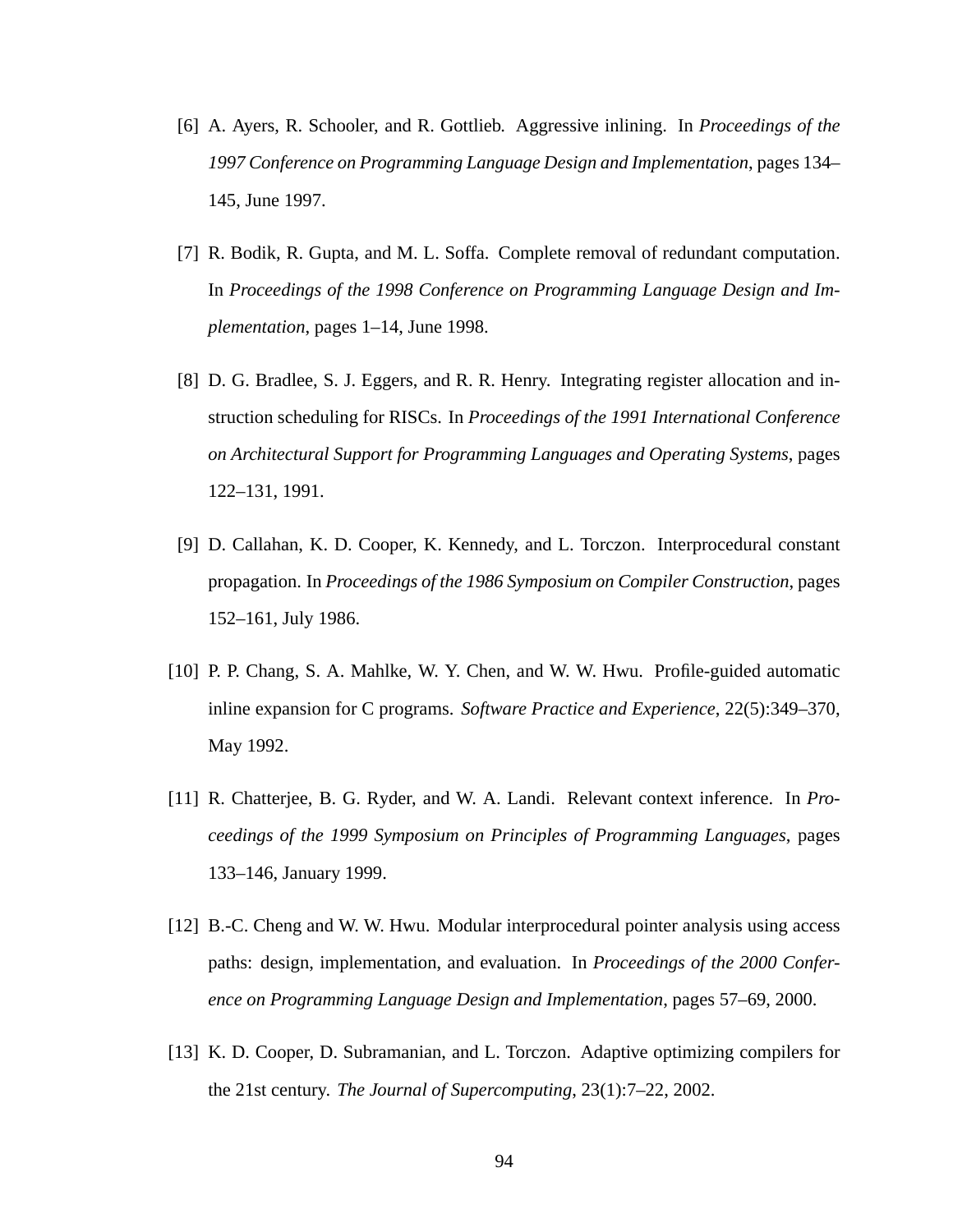- [14] A. Eichenberger, W. Meleis, and S. Maradani. An integrated approach to accelerate data and predicate computations in hyperblocks. In *Proceedings of the 33rd International Symposium on Microarchitecture*, pages 101–111, November 2000.
- [15] S. Eranian. Perfmon: Linux performance monitoring for IA-64. http://www.hpl.hp.com/research/linux/perfmon/, 2003.
- [16] G. Fursin, M. O'Boyle, and P. Knijnenburg. Evaluating iterative compilation. In *Proceedings of the 15th Workshop on Languages and Compilers for Parallel Computing*, College Park, MD, July 2002.
- [17] J. R. Goodman and W. C. Hsu. Code scheduling and register allocation in large basic blocks. In *Proceedings of the 1988 International Conference on Supercomputing*, pages 442–452, July 1988.
- [18] J. Goubault. Generalized boxings, congruences and partial inlining. In *First International Static Analysis Symposium*, Namur, Belgium, September 1994.
- [19] R. Govindarajan, E. R. Altman, and G. R. Gao. Minimizing register requirements under resource-constrained rate-optimal software pipelining. In *Proceedings of the 27th Annual International Symposium on Microarchitecture*, December 1994.
- [20] D. Grove and L. Torczon. Interprocedural constant propagation: A study of jump function implementations. In *Proceedings of the 1993 Conference on Programming Language Design and Implementation*, pages 90–99, June 1993.
- [21] B. Guo, M. J. Bridges, S. Triantafyllis, G. Ottoni, E. Raman, and D. I. August. Practical and accurate low-level pointer analysis. In *Proceedings of the 3rd International Symposium on Code Generation and Optimization*, March 2005.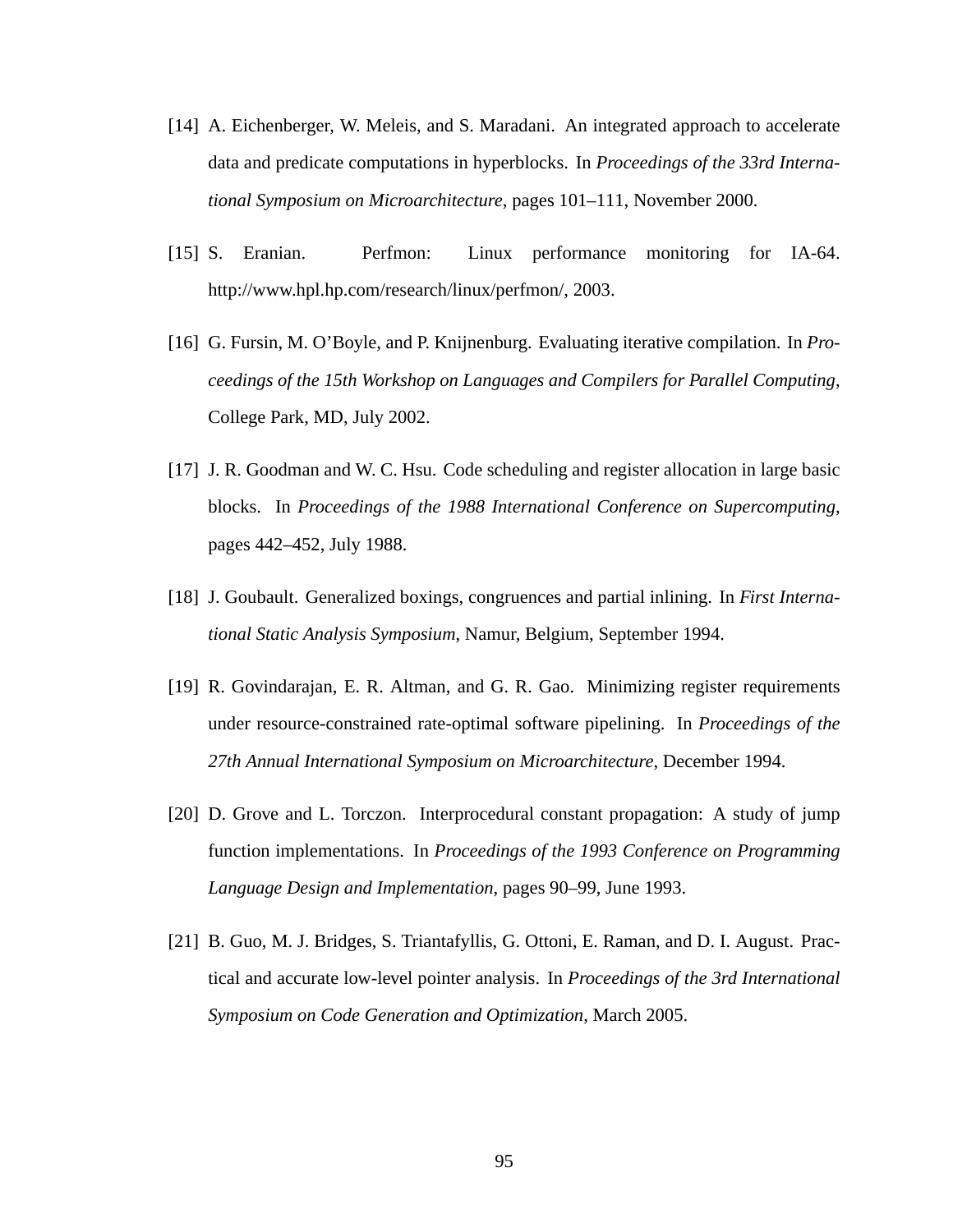- [22] R. E. Hank, W. W. Hwu, and B. R. Rau. Region-based compilation: An introduction and motivation. In *Proceedings of the 28th Annual International Symposium on Microarchitecture*, pages 158–168, December 1995.
- [23] W. A. Havanki. Treegion scheduling for VLIW processors. Master's thesis, Department of Computer Science, North Carolina State University, 1997.
- [24] W. W. Hwu and P. P. Chang. Inline function expansion for compiling realistic C programs. In *Proceedings of the 1989 Conference on Programming Language Design and Implementation*, pages 246–257, June 1989.
- [25] W. W. Hwu, S. A. Mahlke, W. Y. Chen, P. P. Chang, N. J. Warter, R. A. Bringmann, R. G. Ouellette, R. E. Hank, T. Kiyohara, G. E. Haab, J. G. Holm, and D. M. Lavery. The superblock: An effective technique for VLIW and superscalar compilation. *The Journal of Supercomputing*, 7(1):229–248, January 1993.
- [26] Intel Corporation. *Electron C Compiler User's Guide for Linux*, 2001.
- [27] J. B. Kam and J. D. Ullman. Monotone data flow analysis frameworks. *Acta Informatica*, 7:309–317, 1977.
- [28] T. Kistler and M. Franz. Continuous program optimization: Design and evaluation. *IEEE Transactions on Computers*, 50(6):549–566, 2001.
- [29] T. Kisuki, P. M. W. Knijnenburg, M. F. P. O'Boyle, F. Bodin, and H. A. G. Wijshoff. A feasibility study in iterative compilation. In *Proceedings of the 1999 International Symposium on High Performance Computing*, pages 121–132, 1999.
- [30] J. Knoop and B. Steffen. The interprocedural coincidence theorem. In *Proceedings of the 4th International Conference on Compiler Construction*, pages 125–140, Paderborn, Germany, October 1992.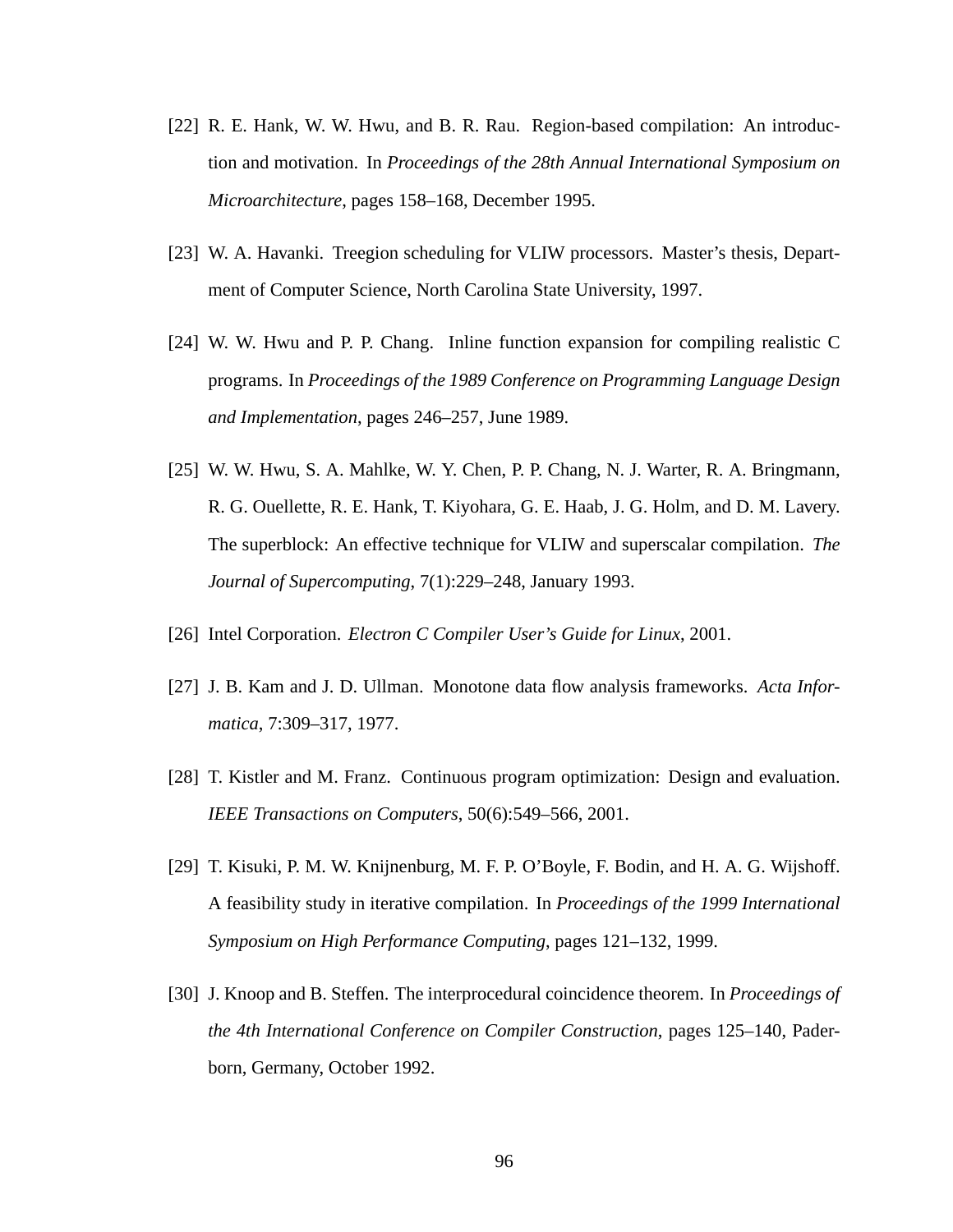- [31] J. Knoop and B. Steffen. Efficient and optimal bit-vector data flow analyses: A uniform interprocedural framework. Technical Report 9309, Institut fur Informatik und Praktische Mathematik, Christian-Albrechts-Universitaet zu Kiel, April 1993.
- [32] P. Kulkarni, S. Hines, J. Hiser, D. Whalley, J. Davidson, and D. Jones. Fast searches for effective optimization phase sequences. In *Proceedings of the 2004 Conference on Programming Language Design and Implementation*, pages 171–182, New York, NY, USA, 2004. ACM Press.
- [33] R. Leupers. Instruction scheduling for clustered VLIW DSPs. In *Proceedings of the International Conference on Parallel Architecture and Compilation Techniques*, October 2000.
- [34] Y.-T. S. Li, S. Malik, and A. Wolfe. Performance Estimation of Embedded Software with Instruction Cache Modeling. *ACM Transactions on Design Automation of Electronic Systems*, 4(3):257–279, 1999.
- [35] J. Llosa, M. Valero, E. Ayguade, and A. Gonzalez. Modulo scheduling with reduced register pressure. *IEEE Transactions on Computers*, 47(6):625–638, 1998.
- [36] S. A. Mahlke, D. C. Lin, W. Y. Chen, R. E. Hank, R. A. Bringmann, and W. W. Hwu. Effective compiler support for predicated execution using the hyperblock. In *Proceedings of the 25th International Symposium on Microarchitecture*, pages 45–54, December 1992.
- [37] E. Morel and C. Renvoise. Interprocedural elimination of partial redundancies. In S. Muchnick and N. Jones, editors, *Program Flow Analysis: Theory and Applications*, pages 160–188. Prentice-Hall, Englewood Cliffs, NJ, 1981.
- [38] W. G. Morris. CCG: A prototype coagulating code generator. In *Proceedings of the 1991 Conference on Programming Language Design and Implementation*, pages 45–58, Toronto, ON, CA, June 1991.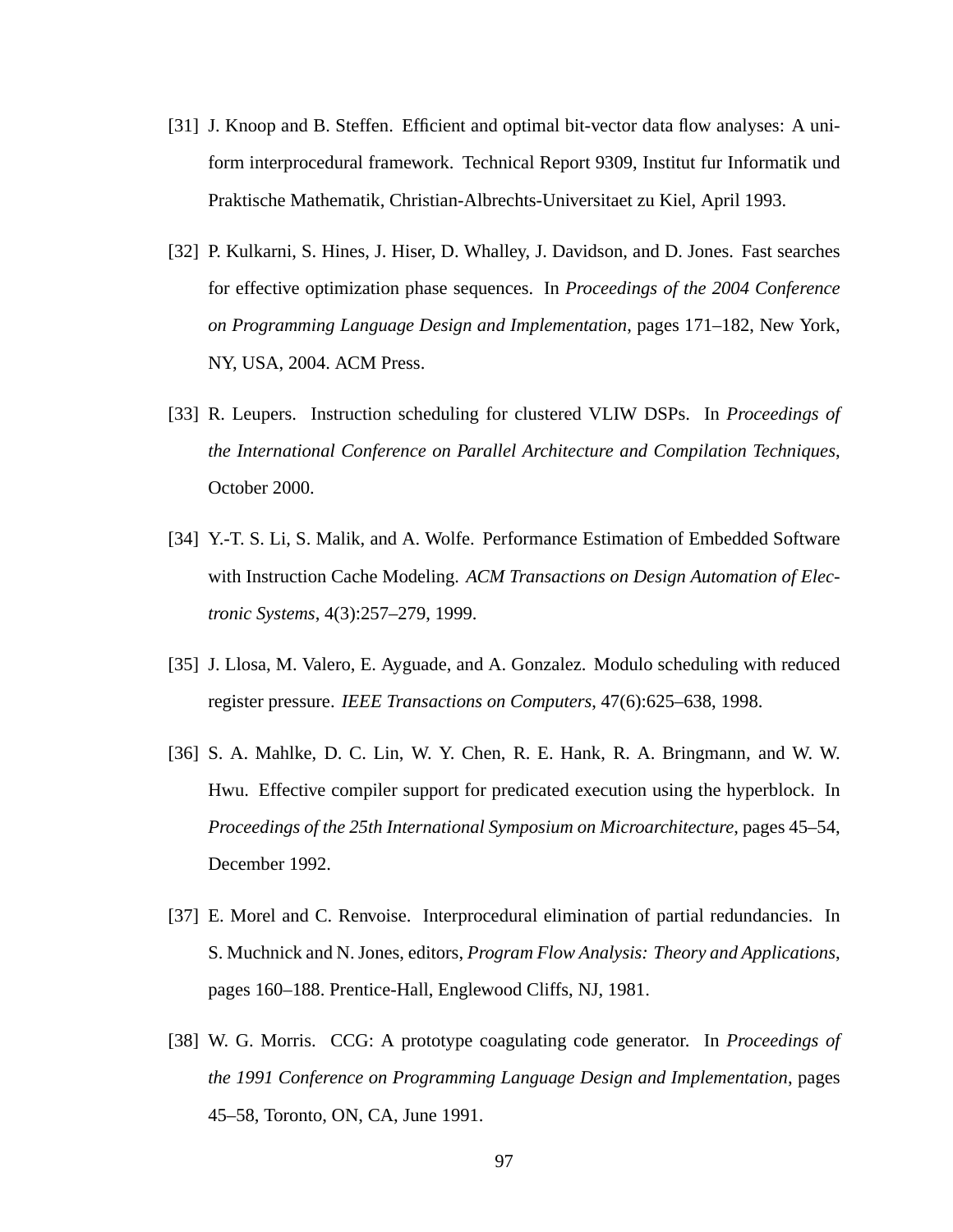- [39] E. W. Myers. A precise inter-procedural data flow algorithm. In *Proceedings of the 8th Symposium on Principles of Programming Languages*, pages 219–230, Jan. 1981.
- [40] A. P. Nisbet. GAPS: Iterative feedback directed parallelisation using genetic algorithms. In *Proceedings of the Workshop on Profile and Feedback-Directed Compilation*, Paris, France, October 1998.
- [41] E. M. Nystrom, H.-S. Kim, and W.-M. Hwu. Bottom-up and top-down contextsensitive summary-based pointer analysis. In *Proceedings of the 11th Static Analysis Symposium*, August 2004.
- [42] G. Ottoni, R. Rangan, A. Stoler, and D. I. August. Automatic thread extraction with decoupled software pipelining. In *Proceedings of the 38th International Symposium on Microarchitecture*, November 2005.
- [43] Perfmon: An IA-64 performance analysis tool, April 2002. http://www.hpl.hp.com/research/linux/perfmon/pfmon.php4.
- [44] T. Reps, S. Horwitz, and M. Sagiv. Precise interprocedural dataflow analysis via graph reachability. In *Proceedings of the 22nd Symposium on Principles of Programming Languages*, pages 49–61, June 1995.
- [45] M. Sagiv, T. Reps, and S. Horwitz. Precise interprocedural dataflow analysis with applications to constant propagation. In *Proceedings of the 1995 Colloquium on Formal Approaches in Software Engineering*, pages 651–665, May 1995.
- [46] V. Santhanam and D. Odnert. Register allocation across procedure and module boundaries. In *Proceedings of the 1990 Conference on Programming Language Design and Implementation*, pages 28–39, June 1990.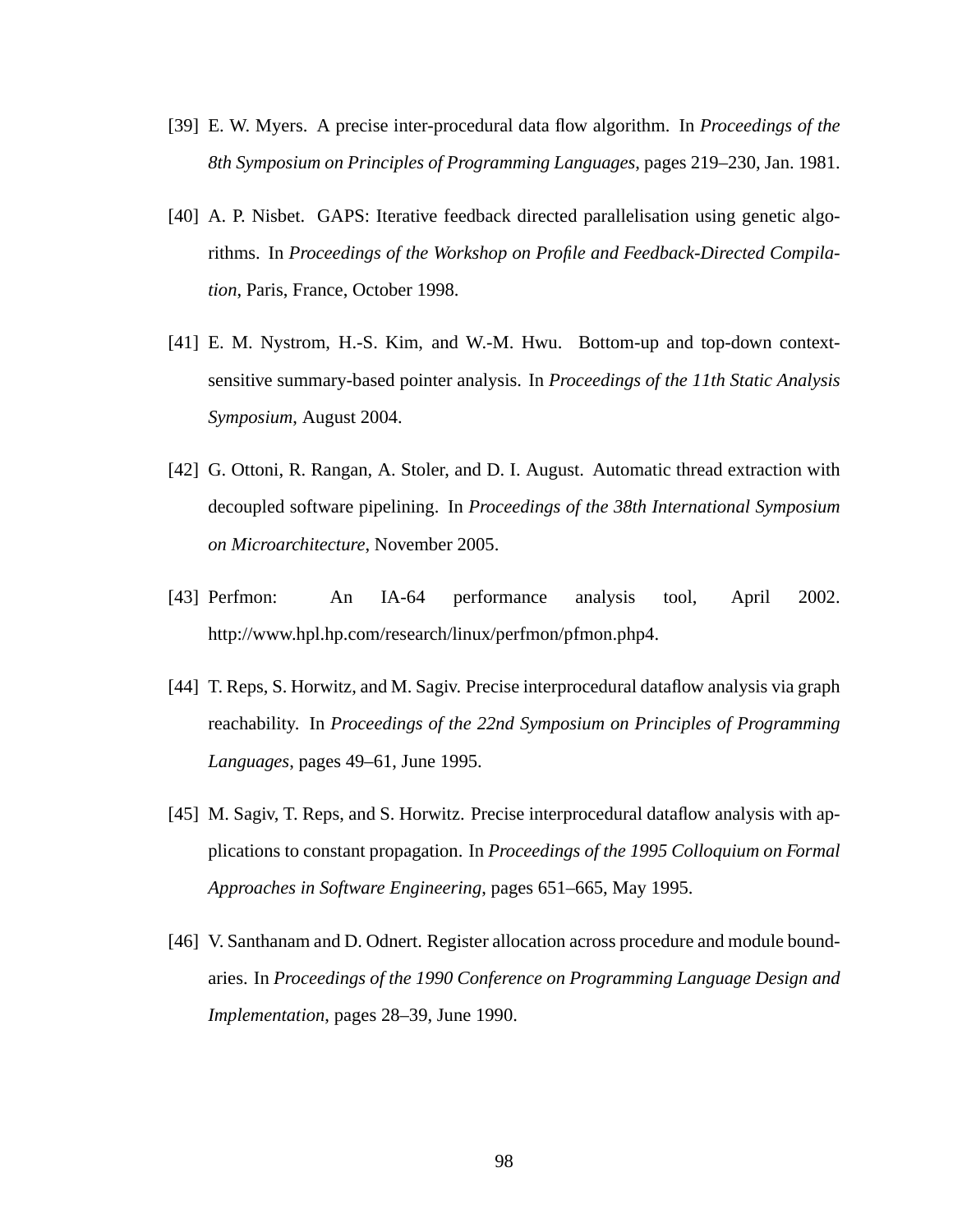- [47] M. Sharir and A. Pnueli. Two approaches to interprocedural data flow analysis. In S. Muchnick and N. Jones, editors, *Program Flow Analysis: Theory and Applications*, pages 189–233. Prentice-Hall, Englewood Cliffs, NJ, 1981.
- [48] M. Stephenson, U.-M. O'Reilly, M. C. Martin, and S. Amarasinghe. Genetic programming applied to compiler heuristic optimization. In *Proceedings of the European Conference on Genetic Programming*, Essex, UK, April 2003.
- [49] T. Suganuma, T. Yasue, and T. Nakatani. A region-based compilation technique for a Java just-in-time compiler. In *Proceedings of the 2003 Conference on Programming Language Design and Implementation*, pages 312–323, June 2003.
- [50] S. Triantafyllis, M. J. Bridges, E. Raman, G. Ottoni, and D. I. August. A framework for unrestricted whole-program optimization. In *Proceedings of the 2006 ACM SIGPLAN Conference on Programming Language Design and Implementation*, June 2006.
- [51] S. Triantafyllis, M. Vachharajani, and D. I. August. Compiler optimization-space exploration. *Journal of Instruction-Level Parallelism*, 7, 2005.
- [52] S. Triantafyllis, M. Vachharajani, N. Vachharajani, and D. I. August. Compiler optimization-space exploration. In *Proceedings of the '03 International Symposium on Code Generation and Optimization*, pages 204–215, March 2003.
- [53] T. Way, B. Breech, and L. Pollock. Region formation analysis with demand-driven inlining for region-based optimization. In *Proceedings of the 2000 International Conference on Parallel Architectures and Compilation Techniques*, page 24, May 2000.
- [54] T. Way and L. Pollock. A region-based partial inlining algorithm for an ILP optimizing compiler. In *IASTED International Conference on Parallel and Distributed Computing and Systems*, pages 705–710, Cambridge, MA, 2002.